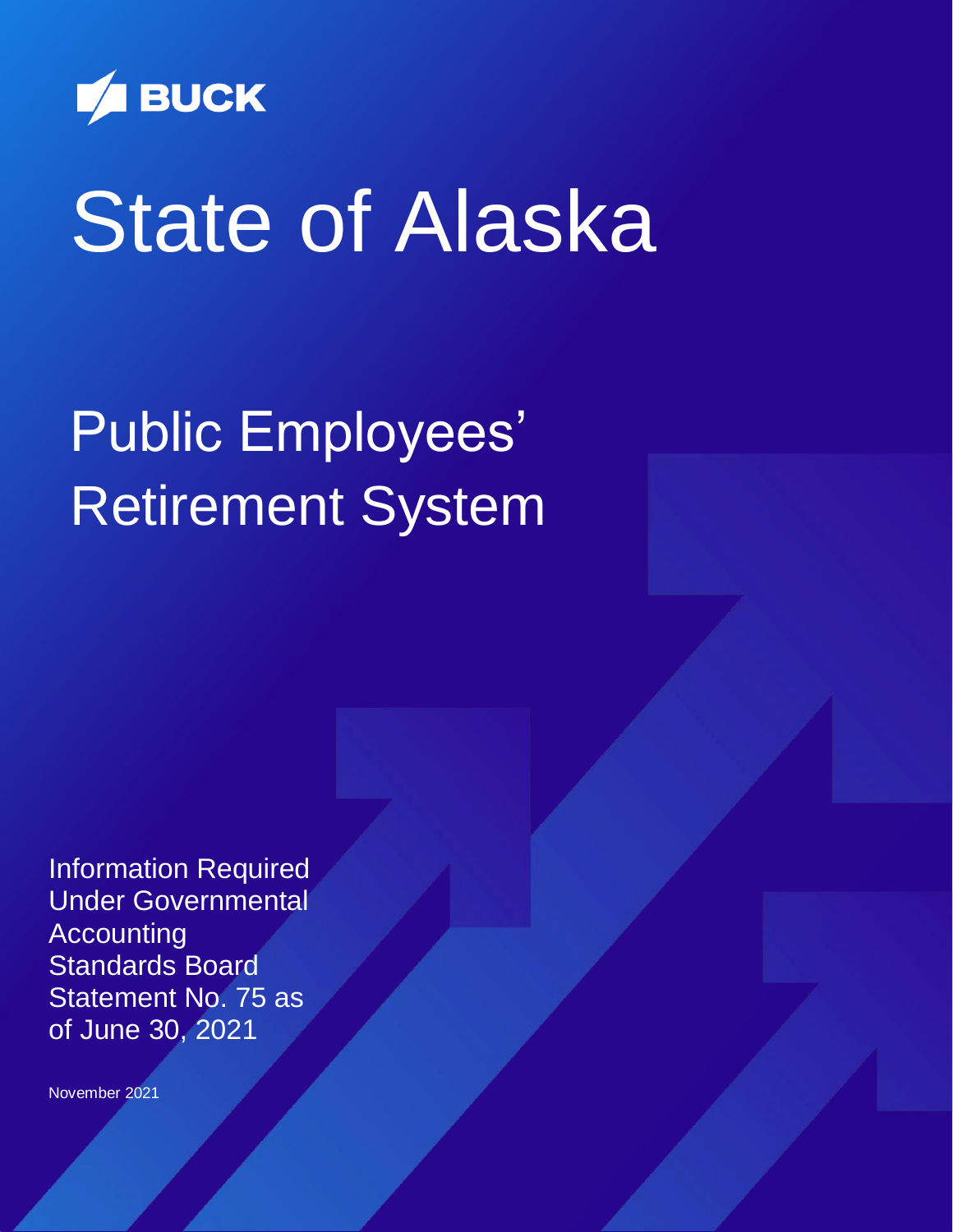

November 18, 2021

State of Alaska The Alaska Retirement Management Board The Department of Revenue, Treasury Division The Department of Administration, Division of Retirement and Benefits P.O. Box 110203 Juneau, AK 99811-0203

#### **GASB 75 Report as of June 30, 2021 for June 30, 2022 Reporting - PERS**

Dear Members of The Alaska Retirement Management Board, The Department of Revenue and The Department of Administration:

We have prepared the required accounting information for Governmental Accounting Standards Board (GASB) Statement No. 75 (GASB 75) for the State of Alaska Public Employees' Retirement System (PERS) for June 30, 2022 reporting based on a measurement date of June 30, 2021. Under GASB 75, accounting information prepared under GASB 74 as of June 30, 2021 (as previously provided) serves as the basis for these disclosures. Please refer to the GASB 74 report dated September 22, 2021 for any supplemental information or documentation.

This report covers the postretirement healthcare (OPEB) portion of PERS. A separate GASB 68 report will be issued for the pension portion of PERS.

We certify that the information contained in this report has been prepared in accordance with generally accepted actuarial principles and practices. To the best of our knowledge, the information fairly presents the actuarial position of PERS in accordance with the requirements of GASB 75 as of the June 30, 2021 measurement date.

The Alaska Retirement Management Board (ARMB) and staff of the State of Alaska and its auditors may use this report for the review of the operation of PERS. The report may also be used in the preparation of State of Alaska's and participating employers' audited financial statements. Use of this report for any other purpose or by anyone other than the ARMB, the staff of the State of Alaska or its auditors may not be appropriate and may result in mistaken conclusions because of failure to understand applicable assumptions, methods, or inapplicability of the report for that purpose. Because of the risk of misinterpretation of actuarial results, we recommend requesting our advanced review of any statement to be based on information contained in this report. Buck will accept no liability for any such statement, document or filing made without prior review by Buck.

Future actuarial measurements may differ significantly from current measurements due to plan experience differing from that anticipated by the economic and demographic assumptions, changes in assumptions, changes expected as part of the natural operation of the methodology used for these measurements, and changes in plan provisions or applicable law. In particular, retiree group benefits models necessarily rely on the use of approximations and estimates and are sensitive to changes in these approximations and estimates and are sensitive to changes in these approximations and estimates. Small variations in these approximations and estimates may lead to significant changes in actuarial measurements. An analysis of the potential range of such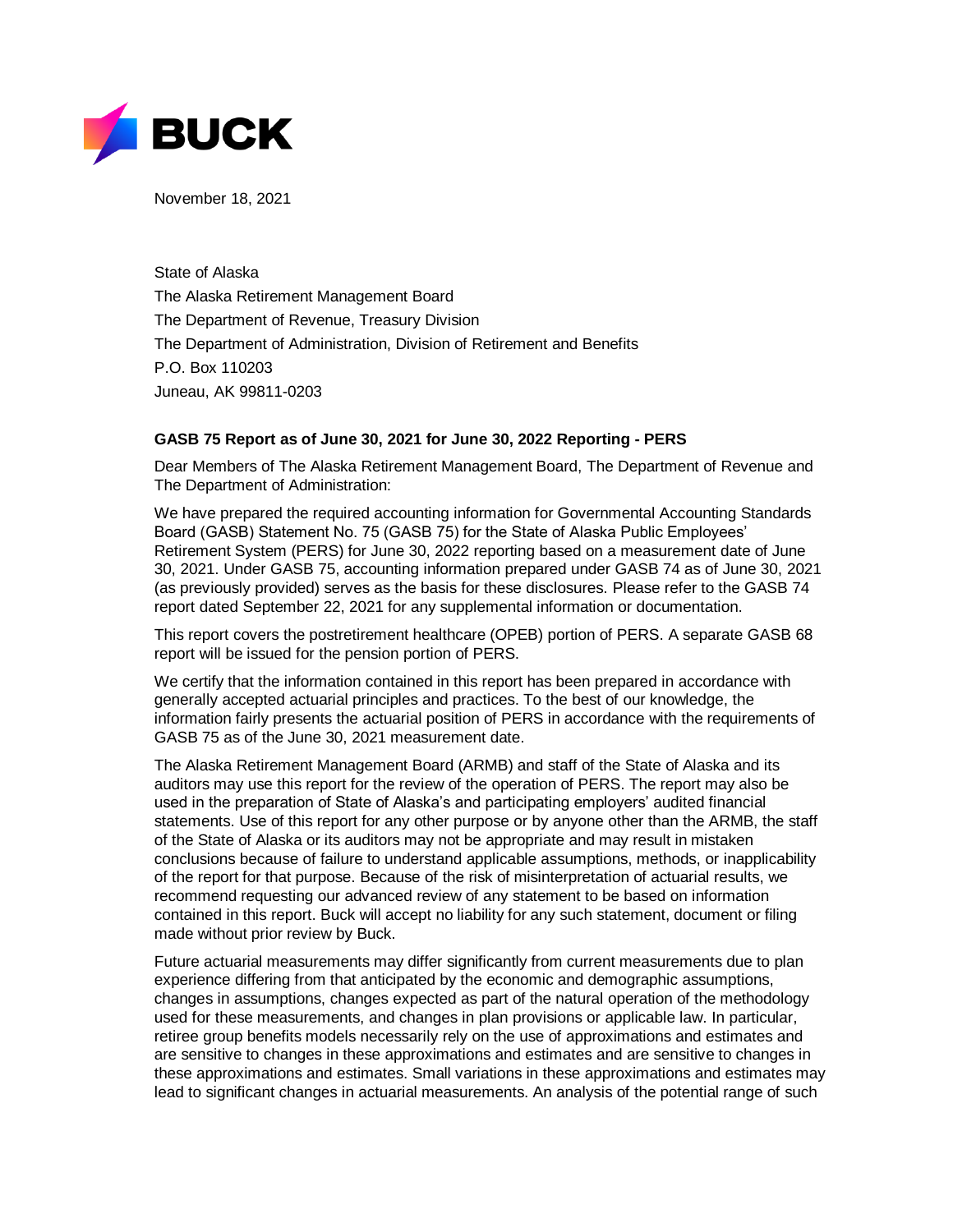future differences is beyond the scope of this report, except for the GASB 75 required disclosure of the sensitivity of net OPEB liability to changes in the discount rate and to changes in the healthcare cost trend rates.

The information in this report was prepared based on the actuarial assumptions and methods used in the June 30, 2020 actuarial valuation of PERS, except as noted herein. We rolled forward the liabilities from that date to the June 30, 2021 measurement date, as GASB 75 permits. In our opinion, the actuarial assumptions used are appropriate for purposes of the valuation and are reasonably related to the experience of PERS and to reasonable long-term expectations.

In preparing the actuarial results, we have relied upon information provided by staff of the State of Alaska regarding plan provisions, participants, assets, contributions and other matters used in the June 30, 2020 actuarial valuation of PERS. Although we did not audit the data, we reviewed the data for reasonableness and consistency with the prior year's information. The accuracy of the results presented herein is dependent on the accuracy of the data. We also reflected the information contained in the June 30, 2021 asset statements that were provided to us by staff of the State of Alaska on September 17, 2021.

Where presented, the "net OPEB liability" and "plan fiduciary net position as a percentage of the total OPEB liability" are measured on a market value of assets basis. These items presented may be appropriate for GASB 75 reporting but make no assessment regarding the cost to settle (i.e., purchase annuities) to cover any portion of the plan's liabilities.

#### **Use of Models**

Actuarial Standard of Practice No. 56 ("ASOP 56") provides guidance to actuaries when performing actuarial services with respect to designing, developing, selecting, modifying, using, reviewing, or evaluating models. Buck uses third-party software in the performance of annual actuarial valuations and projections. The model is intended to calculate the liabilities associated with the provisions of the plan using data and assumptions as of the measurement date under the accounting rules specified in this report. The output from the third-party vendor software is used as input to internally developed models that apply applicable accounting rules to the derived liabilities and other inputs, such as plan assets and contributions, to generate many of the exhibits found in this report. Buck has an extensive review process whereby the results of the liability calculations are checked using detailed sample output, changes from year to year are summarized by source, and significant deviations from expectations are investigated. Other accounting outputs and the internal models are similarly reviewed in detail and at a high level for accuracy, reasonability and consistency with prior results. Buck also reviews the third-party model when significant changes are made to the software. The review is performed by experts within Buck who are familiar with applicable accounting rules as well as the manner in which the model generates its output. If significant changes are made to the internal models, extra checking and review are completed. Significant changes to the internal models that are applicable to multiple clients are generally developed, checked and reviewed by multiple experts within Buck who are familiar with the details of the required changes.

Additional models used in valuing health benefits are described later in the report.

#### **COVID-19**

The potential impact of the ongoing COVID-19 pandemic on costs and liabilities was considered, and an adjustment was made in setting the medical per capita claims cost assumption. FY20 medical claims were adjusted for a COVID-19 related decline in claims during the last four months (March – June) of FY20. A more detailed explanation on these adjustments is shown in Section 2.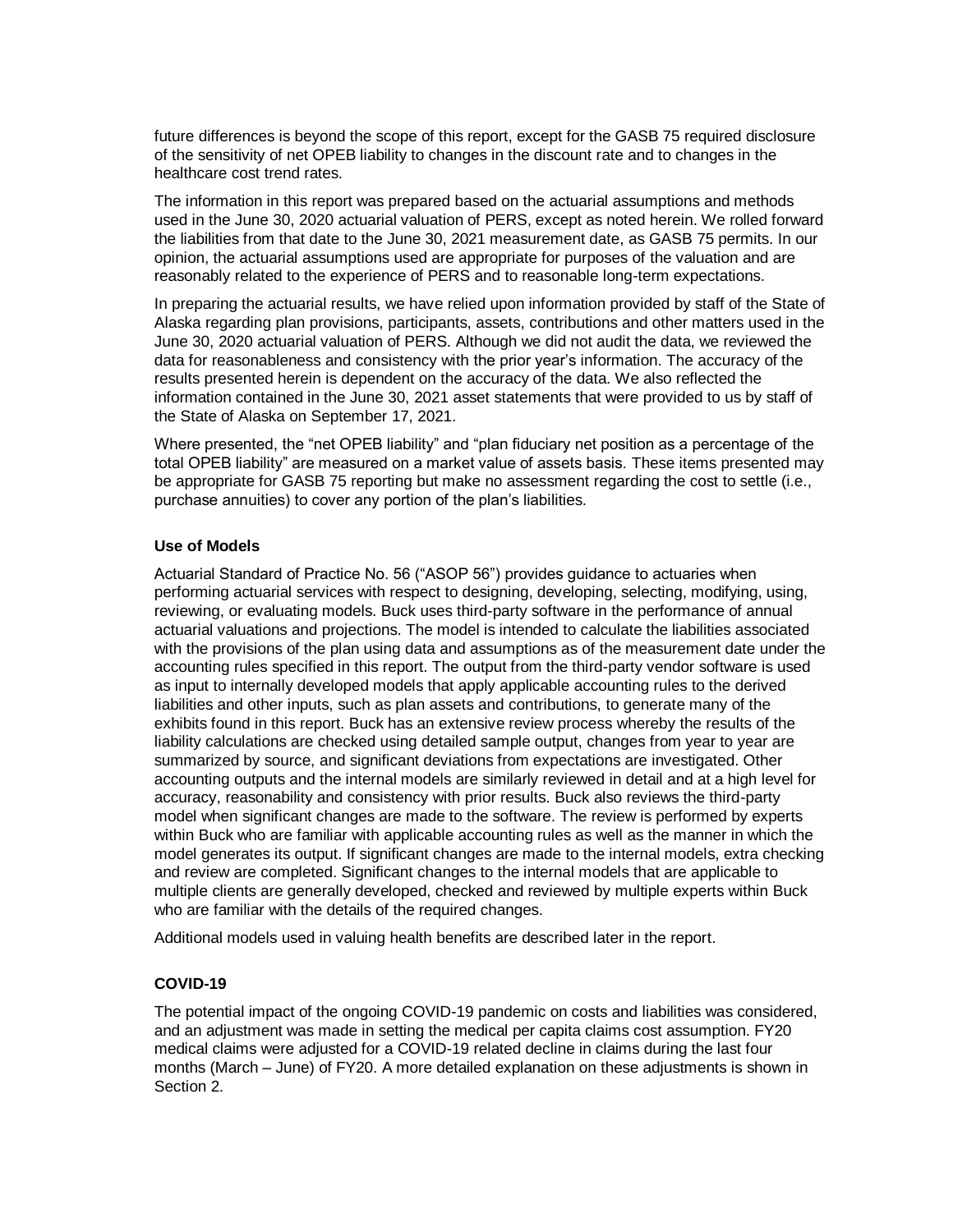This report was prepared under our supervision and in accordance with all applicable Actuarial Standards of Practice. We are Fellows of the Society of Actuaries, Enrolled Actuaries and Members of the American Academy of Actuaries. We meet the Qualification Standards of the American Academy of Actuaries to render the actuarial opinions contained herein.

We are available to discuss this report with you at your convenience. David can be reached at (602) 803-6174 and Scott can be reached at (216) 315-1929.

Respectfully submitted,

SCKR

David J. Kershner, FSA, EA, MAAA, FCA Scott Young, FSA, EA, MAAA Principal Director Buck Buck

Scott Young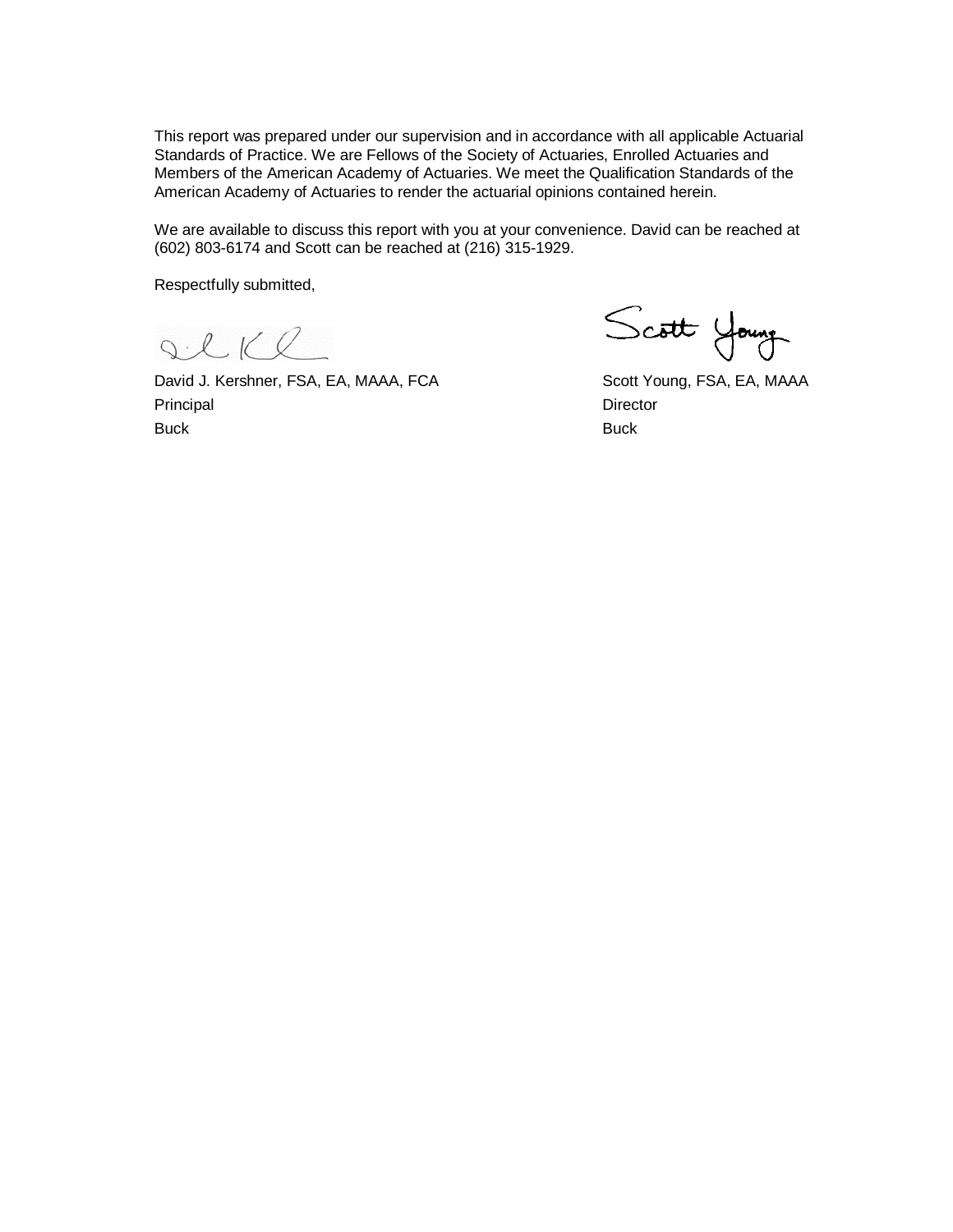## **Contents**

|                                   | Schedule A - Employers' Allocation of Net OPEB Liability as of June 30, 2020                         |
|-----------------------------------|------------------------------------------------------------------------------------------------------|
|                                   | Schedule B - Employers' Allocation of Net OPEB Liability as of June 30, 2021                         |
|                                   | Schedule C - Employers' Allocation of OPEB Amounts as of June 30, 2021                               |
| 30.2021                           | Schedule D - Employers' Allocation of Recognition of Deferred Outflows/Inflows as of June            |
| Schedule E - Contribution History |                                                                                                      |
|                                   | Schedule F - Present Value of Future State Assistance Contributions <sup>1</sup> as of June 30, 2021 |
| 30, 2021                          | Schedule G - Supplemental Schedule of Special Funding Amounts by Employer as of June                 |

l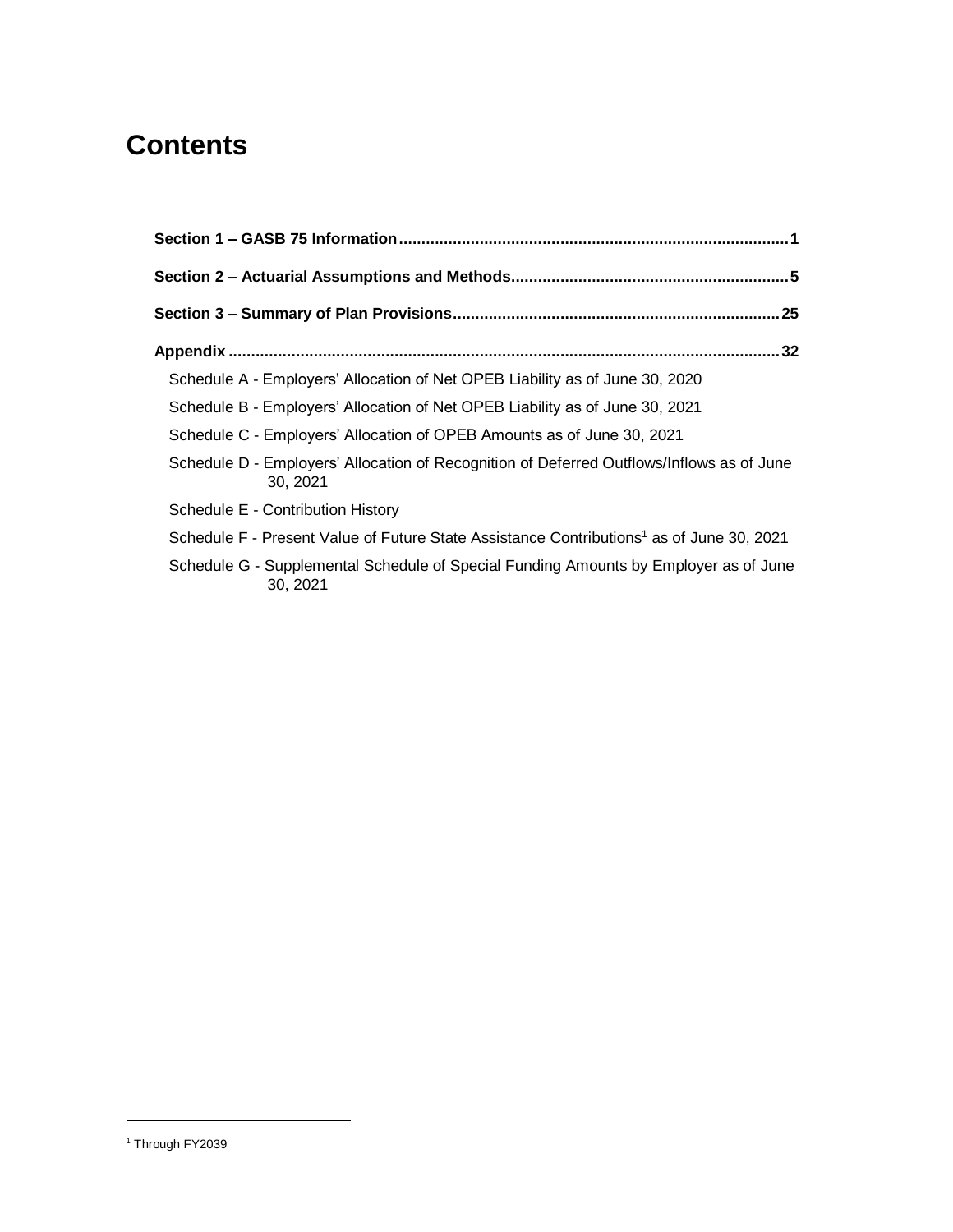## **Section 1: GASB 75 Information**

#### **OPEB Expense**

| <b>Measurement Date</b>                                                      | June 30, 2021       |           | June 30, 2020   |
|------------------------------------------------------------------------------|---------------------|-----------|-----------------|
| <b>Reporting Date</b>                                                        | June 30, 2022       |           | June 30, 2021   |
| Service cost                                                                 | \$<br>82,428,000    | \$        | 95,615,000      |
| Interest cost                                                                | 535,241,000         |           | 577,711,000     |
| Expected return on assets                                                    | (564, 881, 000)     |           | (563, 369, 000) |
| Current period effect of benefit changes                                     |                     | 0         | 0               |
| Current period difference between<br>expected and actual experience          | (53,880,667)        |           | (51,899,412)    |
| Current period effect of changes in<br>assumptions                           | (193, 890, 667)     |           | (450, 955, 294) |
| Current period difference between<br>projected and actual investment         |                     |           |                 |
| earnings                                                                     | (345,902,000)       |           | 49,042,400      |
| Member contributions                                                         |                     | 0         | $\Omega$        |
| Administrative expenses                                                      | 4,859,000           |           | 6,203,000       |
| Service purchases and plan transfers                                         |                     | 0         | 0               |
| Current period recognition of prior years'<br>deferred outflows of resources | 69,442,761          |           | 217,297,813     |
| Current period recognition of prior years'<br>deferred inflows of resources  | (422, 901, 987)     |           | (170, 611, 987) |
| <b>Other Additions Less Other Deductions</b>                                 |                     | (596,000) | (459,000)       |
| Total                                                                        | \$<br>(890,081,560) | \$        | (291, 425, 480) |

The employers' allocation of the OPEB expense for June 30, 2022 reporting is shown in Schedule C in the Appendix.

The difference between projected and actual investment earnings is recognized over 5 years.

The effects of changes in assumptions and differences between expected and actual experience are recognized over the average future working lifetime. This period is:

- 1.5 years as of June 30, 2020 (for the June 30, 2021 measurement date)
- 1.7 years as of June 30, 2019 (for the June 30, 2020 measurement date)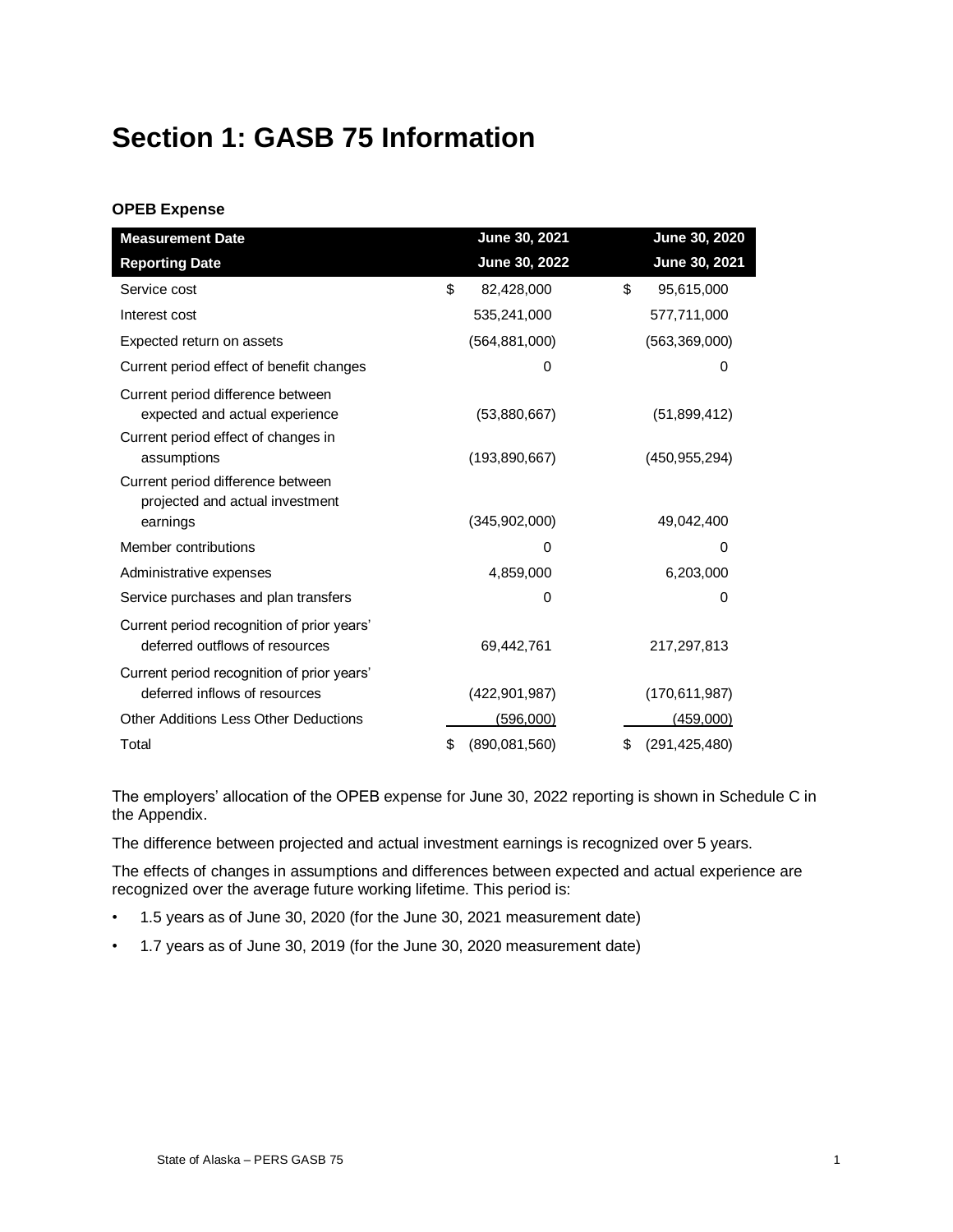#### **Actuarial Assumptions**

The total OPEB liability as of the June 30, 2021 measurement date was determined by an actuarial valuation as of June 30, 2020 using the actuarial assumptions outlined in Section 2. The liabilities from the June 30, 2020 valuation were rolled forward to June 30, 2021.

The actuarial assumptions used in the June 30, 2020 actuarial valuation were based on the results of an actuarial experience study for the period from July 1, 2013 to June 30, 2017, resulting in changes in actuarial assumptions effective beginning with the June 30, 2018 actuarial valuation adopted by the Alaska Retirement Management Board in January 2019 to better reflect expected future experience. The next experience study will cover experience for the period from July 1, 2017 to June 30, 2021, which would affect the actuarial assumptions effective beginning with the June 30, 2022 actuarial valuation.

#### **Actuarial Cost Method**

Entry Age Normal – Level Percentage of Payroll

#### **Asset Valuation Method**

Invested assets are reported at fair value.

#### **Allocation of Net OPEB Liability**

The employers' allocations of net OPEB liability as of the June 30, 2020 and June 30, 2021 measurement dates are shown in Schedule A and Schedule B, respectively, in the Appendix.

#### **Allocation of Deferred Outflows/Inflows of Resources**

The employers' allocation of deferred outflows/inflows of resources as of the June 30, 2021 measurement date is shown in Schedule C in the Appendix.

The chart below provides details of the deferred inflows/outflows as of the June 30, 2021 measurement date:

| <b>Date Created</b> | Type                     | <b>Original</b><br><b>Amortization Period</b> | <b>Deferred</b><br>(Inflow)/Outflow as of<br>June 30, 2021 |
|---------------------|--------------------------|-----------------------------------------------|------------------------------------------------------------|
| June 30, 2018       | Asset Gain               | 5 years                                       | \$<br>(4,768,292)                                          |
| June 30, 2019       | Asset Loss               | 5 years                                       | \$<br>40.800.721                                           |
| June 30, 2020       | Asset Loss               | 5 years                                       | \$<br>147.127.200                                          |
| June 30, 2021       | <b>Assumption Change</b> | 1.5 years                                     | \$<br>(96, 945, 333)                                       |
| June 30, 2021       | Asset Gain               | 5 years                                       | \$<br>(1,383,608,000)                                      |
| June 30, 2021       | Liability Gain           | 1.5 years                                     | \$<br>(26,940,333)                                         |

#### **Allocation of Future Years' Recognition of Deferred Outflows/Inflows**

The employers' allocation of recognition of the deferred outflows/inflows as of the June 30, 2021 measurement date for each of the next five fiscal years and thereafter is shown in Schedule D in the Appendix. These amounts include recognition of the deferred outflows/inflows from prior years.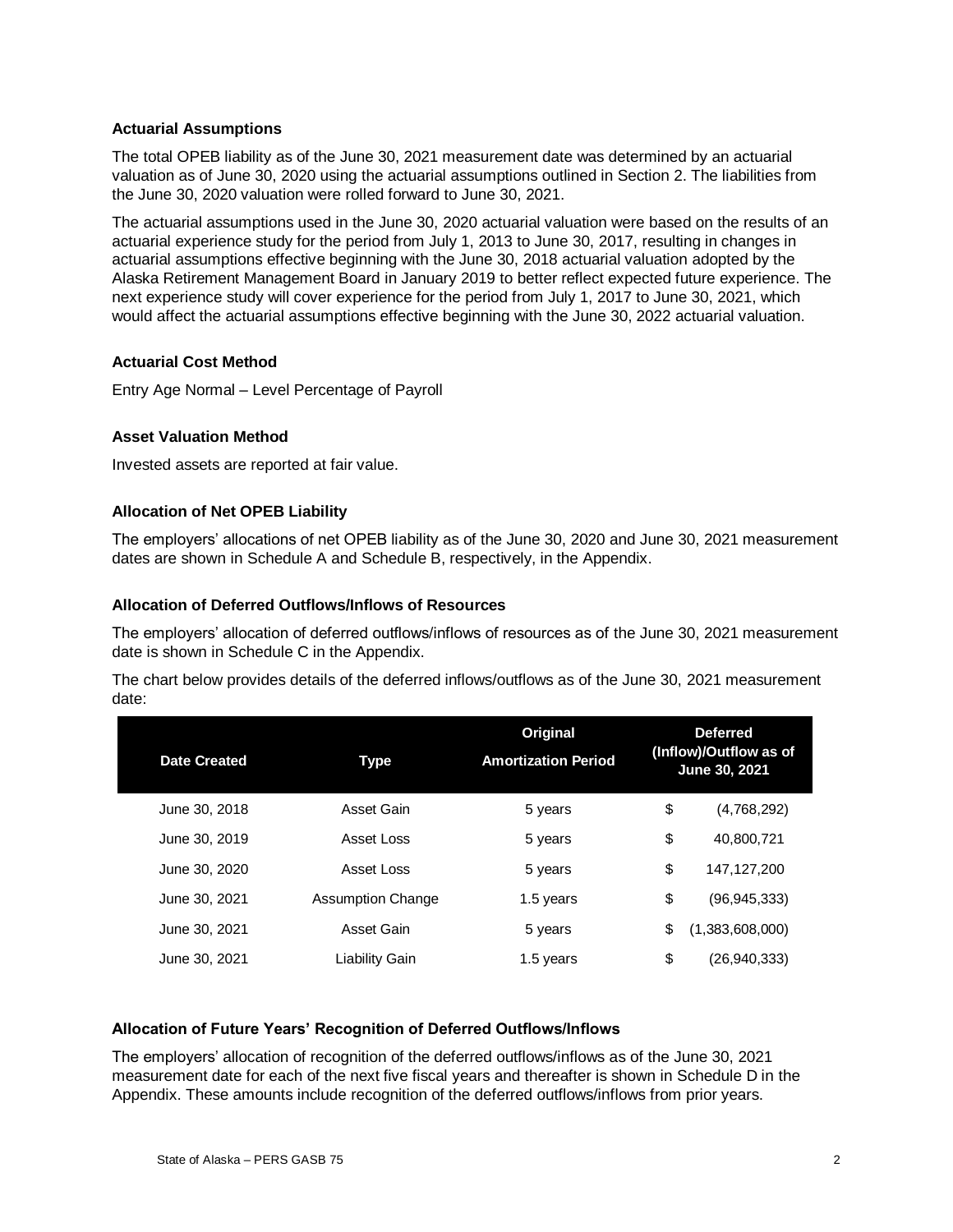#### **Allocation Methodology**

Amounts for the June 30, 2020 measurement date were allocated to employers based on the present value of contributions for FY2022-FY2039, as determined by projections based on the June 30, 2019 valuation.

Amounts for the June 30, 2021 measurement date were allocated to employers based on the present value of contributions for FY2023-FY2039, as determined by projections based on the June 30, 2020 valuation. The contributions for FY2023 reflect those adopted by the Board on October 11, 2021.

#### **Sensitivity of the net OPEB liability to changes in the discount rate**

The table below shows the development of the net OPEB liability as of June 30, 2021 using the discount rate of 7.38%, as well as a discount rate that is one percentage point lower (6.38%) or one percentage point higher (8.38%) than the current rate (\$ in thousands):

|                                                  | 1.00% Decrease |             | <b>Current Discount</b><br>Rate |             | 1.00% Increase |             |
|--------------------------------------------------|----------------|-------------|---------------------------------|-------------|----------------|-------------|
|                                                  |                | (6.38%)     |                                 | (7.38%)     |                | $(8.38\%)$  |
| Service cost                                     | \$             | 106,473     | \$                              | 82,428      | \$             | 64,526      |
| Interest                                         |                | 523,262     |                                 | 535,241     |                | 542,071     |
| <b>EGWP</b> rebates                              |                | 52,356      |                                 | 52,356      |                | 52,356      |
| Benefit payments                                 |                | (440, 234)  |                                 | (440, 234)  |                | (440,234)   |
| Net change to inflows/outflows                   |                | (421, 478)  |                                 | (371, 657)  |                | (331, 203)  |
| Net change in total OPEB liability               | \$             | (179, 621)  | \$                              | (141, 866)  | \$             | (112, 484)  |
| Total OPEB liability-beginning                   | \$             | 8,286,059   | \$                              | 7,360,653   | \$             | 6,594,143   |
| Total OPEB liability-ending (a)                  | \$             | 8,106,438   | \$                              | 7,218,787   | \$             | 6,481,659   |
| Plan fiduciary net position-ending (b)           | \$             | 9,784,141   | \$                              | 9,784,141   | \$             | 9,784,141   |
| Plan's net OPEB liability (asset)-ending (a)-(b) | \$             | (1,677,703) | \$                              | (2,565,354) | \$             | (3,302,482) |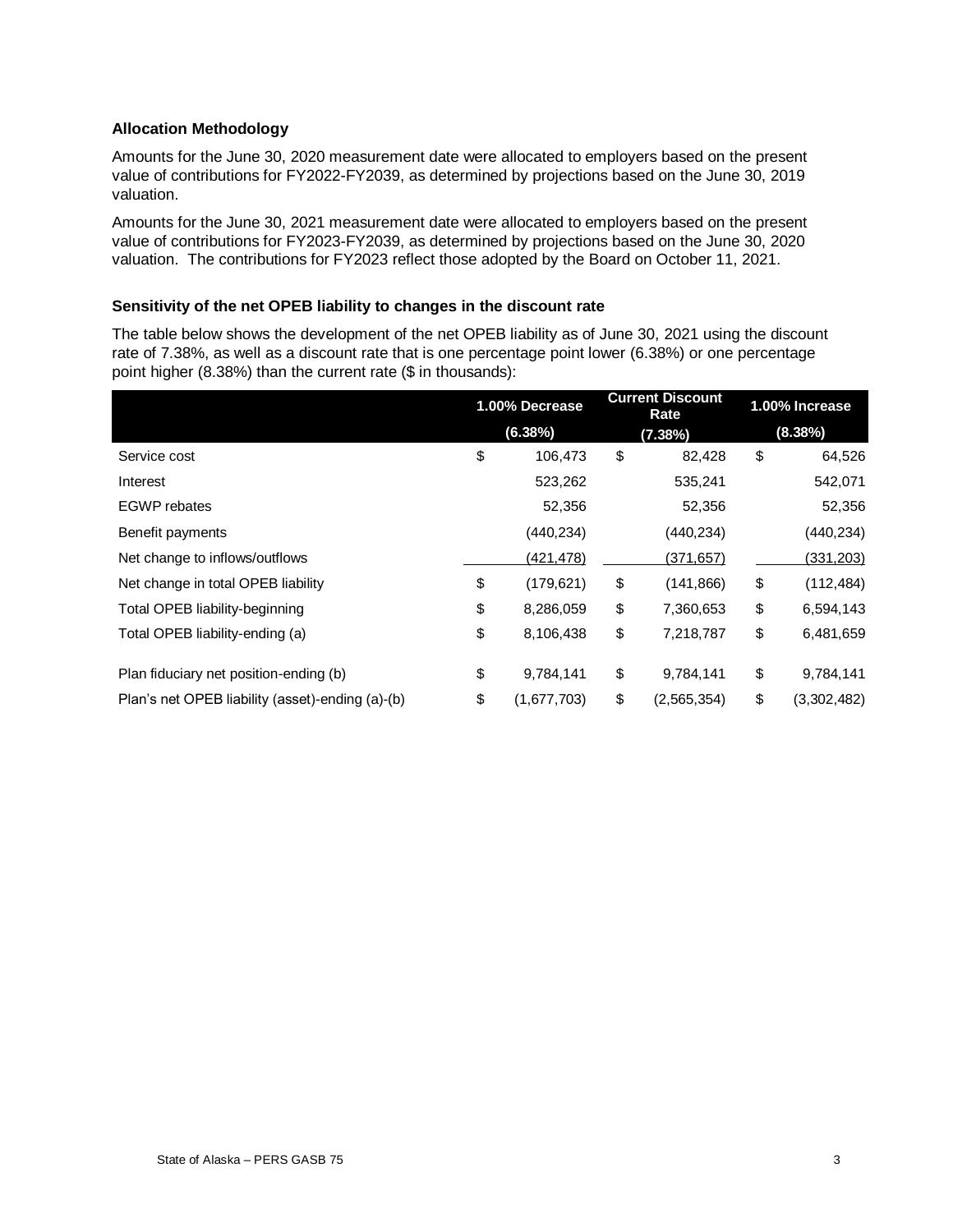#### **Sensitivity of the net OPEB liability to changes in the healthcare cost trend rates**

The table below shows the development of the net OPEB liability as of June 30, 2021 using the current healthcare cost trend rates, as well as trend rates that are one percentage point lower or one percentage point higher than the current rates (\$ in thousands):

|                                                  | 1.00% Decrease    | <b>Current</b><br><b>Trend Rates</b> | 1.00% Increase    |
|--------------------------------------------------|-------------------|--------------------------------------|-------------------|
| Service cost                                     | \$<br>71.494      | \$<br>82,428                         | \$<br>96,258      |
| Interest                                         | 471,234           | 535,241                              | 612,795           |
| <b>EGWP</b> rebates                              | 52,356            | 52,356                               | 52,356            |
| Benefit payments                                 | (440,234)         | (440,234)                            | (440,234)         |
| Net change to inflows/outflows                   | (263,752)         | (371, 657)                           | (506, 419)        |
| Net change in total OPEB liability               | \$<br>(108, 902)  | \$<br>(141, 866)                     | \$<br>(185, 244)  |
| Total OPEB liability-beginning                   | \$<br>6,504,271   | \$<br>7,360,653                      | \$<br>8,397,682   |
| Total OPEB liability-ending (a)                  | \$<br>6,395,369   | \$<br>7,218,787                      | \$<br>8,212,438   |
| Plan fiduciary net position-ending (b)           | \$<br>9,784,141   | \$<br>9,784,141                      | \$<br>9,784,141   |
| Plan's net OPEB liability (asset)-ending (a)-(b) | \$<br>(3,388,772) | \$<br>(2,565,354)                    | \$<br>(1,571,703) |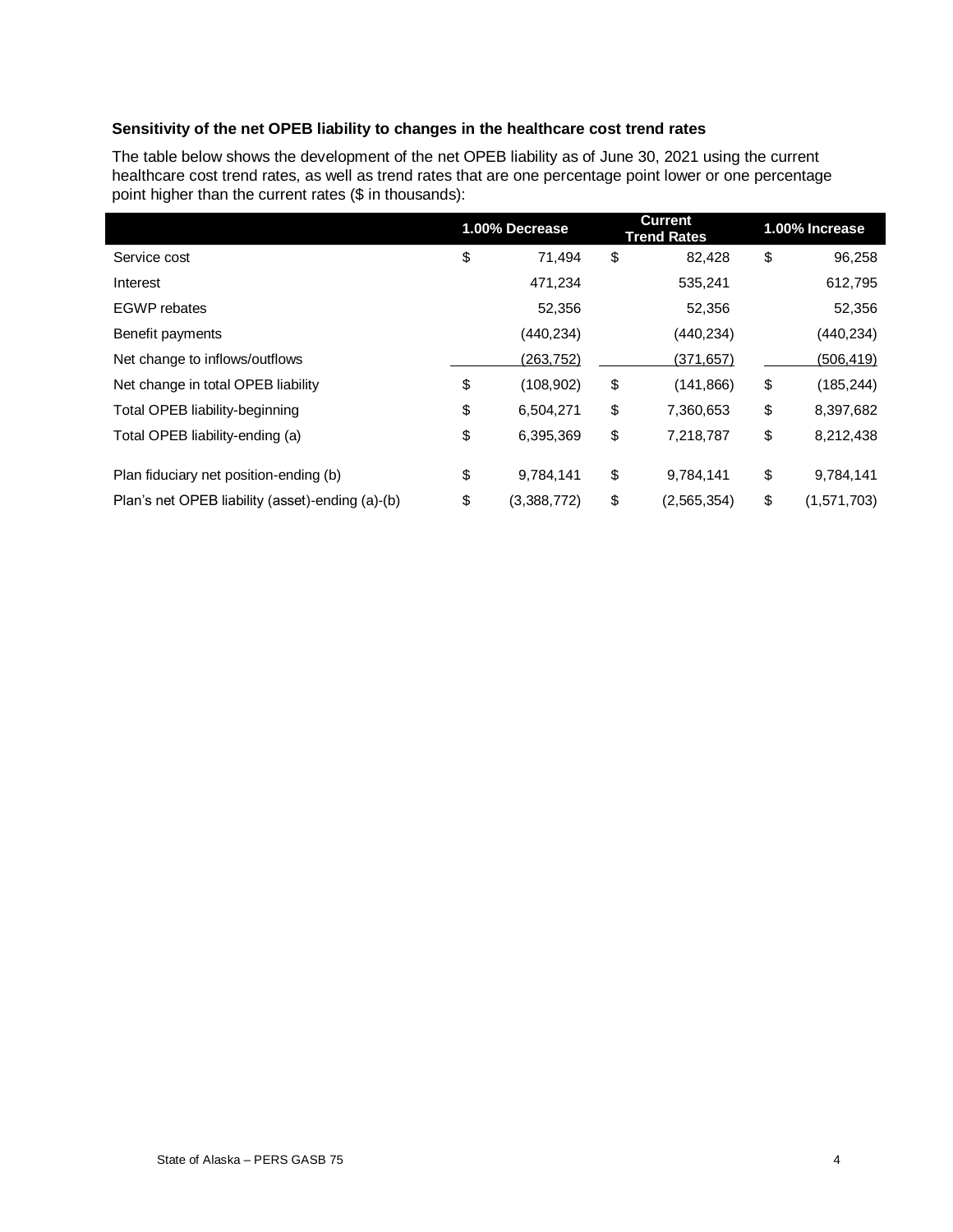## **Section 2: Actuarial Assumptions and Methods<sup>1</sup>**

#### Description of Actuarial Methods and Valuation Procedures

The funding method used in this valuation was adopted by the Board in October 2006. Changes in methods were adopted by the Board in January 2019 based on the experience study for the period July 1, 2013 to June 30, 2017. The asset smoothing method used to determine valuation assets was changed effective June 30, 2014.

Benefits valued are those delineated in Alaska State statutes as of the valuation date. Changes in State statutes effective after the valuation date are not taken into consideration in setting the assumptions and methods.

#### **Actuarial Cost Method**

Liabilities and contributions shown in the report are computed using the Entry Age Normal Actuarial Cost Method, level percent of pay.

Effective June 30, 2018, the Board adopted a layered UAAL amortization method: Layer #1 equals the sum of (i) the UAAL at June 30, 2018 based on the 2017 valuation, plus (ii) the FY18 experience gain/loss. Layer #1 is amortized over the remainder of the 25-year closed period that was originally established in 2014<sup>2</sup>. Layer #2 equals the change in UAAL at June 30, 2018 due to the experience study and EGWP implementation. Layer #2 is amortized over a separate closed 25-year period starting in 2018. Future layers will be created each year based on the difference between actual and expected UAAL occurring that year, and will be amortized over separate closed 25-year periods. The UAAL amortization continues to be on a level percent of pay basis. State statutes allow the contribution rate to be determined on payroll for all members, defined benefit and defined contribution member payroll combined.

Projected pension and postemployment healthcare benefits were determined for all active members. Cost factors designed to produce annual costs as a constant percentage of each member's expected compensation in each year from the assumed entry age to the assumed retirement age were applied to the projected benefits to determine the normal cost (the portion of the total cost of the plan allocated to the current year under the method). The normal cost is determined by summing intermediate results for active members and determining an average normal cost rate which is then related to the total payroll of active members. The actuarial accrued liability for active members (the portion of the total cost of the plan allocated to prior years under the method) was determined as the excess of the actuarial present value of projected benefits over the actuarial present value of future normal costs.

The actuarial accrued liability for retired members and their beneficiaries currently receiving benefits, terminated vested members and disabled members not yet receiving benefits was determined as the actuarial present value of the benefits expected to be paid. No future normal costs are payable for these members.

The actuarial accrued liability under this method at any point in time is the theoretical amount of the fund that would have been accumulated had annual contributions equal to the normal cost been made in prior years (it does not represent the liability for benefits accrued to the valuation date). The unfunded actuarial accrued liability is the excess of the actuarial accrued liability over the actuarial value of plan assets measured on the valuation date.

l

<sup>&</sup>lt;sup>1</sup> Used to determine June 30, 2020 funding assets and liabilities, and contribution rates.

<sup>2</sup> Layer #1 is referred to as "initial amount" in Sections 1.2 and 1.3 in the 6/30/2020 valuation report.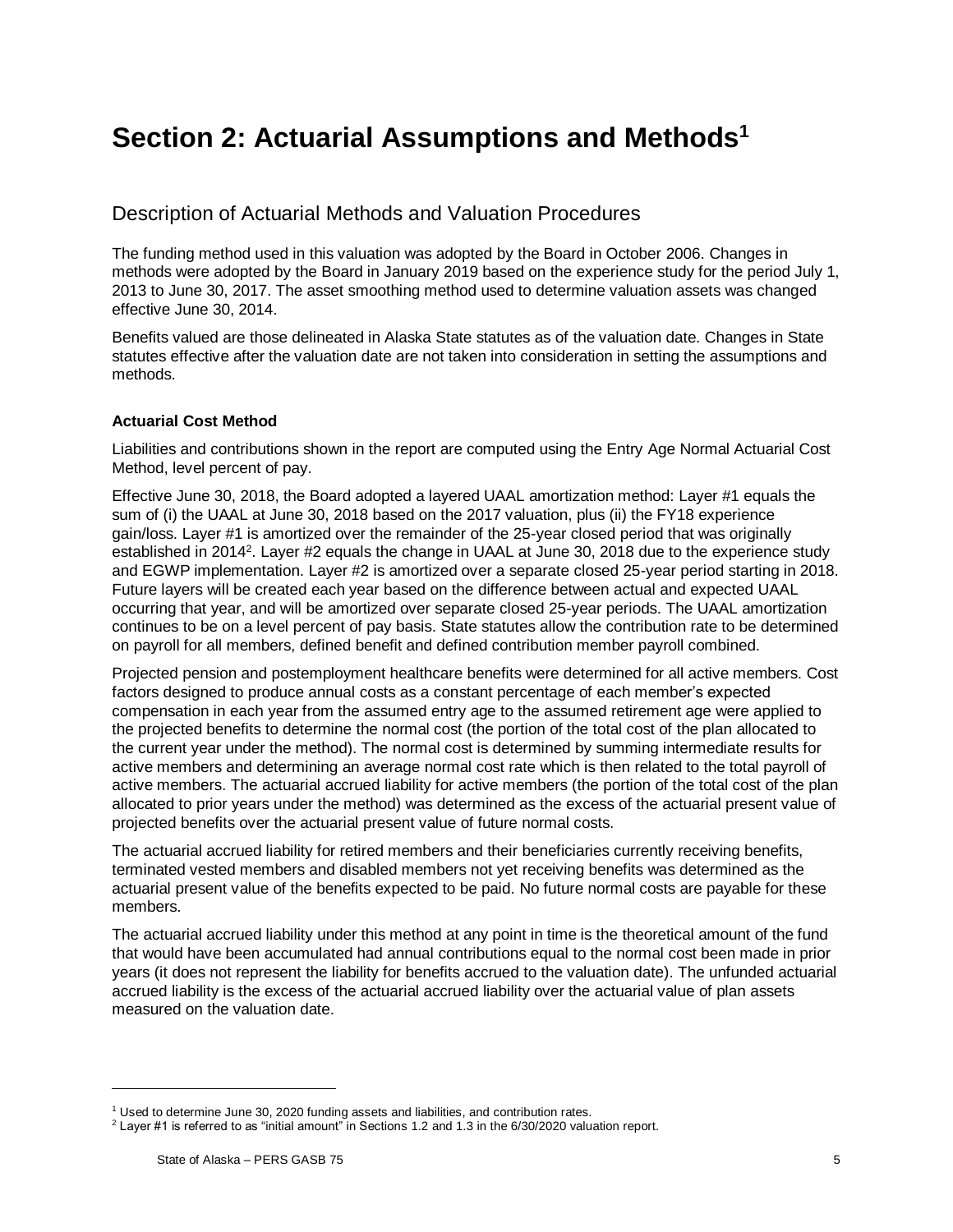Under this method, experience gains or losses, i.e., decreases or increases in accrued liabilities attributable to deviations in experience from the actuarial assumptions, adjust the unfunded actuarial accrued liability.

#### **Valuation of Assets**

The actuarial asset value was reinitialized to equal Fair Value of Assets as of June 30, 2014. Beginning in FY15, the asset value method recognizes 20% of the gain or loss each year, for a period of five years. All assets are valued at fair value. Assets are accounted for on an accrued basis and are taken directly from financial statements audited by KPMG LLP.

#### **Changes in Methods Since the Prior Valuation**

There have been no changes in the asset or valuation methods since the prior valuation.

#### **Valuation of Retiree Medical and Prescription Drug Benefits**

This section outlines the detailed methodology used in the internal model developed by Buck to calculate the initial per capita claims cost rates for the PERS postemployment healthcare plan. Note that the methodology reflects the results of our annual experience rate update for the period from July 1, 2019 to June 30, 2020.

Base claims cost rates are incurred healthcare costs expressed as a rate per member per year. Ideally, claims cost rates should be derived for each significant component of cost that can be expected to require differing projection assumptions or methods (i.e., medical claims, prescription drug claims, administrative costs, etc). Separate analysis is limited by the availability and historical credibility of cost and enrollment data for each component of cost. This valuation reflects non-prescription claims separated by Medicare status, including eligibility for free Part A coverage. Prescription costs are analyzed separately as in prior valuations. Administrative costs are assumed in the final per capita claims cost rates used for valuation purposes, as described below. Analysis to date on Medicare Part A coverage is limited since Part A claim data is not available by individual, nor is this status incorporated into historical claim data.

#### **Benefits**

Medical, prescription drug, dental, vision and audio coverage is provided through the AlaskaCare Retiree Health Plan and is available to employees of the State and subdivisions who meet retirement criteria based on the retirement plan tier in effect at their date of hire. Health plan provisions do not vary by retirement tier or age, except for Medicare coordination for those Medicare-eligible. Dental, vision and audio claims (DVA) are excluded from data analyzed for this valuation because those are retiree-pay all benefits where rates are assumed to be self-supporting. Buck relies upon rates set by a third-party for the DVA benefits. Buck reviewed historical rate-setting information and views contribution rate adjustments made are not unreasonable.

#### Administration and Data Sources

The plan was administered by Wells Fargo Insurance Services (acquired by HealthSmart, in January 2012) from July 1, 2009 through December 31, 2013 and by Aetna effective January 1, 2014.

Claims incurred for the period from July 2018 through June 2020 (FY19 through FY20) were provided by the State of Alaska from reports extracted from their data warehouse, which separated claims by Medicare status. Monthly enrollment data for the same period was provided by Aetna.

Aetna also provided census information identifying Medicare Part B only participants. These participants are identified when hospital claims are denied by Medicare; Aetna then flags that participant as a Part B only participant. Buck added newly identified participants to our list of Medicare Part B only participants. Buck assumes that once identified as Part B only, that participant remains in that status until we are notified otherwise.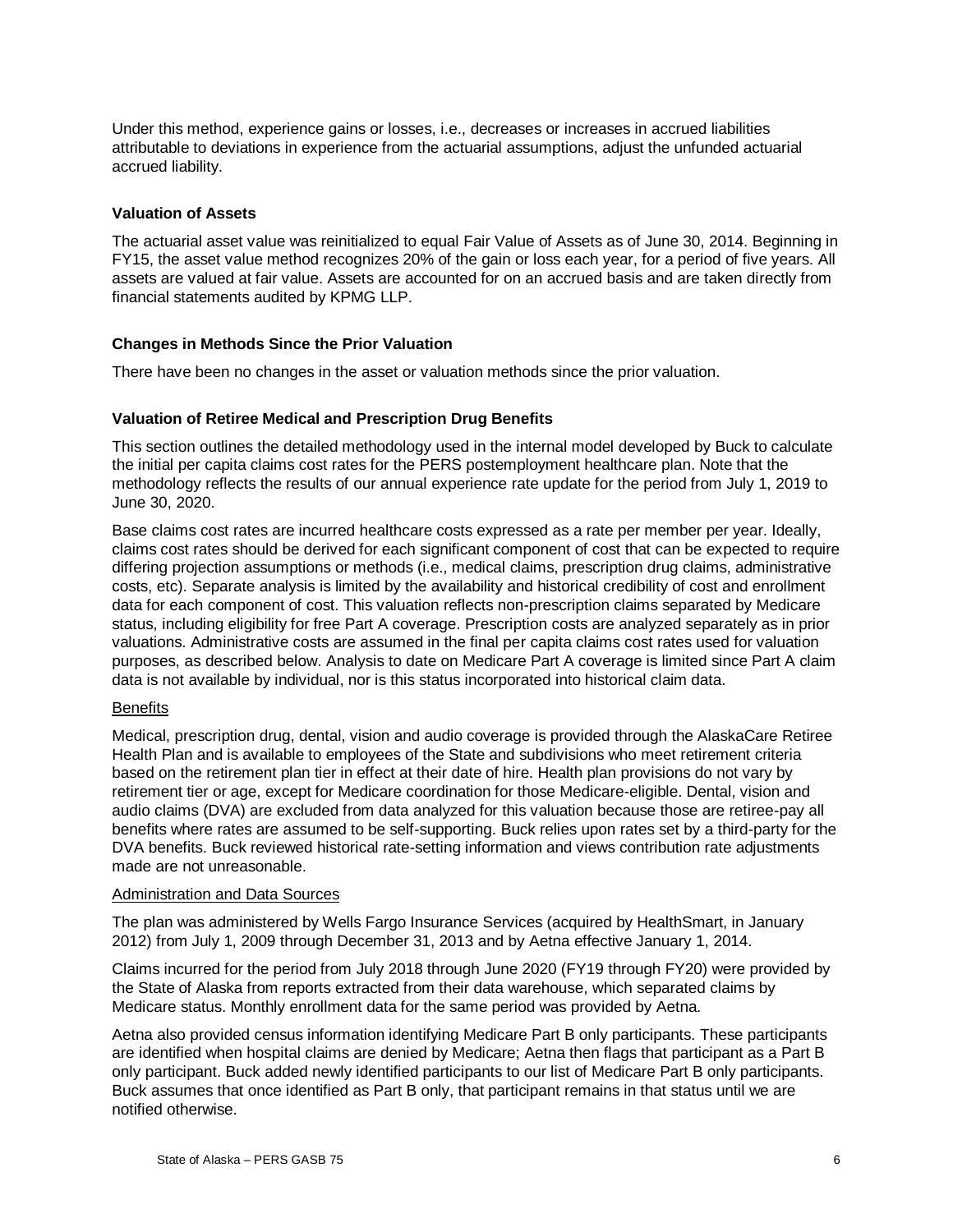Aetna provided a snapshot file as of July 1, 2020 of retirees and dependents that included a coverage level indicator. The monthly enrollment data includes double coverage participants. These are participants whereby both the retiree and spouse are retirees from the State and both are reflected with Couple coverage in the enrollment. In this case, such a couple would show up as four members in the monthly enrollment (each would be both a retiree and a spouse). As a result, the snapshot census file was used to adjust the total member counts in the monthly enrollment reports to estimate the number of unique participants enrolled in coverage. Based on the snapshot files from the last two valuations, the total member count in the monthly enrollment reports needs to be reduced by approximately 13% to account for the number of participants with double coverage.

Aetna does not provide separate experience by Medicare status in standard reporting so the special reports mentioned above from the data warehouse were used this year to obtain that information and incorporate it into the per capita rate development for each year of experience (with corresponding weights applied in the final per capita cost).

#### Methodology

Buck projected historical claim data to FY21 for retirees using the following summarized steps:

- 1. Develop historical annual incurred claim cost rates an analysis of medical costs was completed based on claims information and enrollment data provided by the State of Alaska and Aetna for each year in the experience period of FY19 through FY20.
	- Costs for medical services and prescriptions were analyzed separately, and separate trend rates were developed to project expected future medical and prescription costs for the valuation year (e.g. from the experience period up through FY21).
	- Because the reports provided reflected incurred claims, no additional adjustment was needed to determine incurred claims to be used in the valuation.
	- An offset for costs expected to be reimbursed by Medicare was incorporated beginning at age 65. Alaska retirees who do not have 40 quarters of Medicare-covered compensation do not qualify for Medicare Part A coverage free of charge. This is a relatively small and closed group. Medicare was applied to State employment for all employees hired after March 31, 1986. For the "no-Part A" individuals who are required to enroll in Medicare Part B, the State is the primary payer for hospital bills and other Part A services. Claim experience is not available separately for participants with both Medicare Parts A and B and those with Part B only. For Medicare Part B only participants, a lower average claims cost was applied to retirees covered by both Medicare Part A and B vs. retirees covered only by Medicare Part B based upon manual rate models that estimate the Medicare covered proportion of medical costs. To the extent that no-Part A claims can be isolated and applied strictly to the appropriate closed group, actuarial accrued liability will be more accurate.
	- Based on census data received from Aetna, less than 1% of the current retiree population was identified as having coverage only under Medicare Part B. We assume that 5% of actives hired before April 1, 1986 and current retirees who are not yet Medicare eligible will not be eligible for Medicare Part A.
	- Based upon a reconciliation of valuation census data to the snapshot eligibility files provided by Aetna as of July 1, 2019, and July 1, 2020, Buck adjusted member counts used for duplicate records where participants have double coverage; i.e. primary coverage as a retiree and secondary coverage as the covered spouse of another retiree. This is to reflect the total cost per distinct individual/member which is then applied to distinct members in the valuation census.
	- Buck understands that pharmacy claims reported do not reflect rebates. Based on actual pharmacy rebate information provided by Aetna for years through 2018 and Optum for January 2019 through June 2020, rebates were assumed to be 17% of prescription drug claims for FY19 and 19.5% of prescription drug claims for FY20.
- 2. Develop estimated EGWP reimbursements Segal provided estimated 2021 EGWP subsidies, developed with the assistance of OptumRx. These amounts are applicable only to Medicare-eligible participants.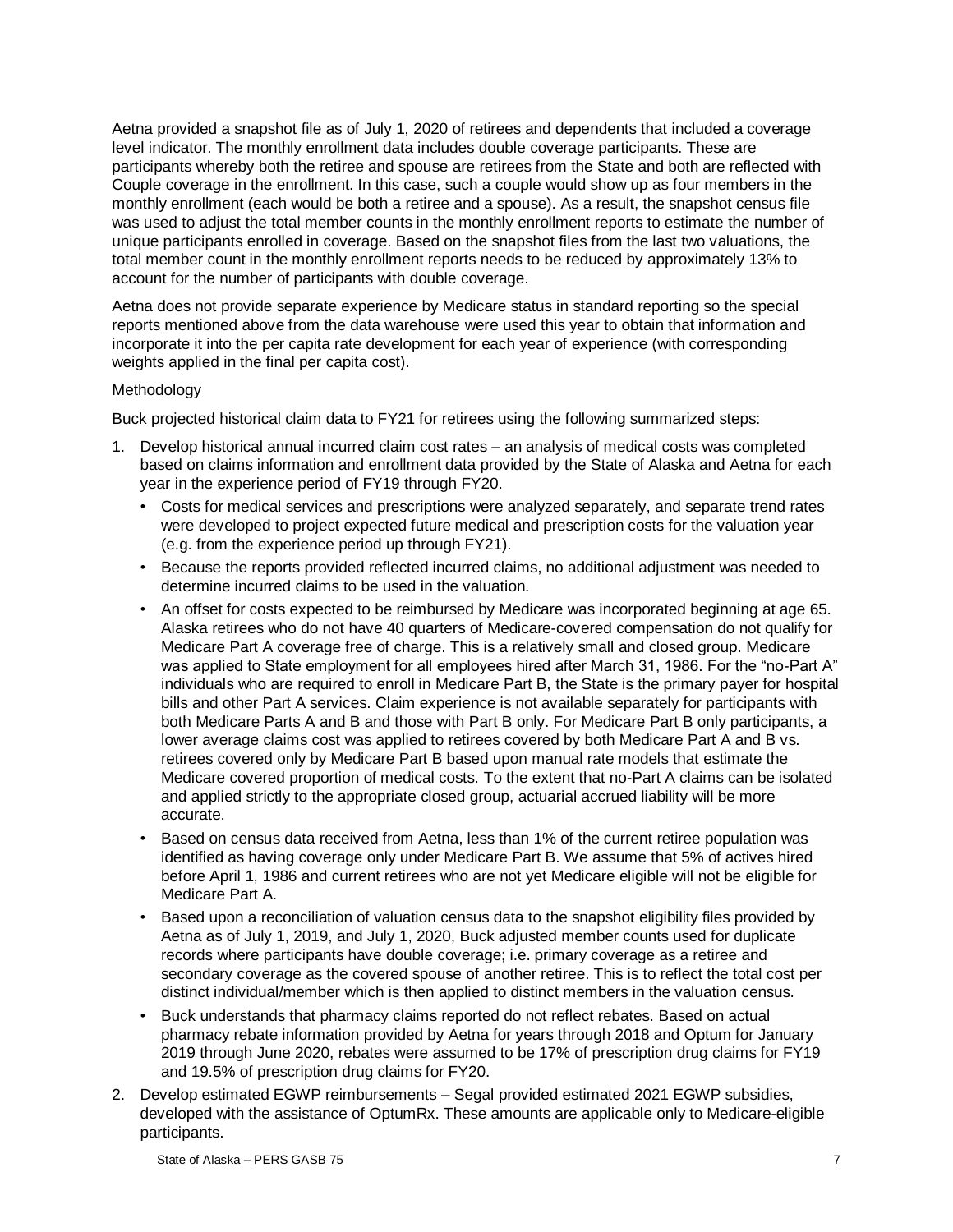- 3. Adjust for claim fluctuation, anomalous experience, etc. explicit adjustments are often made for anticipated large claims or other anomalous experience. FY19 and FY20 experience were compared to assess the impact of COVID-19 and whether an adjustment to FY20 claims was indicated for use in the June 30, 2020 valuation. A material decrease in medical claims during March 2020 to June 2020 was experienced due to COVID-19. Therefore, an adjustment was made for those months to adjust for the decrease that is not expected to continue in future years. There was an observed spike in prescription drug claims in March 2020; however, the FY20 prescription drug experience appears reasonable to use without adjustment for COVID-19. To adjust for the decrease in medical claims due to COVID-19 during the last 4 months of FY20, the per capita cost during the first 8 months was used as the basis for estimating claims that would have occurred in the absence of COVID-19. Due to group size and demographics, we did not make any additional large claim adjustments. We do blend both Alaska plan-specific and national trend factors as described below. Buck compared data utilized to lag reports and quarterly plan experience presentations provided by the State and Aetna to assess accuracy and reasonableness of data.
- 4. Trend all data points to the projection period project prior years' experience forward to FY21 for retiree benefits on an incurred claim basis. Trend factors derived from historical Alaska-specific experience and national trend factors are shown in the table in item 5 below.
- 5. Apply credibility to prior experience adjust prior year's data by assigning weight to recent periods, as shown at the right of the table below. The Board approved a change in the weighting of experience periods beginning with the June 30, 2017 valuation as outlined below. Note also that we averaged projected plan costs using Alaska-specific trend factors and national trend factors, assigning 75% weight to Alaska-specific trends and 25% to national trends:

| Alaska-Specific and National Average Weighted Trend from<br><b>Experience Period to Valuation Year</b> |                                   |                     |                          |  |  |  |
|--------------------------------------------------------------------------------------------------------|-----------------------------------|---------------------|--------------------------|--|--|--|
| <b>Experience Period</b>                                                                               | Medical                           | <b>Prescription</b> | <b>Weighting Factors</b> |  |  |  |
| FY19 to FY20                                                                                           | 7.3% Pre-Medicare / 4.6% Medicare | 1.2%                | 50%                      |  |  |  |
| FY20 to FY21                                                                                           | 6.3% Pre-Medicare / 5.2% Medicare | 7.6%                | 50%                      |  |  |  |

Trend assumptions used for rate development are assessed annually and as additional/improved reporting becomes available, we will incorporate into rate development as appropriate.

6. Develop separate administration costs – no adjustments were made for internal administrative costs. Third party retiree plan administration fees for FY21 are based upon total fees projected to 2021 by Segal based on actual FY20 fees. The annual per participant per year administrative cost rate for medical and prescription benefits is \$449.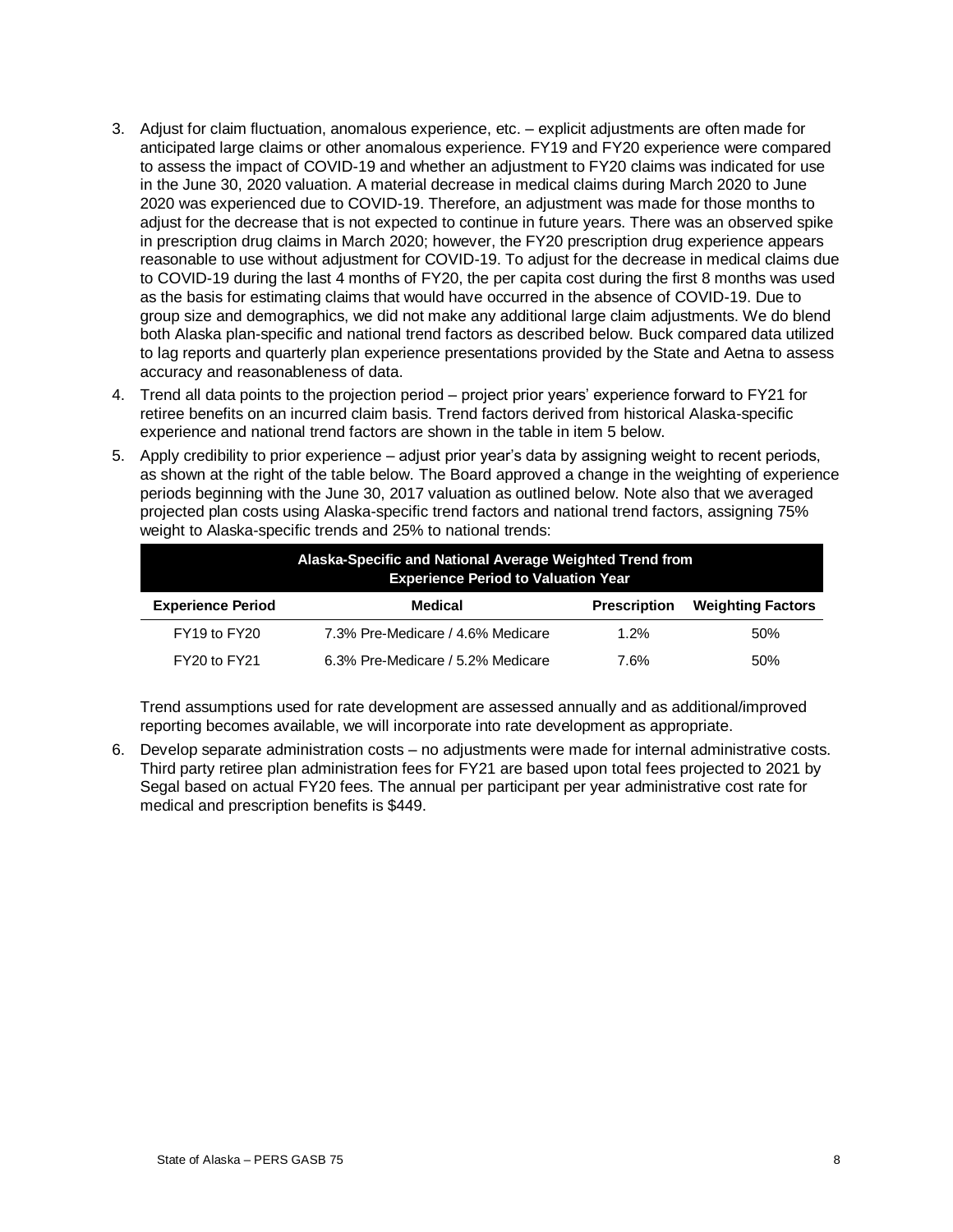#### **Healthcare Reform**

Healthcare Reform legislation passed on March 23, 2010 included several provisions with potential implications for the State of Alaska Retiree Health Plan liability. Buck evaluated the impact due to these provisions.

Because the State plan is retiree-only, and was in effect at the time the legislation was enacted, not all provisions of the health reform legislation apply to the State plan. Unlimited lifetime benefits and dependent coverage to age 26 are two of these provisions. We reviewed the impact of including these provisions, but there was no decision made to adopt them, and no requirement to do so.

Because Transitional Reinsurance fees are only in effect until 2016, we excluded these for valuation purposes.

The Further Consolidated Appropriations Act, 2020 passed in December 2019 repealed several healthcare-related taxes, including the Cadillac Tax.

The Tax Cuts and Jobs Act passed in December 2017 included the elimination of the individual mandate penalty and changed the inflation measure for purposes of determining the limits for the High Cost Excise Tax to use chained CPI. It is our understanding the law does not directly impact other provisions of the ACA. While the nullification of the ACA's individual mandate penalty does not directly impact employer group health plans, it could contribute to the destabilization of the individual market and increase the number of uninsured. Such destabilization could translate to increased costs for employers. We have considered this when setting our healthcare cost trend assumptions and will continue to monitor this issue.

We have not identified any other specific provision of health care reform or its potential repeal that would be expected to have a significant impact on the measured obligation. We will continue to monitor legislative activity.

#### **Data**

In accordance with actuarial standards, we note the following specific data sources and steps taken to value retiree medical benefits:

The Division of Retirement and Benefits provided pension valuation census data, which for people currently in receipt of healthcare benefits was supplemented by coverage data from the healthcare claims administrator (Aetna).

Certain adjustments and assumptions were made to prepare the data for valuation:

- Some records provided on the Aetna data were associated with a participant social security number not listed on the RIN-to-SSN translation file. We reconciled those participants with the pension valuation data as either a surviving spouse or a retiree in the appropriate plan based on account structure information in the Aetna data.
- All records provided with retiree medical coverage on the Aetna data were included in this valuation and we relied on the Aetna data as the source of medical coverage for current retirees and their dependents.
- Some records in the Aetna data were duplicates due to the double coverage (i.e. coverage as a retiree and as a spouse of another retiree) allowed under the Plan. Records were adjusted for these members so that each member was only valued once. Any additional value of the double coverage (due to coordination of benefits) is small and reflected in the per capita costs.
- Covered children included in the Aetna data were valued until age 23, unless disabled. We assumed that those dependents over 23 were only eligible and valued due to being disabled.
- For individuals included in the pension data expecting a future pension, we valued health benefits starting at the same point that the pension benefit is assumed to start.

We are not aware of any other issues that would be expected to have a material impact on the results and there are no unresolved matters related to the data.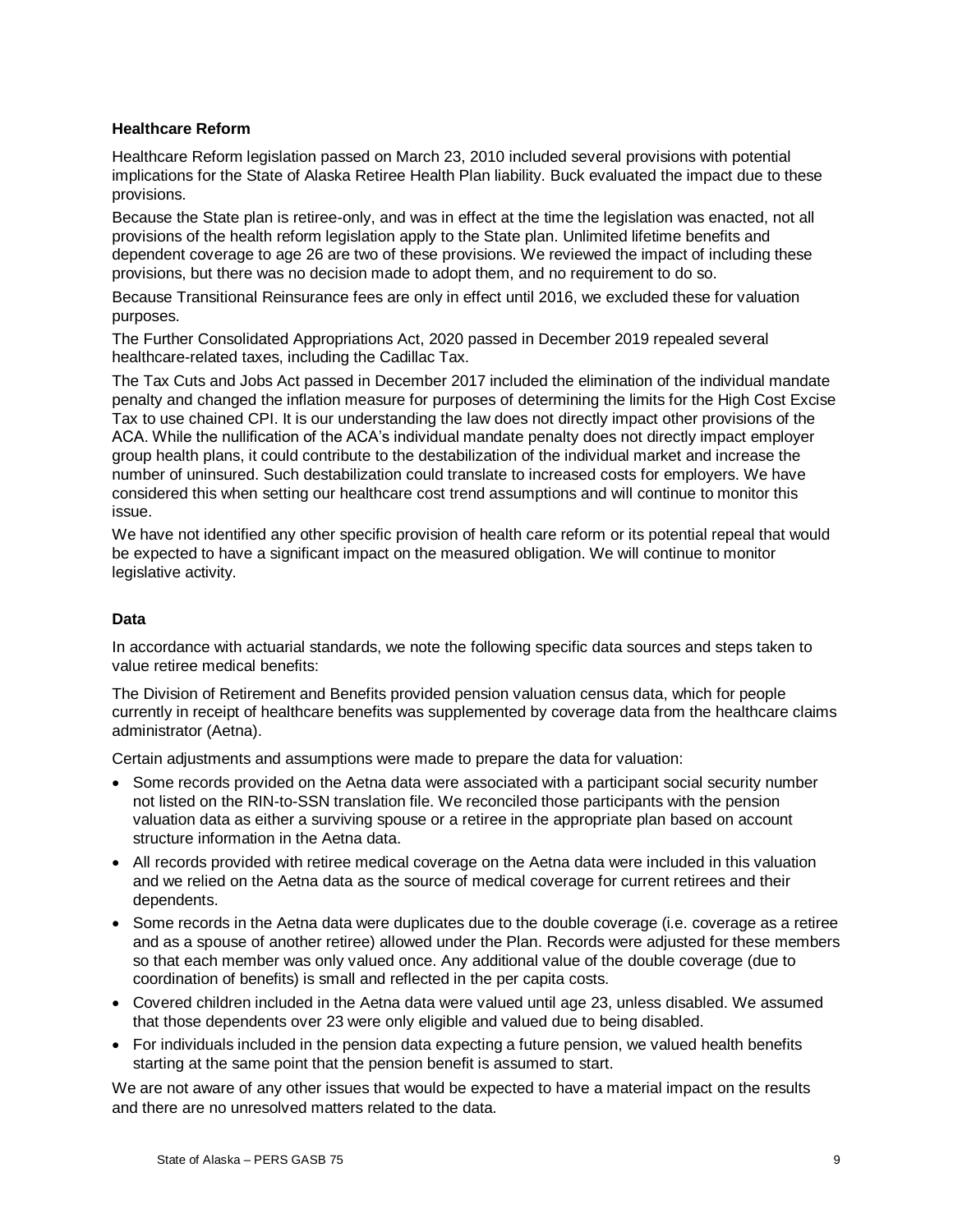The chart below shows the basis of setting the per capita claims cost assumption, which includes both PERS and TRS.

|                                             | Medical |                |    |            | Prescription Drugs (Rx) |                |    |                |
|---------------------------------------------|---------|----------------|----|------------|-------------------------|----------------|----|----------------|
|                                             |         | Pre-Medicare   |    | Medicare   |                         | Pre-Medicare   |    | Medicare       |
| <b>A. Fiscal 2019</b>                       |         |                |    |            |                         |                |    |                |
| 1. Incurred Claims                          |         | \$230,731,518  | \$ | 80,855,220 | \$                      | 63,846,605     |    | \$183,281,273  |
| 2. Adjustments for Rx Rebates               |         | 0              |    | 0          |                         | (10, 853, 923) |    | (31, 157, 816) |
| 3. Net incurred claims                      |         | \$230,731,518  | \$ | 80,855,220 | \$                      | 52,992,682     |    | \$152,123,456  |
| 4. Average Enrollment                       |         | 20,625         |    | 42,843     |                         | 20,625         |    | 42,843         |
| 5. Claim Cost Rate (3) / (4)                |         | 11,187         |    | 1,887      |                         | 2,569          |    | 3,551          |
| 6. Trend to Fiscal 2021                     |         | 1.141          |    | 1.101      |                         | 1.089          |    | 1.089          |
| 7. Fiscal 2021 Incurred Cost Rate (5) x (6) | \$      | 12,762 \$      |    | 2.077      | - \$                    | $2.798$ \$     |    | 3.867          |
| <b>B. Fiscal 2020</b>                       |         |                |    |            |                         |                |    |                |
| 1. Incurred Claims                          |         | \$229,531,664  | \$ | 89,497,345 | \$                      | 64,442,660     |    | \$188,022,328  |
| 2. Adjustments for Rx Rebates               |         | $\overline{0}$ |    | 0          |                         | (12, 566, 319) |    | (36,664,354)   |
| 3. Net incurred claims                      |         | \$229,531,664  | \$ | 89,497,345 | \$                      | 51,876,341     |    | \$151,357,974  |
| 4. Average Enrollment                       |         | 19,354         |    | 44,965     |                         | 19,354         |    | 44,965         |
| 5. Claim Cost Rate (3) / (4)                |         | 11,860         |    | 1,990      |                         | 2,680          |    | 3,366          |
| 6. Trend to Fiscal 2021                     |         | 1.063          |    | 1.052      |                         | 1.076          |    | 1.076          |
| 7. Fiscal 2021 Incurred Cost Rate (5) x (6) | \$      | 12,609         | \$ | 2,094      | \$                      | 2,885          | \$ | 3,623          |

|                                                                     | Medical         |             | Prescription Drugs (Rx) |             |  |
|---------------------------------------------------------------------|-----------------|-------------|-------------------------|-------------|--|
|                                                                     | Pre-Medicare    | Medicare    | Pre-Medicare            | Medicare    |  |
| C. Incurred Cost Rate by Fiscal Year                                |                 |             |                         |             |  |
| 1. Fiscal 2019 A.(7)                                                | 12,762          | 2,077       | 2,798                   | 3,867       |  |
| 2. Fiscal 2020 B.(7)                                                | 12,609          | 2,094       | 2,885                   | 3,623       |  |
| D. Weighting by Fiscal Year                                         |                 |             |                         |             |  |
| 1. Fiscal 2019                                                      | 50%             | 50%         | 50%                     | 50%         |  |
| 2. Fiscal 2020                                                      | 50%             | 50%         | 50%                     | 50%         |  |
| E. Fiscal 2021 Incurred Cost Rate                                   |                 |             |                         |             |  |
| 1. Rate at Average Age C x D                                        | \$<br>12,685 \$ | 2,086       | \$<br>$2,842$ \$        | 3,745       |  |
| 2. Average Aging Factor                                             | 0.826           | 1.263       | 0.838                   | 1.121       |  |
| 3. Rate at Age 65 (1)/(2)                                           | \$<br>15,360 \$ | 1,651       | \$<br>3,393             | 3,340<br>\$ |  |
| F. Development of Part A&B and Part B                               |                 |             |                         |             |  |
| Only Cost from Pooled Rate Above                                    |                 |             |                         |             |  |
| 1. Part A&B Average Enrollment                                      |                 | 44.568      |                         |             |  |
| 2. Part B Only Average Enrollment                                   |                 | 398         |                         |             |  |
| 3. Total Medicare Average Enrollment B(4)                           |                 | 44,965      |                         |             |  |
| 4. Cost ratio for those with Part B only to<br>those with Parts A&B |                 | 3.300       |                         |             |  |
| 5. Factor to determine cost for those with<br>Parts A&B             |                 | 1.020       |                         |             |  |
| $(2) / (3)$ x $(4) + (1) / (3)$ x 1.00                              |                 |             |                         |             |  |
| 6. Medicare per capita cost for all<br>participants: E(3)           |                 | \$<br>1,651 |                         |             |  |
| 7. Cost for those eligible for Parts A&B: (6)/(5)                   |                 | \$<br>1,618 |                         |             |  |
| 8. Cost for those eligible for Part B only: (7) x (4)               |                 | \$<br>5,340 |                         |             |  |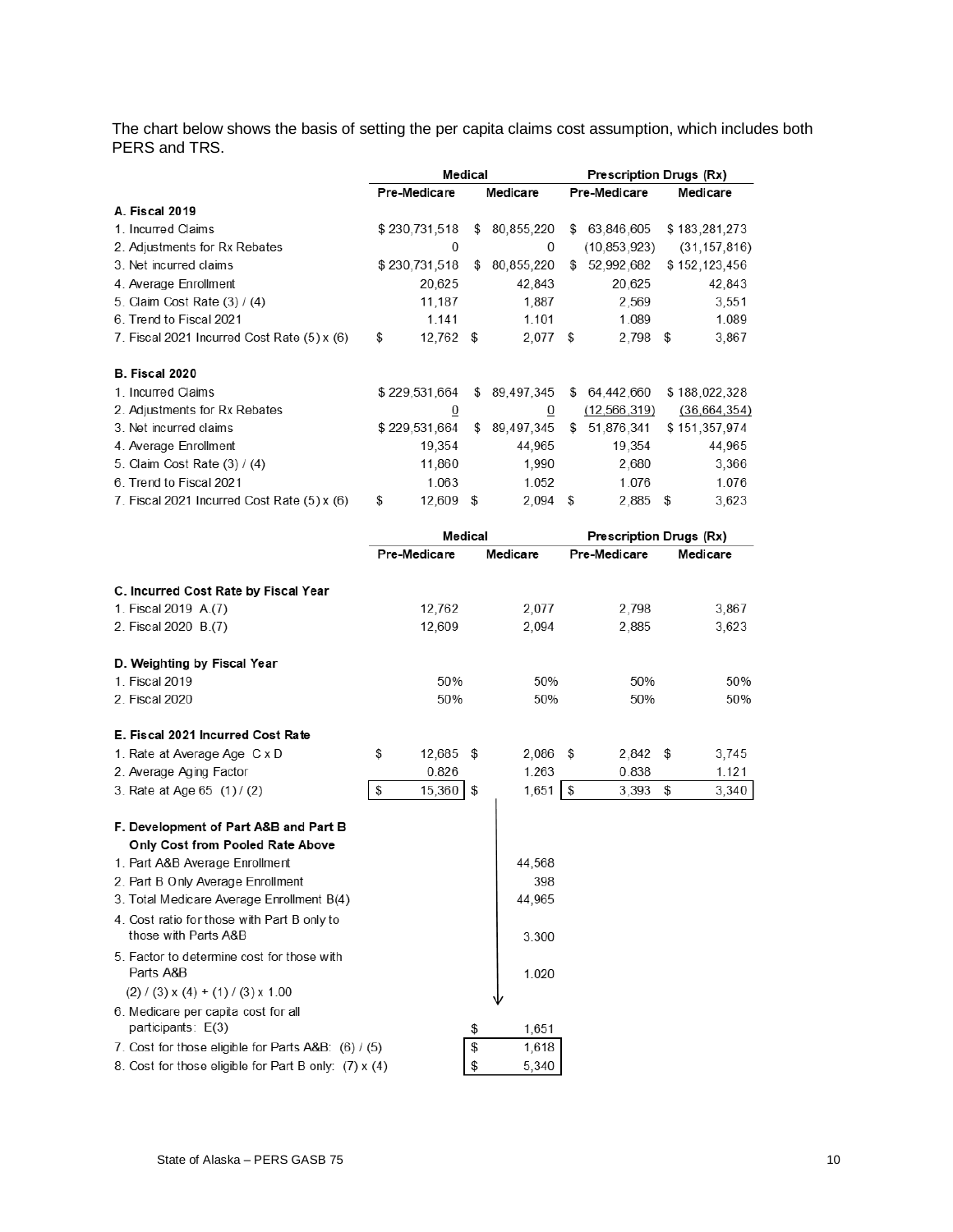Following the development of total projected costs, a distribution of per capita claims cost was developed. This was accomplished by allocating total projected costs to the population census used in the valuation. The allocation was done separately for each of prescription drugs and medical costs for the Medicare eligible and pre-Medicare populations. The allocation weights were developed using participant counts by age and assumed morbidity and aging factors. Results were tested for reasonableness based on historical trend and external benchmarks for costs paid by Medicare.

Below are the results of this analysis:

| Age | <b>Medical and</b><br><b>Medicare</b><br>Parts A & B |        | <b>Medical and</b><br><b>Medicare</b><br>Part B Only | <b>Prescription</b><br><b>Drug</b> | <b>Medicare</b><br><b>EGWP Subsidy</b> |
|-----|------------------------------------------------------|--------|------------------------------------------------------|------------------------------------|----------------------------------------|
| 45  | \$                                                   | 9,374  | \$<br>9,374                                          | \$<br>2,072                        | \$<br>0                                |
| 50  |                                                      | 10,605 | 10,605                                               | 2,461                              | 0                                      |
| 55  |                                                      | 11,999 | 11,999                                               | 2,923                              | 0                                      |
| 60  |                                                      | 13,576 | 13,576                                               | 3,149                              | 0                                      |
| 65  |                                                      | 1,618  | 5,340                                                | 3,340                              | 1,003                                  |
| 70  |                                                      | 1,876  | 6,191                                                | 3,688                              | 1,107                                  |
| 75  |                                                      | 2,174  | 7,177                                                | 4,071                              | 1,223                                  |
| 80  |                                                      | 2,401  | 7,923                                                | 3,971                              | 1,192                                  |

#### **Distribution of Per Capita Claims Cost by Age for the Period July 1, 2020 through June 30, 2021**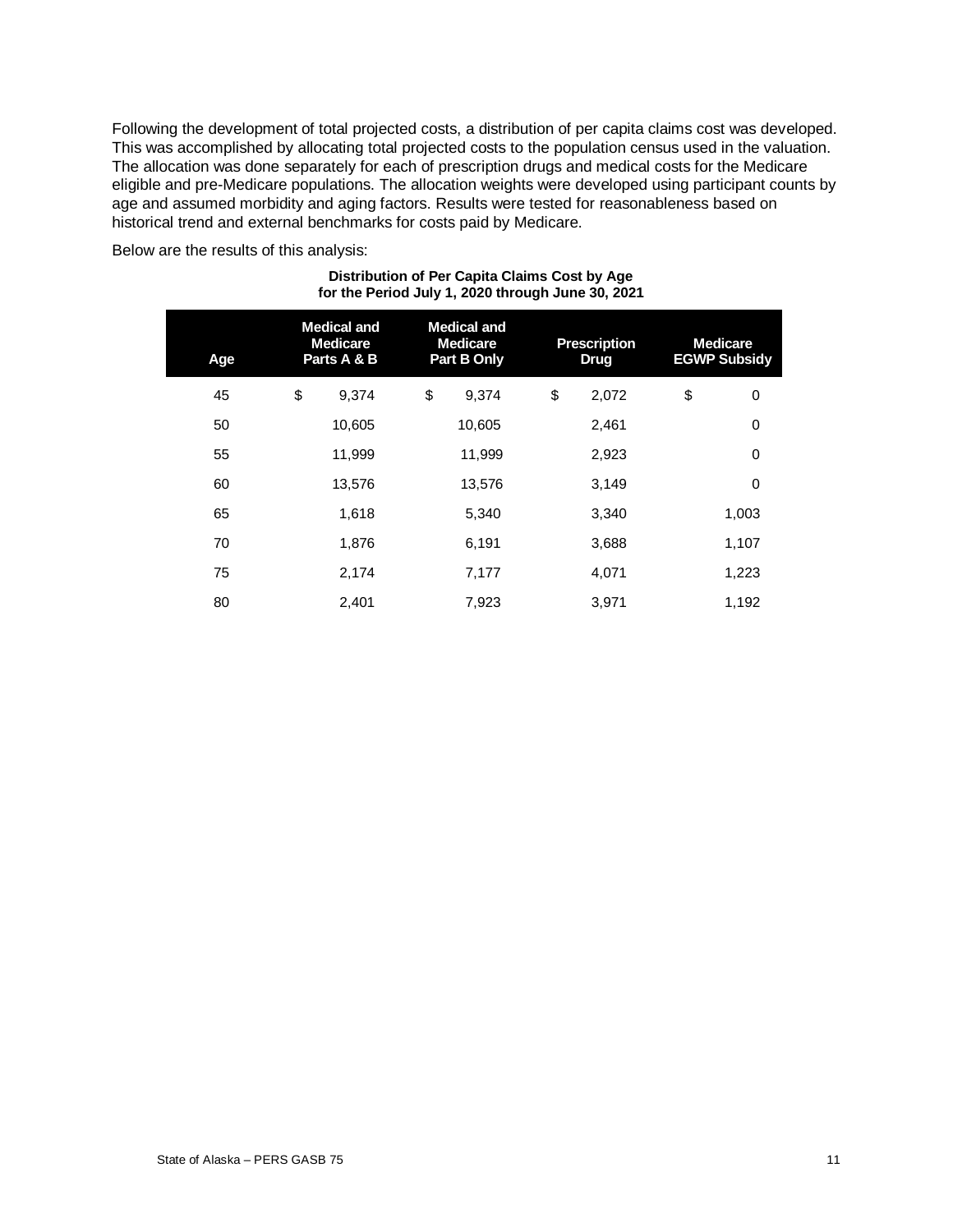#### **Actuarial Assumptions**

The demographic and economic assumptions used in the June 30, 2020 valuation are described below. Unless noted otherwise, these assumptions were adopted by the Board in January 2019 based on the experience study for the period July 1, 2013 to June 30, 2017.

#### **Investment Return**

7.38% per year, net of investment expenses.

#### **Salary Scale**

Salary scale rates based upon the 2013-2017 actual experience (see Table 1).

Inflation – 2.50% per year.

Productivity – 0.25% per year.

#### **Payroll Growth**

2.75% per year (inflation + productivity).

#### **Total Inflation**

Total inflation as measured by the Consumer Price Index for urban and clerical workers for Anchorage is assumed to increase 2.50% annually.

#### **Mortality (Pre-Commencement)**

Mortality rates based upon 2013-2017 actual experience.

RP-2014 employee table, benefit-weighted, rolled back to 2006, and projected with MP-2017 generational improvement.

Deaths are assumed to result from occupational causes 75% of the time for Peace Officer/Firefighters, and 40% of the time for Others.

#### **Mortality (Post-Commencement)**

Mortality rates based upon the 2013-2017 actual experience.

91% of male and 96% of female rates of RP-2014 healthy annuitant table, benefit-weighted, rolled back to 2006, and projected with MP-2017 generational improvement.

#### **Turnover**

Select and ultimate rates based upon the 2013-2017 actual experience (see Tables 2a and 2b).

#### **Disability**

Incidence rates based on 2013-2017 actual experience (see Table 3).

Post-disability mortality in accordance with the RP-2014 disabled table, benefit-weighted, rolled back to 2006, and projected with MP-2017 generational improvement. Disabilities are assumed to be occupational 75% of the time for Peace Officer/Firefighters, and 40% of the time for Others.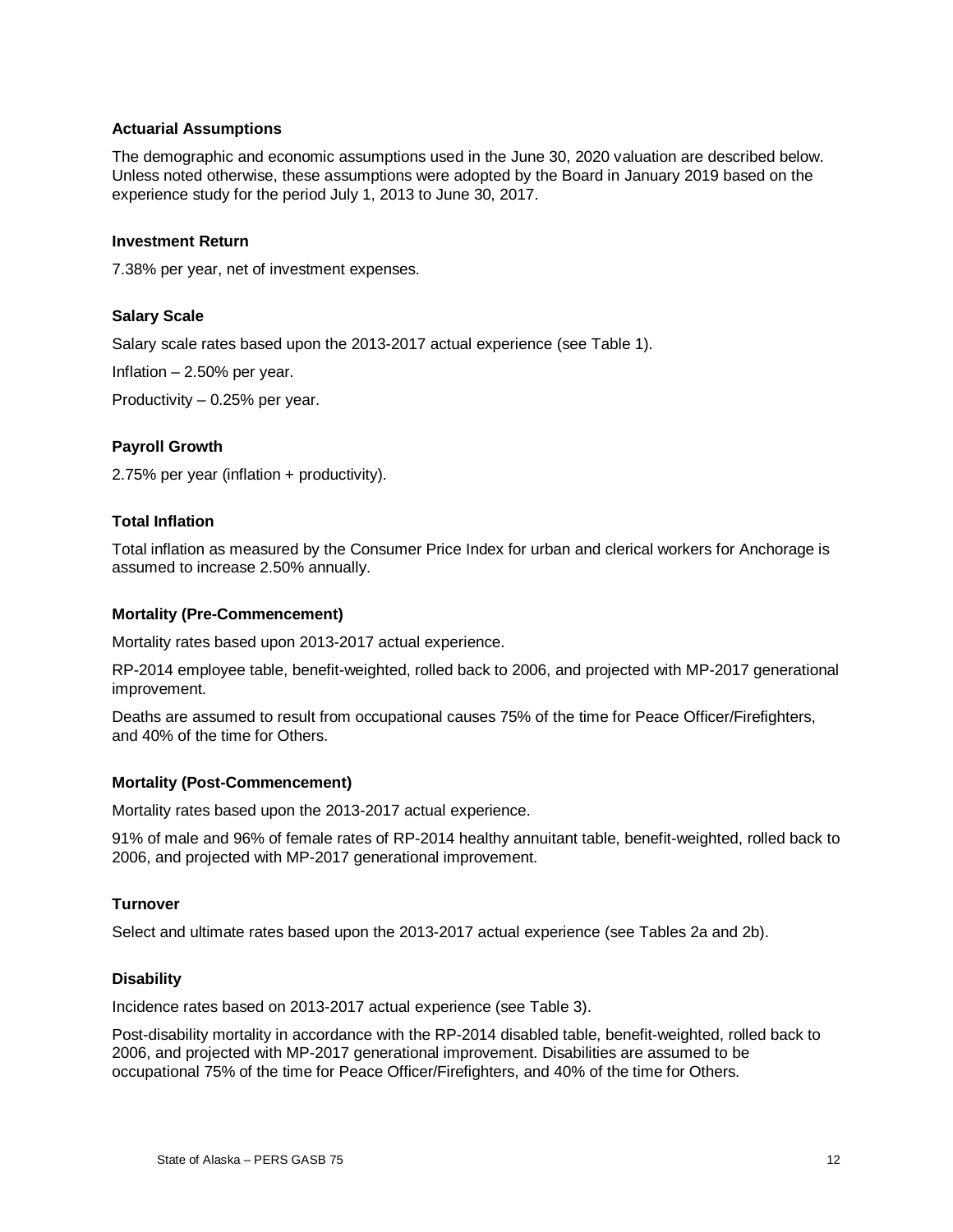#### **Retirement**

Retirement rates based upon the 2013-2017 actual experience (see Tables 4a and 4b).

Deferred vested members are assumed to retire at their earliest unreduced retirement date.

The modified cash refund annuity is valued as a three-year certain and life annuity.

#### **Spouse Age Difference**

Males are assumed to be three years older than their wives. Females are assumed to be two years younger than husbands.

#### **Percent Married for Pension**

For Others, 75% of male members and 70% of female members are assumed to be married. For Peace Officer/Firefighters, 85% of male members and 60% of female members are assumed to be married.

#### **Dependent Spouse Medical Coverage Election**

Applies to members who do not have double medical coverage. For Others, 65% of male members and 60% of female members are assumed to be married and cover a dependent spouse. For Peace Officer/Firefighters, 75% of male members and 50% of female members are assumed to be married and cover a dependent spouse.

#### **Dependent Children**

Benefits for dependent children have been valued only for members currently covering their dependent children. These benefits are only valued through the dependent children's age 23 (unless the child is disabled).

#### **Contribution Refunds**

For Others, 5% of terminating members with vested benefits are assumed to have their contributions refunded.

For Peace Officers/Firefighters, 10% of terminating members with vested benefits are assumed to have their contributions refunded.

100% of those with non-vested benefits are assumed to have their contributions refunded.

#### **Imputed Data**

Data changes from the prior year which are deemed to have an immaterial impact on liabilities and contribution rates are assumed to be correct in the current year's client data. Non-vested terminations with appropriate refund dates are assumed to have received a full refund of contributions. Active members with missing salary and service are assumed to be terminated with status based on their vesting percentage.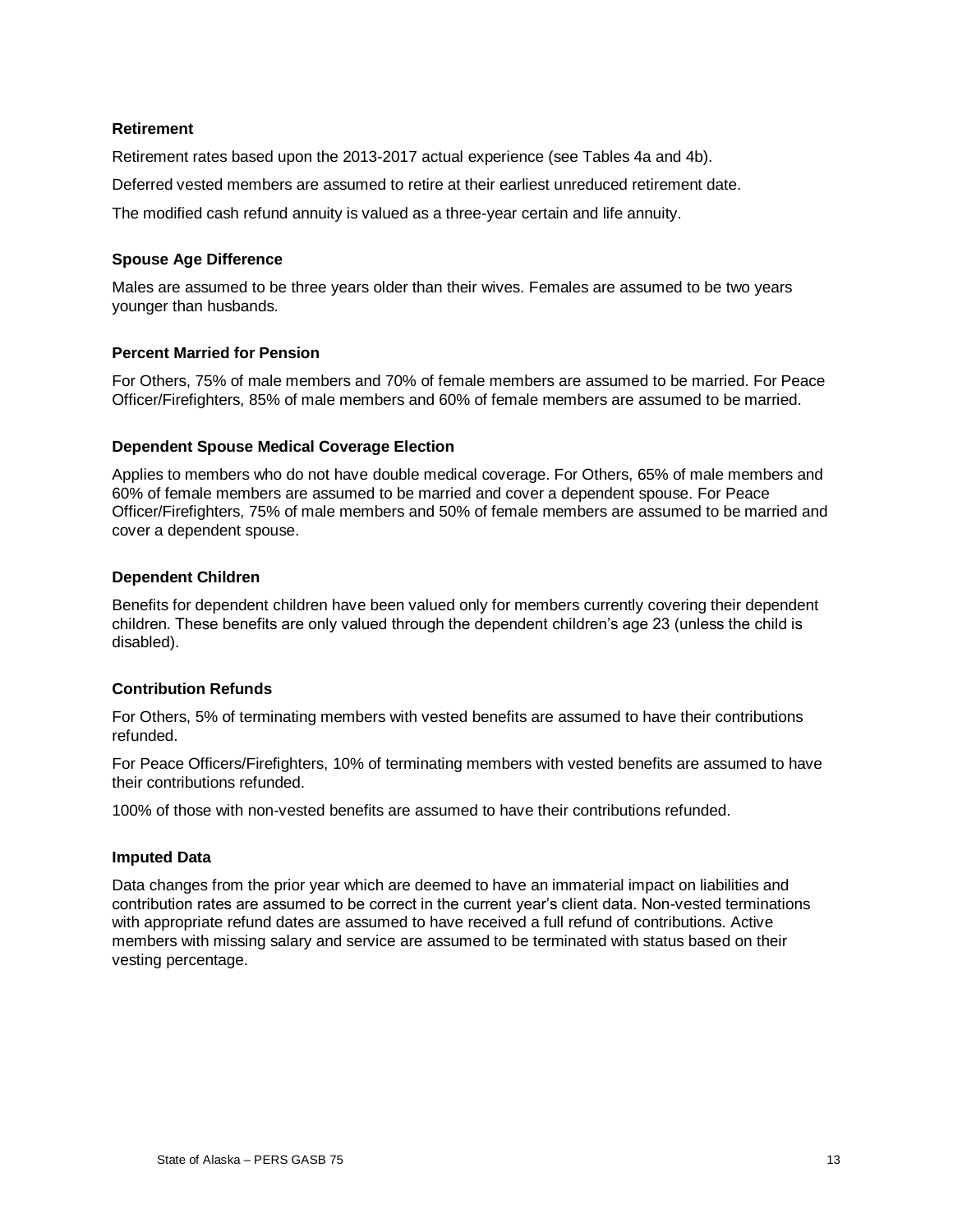#### **Active Rehire Assumption**

The Normal Cost used for determining contribution rates includes a rehire assumption of 17.09% to account for anticipated rehires. This assumption was developed based on the 5 years of rehire loss experience through June 30, 2017. For projections, this assumption is assumed to grade to zero uniformly over a 20-year period.

#### **Active Data Adjustment**

No adjustment was made to reflect participants who terminate employment before the valuation date and are subsequently rehired after the valuation date.

#### **Alaska Cost-of-Living Adjustments (COLA)**

Of those benefit recipients who are eligible for the Alaska COLA, 70% of Others and 65% of Peace Officers/Firefighters are assumed to remain in Alaska and receive the COLA.

#### **Postretirement Pension Adjustment (PRPA)**

50% and 75% of assumed inflation, or 1.25% and 1.875% respectively, is valued for the annual automatic PRPA as specified in the statute.

#### **Expenses**

The investment return assumption is net of investment expenses. The Normal Cost as of June 30, 2020 was increased by \$4,934,000 for administrative expenses (for projections, the percent increase was assumed to remain constant in future years):

#### **Part-Time Status**

Part-time employees are assumed to earn 1.00 years of credited service per year for Peace Officer/Firefighter and 0.75 years of credited service per year for Other members.

#### **Re-Employment Option**

All re-employed retirees are assumed to return to work under the Standard Option.

#### **Service**

Total credited service is provided by the State. This service is assumed to be the only service that should be used to calculate benefits. Additionally, the State provides claimed service (including Bureau of Indian Affairs Service). Claimed service is used for vesting and eligibility purposes as described in Section 3.

#### **Final Average Earnings**

Final Average Earnings is provided on the data for active members. This amount is used as a minimum in the calculation of the average earnings in the future.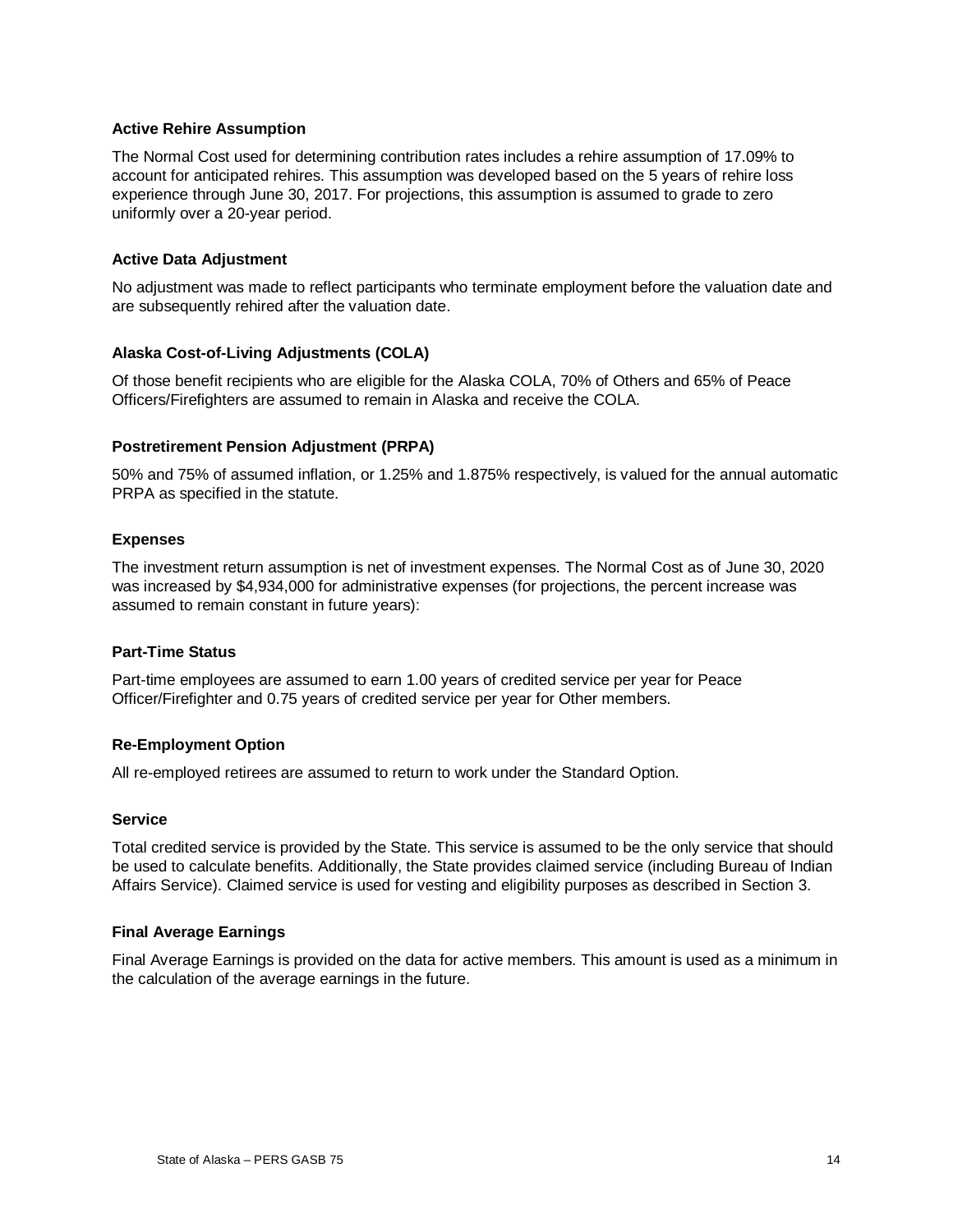#### **Per Capita Claims Cost**

Sample claims cost rates adjusted to age 65 for FY21 medical and prescription drugs are shown below:

|                        |    | <b>Medical</b> | <b>Prescription Drugs</b> |
|------------------------|----|----------------|---------------------------|
| Pre-Medicare           | £. | 15.360         | \$<br>3.393               |
| Medicare Parts A & B   | S. | 1.618          | \$<br>3.340               |
| Medicare Part B Only   | S. | 5.340          | \$<br>3.340               |
| Medicare Part D - EGWP |    | N/A            | \$<br>1,003               |

Members are assumed to attain Medicare eligibility at age 65. All costs are for the 2021 fiscal year (July 1, 2020 – June 30, 2021).

The EGWP subsidy is assumed to increase in future years by the trend rates shown on the following pages. No future legislative changes or other events are anticipated to impact the EGWP subsidy. If any legislative or other changes occur in the future that impact the EGWP subsidy (which could either increase or decrease the plan's Actuarial Accrued Liability), those changes will be evaluated and quantified when they occur.

#### **Third Party Administrator Fees**

\$449 per person per year; assumed to increase at 4.5% per year.

#### **Medicare Part B Only**

We assume that 5% of actives hired before April 1, 1986 and current retirees who are not yet Medicare eligible will not be eligible for Medicare Part A.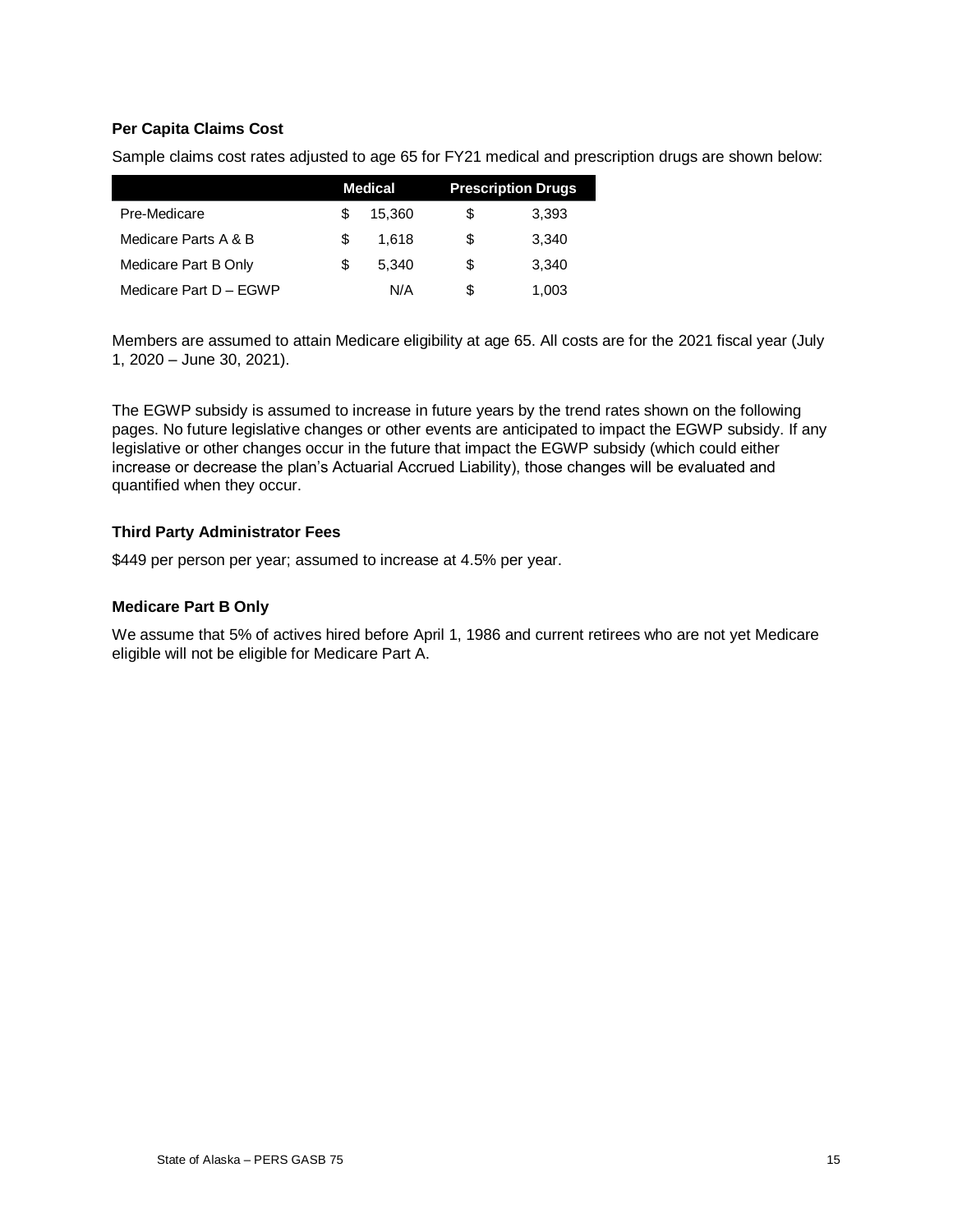#### **Healthcare Cost Trend**

The table below shows the rate used to project the cost from the shown fiscal year to the next fiscal year. For example, 6.5% is applied to the FY21 pre-Medicare medical claims costs to get the FY22 medical claims costs.

|             | <b>Medical</b><br><b>Pre-65</b> | <b>Medical</b><br><b>Post-65</b> | <b>Prescription</b><br>Drugs / EGWP |
|-------------|---------------------------------|----------------------------------|-------------------------------------|
| <b>FY21</b> | 6.5%                            | 5.4%                             | 7.5%                                |
| <b>FY22</b> | 6.3%                            | 5.4%                             | 7.1%                                |
| FY23        | 6.1%                            | 5.4%                             | 6.8%                                |
| <b>FY24</b> | 5.9%                            | 5.4%                             | 6.4%                                |
| <b>FY25</b> | 5.8%                            | 5.4%                             | 6.1%                                |
| <b>FY26</b> | 5.6%                            | 5.4%                             | 5.7%                                |
| FY27-FY40   | 5.4%                            | 5.4%                             | 5.4%                                |
| <b>FY41</b> | 5.3%                            | 5.3%                             | 5.3%                                |
| FY42        | 5.2%                            | 5.2%                             | 5.2%                                |
| FY43        | 5.1%                            | 5.1%                             | 5.1%                                |
| FY44        | 5.1%                            | 5.1%                             | 5.1%                                |
| FY45        | 5.0%                            | 5.0%                             | 5.0%                                |
| FY46        | 4.9%                            | 4.9%                             | 4.9%                                |
| FY47        | 4.8%                            | 4.8%                             | 4.8%                                |
| <b>FY48</b> | 4.7%                            | 4.7%                             | 4.7%                                |
| FY49        | 4.6%                            | 4.6%                             | 4.6%                                |
| FY50+       | 4.5%                            | 4.5%                             | 4.5%                                |

For the June 30, 2014 valuation and later, the updated Society of Actuaries' Healthcare Cost Trend Model is used to project medical and prescription drug costs. This model estimates trend amounts that are projected out for 80 years. The model has been populated with assumptions that are specific to the State of Alaska.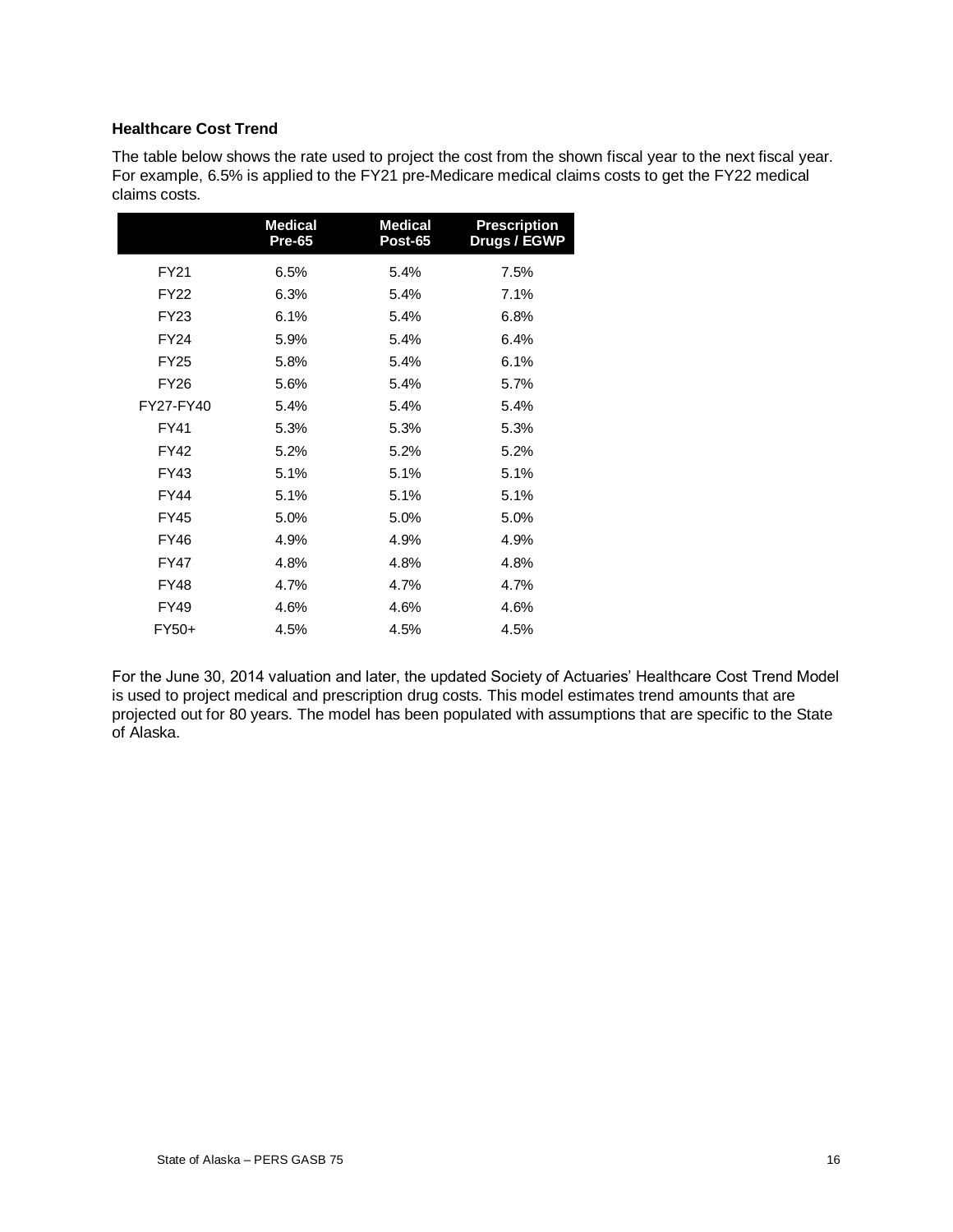#### **Aging Factors**

| Age      | <b>Medical</b> | <b>Prescription</b><br>Drugs |
|----------|----------------|------------------------------|
| $0 - 44$ | 2.0%           | 4.5%                         |
| 45-54    | 2.5%           | 3.5%                         |
| 55-64    | 2.5%           | 1.5%                         |
| 65-74    | 3.0%           | 2.0%                         |
| 75-84    | 2.0%           | $-0.5%$                      |
| 85-94    | 0.3%           | $-2.5%$                      |
| $95+$    | $0.0\%$        | $0.0\%$                      |

#### **Retired Member Contributions for Medical Benefits**

Currently contributions are required for PERS members who are under age 60 and have less than 30 years of service (25 for Peace Officer/Firefighter). Eligible Tier 1 members are exempt from contribution requirements. Annual FY21 contributions based on monthly rates shown below for calendar 2021 are assumed based on the coverage category for current retirees. The composite rate shown is used for current active and inactive members in tier 2 or 3 who are assumed to retire prior to age 60 with less than 30 years of service and who are not disabled. For dependent children, we value 1/3 of the annual retiree contribution to estimate the per child rate based upon the assumed number of children in rates where children are covered.

| <b>Coverage Category</b> | Calendar 2021<br>Annual<br><b>Contribution</b> |        | Calendar 2021<br><b>Monthly</b><br><b>Contribution</b> |       | Calendar 2020<br><b>Monthly</b><br><b>Contribution</b> |       |
|--------------------------|------------------------------------------------|--------|--------------------------------------------------------|-------|--------------------------------------------------------|-------|
| <b>Retiree Only</b>      | \$                                             | 8.448  | \$                                                     | 704   | \$                                                     | 741   |
| Retiree and Spouse       | S                                              | 16.896 | \$                                                     | 1.408 | \$                                                     | 1.482 |
| Retiree and Child(ren)   | \$                                             | 11.940 | \$                                                     | 995   | \$                                                     | 1,047 |
| Retiree and Family       | S                                              | 20,388 | \$                                                     | 1.699 | \$                                                     | 1,788 |
| Composite                | S                                              | 12.552 | \$                                                     | 1.046 | \$                                                     | 1.101 |

#### **Trend Rate for Retired Member Medical Contributions**

The table below shows the rate used to project the retired member medical contributions from the shown fiscal year to the next fiscal year. For example, 0.0% is applied to the FY21 retired member medical contributions to get the FY22 retired member medical contributions.

| <b>Trend Assumptions</b> |         |  |  |  |
|--------------------------|---------|--|--|--|
| FY <sub>21</sub>         | $0.0\%$ |  |  |  |
| FY <sub>22</sub>         | $0.0\%$ |  |  |  |
| $FY23+$                  | 4.0%    |  |  |  |

Graded trend rates for retired member medical contributions are consistent with the rates used for the June 30, 2019 valuation. Actual FY21 retired member medical contributions are reflected in the valuation.

#### **Healthcare Participation**

100% system paid of members and their spouses are assumed to elect healthcare benefits as soon as they are eligible. 20% of non-system paid members and their spouses are assumed to elect healthcare benefits as soon as they are eligible.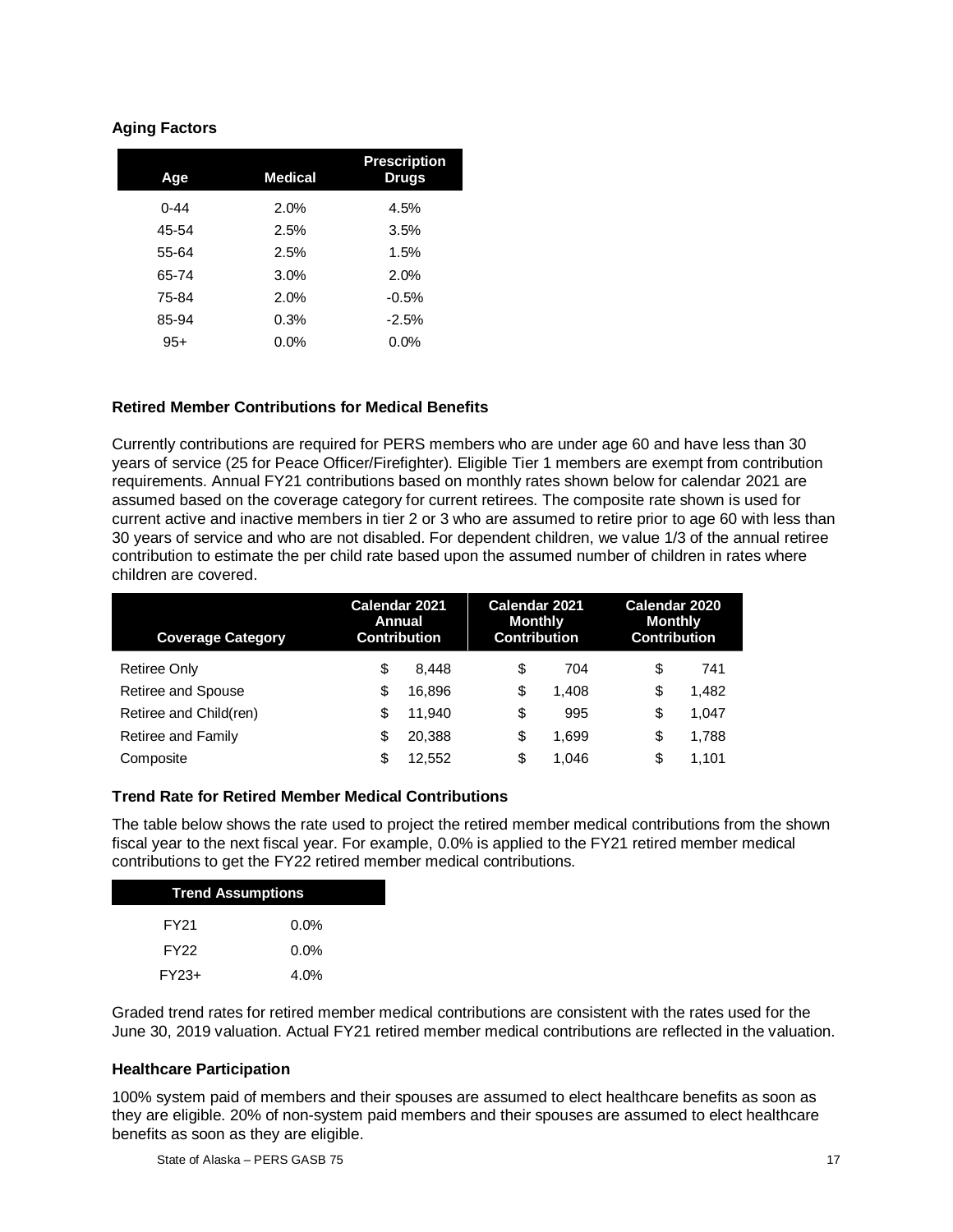#### **Changes in Assumptions Since the Prior Valuation**

Healthcare claim costs are updated annually. Retired member contributions were updated to reflect the 5% decrease from CY20 to CY21. The amount included in the June 30, 2020 Normal Cost, which is based on the average of actual administrative expenses during the last two fiscal years, was changed from \$3,744,000 to \$4,934,000.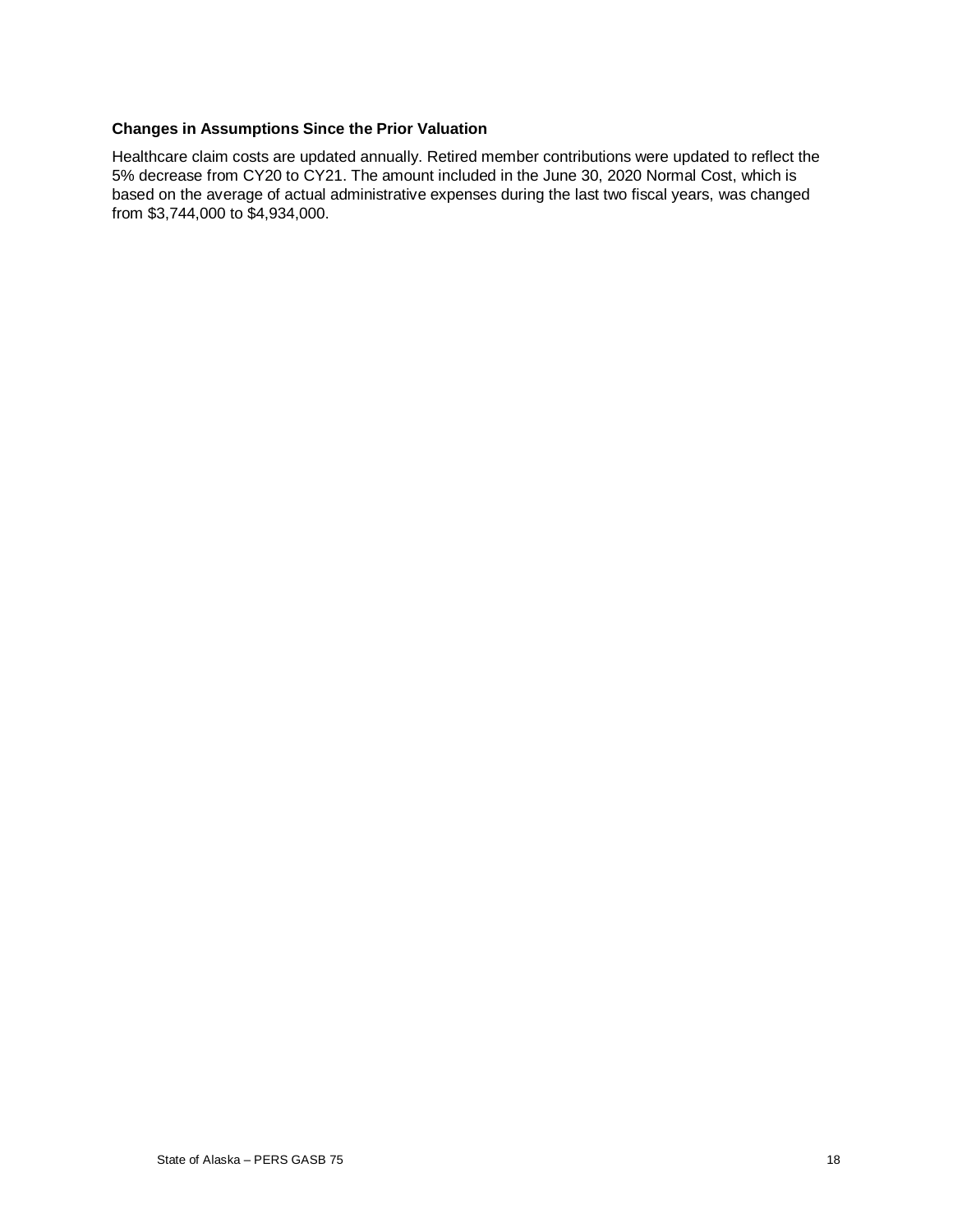#### **Table 1: Salary Scale**

| <b>Peace Officer / Firefighter</b> |                                   |       | <b>Others</b>                     |
|------------------------------------|-----------------------------------|-------|-----------------------------------|
| <b>Service</b>                     | <b>Percent</b><br><b>Increase</b> |       | <b>Percent</b><br><b>Increase</b> |
| 0                                  | 7.75%                             | 0     | 6.75%                             |
| 1                                  | 7.25%                             | 1     | 6.25%                             |
| 2                                  | 6.75%                             | 2     | 5.75%                             |
| 3                                  | 6.25%                             | 3     | 5.25%                             |
| 4                                  | 5.75%                             | 4     | 4.75%                             |
| 5                                  | 5.25%                             | 5     | 4.25%                             |
| 6                                  | 4.75%                             | 6     | 3.75%                             |
| $\overline{7}$                     | 4.25%                             | 7     | 3.65%                             |
| 8                                  | 3.75%                             | 8     | 3.55%                             |
| 9                                  | 3.65%                             | 9     | 3.45%                             |
| 10                                 | 3.55%                             | 10    | 3.35%                             |
| 11                                 | 3.45%                             | 11    | 3.25%                             |
| 12                                 | 3.35%                             | 12    | 3.15%                             |
| 13                                 | 3.25%                             | 13    | 3.05%                             |
| 14                                 | 3.15%                             | 14    | 2.95%                             |
| 15                                 | 3.05%                             | 15    | 2.85%                             |
| 16                                 | 2.95%                             | 16    | 2.75%                             |
| 17                                 | 2.85%                             | 17    | 2.75%                             |
| $18+$                              | 2.75%                             | $18+$ | 2.75%                             |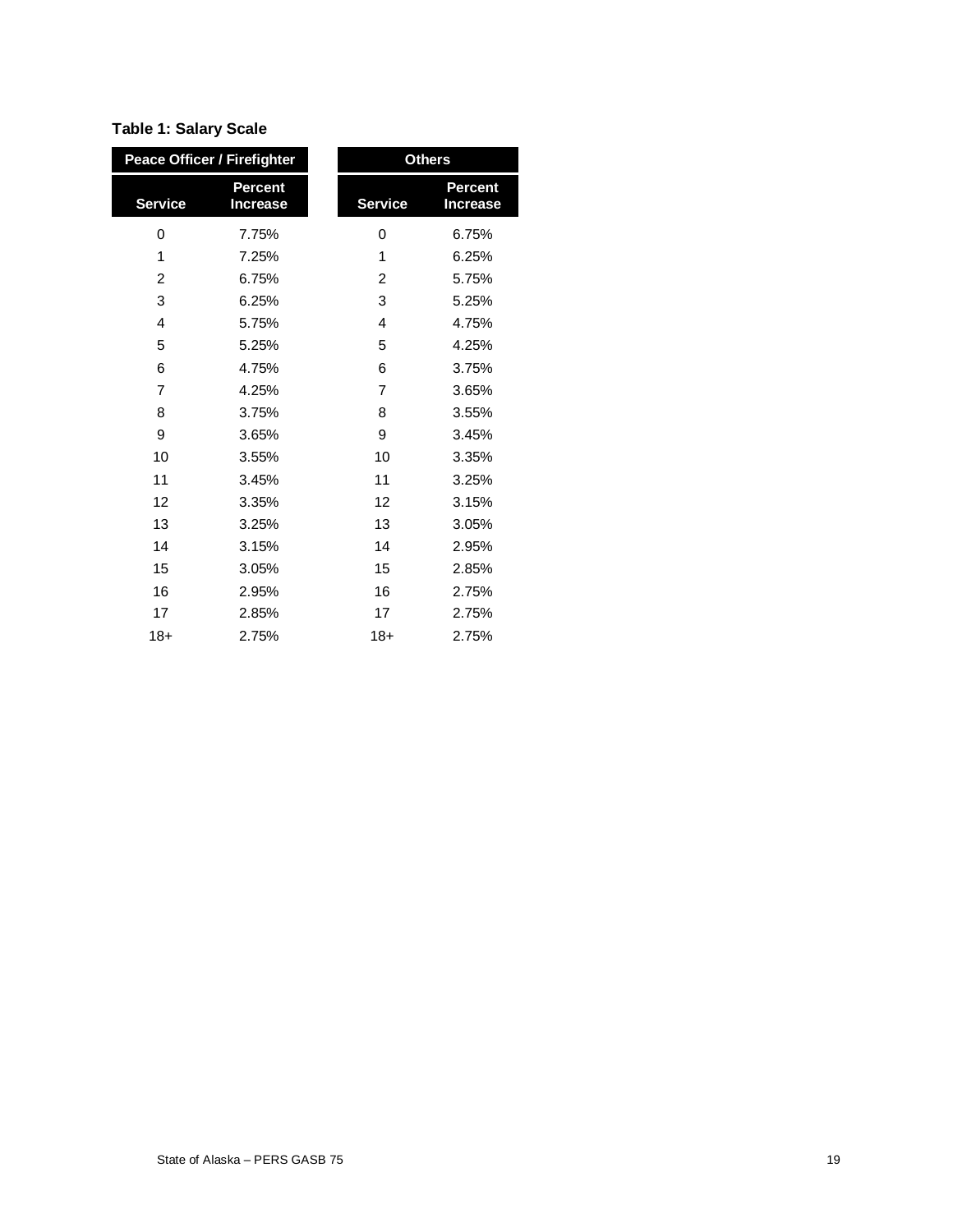#### **Table 2a: Turnover Rates for Peace Officer / Firefighter**

| Years of<br><b>Service</b> | <b>Male</b> | <b>Female</b> |
|----------------------------|-------------|---------------|
| O                          | 15.00%      | 15.00%        |
| 1                          | 12.00%      | 8.00%         |
| 2                          | 7.20%       | 6.40%         |
| 3                          | 5.67%       | 5.60%         |
| 4                          | 6.48%       | 7.20%         |

#### **Select Rates during the First 5 Years of Employment**

#### **Ultimate Rates after the First 5 Years of Employment**

| Age    | Male  | <b>Female</b> | Age   | Male  | <b>Female</b> |
|--------|-------|---------------|-------|-------|---------------|
| $<$ 23 | 4.70% | 6.80%         | 39    | 2.04% | 2.98%         |
| 23     | 4.46% | 6.80%         | 40    | 1.68% | 3.39%         |
| 24     | 4.22% | 6.80%         | 41    | 1.67% | 3.37%         |
| 25     | 3.98% | 6.80%         | 42    | 1.67% | 3.36%         |
| 26     | 3.74% | 6.80%         | 43    | 1.71% | 3.33%         |
| 27     | 3.50% | 6.80%         | 44    | 1.76% | 3.31%         |
| 28     | 3.32% | 6.63%         | 45    | 1.81% | 3.28%         |
| 29     | 3.14% | 6.46%         | 46    | 1.85% | 3.25%         |
| 30     | 2.96% | 6.29%         | 47    | 1.90% | 3.23%         |
| 31     | 2.79% | 6.12%         | 48    | 2.22% | 3.19%         |
| 32     | 2.61% | 5.95%         | 49    | 2.53% | 3.15%         |
| 33     | 2.50% | 5.36%         | 50    | 3.18% | 6.42%         |
| 34     | 2.39% | 4.77%         | 51    | 4.24% | 6.32%         |
| 35     | 2.28% | 4.18%         | 52    | 4.24% | 6.19%         |
| 36     | 2.17% | 3.60%         | 53    | 4.24% | 6.04%         |
| 37     | 2.06% | 3.01%         | 54    | 4.24% | 3.00%         |
| 38     | 2.05% | 2.99%         | $55+$ | 3.00% | 2.00%         |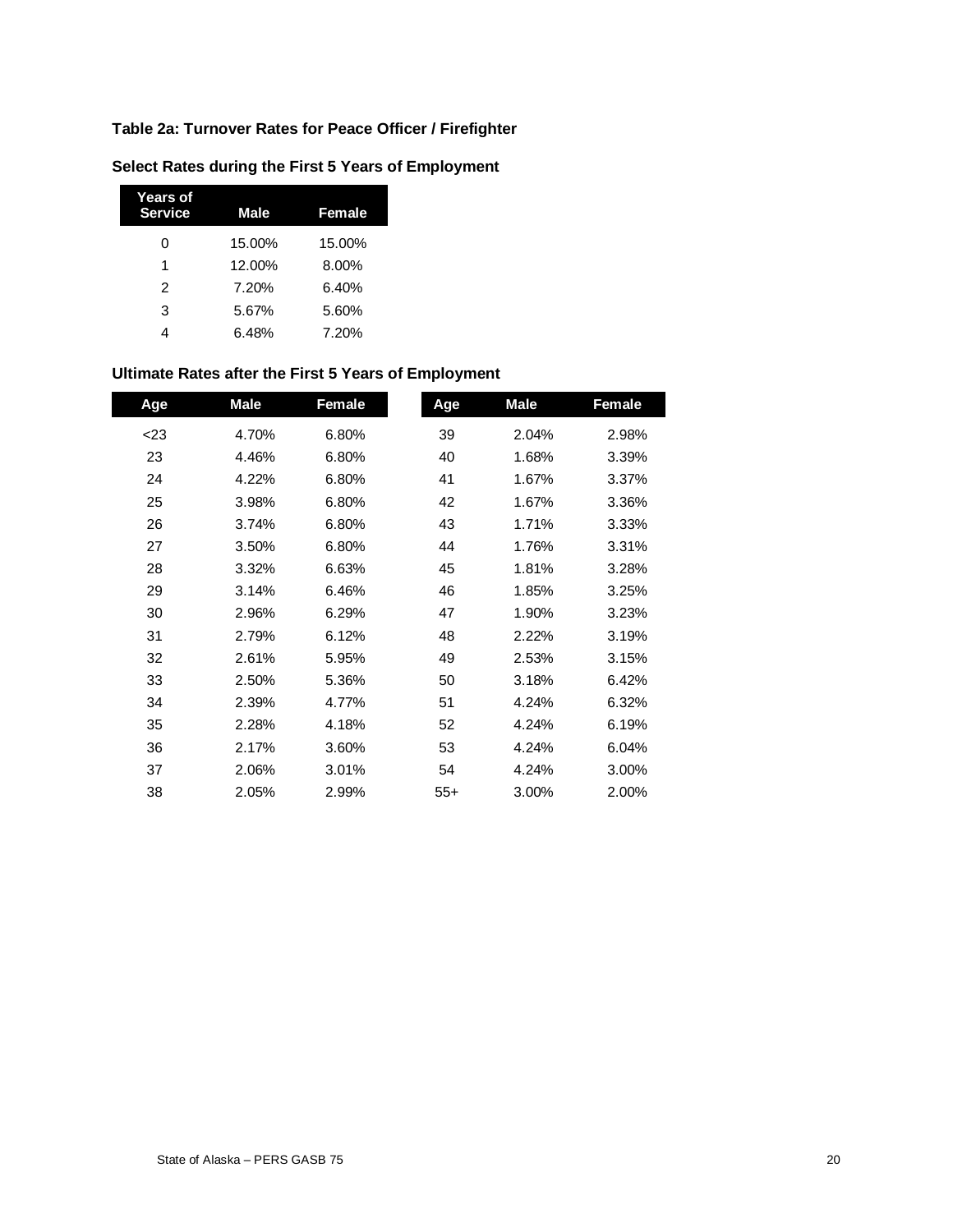#### **Table 2b: Turnover Rates for Others**

#### **Select Rates during the First 5 Years of Employment**

|                            | <b>Hire Age Under 35</b> |        |                            | Hire Age Over 35 |
|----------------------------|--------------------------|--------|----------------------------|------------------|
| Years of<br><b>Service</b> | Male                     | Female | Years of<br><b>Service</b> | <b>Male</b>      |
| 0                          | 29.00%                   | 29.00% | 0                          | 20.00%           |
| 1                          | 16.25%                   | 20.00% | 1                          | 12.00%           |
| 2                          | 13.00%                   | 16.00% | 2                          | 10.00%           |
| 3                          | 10.40%                   | 12.80% | 3                          | 8.50%            |
| 4                          | 8.45%                    | 10.40% | 4                          | 8.50%            |

#### **Ultimate Rates after the First 5 Years of Employment**

| Age | <b>Male</b> | Female | Age   | <b>Male</b> | Female |
|-----|-------------|--------|-------|-------------|--------|
| 23  | 11.40%      | 12.99% | 39    | 5.47%       | 5.23%  |
| 23  | 10.83%      | 12.21% | 40    | 4.86%       | 5.65%  |
| 24  | 10.26%      | 11.43% | 41    | 4.71%       | 5.51%  |
| 25  | 9.69%       | 10.65% | 42    | 4.56%       | 5.38%  |
| 26  | 9.12%       | 9.87%  | 43    | 4.50%       | 5.19%  |
| 27  | 8.55%       | 9.09%  | 44    | 4.44%       | 4.99%  |
| 28  | 8.30%       | 8.72%  | 45    | 4.39%       | 4.80%  |
| 29  | 8.05%       | 8.34%  | 46    | 4.33%       | 4.60%  |
| 30  | 7.80%       | 7.97%  | 47    | 4.27%       | 4.41%  |
| 31  | 7.54%       | 7.60%  | 48    | 4.26%       | 4.40%  |
| 32  | 7.29%       | 7.23%  | 49    | 4.24%       | 4.39%  |
| 33  | 6.99%       | 6.88%  | 50    | 3.63%       | 4.45%  |
| 34  | 6.69%       | 6.53%  | 51    | 3.60%       | 4.43%  |
| 35  | 6.39%       | 6.17%  | 52    | 3.56%       | 4.40%  |
| 36  | 6.10%       | 5.82%  | 53    | 3.52%       | 4.37%  |
| 37  | 5.80%       | 5.47%  | 54    | 4.17%       | 6.20%  |
| 38  | 5.63%       | 5.35%  | $55+$ | 3.00%       | 5.00%  |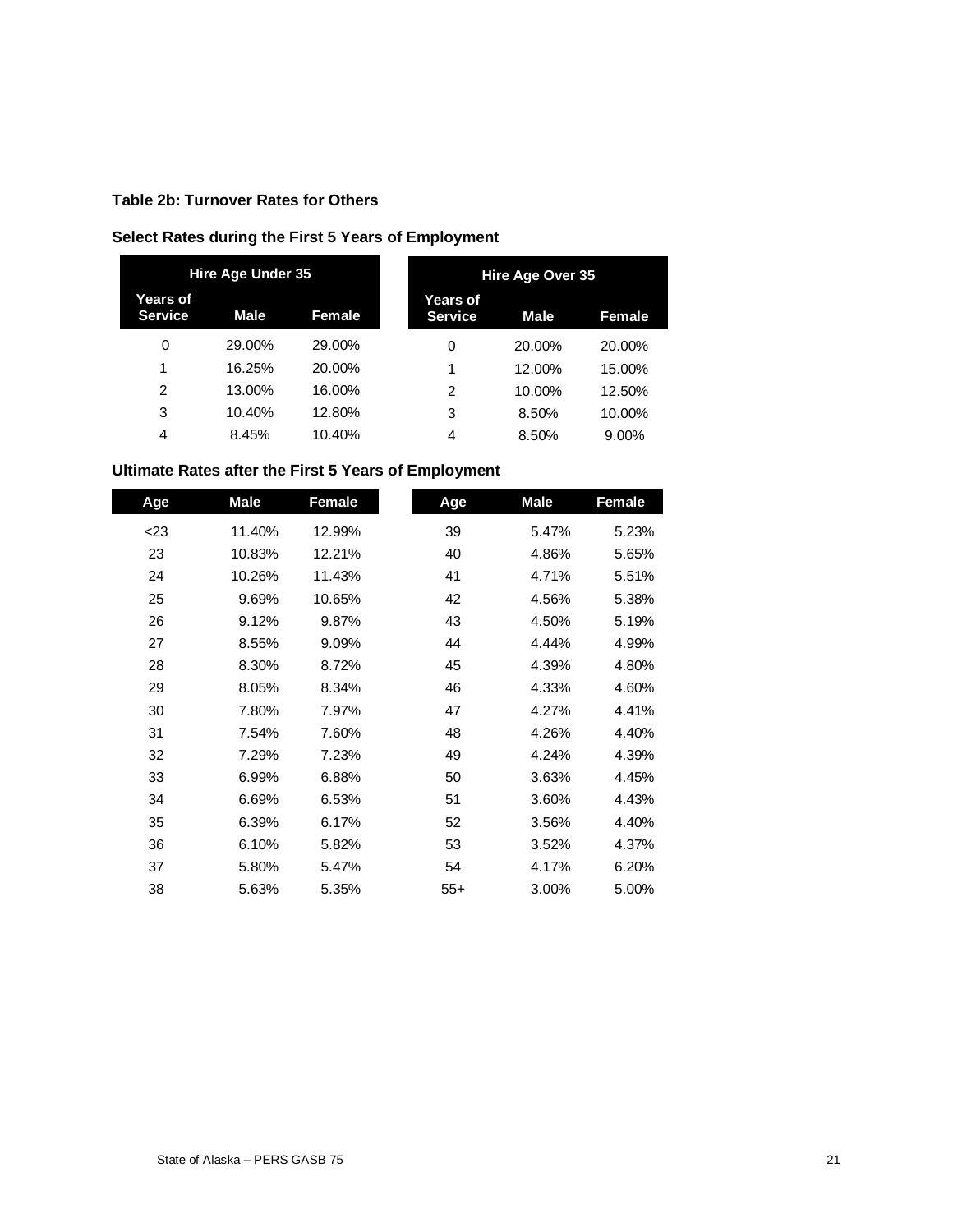|     | <b>Peace Officer / Firefighter</b> |         | <b>Others</b> |         |  |
|-----|------------------------------------|---------|---------------|---------|--|
| Age | <b>Male</b>                        | Female  | <b>Male</b>   | Female  |  |
| <23 | 0.0179%                            | 0.0112% | 0.0327%       | 0.0376% |  |
| 23  | 0.0244%                            | 0.0153% | 0.0360%       | 0.0400% |  |
| 24  | 0.0310%                            | 0.0194% | 0.0392%       | 0.0424% |  |
| 25  | 0.0374%                            | 0.0234% | 0.0425%       | 0.0448% |  |
| 26  | 0.0440%                            | 0.0275% | 0.0456%       | 0.0472% |  |
| 27  | 0.0505%                            | 0.0316% | 0.0489%       | 0.0496% |  |
| 28  | 0.0526%                            | 0.0329% | 0.0501%       | 0.0510% |  |
| 29  | 0.0548%                            | 0.0343% | 0.0513%       | 0.0524% |  |
| 30  | 0.0570%                            | 0.0356% | 0.0524%       | 0.0538% |  |
| 31  | 0.0591%                            | 0.0370% | 0.0536%       | 0.0554% |  |
| 32  | 0.0612%                            | 0.0383% | 0.0548%       | 0.0568% |  |
| 33  | 0.0634%                            | 0.0397% | 0.0566%       | 0.0586% |  |
| 34  | 0.0657%                            | 0.0411% | 0.0584%       | 0.0606% |  |
| 35  | 0.0679%                            | 0.0425% | 0.0602%       | 0.0624% |  |
| 36  | 0.0702%                            | 0.0439% | 0.0620%       | 0.0644% |  |
| 37  | 0.0724%                            | 0.0453% | 0.0638%       | 0.0662% |  |
| 38  | 0.0757%                            | 0.0473% | 0.0669%       | 0.0696% |  |
| 39  | 0.0789%                            | 0.0493% | 0.0701%       | 0.0728% |  |
| 40  | 0.0822%                            | 0.0514% | 0.0734%       | 0.0762% |  |
| 41  | 0.0854%                            | 0.0534% | 0.0765%       | 0.0794% |  |
| 42  | 0.0886%                            | 0.0554% | 0.0797%       | 0.0826% |  |
| 43  | 0.0977%                            | 0.0611% | 0.0879%       | 0.0908% |  |
| 44  | 0.1066%                            | 0.0667% | 0.0962%       | 0.0990% |  |
| 45  | 0.1157%                            | 0.0723% | 0.1043%       | 0.1072% |  |
| 46  | 0.1247%                            | 0.0780% | 0.1125%       | 0.1154% |  |
| 47  | 0.1337%                            | 0.0836% | 0.1208%       | 0.1236% |  |
| 48  | 0.1462%                            | 0.0914% | 0.1329%       | 0.1360% |  |
| 49  | 0.1588%                            | 0.0993% | 0.1451%       | 0.1484% |  |
| 50  | 0.1714%                            | 0.1071% | 0.1572%       | 0.1608% |  |
| 51  | 0.1839%                            | 0.1150% | 0.1694%       | 0.1734% |  |
| 52  | 0.1965%                            | 0.1228% | 0.1815%       | 0.1858% |  |
| 53  | 0.2294%                            | 0.1434% | 0.2132%       | 0.2168% |  |
| 54  | 0.2624%                            | 0.1640% | 0.2450%       | 0.2478% |  |

#### **Table 3: Disability Rates**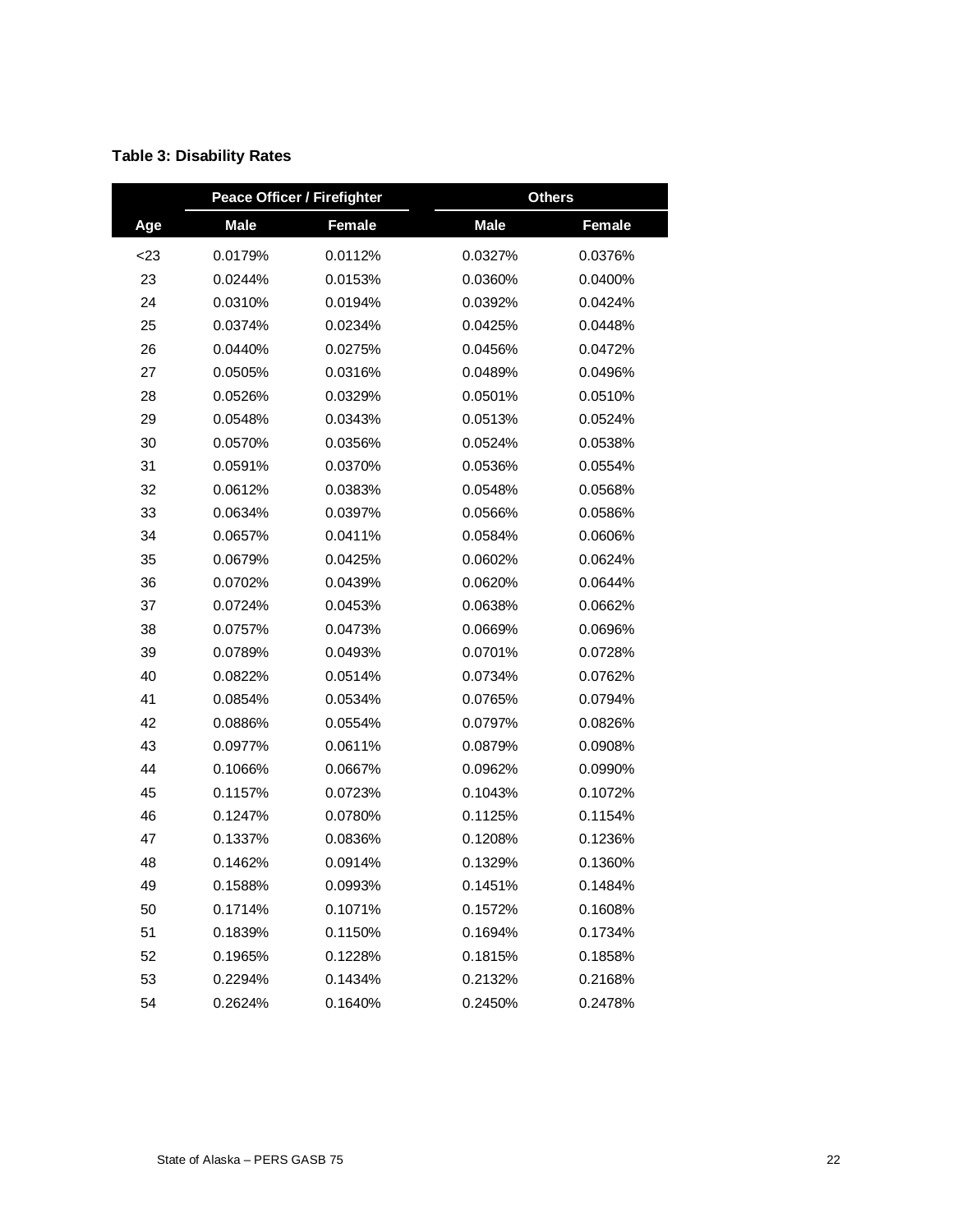|        | <b>Reduced</b> |        | <b>Unreduced</b> |               |
|--------|----------------|--------|------------------|---------------|
| Age    | <b>Male</b>    | Female | <b>Male</b>      | <b>Female</b> |
| $<$ 47 | N/A            | N/A    | 8.80%            | 6.00%         |
| 47     | N/A            | N/A    | 8.80%            | 15.00%        |
| 48     | N/A            | N/A    | 14.30%           | 15.00%        |
| 49     | N/A            | N/A    | 14.30%           | 15.00%        |
| 50     | 5.00%          | 5.00%  | 16.50%           | 15.00%        |
| 51     | 5.00%          | 7.00%  | 16.50%           | 15.00%        |
| 52     | 7.00%          | 7.00%  | 20.35%           | 15.00%        |
| 53     | 7.00%          | 7.00%  | 20.35%           | 15.00%        |
| 54     | 7.00%          | 35.00% | 20.35%           | 25.00%        |
| 55     | 7.00%          | 8.00%  | 27.50%           | 20.00%        |
| 56     | 7.00%          | 8.00%  | 27.50%           | 15.00%        |
| 57     | 7.00%          | 8.00%  | 27.50%           | 15.00%        |
| 58     | 7.00%          | 8.00%  | 27.50%           | 15.00%        |
| 59     | 20.00%         | 20.00% | 27.50%           | 15.00%        |
| 60     | N/A            | N/A    | 33.00%           | 25.00%        |
| 61     | N/A            | N/A    | 27.50%           | 20.00%        |
| 62     | N/A            | N/A    | 27.50%           | 30.00%        |
| 63     | N/A            | N/A    | 27.50%           | 50.00%        |
| 64     | N/A            | N/A    | 22.00%           | 50.00%        |
| 65     | N/A            | N/A    | 22.00%           | 50.00%        |
| 66     | N/A            | N/A    | 27.50%           | 50.00%        |
| 67     | N/A            | N/A    | 55.00%           | 50.00%        |
| 68     | N/A            | N/A    | 55.00%           | 50.00%        |
| 69     | N/A            | N/A    | 55.00%           | 50.00%        |
| $70+$  | N/A            | N/A    | 100%             | 100%          |

**Table 4a: Retirement Rates for Peace Officer / Firefighter**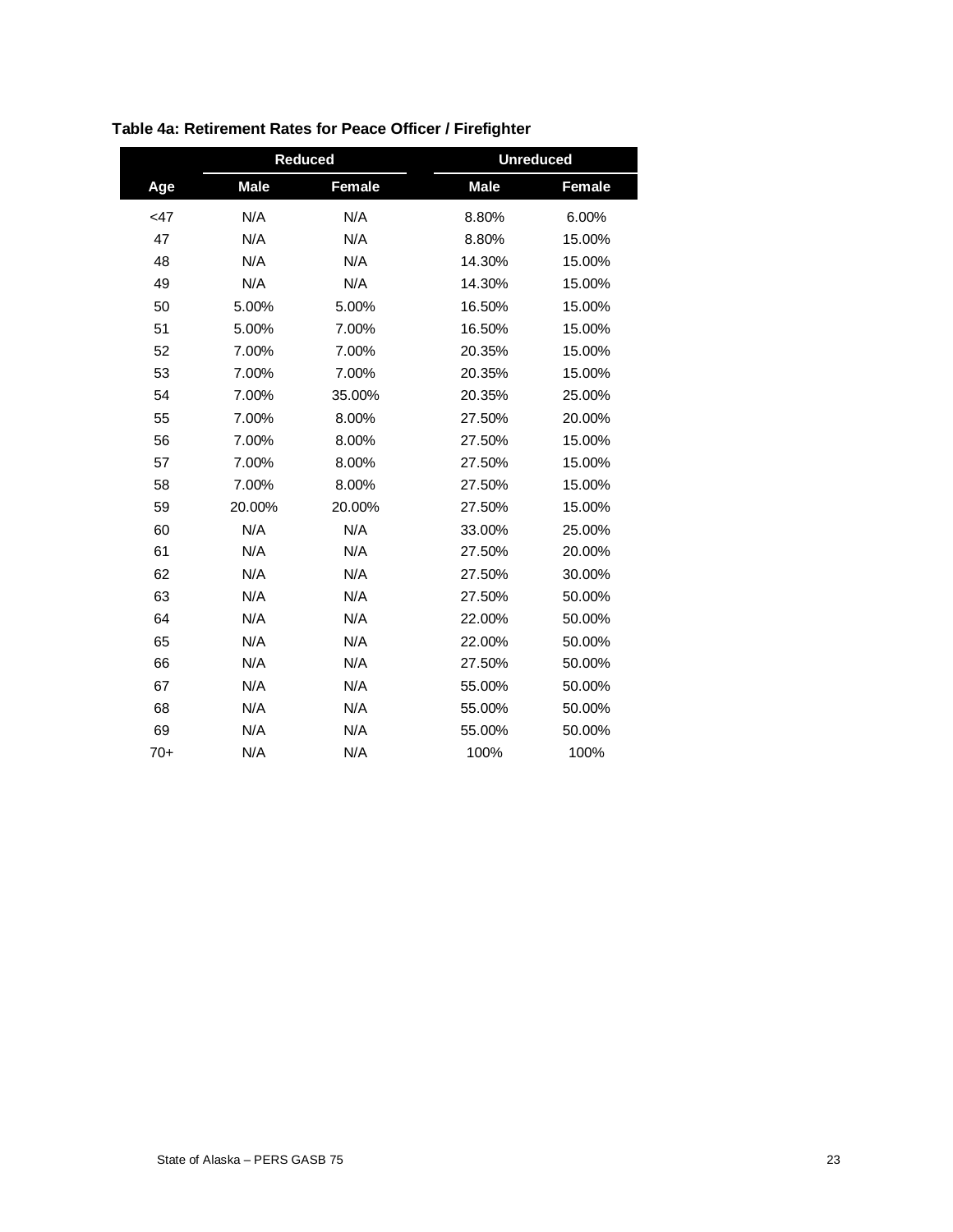|      | <b>Reduced</b> |               | <b>Unreduced</b> |         |  |
|------|----------------|---------------|------------------|---------|--|
| Age  | <b>Male</b>    | <b>Female</b> | <b>Male</b>      | Female  |  |
| $50$ | N/A            | N/A           | 11.00%           | 11.00%  |  |
| 50   | 6.00%          | 8.00%         | 33.00%           | 38.50%  |  |
| 51   | 6.00%          | 8.00%         | 35.75%           | 38.50%  |  |
| 52   | 9.00%          | 8.00%         | 35.75%           | 38.50%  |  |
| 53   | 6.00%          | 8.00%         | 35.75%           | 38.50%  |  |
| 54   | 20.00%         | 15.00%        | 38.50%           | 38.50%  |  |
| 55   | 6.00%          | 6.00%         | 33.00%           | 33.00%  |  |
| 56   | 6.00%          | 6.00%         | 22.00%           | 22.00%  |  |
| 57   | 6.00%          | 6.00%         | 22.00%           | 19.80%  |  |
| 58   | 6.00%          | 6.00%         | 22.00%           | 19.80%  |  |
| 59   | 15.00%         | 20.00%        | 22.00%           | 19.80%  |  |
| 60   | N/A            | N/A           | 22.00%           | 23.10%  |  |
| 61   | N/A            | N/A           | 22.00%           | 22.00%  |  |
| 62   | N/A            | N/A           | 22.00%           | 22.00%  |  |
| 63   | N/A            | N/A           | 22.00%           | 22.00%  |  |
| 64   | N/A            | N/A           | 22.00%           | 22.00%  |  |
| 65   | N/A            | N/A           | 24.75%           | 28.60%  |  |
| 66   | N/A            | N/A           | 27.50%           | 28.60%  |  |
| 67   | N/A            | N/A           | 22.00%           | 24.20%  |  |
| 68   | N/A            | N/A           | 24.75%           | 24.20%  |  |
| 69   | N/A            | N/A           | 27.50%           | 24.20%  |  |
| 70   | N/A            | N/A           | 27.50%           | 24.20%  |  |
| 71   | N/A            | N/A           | 27.50%           | 24.20%  |  |
| 72   | N/A            | N/A           | 27.50%           | 27.50%  |  |
| 73   | N/A            | N/A           | 27.50%           | 27.50%  |  |
| 74   | N/A            | N/A           | 27.50%           | 38.50%  |  |
| 75   | N/A            | N/A           | 55.00%           | 55.00%  |  |
| 76   | N/A            | N/A           | 55.00%           | 55.00%  |  |
| 77   | N/A            | N/A           | 55.00%           | 55.00%  |  |
| 78   | N/A            | N/A           | 55.00%           | 55.00%  |  |
| 79   | N/A            | N/A           | 55.00%           | 55.00%  |  |
| 80+  | N/A            | N/A           | 100.00%          | 100.00% |  |

#### **Table 4b: Retirement Rates for Others**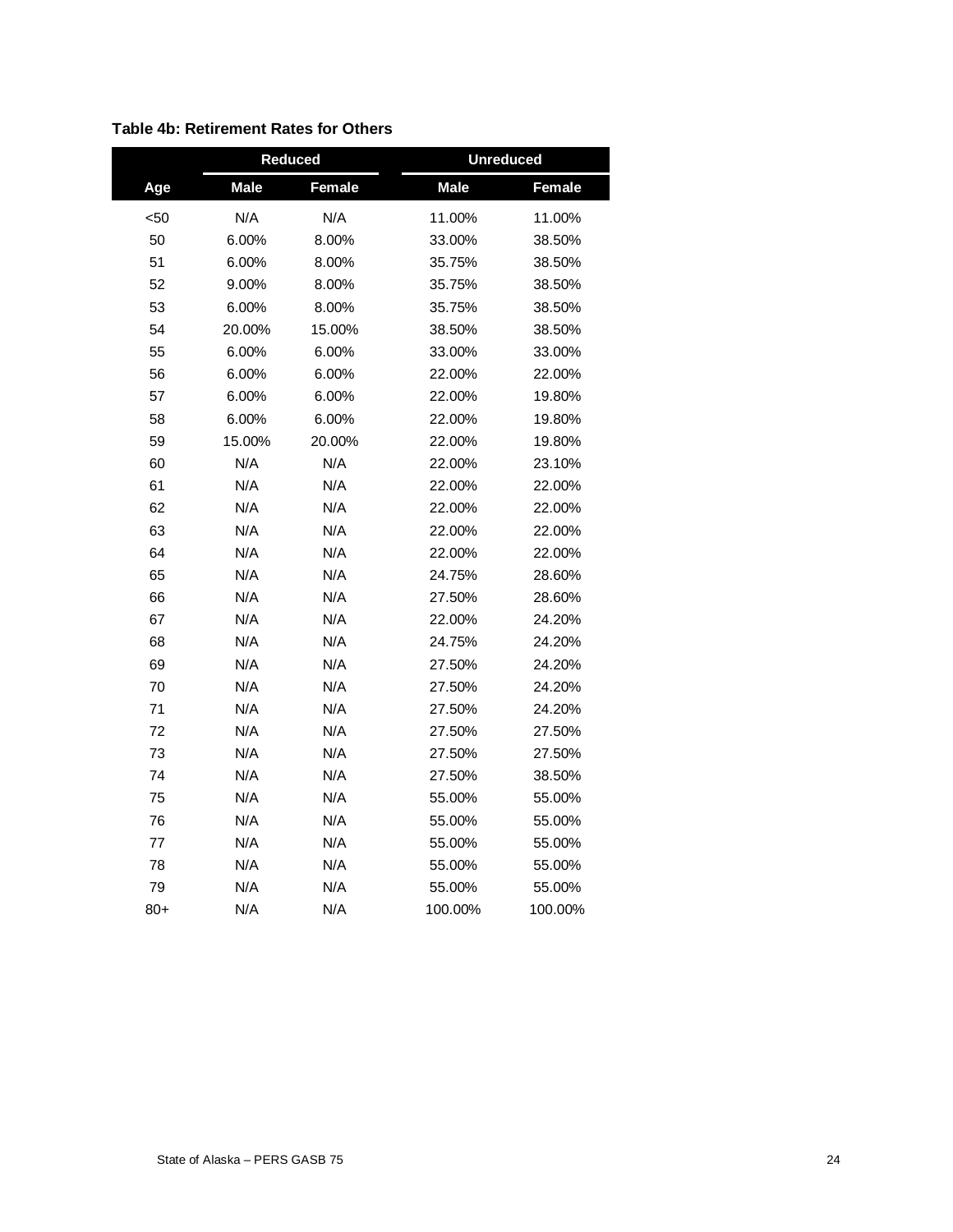## **Section 3: Summary of Plan Provisions**

#### **Effective Date**

January 1, 1961, with amendments through June 30, 2020. Chapter 82, 1986 Session Laws of Alaska, created a two tier retirement system. Members who were first hired under PERS before July 1, 1986 (Tier 1) are eligible for different benefits than members hired after June 30, 1986 (Tier 2). Chapter 4, 1996 Session Laws of Alaska created a third tier for members who were first hired after June 30, 1996 (Tier 3). Chapter 9, 2005 Session Laws of Alaska, closed the plan to new members hired after June 30, 2006.

#### **Administration of Plan**

The Commissioner of Administration or the Commissioner's designee is the administrator of the system. The Attorney General of the state is the legal counsel for the system and shall advise the administrator and represent the system in legal proceedings.

Prior to June 30, 2005, the Public Employees' Retirement Board prescribed policies and adopted regulations and performed other activities necessary to carry out the provisions of the system. The Alaska State Pension Investment Board, Department of Revenue, Treasury Division was responsible for investing PERS funds.

On July 27, 2005, Senate Bill 141, enacted as Chapter 9, 2005 Session laws of Alaska, replaced the Public Employees' Retirement Board and the Alaska State Pension Investment Board with the Alaska Retirement Management Board.

#### **Employers Included**

Currently there are 153 employers participating in PERS, including the State of Alaska and 152 political subdivisions and public organizations. Two additional political subdivisions participate in PERS for healthcare benefits only.

#### **Membership**

PERS membership is mandatory for all permanent full-time and part-time employees of the State of Alaska and participating political subdivisions and public organizations, unless they are specifically excluded by Alaska Statute or employer participation agreements. Employees participating in the University of Alaska's Optional Retirement Plan or other retirement plans funded by the State are not covered by PERS. Elected officials may waive PERS membership.

Certain members of the Alaska Teachers' Retirement System (TRS) are eligible for PERS retirement benefits for their concurrent elected public official service with municipalities. In addition, employees who work half-time in PERS and TRS simultaneously are eligible for half-time PERS and TRS credit.

Senate Bill 141, signed into law on July 27, 2005, closes the Plan effective July 1, 2006, to new members first hired on or after July 1, 2006.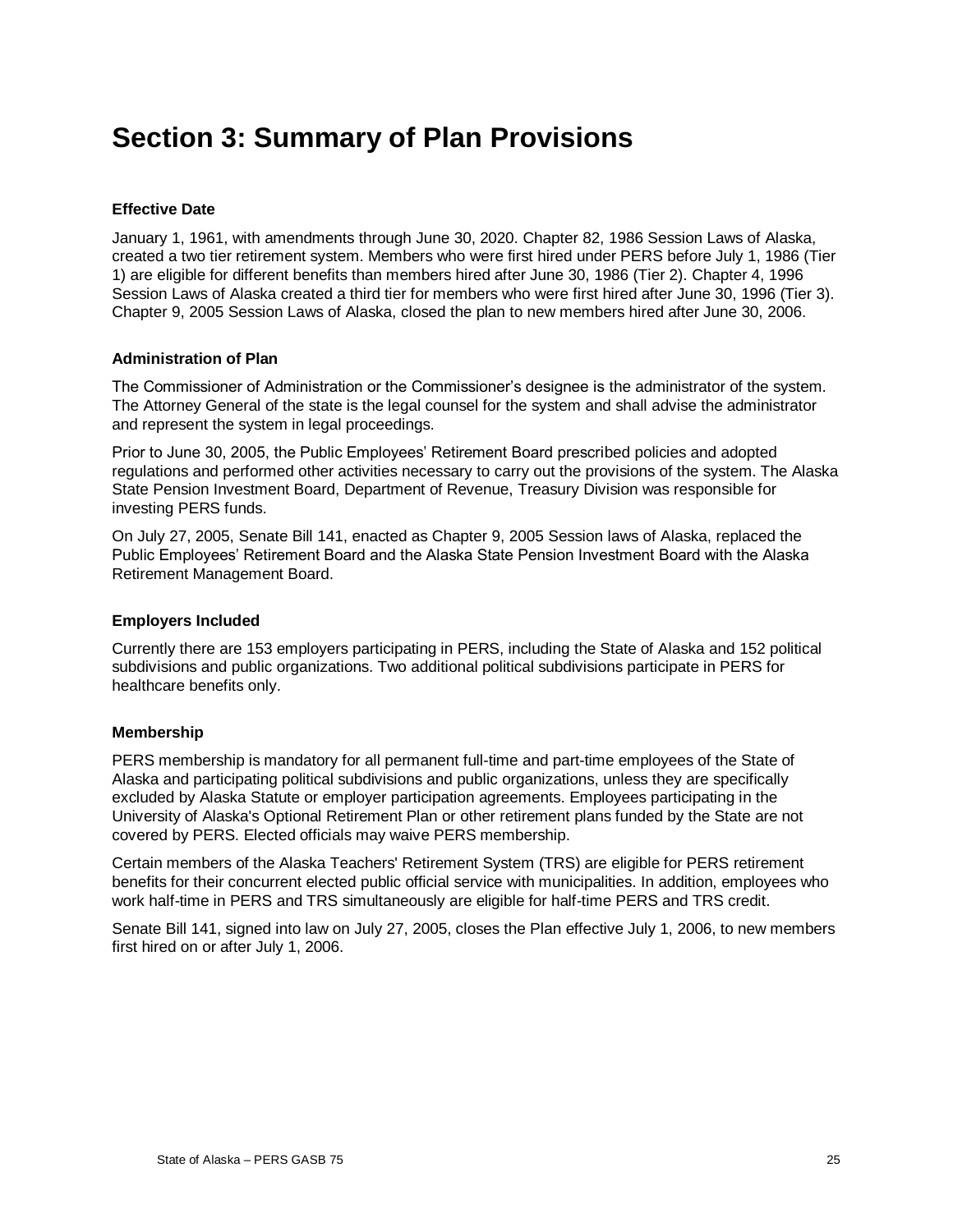#### **Credited Service**

Permanent employees who work at least 30 hours a week earn full-time credit; part-time employees working between 15 and 30 hours a week earn partial credit based upon the number of hours worked. Members receiving PERS occupational disability benefits continue to earn PERS credit while disabled. Survivors who are receiving occupational death benefits continue to earn PERS service credit while occupational survivor benefits are being paid.

Members may claim other types of service, including:

- part-time State of Alaska service rendered after December 31, 1960, and before January 1, 1976;
- service with the State, former Territory of Alaska, or U.S. Government in Alaska before January 1, 1961;
- past Peace Officer, correctional officer, fire fighter, and special officer service after January 1, 1961;
- military service (not more than five years may be claimed);
- temporary service after December 31, 1960;
- elected official service before January 1, 1981;
- Alaska Bureau of Indian Affairs service;
- past service rendered by employees who worked half-time in PERS and TRS simultaneously;
- leave without pay service after June 13, 1987, while receiving Workers' Compensation;
- Village Public Safety Officer service; and
- service as a temporary employee of the legislature before July 1, 1979, but this service must have been claimed no later than July 1, 2003, or by the date of retirement, if sooner (not more than ten years may be claimed).

Except for service before January 1, 1961, with the State, former Territory of Alaska, or U.S. Government in Alaska, contributions are required for all past service.

Past employment with participating political subdivisions that occurred before the employers joined PERS is creditable if the employers agree to pay the required contributions.

At the election of certain PERS members, certain service may be credited in the same fashion as members in TRS.

Members employed as dispatchers or within a state correctional facility may, at retirement, elect to convert their dispatcher or correctional facility service from "all other" service to Peace Officer/Firefighter service and retire under the 20 year retirement option. Members pay the full actuarial cost of conversion.

#### **Employer Contributions**

PERS employers contribute the amounts required, in addition to employees' contributions, to fund the benefits of the system.

The normal cost rate is a uniform rate for all participating employers (less the value of members' contributions).

The past service rate is a uniform rate for all participating employers to amortize the unfunded past service liability with payments that are a level percentage of payroll amount over a closed 25-year period starting June 30, 2014. Effective June 30, 2018, each future year's unfunded service liability is separately amortized on a level percent of pay basis over 25 years.

Employer rates cannot be less than the normal cost rate.

Pursuant to AS 39.35.255 effective July 1, 2008, each PERS employer will pay a simple uniform contribution rate of 22% of member payroll.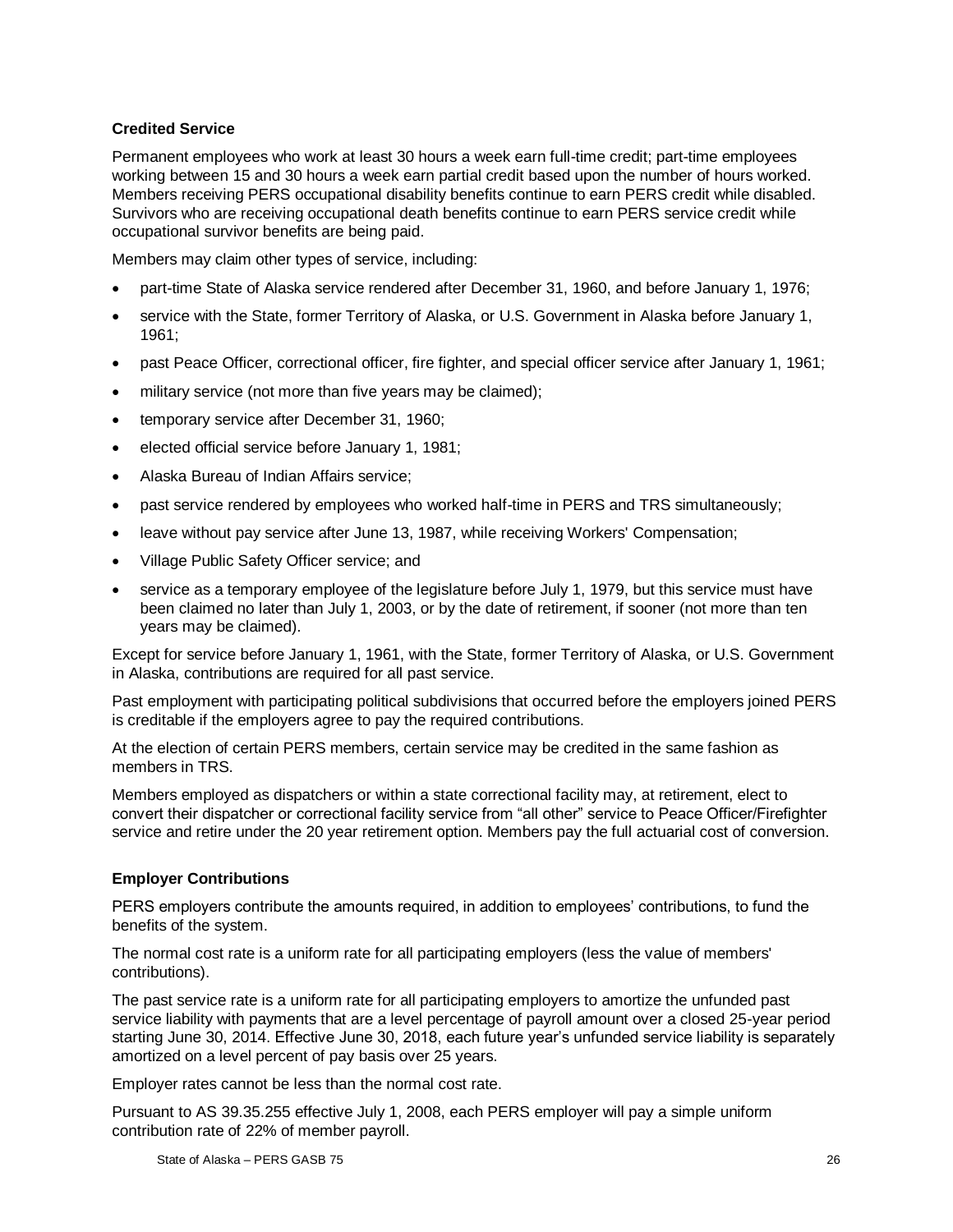#### **Additional State Contributions**

Pursuant to AS 39.35.280 effective July 1, 2008, the State shall contribute an amount (in addition to the State contribution as an employer) that, when combined with the employer contribution of 22%, will be sufficient to pay the total contribution rate adopted by the Board.

#### **Member Contributions**

**Mandatory Contributions:** Peace Officer/Firefighter members are required to contribute 7.5% of their compensation; all Others contribute 6.75%. Those all Others who have elected to have their service calculated under TRS rules contribute 9.76% of their compensation. Members' contributions are deducted from gross wages before federal income taxes are withheld.

**Contributions for Claimed Service:** Member contributions are also required for most of the claimed service described above.

**Voluntary Contributions:** Members may voluntarily contribute up to 5% of their salary on an aftertax basis. Voluntary contributions are recorded in a separate account and are payable to the:

- a. member in lump sum payment upon termination of employment;
- b. member's beneficiary if the member dies; or
- c. member in a lump sum, life annuity, or payments over a designated period of time when the member retires.

**Interest:** Members' contributions earn 4.5% interest, compounded semiannually on June 30 and December 31.

**Refund of Contributions:** Terminated members may receive refunds of their member contribution accounts which includes their mandatory and voluntary contributions, indebtedness payments, and interest earned. Terminated members' accounts may be attached to satisfy claims under Alaska Statute 09.38.065, federal income tax levies, and valid Qualified Domestic Relations Orders.

**Reinstatement of Contributions:** Refunded accounts and the corresponding PERS service may be reinstated upon reemployment in PERS prior to July 1, 2010. Interest accrues on refunds until paid in full or members retire.

#### **Retirement Benefits**

#### **Eligibility:**

- a. Members, including deferred vested members, are eligible for normal retirement at age 55 or early retirement at age 50 if they were hired before July 1, 1986 (Tier 1), and age 60 or early retirement at age 55 if they were hired on or after July 1, 1986 (Tiers 2 & 3). Additionally, they must have at least:
	- (i) five years of paid-up PERS service;
	- (ii) 60 days of paid-up PERS service as employees of the legislature during each of five legislative sessions and they were first hired by the legislature before May 30, 1987;
	- (iii) 80 days of paid-up PERS service as employees of the legislature during each of five legislative sessions and they were first hired by the legislature after May 29, 1987;
	- (iv) two years of paid-up PERS service and they are vested in TRS; or
	- (v) two years of paid-up PERS service and a minimum three years of TRS service to qualify for a public service benefit.
- b. Members may retire at any age when they have:
	- (i) 20 paid-up years of PERS Peace Officer/Firefighter service; or
	- (ii) 30 paid-up years of PERS "all other" or "elected official" service.

#### **Benefit Type**

Lifetime benefits are paid to members. Eligible members may receive normal, unreduced benefits when they (1) reach normal retirement age and complete the service required; or (2) satisfy the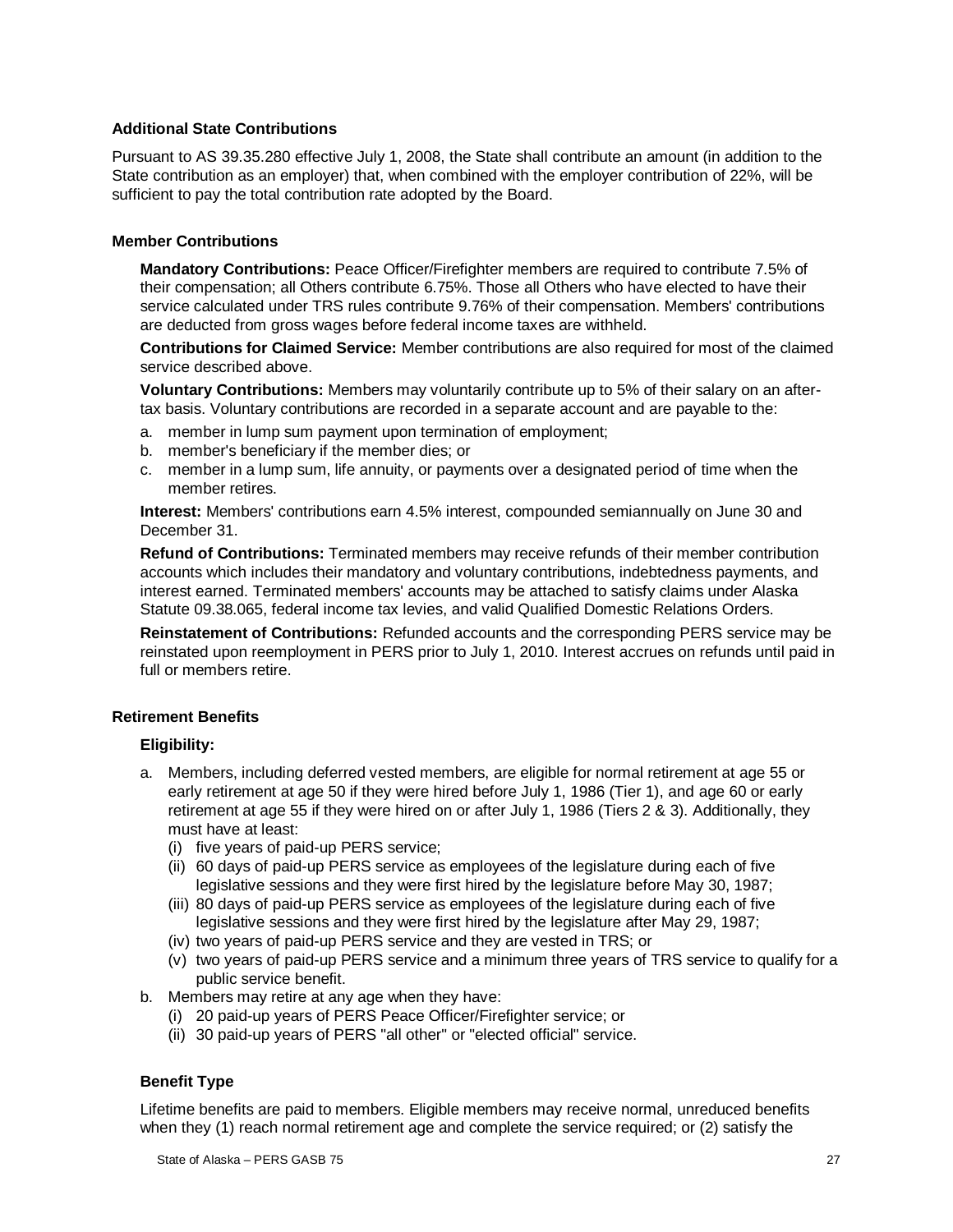minimum service requirements under the "20 and out" or "30 and out" provisions. Members may receive early, actuarially reduced benefits when they reach early retirement age and complete the service required.

Members may select a joint and survivor option. Members who entered PERS prior to July 1, 1996 may also select a 66-2/3 last survivor option or a level income option. Under these options and early retirement, benefits are actuarially adjusted so that members receive the actuarial equivalents of their normal benefit amounts.

#### **Benefit Calculations**

Retirement benefits are calculated by multiplying the average monthly compensation (AMC) times credited PERS service times the percentage multiplier. The AMC is determined by averaging the salaries earned during the five highest (three highest for Peace Officer/Firefighter members or members hired prior to July 1, 1996) consecutive payroll years. Members must earn at least 115 days of credit in the last year worked to include it in the AMC calculation. PERS pays a minimum benefit of \$25.00 per month for each year of service when the calculated benefit is less.

The percentage multipliers for Peace Officer/Firefighter members are 2% for the first ten years of service and 2.5% for all service over ten years.

The percentage multipliers for all Others are 2% for the first ten years, 2.25% for the next ten years, and 2.5% for all remaining service earned on or after July 1, 1986. All service before that date is calculated at 2%.

#### **Indebtedness**

Members who terminate and refund their PERS contributions are not eligible to retire, unless they return to PERS employment and pay back their refunds plus interest or accrue additional service which qualifies them for retirement. PERS refunds must be paid in full if the corresponding service is to count toward the minimum service requirements for retirement. Refunded PERS service is included in total service for the purpose of calculating retirement benefits. However, when refunds are not completely paid before retirement, benefits are actuarially reduced for life. Indebtedness balances may also be created when a member purchases qualified claimed service.

#### **Reemployment of Retired Members**

Retirement and retiree healthcare benefits are suspended while retired members are reemployed under e PERS. During reemployment, members earn additional PERS service and contributions are withheld from their wages. A member who retired with a normal retirement benefit can elect to waive payment of PERS contributions. The waiver allows the member to continue receiving the retirement benefit during the period of reemployment. Members who elect the waiver option do not earn additional PERS service. The Waiver Option first became effective July 1, 2005 and applies to reemployment periods after that date. The Waiver Option is not available to members who retired early or under the Retirement Incentive Programs (RIPs). The Waiver Option is no longer available after June 30, 2009.

Members retired under the Retirement Incentive Programs (RIPs) who return to employment will:

- a. forfeit the three years of incentive credits that they received;
- b. owe PERS 150% of the benefits that they received for state and political subdivision members, and 110% for school district employees, under the 1996-2000 RIP, which may include costs for health insurance, excluding amounts that they paid to participate for the 1986 and 1989 RIPs. Under prior RIPs, the penalty is 110% of the benefits received; and
- c. be charged 7% interest from the date that they are reemployed until their indebtedness is paid in full or they retire again. If the indebtedness is not completely paid, future benefits will be actuarially reduced for life.

Employers make contributions to the unfunded liability of the plan on behalf of rehired retired members at the rate the employer is making contributions to the unfunded liability of the plan for other members.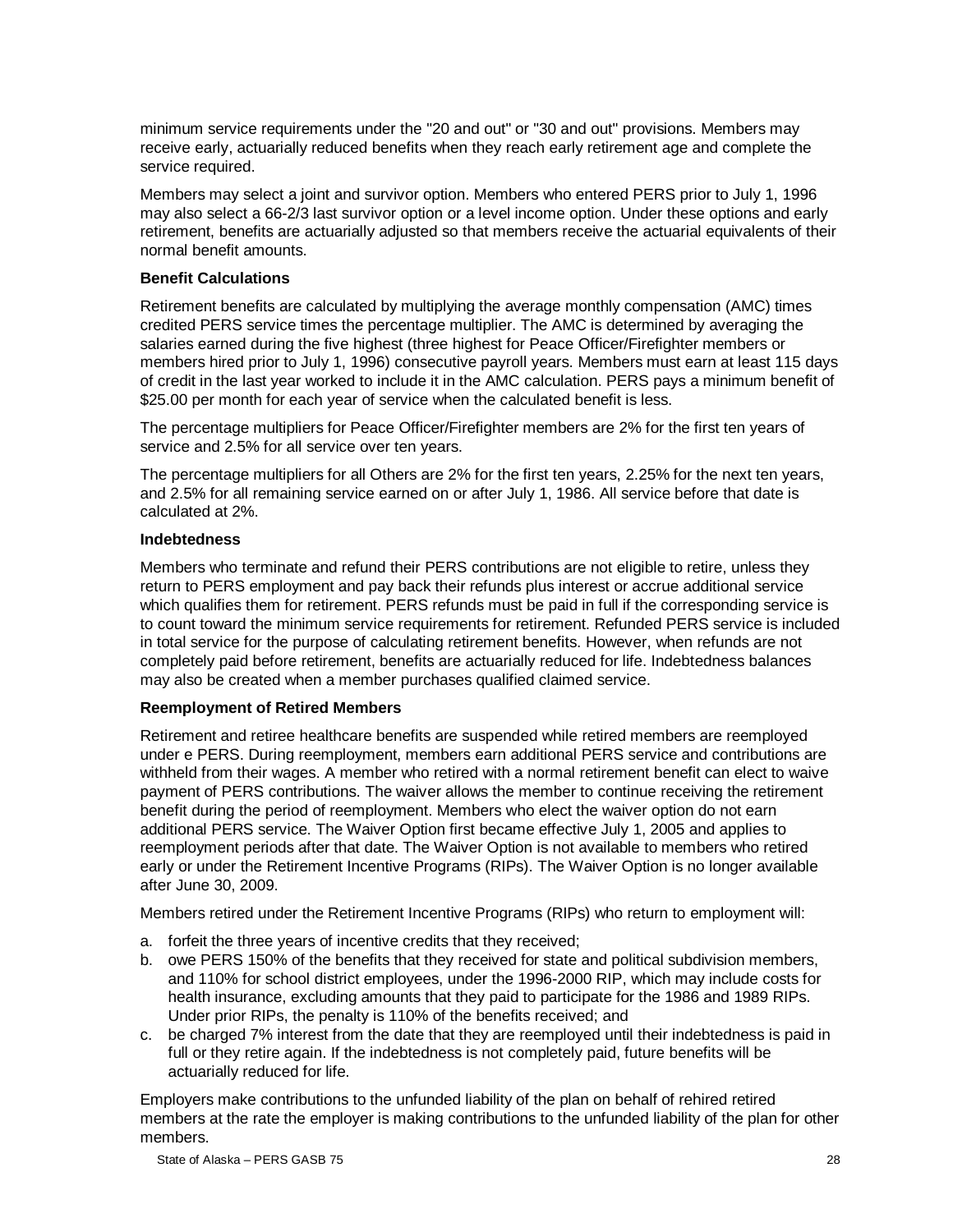#### **Postemployment Healthcare Benefits**

Major medical benefits are provided to retirees and their surviving spouses by PERS for all employees hired before July 1, 1986 (Tier 1) and disabled retirees. Employees hired after June 30, 1986 (Tier 2) and their surviving spouses with 5 years of credited service (or 10 years of credited service for those first hired after June 30, 1996 (Tier 3)) must pay the full monthly premium if they are under age 60 and will receive benefits paid by PERS if they are over age 60. Tier 3 Members with between 5 and 10 years of credited service must pay the full monthly premium regardless of their age. Tier 2 and Tier 3 Members with less than 5 years of credited service are not eligible for postemployment healthcare benefits. Tier 2 Members who are receiving a conditional benefit and are age eligible are eligible for postemployment healthcare benefits. In addition, Peace Officers and their surviving spouses with 25 years of Peace Officer membership service, Other employees and their surviving spouses with 30 years of membership service, and any disabled member receive benefits paid by PERS, regardless of their age or date of hire.

Medical, prescription drug, dental, vision and audio coverage is provided through the AlaskaCare Retiree Health Plan. Health plan provisions do not vary by retirement tier or age, except for Medicare coordination. Participants in dental, vision, and audio coverage pay a full self-supporting rate and those benefits are not included in this valuation.

Surviving spouses continue coverage only if a pension payment form that provided survivor benefits was elected. Alternate payees (i.e. individuals who are the subject of a domestic relations order or DRO) are allowed to participate in the plan but must pay the full cost.

Where premiums are required prior to age 60, the valuation bases this payment upon the age of the retiree.

| <b>Plan Feature</b>                                              | <b>Amounts</b>  |
|------------------------------------------------------------------|-----------------|
| Deductible (single/family)                                       | \$150 / \$450   |
| Coinsurance - most services                                      | <b>20%</b>      |
| Outpatient surgery/testing                                       | 0%              |
| Maximum Out-of-Pocket (single/family, excl. deductible)          | \$800 / \$2,400 |
| Rx Copays (generic/ brand/mail-order), does not apply to OOP max | $$4/$ \$8 / \$0 |
| Lifetime Maximum                                                 | \$2,000,000     |

Participants in the defined benefit plan are covered under the following benefit design:

The plan coordinates with Medicare on a traditional Coordination of Benefits Method. Starting in 2019, the prescription drug coverage is through a Medicare Part D EGWP arrangement.

#### **Disability Benefits**

Monthly disability benefits are paid to permanently disabled members until they die, recover or become eligible for normal retirement. Members are appointed to normal retirement on the first of the month after they become eligible.

#### **Occupational Disability**

Members are not required to satisfy age or service requirements to be eligible for occupational disability. Monthly benefits are equal to 40% of their gross monthly compensation on the date of their disability. Members on occupational disability continue to earn PERS service until they become eligible for normal retirement. Peace Officer/Firefighter members may elect to retain the disability benefit formula for the calculation of their normal retirement benefits.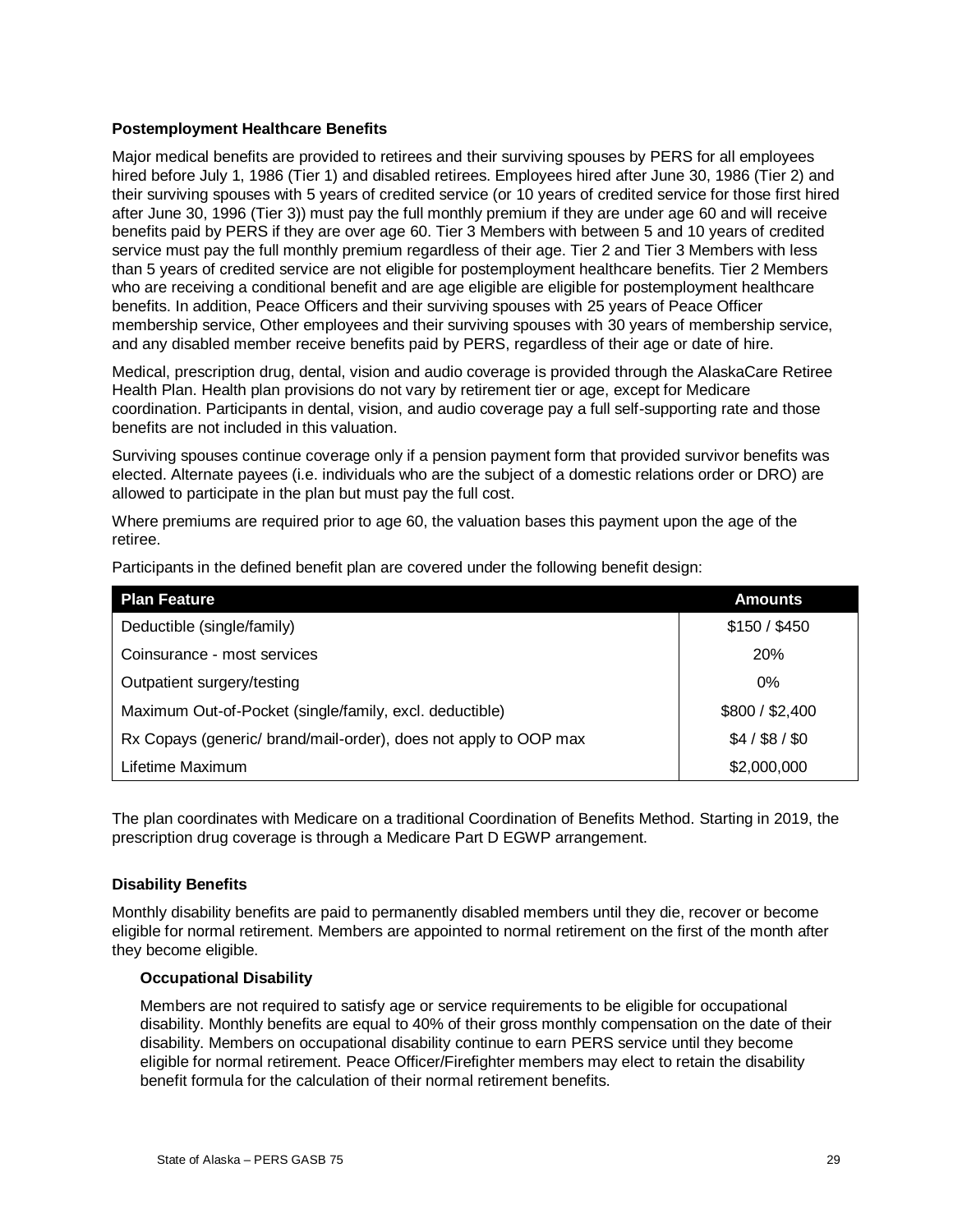#### **Non-occupational Disability**

Members must be vested (five paid up years of PERS service) to be eligible for non-occupational disability benefits. Monthly benefits are calculated based on the member's average monthly compensation and PERS service on the date of termination from employment because of disability. Members do not earn PERS service while on non-occupational disability.

#### **Death Benefits**

Monthly death benefits may be paid to a spouse or dependent children upon the death of a member. If monthly benefits are not payable under the occupational and non-occupational death provisions, the designated beneficiary receives the lump sum benefit described below.

#### **Occupational Death**

When an active member (vested or non-vested) dies from occupational causes, a monthly survivor's pension may be paid to the spouse. The pension equals 40% of the member's gross monthly compensation on the date of death or disability, if earlier. If there is no spouse, the pension may be paid to the member's dependent children. On the member's normal retirement date, the benefit converts to a normal retirement benefit. The normal benefit is based on the member's salary on the date of death and service, including service accumulated from the date of the member's death to the normal retirement date. Survivors of Peace Officer/Firefighter members receive the greater of 50% of the member's gross monthly compensation on the date of death or disability, or 75% of the member's monthly normal retirement benefit (including service projected to Normal Retirement). If the member is unmarried with no children, a refund of contributions is payable to the estate.

#### **Death after Occupational Disability**

When a member dies while occupationally disabled, benefits are paid as described above in Occupational Death.

#### **Non-occupational Death**

When a vested member dies from non-occupational causes, the surviving spouse may elect to receive a monthly 50% joint and survivor benefit or a lump sum benefit. The monthly benefit is calculated on the member's average monthly compensation and PERS service at the time of termination or death.

#### **Lump Sum Non-occupational Death Benefit**

Upon the death of a member who has less than one year of service, the designated beneficiary receives the member's contribution account, which includes mandatory and voluntary contributions, indebtedness payments, and interest earned. If the member has more than one year of PERS service or is vested, the beneficiary also receives \$1,000 and \$100 for each year of PERS service.

#### **Death After Retirement**

When a retired member dies, the designated beneficiary receives the member's contribution account, less any benefits already paid and the member's last benefit check. If the member selected a survivor option at retirement, the eligible spouse receives continuing, lifetime monthly benefits.

#### **Postretirement Pension Adjustments**

Postretirement pension adjustments (PRPAs) are granted annually to eligible benefit recipients when the consumer price index (CPI) for urban wage earners and clerical workers for Anchorage increases during the preceding calendar year. PRPAs are calculated by multiplying the recipient's base benefit, including past PRPAs, but excluding the Alaska COLA, times:

a. 75% of the CPI increase in the preceding calendar year or 9%, whichever is less, if the recipient is at least age 65 or on PERS disability; or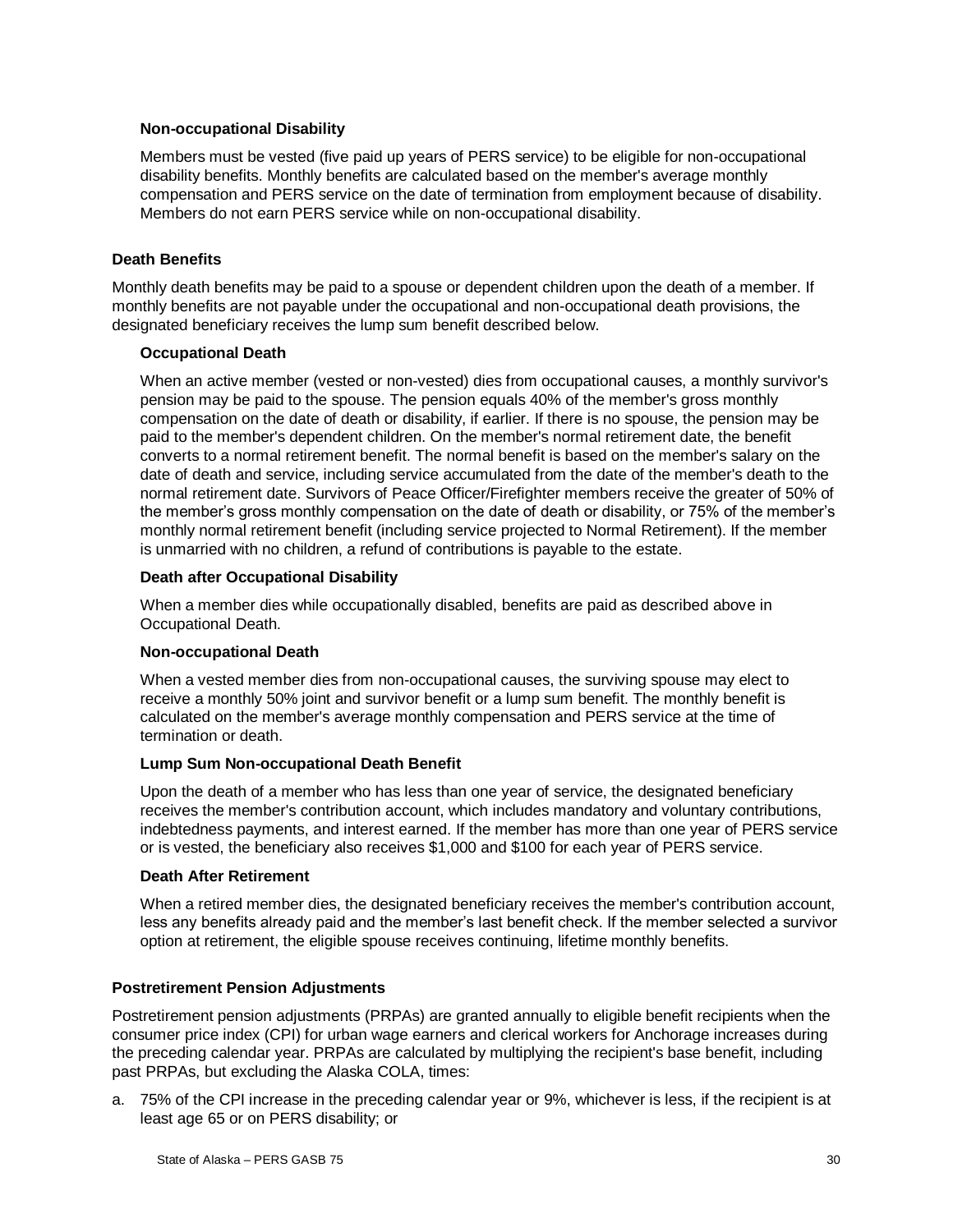b. 50% of the CPI increase in the preceding calendar year or 6%, whichever is less, if the recipient is at least age 60, or under age 60 if the recipient has been receiving benefits for at least five years.

Ad-hoc PRPAs, up to a maximum of 4%, may be granted to eligible recipients who were first hired before July 1, 1986 (Tier 1) if the CPI increases and the funded ratio is at least 105%.

In a year where an ad-hoc PRPA is granted, eligible recipients will receive the higher of the two calculations.

#### **Alaska Cost of Living Allowance**

Eligible benefit recipients who reside in Alaska receive an Alaska COLA equal to 10% of their base benefits or \$50, whichever is more. The following benefit recipients are eligible:

- a. members who first entered PERS before July 1, 1986 (Tier 1) and their survivors;
- b. members who first entered PERS after June 30, 1986 (Tiers 2 & 3) and their survivors if they are at least age 65; and
- c. all disabled members.

#### **Changes in Benefit Provisions Valued Since the Prior Valuation**

There were no changes in benefit provisions since the prior valuation.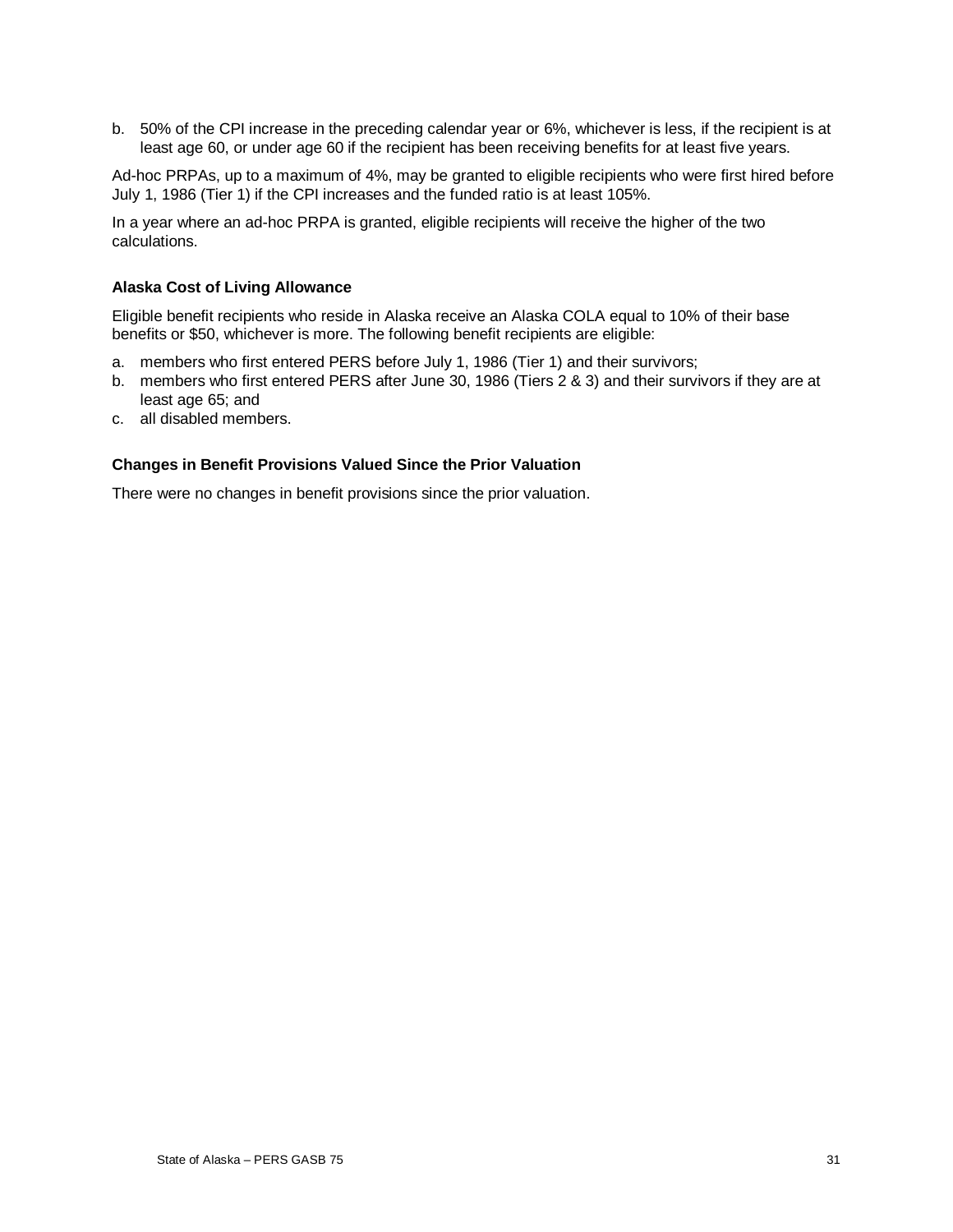# **Appendix**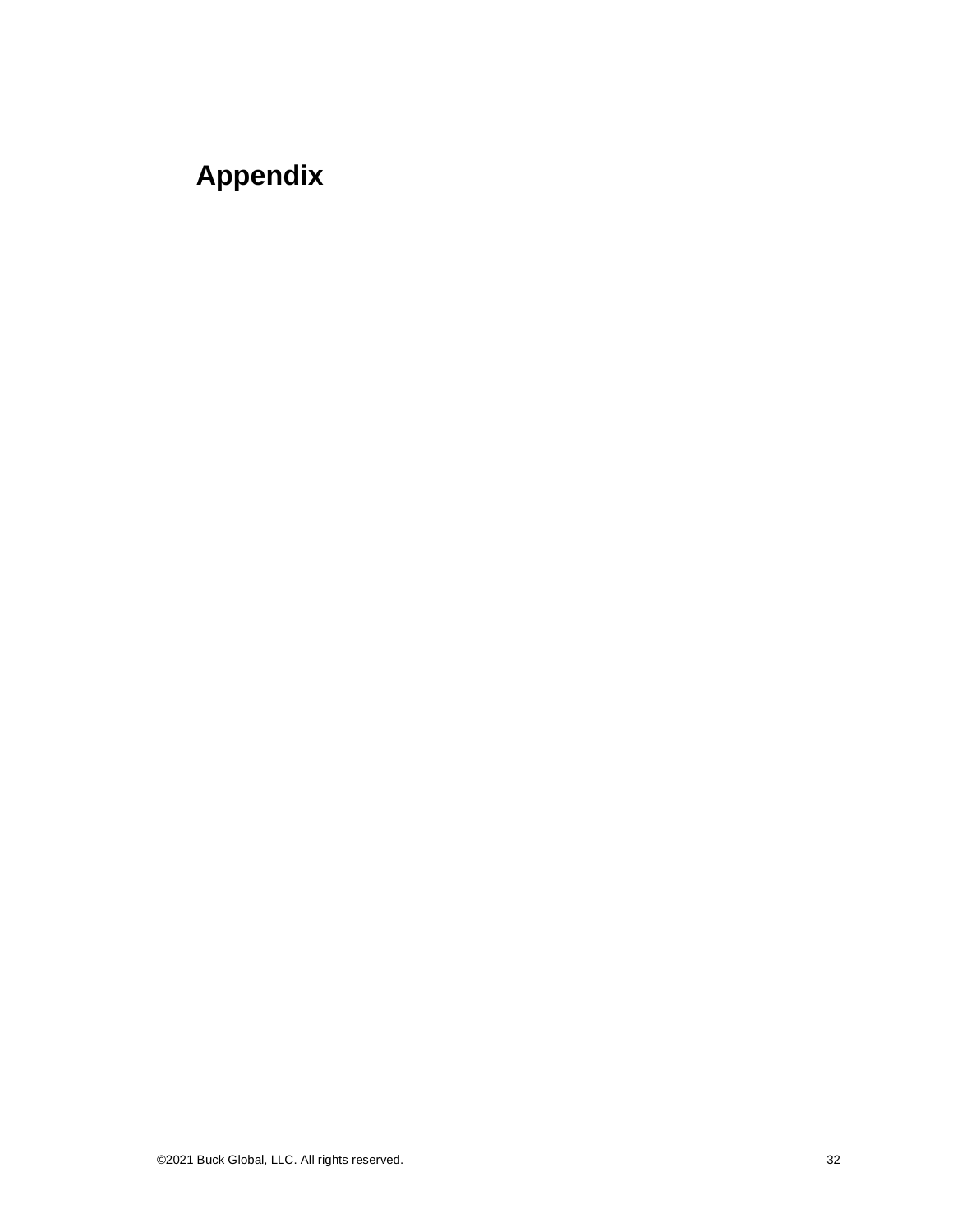|                        |                                                           | FY2020                      |                    | Total                    | Plan                     | <b>Net</b>                   | Total                | Total                      |
|------------------------|-----------------------------------------------------------|-----------------------------|--------------------|--------------------------|--------------------------|------------------------------|----------------------|----------------------------|
|                        |                                                           | <b>Present Value of</b>     | Employer           | <b>OPEB</b>              | Fiduciary                | OPEB                         | Deferred             | Deferred                   |
| <b>Employer Number</b> | <b>Employer Name</b>                                      | <b>Future Contributions</b> | Proportion*        | Liability                | <b>Net Position</b>      | Liability                    | Outflows             | <b>Inflows</b>             |
| 101                    | STATE OF ALASKA (EMPLOYER AND NONEMPLOYER)                | 1,279,716,000               | 49.6095%           | 3,651,585,964            | 3,876,246,726            | (224, 660, 763)              | 90,139,885           | (174, 730, 722)            |
| 102                    | SOUTHWEST REGION SD                                       | 2,530,000                   | 0.0981%            | 7,219,190                | 7,663,344                | (444, 155)                   | 191,557              | (345, 233)                 |
| 103                    | ANNETTE ISLAND SD                                         | 1,145,000                   | 0.0444%            | 3,267,183                | 3,468,193                | (201, 011)                   | 80,651               | (156, 723)                 |
| 104                    | <b>BERING STRAIT SD</b>                                   | 6,850,000                   | 0.2655%            | 19,546,027               | 20,748,580               | (1,202,553)                  | 506,225              | (934, 723)                 |
| 105                    | <b>CHATHAM SD</b>                                         | 580.000                     | 0.0225%            | 1,654,992                | 1,756,814                | (101, 822)                   | 40.854               | (81, 692)                  |
| 106                    | ALASKA MUNICIPAL LEAGUE                                   | 89,000                      | 0.0035%            | 253,956                  | 269,580                  | (15, 624)                    | 7,740                | (12, 145)                  |
| 107                    | CITY OF VALDEZ<br>JUNEAU BOROUGH SD                       | 8,422,000                   | 0.3265%            | 24,031,627               | 25,510,152               | (1,478,526)                  | 663,187              | (1, 149, 231)              |
| 108<br>109             | MATANUSKA-SUSITNA BOROUGH                                 | 11,420,000<br>20,306,000    | 0.4427%<br>0.7872% | 32,586,224<br>57.941.844 | 34,591,064<br>61,506,667 | (2,004,840)<br>(3, 564, 823) | 871,353<br>1,577,355 | (1,558,326)<br>(2,770,872) |
| 110                    | MATANUSKA-SUSITNA BOROUGH SD                              | 26,106,000                  | 1.0120%            | 74,491,765               | 79,074,808               | (4,583,043)                  | 1,936,920            | (3, 562, 316)              |
| 111                    | <b>ANCHORAGE SD</b>                                       | 78,813,000                  | 3.0553%            | 224,887,744              | 238,723,774              | (13,836,030)                 | 5,809,415            | (10, 754, 495)             |
| 112                    | COPPER RIVER SD                                           | 1,087,000                   | 0.0421%            | 3,101,683                | 3,292,512                | (190, 828)                   | 79,846               | (148, 328)                 |
| 113                    | UNIVERSITY OF ALASKA                                      | 96,283,000                  | 3.7325%            | 274,737,247              | 291,640,226              | (16,902,979)                 | 7,645,713            | (13, 138, 378)             |
| 115                    | <b>CITY OF KENAI</b>                                      | 6,384,000                   | 0.2475%            | 18,216,327               | 19,337,071               | (1, 120, 744)                | 504,886              | (871, 134)                 |
| 116                    | FAIRBANKS NORTH STAR BOROUGH                              | 21,828,000                  | 0.8462%            | 62,284,771               | 66,116,790               | (3,832,018)                  | 1,687,266            | (2,978,558)                |
| 117                    | <b>FAIRBANKS NORTH STAR BOROUGH SD</b>                    | 30,601,000                  | 1.1863%            | 87,317,953               | 92,690,117               | (5,372,164)                  | 2,308,227            | (4, 175, 685)              |
| 118                    | DENALI BOROUGH SD                                         | 1,019,000                   | 0.0395%            | 2,907,650                | 3,086,541                | (178, 891)                   | 71,776               | (142, 328)                 |
| 120                    | CITY AND BOROUGH OF SITKA                                 | 9,271,000                   | 0.3594%            | 26,454,193               | 28,081,765               | (1,627,572)                  | 788,354              | (1, 265, 082)              |
| 121                    | <b>CHUGACH SD</b>                                         | 684,000                     | 0.0265%            | 1,951,749                | 2,071,829                | (120,080)                    | 49,065               | (93, 336)                  |
| 122                    | KETCHIKAN GATEWAY BOROUGH                                 | 4,579,000                   | 0.1775%            | 13,065,877               | 13,869,744               | (803, 867)                   | 358,391              | (624, 831)                 |
| 123                    | CITY OF SOLDOTNA                                          | 3,820,000                   | 0.1481%            | 10,900,120               | 11,570,741               | (670, 621)                   | 304,318              | (521, 261)                 |
| 124                    | <b>IDITAROD AREA SD</b>                                   | 1,314,000                   | 0.0509%            | 3,749,413                | 3,980,093                | (230, 679)                   | 93,434               | (179, 303)                 |
| 125                    | <b>KUSPUK SD</b>                                          | 1,607,000                   | 0.0623%            | 4,585,469                | 4,867,587                | (282, 117)                   | 113,193              | (221,069)                  |
| 126                    | CITY AND BOROUGH OF JUNEAU                                | 32,576,000                  | 1.2628%            | 92,953,487               | 98,672,372               | (5,718,885)                  | 2,555,808            | (4, 445, 186)              |
| 128                    | CITY OF KODIAK                                            | 6,742,000                   | 0.2614%            | 19,237,856               | 20,421,449               | (1, 183, 593)                | 529,501              | (919, 985)                 |
| 129                    | <b>CITY OF FAIRBANKS</b>                                  | 7,228,000                   | 0.2802%            | 20,624,626               | 21,893,538               | (1,268,913)                  | 560,180              | (986, 303)                 |
| 131                    | CITY OF WASILLA                                           | 6,893,000                   | 0.2672%            | 19,668,725               | 20,878,827               | (1,210,102)                  | 539,522              | (940, 590)                 |
| 133                    | <b>SITKA BOROUGH SD</b>                                   | 2,355,000                   | 0.0913%            | 6,719,839                | 7,133,271                | (413, 432)                   | 168,607              | (321, 354)                 |
| 134                    | <b>CITY OF PALMER</b>                                     | 3,683,000                   | 0.1428%            | 10,509,200               | 11,155,769               | (646, 570)                   | 282,686              | (502, 567)                 |
| 135                    | CITY AND BOROUGH OF WRANGELL                              | 2,918,000                   | 0.1131%            | 8,326,322                | 8,838,592                | (512, 270)                   | 236,062              | (398, 178)                 |
| 136                    | <b>CITY OF BETHEL</b>                                     | 5,398,000                   | 0.2093%            | 15,402,840               | 16,350,487               | (947, 647)                   | 425,260              | (736, 589)                 |
| 137                    | <b>VALDEZ CITY SD</b>                                     | 1,936,000                   | 0.0751%            | 5,524,249                | 5,864,124                | (339, 875)                   | 143,843              | (264, 179)                 |
| 138                    | <b>HOONAH CITY SD</b><br>CITY OF NOME                     | 466,000                     | 0.0181%            | 1,329,701                | 1,411,509                | (81, 809)                    | 33,567               | (63, 588)                  |
| 139<br>140             | <b>CITY OF KOTZEBUE</b>                                   | 2,741,000<br>3,635,000      | 0.1063%<br>0.1409% | 7,821,264<br>10,372,235  | 8,302,461<br>11,010,378  | (481, 197)                   | 209,221<br>282,551   | (374, 025)<br>(496, 017)   |
| 141                    | <b>GALENA CITY SD</b>                                     | 3,275,000                   | 0.1270%            | 9,344,998                | 9,919,942                | (638, 143)<br>(574, 943)     | 253,202              | (446, 893)                 |
| 143                    | CITY OF PETERSBURG                                        | 4,015,000                   | 0.1556%            | 11,456,540               | 12,161,394               | (704, 854)                   | 299,720              | (547, 870)                 |
| 144                    | <b>BRISTOL BAY BOROUGH</b>                                | 2,197,000                   | 0.0852%            | 6,268,996                | 6,654,691                | (385, 695)                   | 167,624              | (299, 793)                 |
| 145                    | NORTH SLOPE BOROUGH                                       | 64,211,000                  | 2.4892%            | 183,221,892              | 194,494,465              | (11, 272, 573)               | 4,973,295            | (8,761,966)                |
| 146                    | <b>WRANGELL PUBLIC SD</b>                                 | 795,000                     | 0.0308%            | 2,268,481                | 2,408,047                | (139, 566)                   | 55,998               | (108, 910)                 |
| 148                    | CITY OF CORDOVA                                           | 2,603,000                   | 0.1009%            | 7,427,490                | 7,884,460                | (456, 970)                   | 198,204              | (355, 195)                 |
| 149                    | <b>NOME CITY SD</b>                                       | 1,026,000                   | 0.0398%            | 2,927,624                | 3,107,744                | (180, 120)                   | 88,321               | (140, 004)                 |
| 151                    | CITY OF KING COVE                                         | 911,000                     | 0.0353%            | 2,599,479                | 2,759,410                | (159, 931)                   | 71,527               | (124, 311)                 |
| 152                    | ALASKA HOUSING FINANCE CORPORATION                        | 16,241,000                  | 0.6296%            | 46,342,632               | 49,193,824               | (2,851,192)                  | 1,274,074            | (2, 216, 179)              |
| 153                    | LOWER YUKON SD                                            | 7,087,000                   | 0.2747%            | 20,222,291               | 21,466,451               | (1,244,160)                  | 542,478              | (967,063)                  |
| 154                    | NORTHWEST ARCTIC BOROUGH SD                               | 6,511,000                   | 0.2524%            | 18,578,713               | 19,721,753               | (1, 143, 040)                | 495,556              | (888, 464)                 |
| 155                    | SOUTHEAST ISLAND SD                                       | 1,024,000                   | 0.0397%            | 2,921,917                | 3,101,686                | (179, 768)                   | 72,128               | (140, 793)                 |
| 156                    | PRIBILOF SD                                               | 334,000                     | 0.0129%            | 953,047                  | 1,011,683                | (58, 635)                    | 29,099               | (45, 576)                  |
| 157                    | LOWER KUSKOKWIM SD                                        | 16,538,000                  | 0.6411%            | 47,190,102               | 50,093,434               | (2,903,331)                  | 1,261,742            | (2, 256, 707)              |
| 158                    | KODIAK ISLAND BOROUGH SD                                  | 5,579,000                   | 0.2163%            | 15,919,312               | 16,898,734               | (979, 422)                   | 417,051              | (761, 287)                 |
| 159                    | YUKON FLATS SD                                            | 1,045,000                   | 0.0405%            | 2,981,839                | 3,165,294                | (183, 455)                   | 73,607               | (145, 544)                 |
| 160                    | YUKON / KOYUKUK SD                                        | 2,058,000                   | 0.0798%            | 5,872,368                | 6,233,661                | (361, 293)                   | 150,460              | (280, 826)                 |
| 161                    | NORTH SLOPE BOROUGH SD                                    | 10,631,000                  | 0.4121%            | 30,334,864               | 32,201,191               | (1,866,327)                  | 770,841              | (1,450,662)                |
| 162                    | ALEUTIAN REGION SD                                        |                             | 0.0000%            |                          |                          |                              |                      | (1, 543)                   |
| 163                    | CORDOVA COMMUNITY MEDICAL CENTER                          |                             | 0.1089%            | 8,017,967                | 8,511,266                | (493, 299)                   | 294,551              | (383, 432)                 |
| 164                    | LAKE AND PENINSULA BOROUGH SD<br>SITKA COMMUNITY HOSPITAL | 1,621,000                   | 0.0628%            | 4,625,418                | 4,909,992                | (284, 575)                   | 124,541              | (221, 195)                 |
| 165<br>166             | <b>TANANA SD</b>                                          | 155,000                     | 0.0000%<br>0.0060% | 442,282                  | 469,493                  |                              | 10,918               | (151, 306)<br>(22, 256)    |
| 167                    | SOUTHEAST REGIONAL RESOURCE CENTER                        | 1,424,000                   | 0.0552%            | 4,063,291                | 4,313,281                | (27, 211)<br>(249, 991)      | 108,443              | (194, 313)                 |
| 168                    | <b>HYDABURG CITY SD</b>                                   | 455,000                     | 0.0176%            | 1,298,313                | 1,378,190                | (79, 878)                    | 34,327               | (62,087)                   |
|                        |                                                           |                             |                    |                          |                          |                              |                      |                            |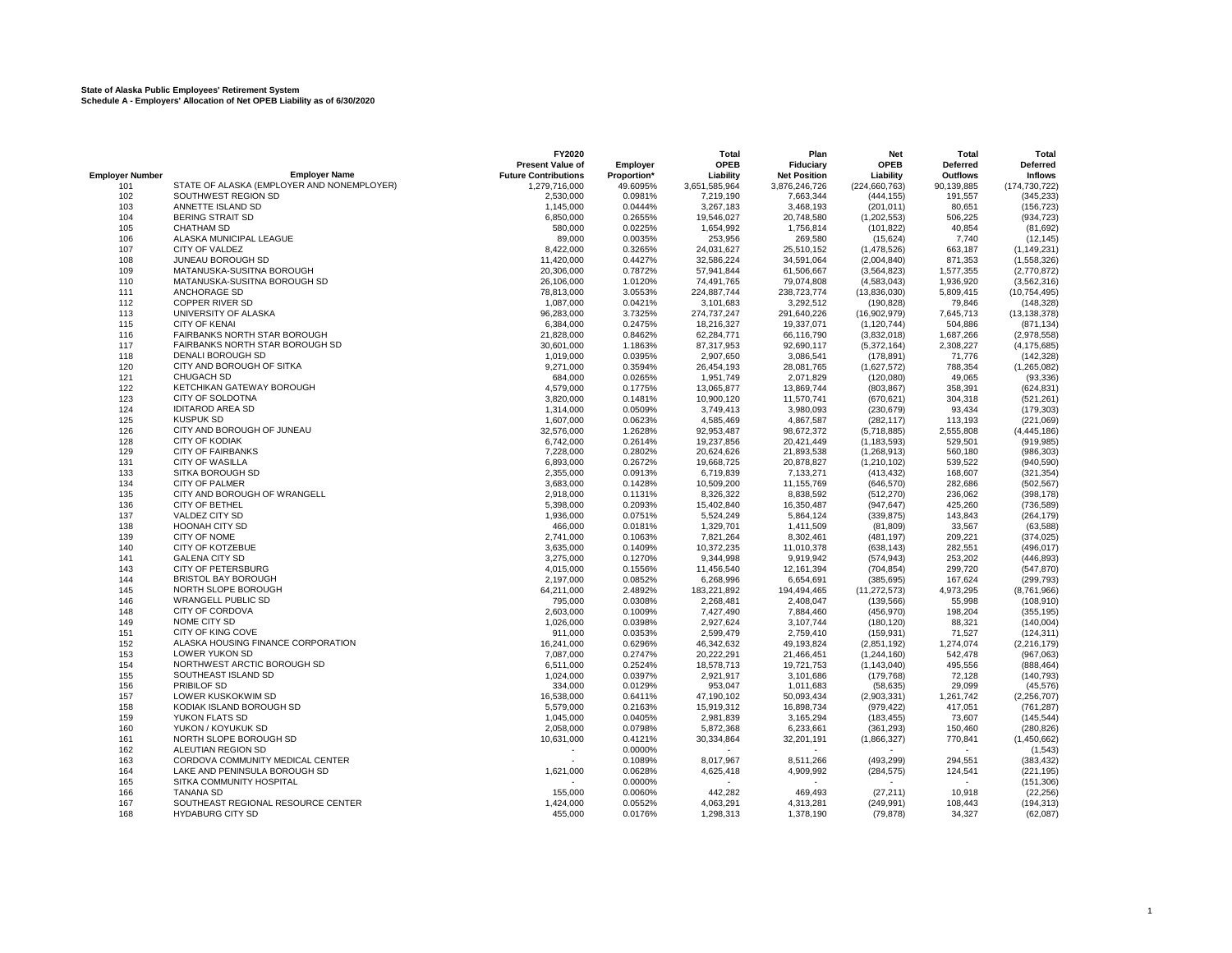|                        |                                                               | FY2020<br><b>Present Value of</b> | Employer           | Total<br>OPEB            | Plan<br>Fiduciary      | <b>Net</b><br>OPEB       | Total<br><b>Deferred</b> | Total<br>Deferred        |
|------------------------|---------------------------------------------------------------|-----------------------------------|--------------------|--------------------------|------------------------|--------------------------|--------------------------|--------------------------|
| <b>Employer Number</b> | <b>Employer Name</b>                                          | <b>Future Contributions</b>       | Proportion*        | Liability                | <b>Net Position</b>    | Liability                | <b>Outflows</b>          | <b>Inflows</b>           |
| 169                    | CITY OF TANANA                                                |                                   | 0.0003%            | 21,438                   | 22,757                 | (1, 319)                 | 529                      | (1, 154)                 |
| 170                    | NORTH PACIFIC FISHERY MGMT COUNCIL                            | 1,265,000                         | 0.0490%            | 3,609,595                | 3,831,672              | (222, 077)               | 100,480                  | (172, 617)               |
| 171                    | <b>CITY OF BARROW</b>                                         | 1,435,000                         | 0.0556%            | 4,094,679                | 4,346,600              | (251, 922)               | 106,384                  | (195, 814)               |
| 172                    | CITY OF SAINT PAUL                                            | 1,304,000                         | 0.0506%            | 3,720,879                | 3,949,803              | (228, 924)               | 102,451                  | (177, 938)               |
| 173                    | MUNICIPALITY OF ANCHORAGE<br>KODIAK ISLAND BOROUGH            | 183,232,000<br>2,270,000          | 7.1032%            | 522,840,536<br>6,477,297 | 555,007,861            | (32, 167, 325)           | 14,610,462               | (25,003,077)             |
| 174<br>175             | NOME JOINT UTILITY SYSTEM                                     | 863,000                           | 0.0880%<br>0.0335% | 2,462,514                | 6,875,807<br>2,614,018 | (398, 510)<br>(151, 504) | 168,041<br>71,717        | (309, 755)<br>(117, 761) |
| 176                    | CITY OF SAND POINT                                            | 1,073,000                         | 0.0416%            | 3,061,735                | 3,250,106              | (188, 371)               | 79,571                   | (146, 417)               |
| 177                    | KETCHIKAN GATEWAY BOROUGH SD                                  | 5,300,000                         | 0.2055%            | 15,123,204               | 16,053,646             | (930, 442)               | 382,919                  | (723, 216)               |
| 178                    | CITY OF DILLINGHAM                                            | 2,403,000                         | 0.0932%            | 6,856,803                | 7,278,663              | (421, 859)               | 184,030                  | (327, 903)               |
| 179                    | CITY OF UNALASKA                                              | 9,962,000                         | 0.3862%            | 28,425,916               | 30,174,797             | (1,748,881)              | 767,671                  | (1, 359, 373)            |
| 180                    | KENAI PENINSULA BOROUGH                                       | 16,300,000                        | 0.6319%            | 46,510,985               | 49,372,534             | (2,861,549)              | 1,256,513                | (2, 224, 230)            |
| 181                    | <b>CITY OF KETCHIKAN</b>                                      | 7,752,000                         | 0.3005%            | 22,119,825               | 23,480,729             | (1,360,904)              | 630,390                  | (1,057,806)              |
| 182                    | <b>CITY OF SEWARD</b>                                         | 3,899,000                         | 0.1511%            | 11,125,542               | 11,810,031             | (684, 490)               | 292,835                  | (532, 041)               |
| 183                    | CITY OF FORT YUKON                                            | 534,000                           | 0.0207%            | 1,523,734                | 1,617,481              | (93, 746)                | 37,614                   | (73, 895)                |
| 184                    | <b>BRISTOL BAY BOROUGH SD</b>                                 | 399,000                           | 0.0155%            | 1,138,520                | 1,208,567              | (70, 047)                | 28,105                   | (56, 103)                |
| 185                    | CORDOVA CITY SD                                               | 796,000                           | 0.0309%            | 2,271,334                | 2,411,076              | (139, 742)               | 59,542                   | (108, 619)               |
| 186                    | <b>CITY OF CRAIG</b>                                          | 1,384,000                         | 0.0537%            | 3,949,154                | 4,192,122              | (242, 968)               | 104,637                  | (188, 855)               |
| 187                    | PETERSBURG MEDICAL CENTER                                     | 5,633,000                         | 0.2184%            | 16,073,397               | 17,062,300             | (988, 902)               | 446,035                  | (768, 656)               |
| 189                    | <b>HAINES BOROUGH</b>                                         | 2,184,000                         | 0.0847%            | 6,231,901                | 6,615,314              | (383, 412)               | 157,089                  | (298, 020)               |
| 190                    | KENAI PENINSULA BOROUGH SD                                    | 14,098,000                        | 0.5465%            | 40,227,722               | 42,702,698             | (2,474,977)              | 1,032,802                | (1,923,755)              |
| 191                    | CITY OF NORTH POLE                                            | 2,490,000                         | 0.0965%            | 7,105,052                | 7,542,185              | (437, 132)               | 186,211                  | (339, 775)               |
| 192                    | <b>CITY OF GALENA</b>                                         | 769,000                           | 0.0298%            | 2,194,291                | 2,329,293              | (135,002)                | 57,616                   | (104, 935)               |
| 193                    | <b>CITY OF NENANA</b>                                         | ٠                                 | 0.0000%            |                          |                        |                          | 18,072                   |                          |
| 195                    | <b>YUPIIT SD</b>                                              | 1,462,000                         | 0.0567%            | 4,171,721                | 4,428,383              | (256, 662)               | 114,348                  | (199, 498)               |
| 196                    | <b>NENANA CITY SD</b>                                         | 1,359,000                         | 0.0527%            | 3,877,818                | 4,116,397              | (238, 579)               | 100,390                  | (185, 443)               |
| 198                    | <b>CITY OF SAXMAN</b>                                         | 70,000                            | 0.0027%            | 199,740                  | 212,029                | (12, 289)                | 7,366                    | (9, 552)                 |
| 199                    | CITY OF HOONAH                                                | 818,000                           | 0.0317%            | 2,334,110                | 2,477,714              | (143, 604)               | 61,255                   | (111, 621)               |
| 200                    | CITY OF PELICAN                                               | 80,000                            | 0.0031%            | 228,275                  | 242,319                | (14, 044)                | 7,948                    | (10, 916)                |
| 202                    | <b>CITY OF WHITTIER</b>                                       | 1,264,000                         | 0.0490%            | 3,606,741                | 3,828,643              | (221, 902)               | 101,971                  | (172, 480)               |
| 203<br>204             | ANCHORAGE COMMUNITY DEVELOP AUTHORITY<br><b>CRAIG CITY SD</b> | 1,741,000<br>832,000              | 0.0675%<br>0.0323% | 4,967,830<br>2,374,058   | 5,273,471              | (305, 642)               | 125,643                  | (237, 570)               |
|                        | <b>DILLINGHAM CITY SD</b>                                     |                                   |                    |                          | 2,520,120              | (146, 062)               | 58,848                   | (113, 531)               |
| 205<br>206             | CITY OF THORNE BAY                                            | 716,000<br>413,000                | 0.0278%<br>0.0160% | 2,043,059<br>1,178,469   | 2,168,757<br>1,250,973 | (125, 698)<br>(72, 504)  | 55,066<br>31,160         | (97, 702)<br>(56, 356)   |
| 208                    | <b>CITY OF AKUTAN</b>                                         | 781,000                           | 0.0303%            | 2,228,532                | 2,365,641              | (137, 109)               | 57,739                   | (106, 572)               |
| 209                    | <b>UNALASKA CITY SD</b>                                       | 814,000                           | 0.0316%            | 2,322,696                | 2,465,598              | (142, 902)               | 61,159                   | (111, 075)               |
| 211                    | <b>KASHUNAMIUT SD</b>                                         | 1,232,000                         | 0.0478%            | 3,515,431                | 3,731,715              | (216, 284)               | 98,651                   | (168, 114)               |
| 215                    | <b>CITY OF HOMER</b>                                          | 5,033,000                         | 0.1951%            | 14,361,337               | 15,244,906             | (883, 569)               | 392,968                  | (686, 782)               |
| 218                    | SPECIAL EDUCATION SERVICE AGENCY                              | 206,000                           | 0.0080%            | 587,808                  | 623,972                | (36, 164)                | 15,279                   | (28, 110)                |
| 219                    | BARTLETT REGIONAL HOSPITAL                                    | 29,516,000                        | 1.1442%            | 84,221,977               | 89,403,663             | (5, 181, 686)            | 2,282,572                | (4,027,631)              |
| 220                    | NORTHWEST ARCTIC BOROUGH                                      | 1,739,000                         | 0.0674%            | 4,962,123                | 5,267,413              | (305, 290)               | 139,561                  | (237, 297)               |
| 221                    | <b>SAINT MARY'S SD</b>                                        | 1,103,000                         | 0.0428%            | 3,147,338                | 3,340,976              | (193, 637)               | 110,291                  | (150, 511)               |
| 223                    | <b>BRISTOL BAY RHA</b>                                        | 1,067,000                         | 0.0414%            | 3,044,615                | 3,231,932              | (187, 317)               | 85,507                   | (145, 598)               |
| 224                    | COPPER RIVER BASIN RHA                                        | 440,000                           | 0.0171%            | 1,255,511                | 1,332,756              | (77, 244)                | 35,098                   | (60, 041)                |
| 225                    | <b>SKAGWAY CITY SD</b>                                        | 257,000                           | 0.0100%            | 733,333                  | 778,450                | (45, 118)                | 21,065                   | (35,069)                 |
| 227                    | <b>CITY OF KLAWOCK</b>                                        | 664,000                           | 0.0257%            | 1,894,681                | 2,011,249              | (116, 569)               | 49,917                   | (90, 607)                |
| 228                    | PETERSBURG CITY SD                                            | 898,000                           | 0.0348%            | 2,562,384                | 2,720,033              | (157, 649)               | 66,955                   | (122, 537)               |
| 230                    | ALEUTIANS EAST BOROUGH                                        | 767,000                           | 0.0297%            | 2,188,584                | 2,323,235              | (134, 651)               | 64,567                   | (104, 662)               |
| 235                    | <b>CITY OF HUSLIA</b>                                         | 146,000                           | 0.0057%            | 416,601                  | 442,233                | (25, 631)                | 10,969                   | (19, 923)                |
| 237                    | <b>CITY OF KALTAG</b>                                         | 65,000                            | 0.0025%            | 185,473                  | 196,884                | (11, 411)                | 4,668                    | (8, 870)                 |
| 240                    | HAINES BOROUGH SD                                             | 755,000                           | 0.0293%            | 2,154,343                | 2,286,887              | (132, 544)               | 55,400                   | (103, 024)               |
| 242                    | CITY OF ELIM                                                  |                                   | 0.0003%            | 23,374                   | 24,812                 | (1, 438)                 | 4,307                    | (1, 118)                 |
| 243                    | <b>CITY OF ATKA</b>                                           | 52,000                            | 0.0020%            | 148,379                  | 157,507                | (9, 129)                 | 3,663                    | (9, 248)                 |
| 244                    | ALEUTIANS EAST BOROUGH SD                                     | 813,000                           | 0.0315%            | 2,319,842                | 2,462,569              | (142, 726)               | 65,675                   | (110, 939)               |
| 246                    | <b>DELTA/GREELY SD</b>                                        | 1,432,000                         | 0.0555%            | 4,086,118                | 4,337,513              | (251, 395)               | 108,685                  | (195, 405)               |
| 247                    | LAKE AND PENINSULA BOROUGH                                    | 424,000                           | 0.0164%            | 1,209,856                | 1,284,292              | (74, 435)                | 31,256                   | (57, 857)                |
| 248                    | CITY AND BOROUGH OF YAKUTAT                                   | 854,000                           | 0.0331%            | 2,436,833                | 2,586,757              | (149, 924)               | 68,711                   | (116, 533)               |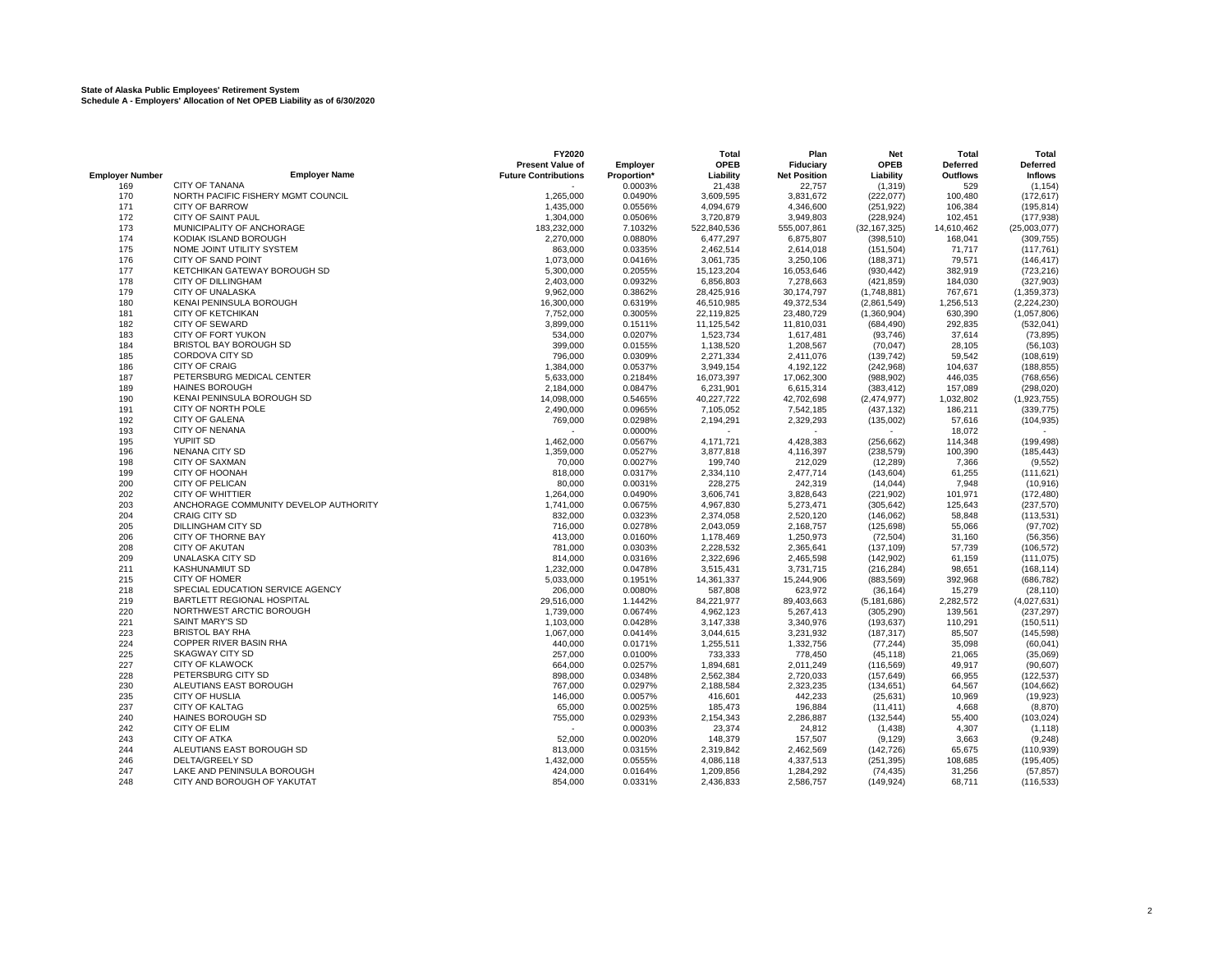|                        |                                          | FY2020<br><b>Present Value of</b> | Employer    | Total<br><b>OPEB</b> | Plan<br>Fiduciary   | <b>Net</b><br><b>OPEB</b> | Total<br><b>Deferred</b> | Total<br><b>Deferred</b> |
|------------------------|------------------------------------------|-----------------------------------|-------------|----------------------|---------------------|---------------------------|--------------------------|--------------------------|
| <b>Employer Number</b> | <b>Employer Name</b>                     | <b>Future Contributions</b>       | Proportion* | Liability            | <b>Net Position</b> | Liability                 | Outflows                 | <b>Inflows</b>           |
| 249                    | CITY OF UNALAKLEET                       | 159,000                           | 0.0062%     | 453,696              | 481,609             | (27, 913)                 | 15,177                   | (21,696)                 |
| 251                    | <b>KLAWOCK CITY SD</b>                   | 440,000                           | 0.0171%     | 1,255,511            | 1,332,756           | (77, 244)                 | 33,752                   | (60, 041)                |
| 254                    | <b>CITY OF MEKORYUK</b>                  |                                   | 0.0000%     | $\sim$               | $\sim$              |                           | 983                      |                          |
| 255                    | ALASKA GATEWAY SD                        | 1,786,000                         | 0.0692%     | 5,096,234            | 5,409,776           | (313, 542)                | 129,673                  | (243, 710)               |
| 257                    | PELICAN CITY SD                          | 112,000                           | 0.0043%     | 319,585              | 339,247             | (19,662)                  | 8,045                    | (15, 283)                |
| 258                    | <b>DENALI BOROUGH</b>                    | 428,000                           | 0.0166%     | 1,221,270            | 1,296,408           | (75, 138)                 | 32,447                   | (58, 403)                |
| 259                    | <b>CITY OF ALLAKAKET</b>                 |                                   | 0.0000%     | ٠                    |                     | $\sim$                    | ٠                        |                          |
| 260                    | <b>CITY OF KACHEMAK</b>                  | 18,000                            | 0.0007%     | 51,362               | 54,522              | (3, 160)                  | 1,512                    | (2, 456)                 |
| 262                    | <b>COOK INLET HOUSING AUTHORITY</b>      | 8,399,000                         | 0.3256%     | 23,965,998           | 25,440,485          | (1,474,488)               | 658,751                  | (1, 146, 093)            |
| 263                    | <b>INTERIOR RHA</b>                      | 1,014,000                         | 0.0393%     | 2,893,383            | 3,071,396           | (178, 013)                | 73,688                   | (138, 366)               |
| 264                    | YAKUTAT SD                               | 239,000                           | 0.0093%     | 681,971              | 723,929             | (41, 958)                 | 20,018                   | (32, 613)                |
| 265                    | <b>KAKE CITY SD</b>                      | 591,000                           | 0.0229%     | 1,686,380            | 1,790,133           | (103, 753)                | 44,965                   | (80, 645)                |
| 267                    | ALEUTIAN HOUSING AUTHORITY               | 828,000                           | 0.0321%     | 2,362,644            | 2,508,004           | (145, 360)                | 63,572                   | (112, 985)               |
| 270                    | <b>BERING STRAITS RHA</b>                | 1,304,000                         | 0.0506%     | 3,720,879            | 3,949,803           | (228, 924)                | 102,097                  | (177, 938)               |
| 271                    | <b>CITY OF EGEGIK</b>                    | 92,000                            | 0.0036%     | 262,516              | 278,667             | (16, 151)                 | 6,887                    | (12, 554)                |
| 275                    | <b>ILISAGVIK COLLEGE</b>                 | 4,501,000                         | 0.1745%     | 12,843,309           | 13,633,483          | (790, 174)                | 324,025                  | (614, 188)               |
| 276                    | NORTH PACIFIC RIM HA                     | 1,125,000                         | 0.0436%     | 3,210,114            | 3,407,614           | (197, 500)                | 91,665                   | (153, 513)               |
| 278                    | <b>SAXMAN SEAPORT</b>                    | 74,000                            | 0.0029%     | 211,154              | 224,145             | (12, 991)                 | 5,327                    | (10,098)                 |
| 279                    | <b>TLINGIT-HAIDA RHA</b>                 | 2,952,000                         | 0.1144%     | 8,423,339            | 8,941,578           | (518, 239)                | 226,789                  | (402, 818)               |
| 280                    | CITY OF TOKSOOK BAY                      | 21,000                            | 0.0008%     | 59,922               | 63,609              | (3,687)                   | 1,963                    | (2,866)                  |
| 281                    | <b>BARANOF ISLAND HA</b>                 | 513.000                           | 0.0199%     | 1.463.812            | 1,553,872           | (90,060)                  | 40,679                   | (70,002)                 |
| 282                    | CITY OF DELTA JUNCTION                   | 256,000                           | 0.0099%     | 730,479              | 775,421             | (44, 942)                 | 19,062                   | (34, 933)                |
| 283                    | <b>CITY OF ANDERSON</b>                  | 8,000                             | 0.0003%     | 22,827               | 24,232              | (1, 404)                  | 563                      | (1, 442)                 |
| 284                    | INTER-ISLAND FERRY AUTHORITY             | 993,000                           | 0.0385%     | 2,833,461            | 3,007,787           | (174, 326)                | 73,780                   | (135, 501)               |
| 286                    | CITY OF SELDOVIA                         | 83,000                            | 0.0032%     | 236,835              | 251,406             | (14, 571)                 | 5,846                    | (11, 336)                |
| 288                    | NORTHWEST INUPIAT HOUSING AUTHORITY      | 781,000                           | 0.0303%     | 2,228,532            | 2,365,641           | (137, 109)                | 61,084                   | (106, 572)               |
| 290                    | CITY OF UPPER KALSKAG                    | 21,000                            | 0.0008%     | 59,922               | 63,609              | (3,687)                   | 1,489                    | (2,866)                  |
| 291                    | <b>CITY OF SHAKTOOLIK</b>                | 26,000                            | 0.0010%     | 74,189               | 78,754              | (4, 564)                  | 1,831                    | (3, 847)                 |
| 293                    | TAGIUGMIULLU NUNAMIULLU HOUSING AUTHORIT | 764,000                           | 0.0296%     | 2,180,024            | 2,314,148           | (134, 124)                | 64,225                   | (104, 252)               |
| 296                    | MUNICIPALITY OF SKAGWAY                  | 3,013,000                         | 0.1168%     | 8,597,399            | 9,126,346           | (528, 948)                | 229,717                  | (411, 141)               |
| 297                    | <b>CITY OF NULATO</b>                    |                                   | 0.0043%     | 313.537              | 332.827             | (19, 290)                 | 7.740                    | (16,065)                 |
| 298                    | <b>CITY OF ANIAK</b>                     | 156,000                           | 0.0060%     | 445,136              | 472,522             | (27, 387)                 | 10,998                   | (21, 287)                |
| 299                    | ALASKA GASLINE DEVELOPMENT CORPORATION   | 1,767,000                         | 0.0685%     | 5,042,019            | 5,352,225           | (310, 206)                | 124,463                  | (247, 804)               |
| <b>Subtotal</b>        |                                          | 2,196,383,000                     | 85.25890%   | 6.275.611.651        | 6,661,713,392       | (386, 101, 741)           | 161,427,307              | (300, 395, 727)          |
| Nonemployer:           |                                          |                                   |             |                      |                     |                           |                          |                          |
| 999                    | <b>STATE OF ALASKA</b>                   | 380.258.000                       | 14.7411%    | 1,085,041,349        | 1,151,797,608       | (66, 756, 259)            | 26,784,390               | (58, 115, 567)           |
| <b>Total</b>           |                                          | 2,576,641,000                     | 100.00000%  | 7,360,653,000        | 7,813,511,000       | (452, 858, 000)           | 188.211.697              | (358, 511, 294)          |

All amounts are determined without rounding. Rounded amounts are displayed.

\*Same as FY19 for certain employers who have zero present value of future contributions. All other employers are allocated the remaining 99.88620% based on present value of future contributions.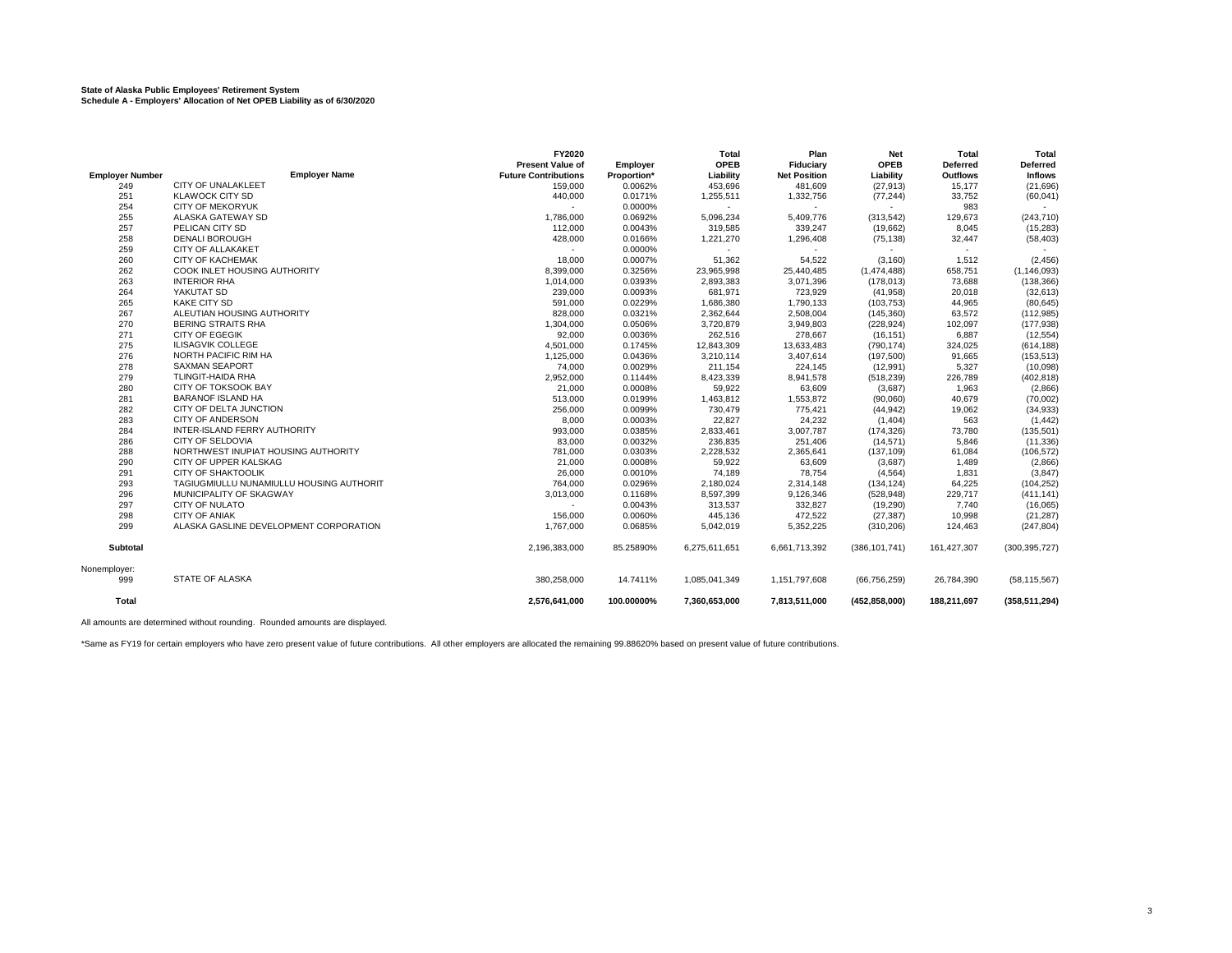|                        |                                            | Plan                |         |            |                       |                       |                 |              |
|------------------------|--------------------------------------------|---------------------|---------|------------|-----------------------|-----------------------|-----------------|--------------|
|                        |                                            | Fiduciarv           |         | <b>Net</b> | <b>Net</b>            | <b>Net</b>            |                 |              |
|                        |                                            |                     |         | OPEB       | OPEB                  | OPEB                  |                 |              |
|                        |                                            | <b>Net Position</b> |         |            |                       |                       | Net             | Net          |
|                        |                                            | as % of             |         | Liability  | Liability             | Liability             | <b>OPEB</b>     | <b>OPEB</b>  |
|                        |                                            | Total               |         | as % of    | 1% Decrease           | 1% Increase           | Liability       | Liability    |
|                        |                                            | OPEB                | Covered | Covered    | <b>Discount Rate</b>  | <b>Discount Rate</b>  | 1% Decrease     | 1% Increase  |
| <b>Employer Number</b> | <b>Employer Name</b>                       | Liability           | Payroll | Payroll    | (6.38% Discount Rate) | (8.38% Discount Rate) | Trend           | <b>Trend</b> |
| 101                    | STATE OF ALASKA (EMPLOYER AND NONEMPLOYER) |                     |         |            | 234,428,881           | (604, 922, 834)       | (649, 507, 918) | 289,804,536  |
| 102                    | SOUTHWEST REGION SD                        |                     |         |            | 463,466               | (1, 195, 933)         | (1, 284, 078)   | 572,944      |
| 103                    | ANNETTE ISLAND SD                          |                     |         |            | 209,750               | (541, 242)            | (581, 134)      | 259,297      |
| 104                    | <b>BERING STRAIT SD</b>                    |                     |         |            | 1,254,839             | (3,238,001)           | (3,476,654)     | 1,551,251    |
| 105                    | <b>CHATHAM SD</b>                          |                     |         |            | 106,249               | (274, 166)            | (294, 374)      | 131,347      |
| 106                    | ALASKA MUNICIPAL LEAGUE                    |                     |         |            |                       |                       |                 |              |
|                        |                                            |                     |         |            | 16,304                | (42,070)              | (45, 171)       | 20,155       |
| 107                    | <b>CITY OF VALDEZ</b>                      |                     |         |            | 1,542,811             | (3,981,087)           | (4,274,508)     | 1,907,246    |
| 108                    | JUNEAU BOROUGH SD                          |                     |         |            | 2,092,009             | (5,398,244)           | (5,796,114)     | 2,586,174    |
| 109                    | MATANUSKA-SUSITNA BOROUGH                  |                     |         |            | 3,719,820             | (9,598,663)           | (10, 306, 121)  | 4,598,498    |
| 110                    | MATANUSKA-SUSITNA BOROUGH SD               |                     |         |            | 4,782,311             | (12, 340, 328)        | (13, 249, 857)  | 5,911,966    |
| 111                    | ANCHORAGE SD                               |                     |         |            | 14,437,612            | (37, 254, 972)        | (40,000,803)    | 17,847,995   |
| 112                    | <b>COPPER RIVER SD</b>                     |                     |         |            | 199,126               | (513, 826)            | (551, 697)      | 246,162      |
| 113                    | UNIVERSITY OF ALASKA                       |                     |         |            | 17,637,910            | (45, 513, 055)        | (48, 867, 538)  | 21,804,252   |
| 115                    | <b>CITY OF KENAI</b>                       |                     |         |            | 1,169,474             | (3,017,722)           | (3,240,140)     | 1,445,721    |
|                        | FAIRBANKS NORTH STAR BOROUGH               |                     |         |            |                       |                       |                 |              |
| 116                    |                                            |                     |         |            | 3,998,632             | (10, 318, 114)        | (11,078,598)    | 4,943,170    |
| 117                    | FAIRBANKS NORTH STAR BOROUGH SD            |                     |         |            | 5,605,742             | (14, 465, 119)        | (15,531,252)    | 6,929,904    |
| 118                    | <b>DENALI BOROUGH SD</b>                   |                     |         |            | 186,669               | (481, 682)            | (517, 184)      | 230,763      |
| 120                    | CITY AND BOROUGH OF SITKA                  |                     |         |            | 1,698,338             | (4,382,410)           | (4,705,410)     | 2,099,511    |
| 121                    | <b>CHUGACH SD</b>                          |                     |         |            | 125,301               | (323, 327)            | (347, 158)      | 154,899      |
| 122                    | KETCHIKAN GATEWAY BOROUGH                  |                     |         |            | 838,819               | (2, 164, 497)         | (2,324,029)     | 1,036,961    |
| 123                    | CITY OF SOLDOTNA                           |                     |         |            | 699,779               | (1,805,717)           | (1,938,805)     | 865,077      |
| 124                    | <b>IDITAROD AREA SD</b>                    |                     |         |            | 240,709               | (621, 129)            | (666, 908)      | 297,568      |
| 125                    | <b>KUSPUK SD</b>                           |                     |         |            | 294,383               | (759, 630)            | (815, 618)      | 363,921      |
|                        | CITY AND BOROUGH OF JUNEAU                 |                     |         |            |                       |                       |                 |              |
| 126                    |                                            |                     |         |            | 5,967,539             | (15, 398, 703)        | (16, 533, 645)  | 7,377,162    |
| 128                    | <b>CITY OF KODIAK</b>                      |                     |         |            | 1,235,055             | (3, 186, 949)         | (3,421,839)     | 1,526,794    |
| 129                    | <b>CITY OF FAIRBANKS</b>                   |                     |         |            | 1,324,084             | (3, 416, 682)         | (3,668,504)     | 1,636,853    |
| 131                    | <b>CITY OF WASILLA</b>                     |                     |         |            | 1,262,716             | (3, 258, 327)         | (3,498,478)     | 1,560,989    |
| 133                    | SITKA BOROUGH SD                           |                     |         |            | 431,408               | (1, 113, 210)         | (1, 195, 258)   | 533,313      |
| 134                    | <b>CITY OF PALMER</b>                      |                     |         |            | 674,682               | (1,740,957)           | (1,869,272)     | 834,052      |
| 135                    | CITY AND BOROUGH OF WRANGELL               |                     |         |            | 534,543               | (1, 379, 341)         | (1,481,004)     | 660,810      |
| 136                    | <b>CITY OF BETHEL</b>                      |                     |         |            | 988,850               | (2,551,639)           | (2,739,705)     | 1,222,431    |
| 137                    | <b>VALDEZ CITY SD</b>                      |                     |         |            | 354,652               | (915, 149)            | (982, 599)      | 438,427      |
|                        | HOONAH CITY SD                             |                     |         |            |                       |                       |                 |              |
| 138                    |                                            |                     |         |            | 85,366                | (220, 279)            | (236, 514)      | 105,530      |
| 139                    | CITY OF NOME                               |                     |         |            | 502,119               | (1, 295, 673)         | (1,391,169)     | 620,727      |
| 140                    | <b>CITY OF KOTZEBUE</b>                    |                     |         |            | 665,889               | (1,718,268)           | (1,844,910)     | 823,182      |
| 141                    | <b>GALENA CITY SD</b>                      |                     |         |            | 599,941               | (1,548,095)           | (1,662,196)     | 741,657      |
| 143                    | <b>CITY OF PETERSBURG</b>                  |                     |         |            | 735,501               | (1,897,894)           | (2,037,776)     | 909,237      |
| 144                    | <b>BRISTOL BAY BOROUGH</b>                 |                     |         |            | 402,464               | (1,038,524)           | (1, 115, 067)   | 497,533      |
| 145                    | NORTH SLOPE BOROUGH                        |                     |         |            | 11,762,698            | (30, 352, 594)        | (32, 589, 694)  | 14,541,226   |
| 146                    | <b>WRANGELL PUBLIC SD</b>                  |                     |         |            | 145,635               | (375, 797)            | (403, 495)      | 180,036      |
| 148                    | CITY OF CORDOVA                            |                     |         |            | 476,839               | (1,230,440)           | (1,321,128)     | 589,475      |
| 149                    | NOME CITY SD                               |                     |         |            | 187,951               | (484, 991)            | (520, 737)      | 232,348      |
|                        | CITY OF KING COVE                          |                     |         |            |                       |                       |                 |              |
| 151                    |                                            |                     |         |            | 166,884               | (430, 630)            | (462, 370)      | 206,305      |
| 152                    | ALASKA HOUSING FINANCE CORPORATION         |                     |         |            | 2,975,160             | (7,677,134)           | (8,242,968)     | 3,677,937    |
| 153                    | <b>LOWER YUKON SD</b>                      |                     |         |            | 1,298,255             | (3,350,031)           | (3,596,941)     | 1,604,922    |
| 154                    | NORTHWEST ARCTIC BOROUGH SD                |                     |         |            | 1,192,738             | (3,077,755)           | (3,304,597)     | 1,474,481    |
| 155                    | SOUTHEAST ISLAND SD                        |                     |         |            | 187,585               | (484, 046)            | (519, 722)      | 231,895      |
| 156                    | PRIBILOF SD                                |                     |         |            | 61,185                | (157, 882)            | (169, 519)      | 75,638       |
| 157                    | LOWER KUSKOKWIM SD                         |                     |         |            | 3,029,567             | (7, 817, 527)         | (8,393,708)     | 3,745,196    |
| 158                    | KODIAK ISLAND BOROUGH SD                   |                     |         |            | 1,022,007             | (2,637,198)           | (2,831,569)     | 1,263,421    |
| 159                    | YUKON FLATS SD                             |                     |         |            | 191,432               | (493, 972)            | (530, 380)      | 236,651      |
|                        |                                            |                     |         |            |                       |                       |                 |              |
| 160                    | YUKON / KOYUKUK SD                         |                     |         |            | 377,001               | (972, 818)            | (1,044,519)     | 466,055      |
| 161                    | NORTH SLOPE BOROUGH SD                     |                     |         |            | 1,947,474             | (5,025,283)           | (5,395,665)     | 2,407,497    |
| 162                    | ALEUTIAN REGION SD                         |                     |         |            |                       |                       |                 |              |
| 163                    | CORDOVA COMMUNITY MEDICAL CENTER           |                     |         |            | 514,747               | (1,328,259)           | (1,426,157)     | 636,338      |
| 164                    | LAKE AND PENINSULA BOROUGH SD              |                     |         |            | 296,948               | (766, 248)            | (822, 723)      | 367,092      |
| 165                    | SITKA COMMUNITY HOSPITAL                   |                     |         |            |                       |                       |                 |              |
| 166                    | <b>TANANA SD</b>                           |                     |         |            | 28,394                | (73, 269)             | (78, 669)       | 35,101       |
| 167                    | SOUTHEAST REGIONAL RESOURCE CENTER         |                     |         |            | 260,860               | (673, 126)            | (722, 738)      | 322,479      |
| 168                    | HYDABURG CITY SD                           |                     |         |            | 83.351                | (215,079)             | (230, 931)      | 103.039      |
|                        |                                            |                     |         |            |                       |                       |                 |              |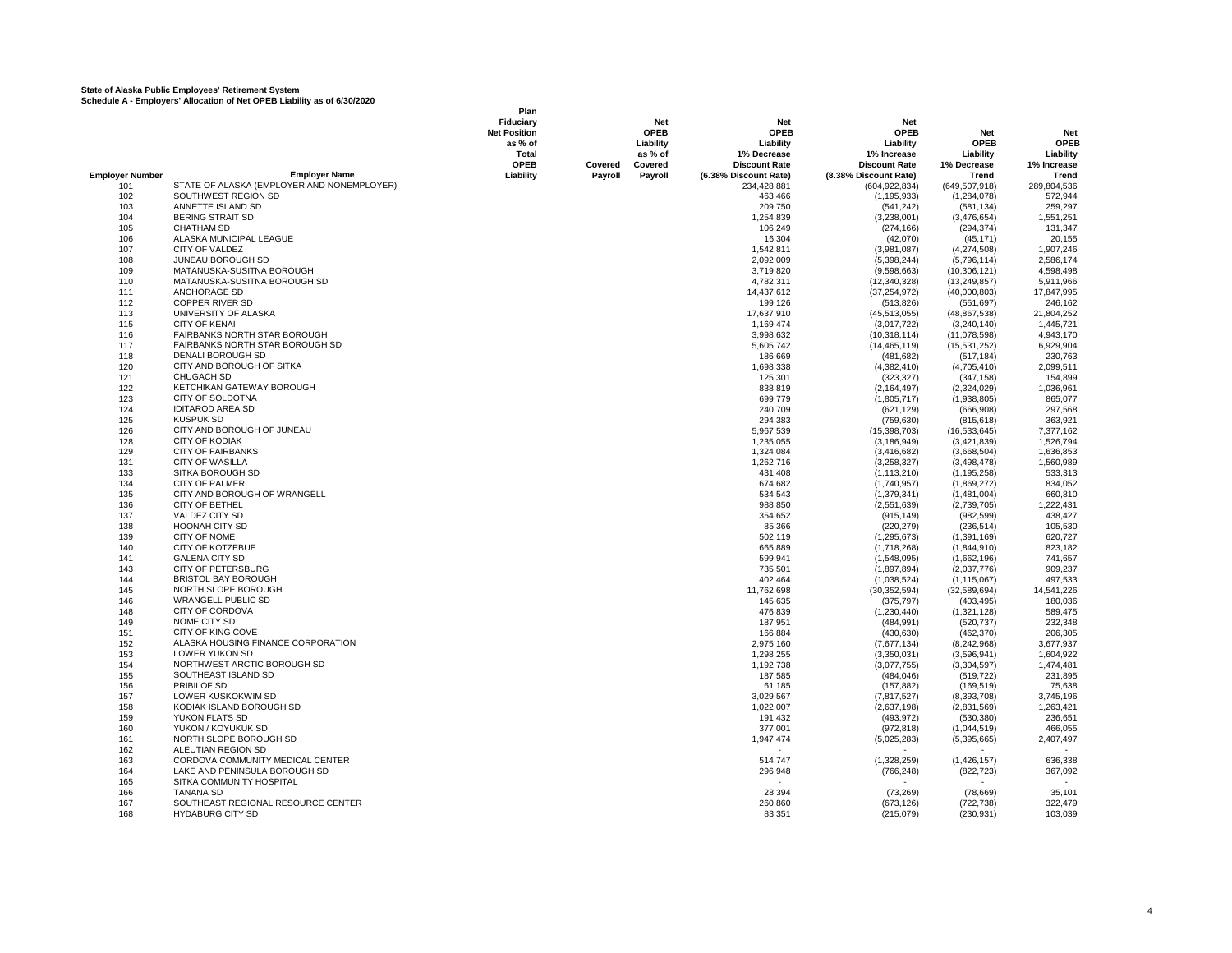|                        |                                       | Plan<br>Fiduciary   |         | Net       | <b>Net</b>            | <b>Net</b>            |                |             |
|------------------------|---------------------------------------|---------------------|---------|-----------|-----------------------|-----------------------|----------------|-------------|
|                        |                                       | <b>Net Position</b> |         | OPEB      | <b>OPEB</b>           | <b>OPEB</b>           | Net            | <b>Net</b>  |
|                        |                                       | as % of             |         | Liability | Liability             | Liability             | <b>OPEB</b>    | <b>OPEB</b> |
|                        |                                       | Total               |         | as % of   | 1% Decrease           | 1% Increase           | Liability      | Liability   |
|                        |                                       | OPEB                | Covered | Covered   | <b>Discount Rate</b>  | <b>Discount Rate</b>  | 1% Decrease    | 1% Increase |
| <b>Employer Number</b> | <b>Employer Name</b>                  | Liability           | Payroll | Payroll   | (6.38% Discount Rate) | (8.38% Discount Rate) | Trend          | Trend       |
| 169                    | CITY OF TANANA                        |                     |         |           | 1,376                 | (3, 551)              | (3,813)        | 1,701       |
| 170                    | NORTH PACIFIC FISHERY MGMT COUNCIL    |                     |         |           | 231,733               | (597, 967)            | (642, 039)     | 286,472     |
| 171                    | <b>CITY OF BARROW</b>                 |                     |         |           | 262,875               | (678, 326)            | (728, 321)     | 324,970     |
| 172                    | CITY OF SAINT PAUL                    |                     |         |           | 238,877               | (616, 402)            | (661, 833)     | 295,304     |
| 173                    | MUNICIPALITY OF ANCHORAGE             |                     |         |           | 33,565,942            | (86, 613, 921)        | (92, 997, 692) | 41,494,726  |
| 174                    | KODIAK ISLAND BOROUGH                 |                     |         |           | 415,837               | (1,073,031)           | (1, 152, 117)  | 514,064     |
| 175                    | NOME JOINT UTILITY SYSTEM             |                     |         |           | 158,091               |                       |                | 195,435     |
|                        | CITY OF SAND POINT                    |                     |         |           |                       | (407, 941)            | (438,008)      |             |
| 176                    |                                       |                     |         |           | 196,561               | (507, 208)            | (544, 591)     | 242,992     |
| 177                    | KETCHIKAN GATEWAY BOROUGH SD          |                     |         |           | 970,898               | (2,505,314)           | (2,689,966)    | 1,200,238   |
| 178                    | <b>CITY OF DILLINGHAM</b>             |                     |         |           | 440,201               | (1, 135, 900)         | (1,219,620)    | 544,183     |
| 179                    | <b>CITY OF UNALASKA</b>               |                     |         |           | 1,824,921             | (4,709,046)           | (5,056,120)    | 2,255,995   |
| 180                    | KENAI PENINSULA BOROUGH               |                     |         |           | 2,985,968             | (7,705,024)           | (8,272,913)    | 3,691,299   |
| 181                    | <b>CITY OF KETCHIKAN</b>              |                     |         |           | 1,420,075             | (3,664,377)           | (3,934,455)    | 1,755,518   |
| 182                    | <b>CITY OF SEWARD</b>                 |                     |         |           | 714,251               | (1,843,061)           | (1,978,901)    | 882,968     |
| 183                    | CITY OF FORT YUKON                    |                     |         |           | 97,823                | (252, 422)            | (271, 027)     | 120,930     |
| 184                    | <b>BRISTOL BAY BOROUGH SD</b>         |                     |         |           | 73,092                | (188, 608)            | (202, 509)     | 90,358      |
| 185                    | CORDOVA CITY SD                       |                     |         |           | 145,818               | (376, 270)            | (404, 002)     | 180,262     |
| 186                    | <b>CITY OF CRAIG</b>                  |                     |         |           | 253,532               | (654, 218)            | (702, 436)     | 313,421     |
| 187                    | PETERSBURG MEDICAL CENTER             |                     |         |           | 1,031,899             | (2,662,724)           | (2,858,977)    | 1,275,649   |
| 189                    | <b>HAINES BOROUGH</b>                 |                     |         |           | 400,083               | (1,032,379)           | (1, 108, 469)  | 494,589     |
| 190                    | KENAI PENINSULA BOROUGH SD            |                     |         |           | 2,582,587             | (6,664,137)           | (7, 155, 308)  | 3,192,634   |
| 191                    | CITY OF NORTH POLE                    |                     |         |           |                       |                       |                | 563,885     |
|                        | <b>CITY OF GALENA</b>                 |                     |         |           | 456,139               | (1, 177, 025)         | (1,263,776)    |             |
| 192                    |                                       |                     |         |           | 140,872               | (363, 507)            | (390, 299)     | 174,148     |
| 193                    | <b>CITY OF NENANA</b>                 |                     |         |           |                       |                       |                |             |
| 195                    | YUPIIT SD                             |                     |         |           | 267,821               | (691, 089)            | (742, 024)     | 331,085     |
| 196                    | NENANA CITY SD                        |                     |         |           | 248,953               | (642, 400)            | (689, 748)     | 307,759     |
| 198                    | <b>CITY OF SAXMAN</b>                 |                     |         |           | 12,823                | (33,089)              | (35, 528)      | 15,852      |
| 199                    | CITY OF HOONAH                        |                     |         |           | 149,848               | (386, 669)            | (415, 168)     | 185,244     |
| 200                    | CITY OF PELICAN                       |                     |         |           | 14,655                | (37, 816)             | (40, 603)      | 18,117      |
| 202                    | <b>CITY OF WHITTIER</b>               |                     |         |           | 231,550               | (597, 494)            | (641, 531)     | 286,245     |
| 203                    | ANCHORAGE COMMUNITY DEVELOP AUTHORITY |                     |         |           | 318,931               | (822, 972)            | (883, 628)     | 394,267     |
| 204                    | <b>CRAIG CITY SD</b>                  |                     |         |           | 152,413               | (393, 287)            | (422, 274)     | 188,415     |
| 205                    | <b>DILLINGHAM CITY SD</b>             |                     |         |           | 131,163               | (338, 454)            | (363, 399)     | 162,145     |
| 206                    | CITY OF THORNE BAY                    |                     |         |           | 75,657                | (195, 225)            | (209, 614)     | 93,528      |
| 208                    | CITY OF AKUTAN                        |                     |         |           | 143,070               | (369, 179)            | (396, 389)     | 176,865     |
| 209                    | <b>UNALASKA CITY SD</b>               |                     |         |           | 149,115               | (384, 778)            | (413, 138)     | 184,338     |
| 211                    | <b>KASHUNAMIUT SD</b>                 |                     |         |           | 225,688               | (582, 367)            | (625, 290)     | 278,999     |
| 215                    | CITY OF HOMER                         |                     |         |           | 921,986               |                       | (2,554,452)    | 1,139,773   |
|                        |                                       |                     |         |           |                       | (2,379,103)           |                |             |
| 218                    | SPECIAL EDUCATION SERVICE AGENCY      |                     |         |           | 37,737                | (97, 376)             | (104, 553)     | 46,651      |
| 219                    | BARTLETT REGIONAL HOSPITAL            |                     |         |           | 5,406,983             | (13,952,238)          | (14,980,570)   | 6,684,195   |
| 220                    | NORTHWEST ARCTIC BOROUGH              |                     |         |           | 318,564               | (822, 027)            | (882, 613)     | 393,814     |
| 221                    | <b>SAINT MARY'S SD</b>                |                     |         |           | 202,057               | (521, 389)            | (559, 817)     | 249,785     |
| 223                    | <b>BRISTOL BAY RHA</b>                |                     |         |           | 195,462               | (504, 372)            | (541, 546)     | 241,633     |
| 224                    | COPPER RIVER BASIN RHA                |                     |         |           | 80,603                | (207, 988)            | (223, 318)     | 99,642      |
| 225                    | <b>SKAGWAY CITY SD</b>                |                     |         |           | 47,079                | (121, 484)            | (130, 438)     | 58,200      |
| 227                    | <b>CITY OF KLAWOCK</b>                |                     |         |           | 121,637               | (313, 873)            | (337,007)      | 150,369     |
| 228                    | PETERSBURG CITY SD                    |                     |         |           | 164,503               | (424, 485)            | (455, 772)     | 203,361     |
| 230                    | ALEUTIANS EAST BOROUGH                |                     |         |           | 140,505               | (362, 562)            | (389, 284)     | 173,695     |
| 235                    | <b>CITY OF HUSLIA</b>                 |                     |         |           | 26,745                | (69, 014)             | (74, 101)      | 33,063      |
| 237                    | <b>CITY OF KALTAG</b>                 |                     |         |           | 11,907                | (30, 726)             | (32,990)       | 14,720      |
| 240                    | <b>HAINES BOROUGH SD</b>              |                     |         |           | 138,307               | (356, 889)            | (383, 193)     | 170,977     |
| 242                    | <b>CITY OF ELIM</b>                   |                     |         |           | 1,501                 | (3, 872)              | (4, 157)       | 1,855       |
| 243                    | <b>CITY OF ATKA</b>                   |                     |         |           | 9,526                 |                       |                | 11,776      |
| 244                    | ALEUTIANS EAST BOROUGH SD             |                     |         |           |                       | (24, 580)             | (26, 392)      | 184,112     |
|                        | <b>DELTA/GREELY SD</b>                |                     |         |           | 148,932               | (384, 306)            | (412, 631)     |             |
| 246                    |                                       |                     |         |           | 262,326               | (676, 908)            | (726, 798)     | 324,291     |
| 247                    | LAKE AND PENINSULA BOROUGH            |                     |         |           | 77,672                | (200, 425)            | (215, 197)     | 96,019      |
| 248                    | CITY AND BOROUGH OF YAKUTAT           |                     |         |           | 156,443               | (403, 687)            | (433, 440)     | 193,397     |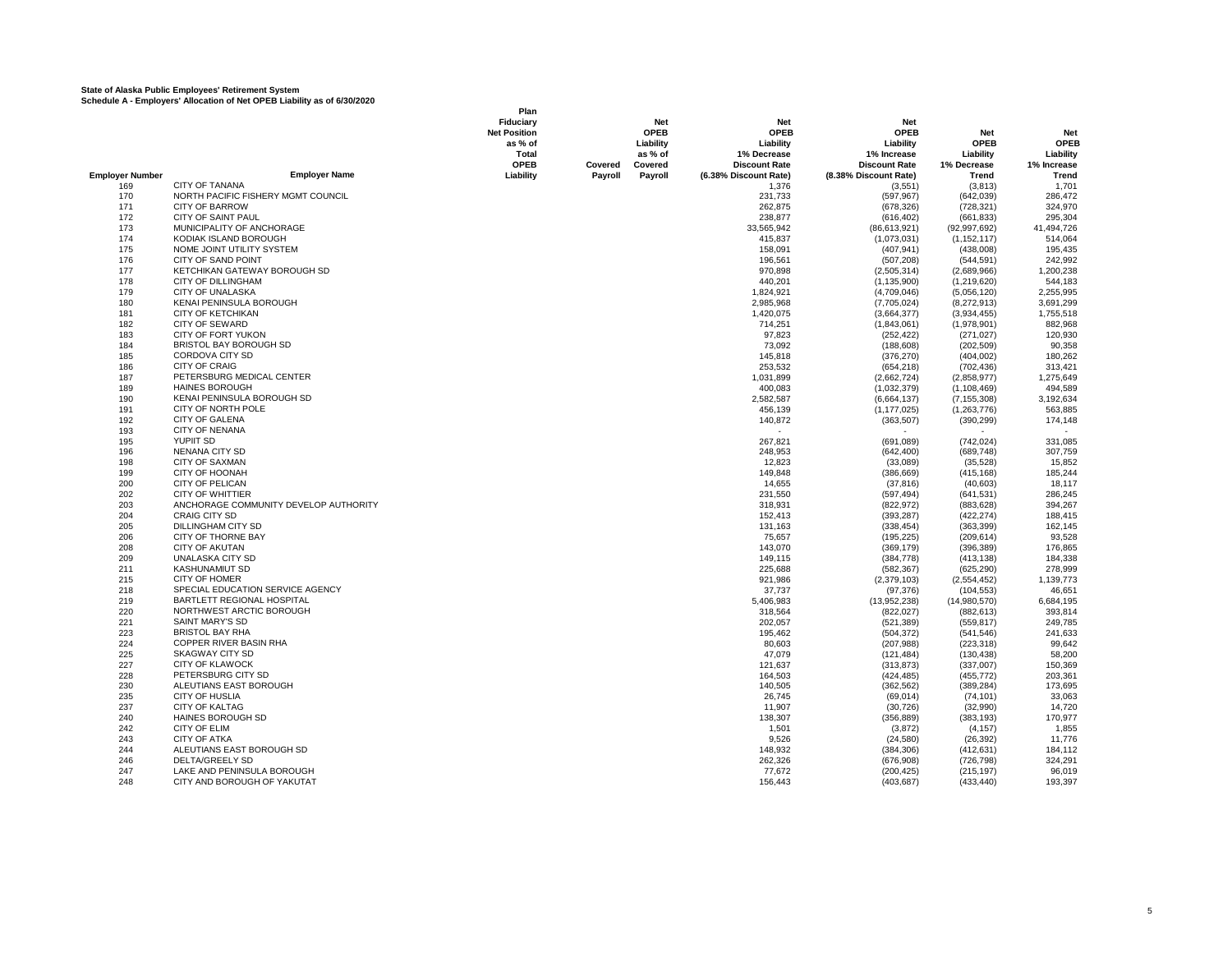|                        | $$ project rate callent or rest of $\Box$ | Plan                |               |             |                       |                          |                 |              |
|------------------------|-------------------------------------------|---------------------|---------------|-------------|-----------------------|--------------------------|-----------------|--------------|
|                        |                                           | Fiduciary           |               | Net         | Net                   | <b>Net</b>               |                 |              |
|                        |                                           | <b>Net Position</b> |               | <b>OPEB</b> | <b>OPEB</b>           | <b>OPEB</b>              | <b>Net</b>      | Net          |
|                        |                                           | as % of             |               | Liability   | Liability             | Liability                | <b>OPEB</b>     | <b>OPEB</b>  |
|                        |                                           | <b>Total</b>        |               | as % of     | 1% Decrease           | 1% Increase              | Liability       | Liability    |
|                        |                                           | OPEB                | Covered       | Covered     | <b>Discount Rate</b>  | <b>Discount Rate</b>     | 1% Decrease     | 1% Increase  |
| <b>Emplover Number</b> | <b>Employer Name</b>                      | Liability           | Payroll       | Pavroll     | (6.38% Discount Rate) | (8.38% Discount Rate)    | Trend           | <b>Trend</b> |
| 249                    | <b>CITY OF UNALAKLEET</b>                 |                     |               |             | 29,127                | (75, 159)                | (80, 699)       | 36,007       |
| 251                    | <b>KLAWOCK CITY SD</b>                    |                     |               |             | 80,603                | (207, 988)               | (223, 318)      | 99,642       |
| 254                    | <b>CITY OF MEKORYUK</b>                   |                     |               |             | $\sim$                | $\sim$                   |                 |              |
| 255                    | ALASKA GATEWAY SD                         |                     |               |             | 327.174               | (844, 244)               | (906, 468)      | 404,458      |
| 257                    | PELICAN CITY SD                           |                     |               |             | 20,517                | (52, 942)                | (56, 845)       | 25,364       |
| 258                    | <b>DENALI BOROUGH</b>                     |                     |               |             | 78,405                | (202, 316)               | (217, 227)      | 96,925       |
| 259                    | CITY OF ALLAKAKET                         |                     |               |             |                       | $\overline{\phantom{a}}$ |                 |              |
| 260                    | <b>CITY OF KACHEMAK</b>                   |                     |               |             | 3,297                 | (8,509)                  | (9, 136)        | 4,076        |
| 262                    | COOK INLET HOUSING AUTHORITY              |                     |               |             | 1,538,598             | (3,970,214)              | (4,262,834)     | 1,902,038    |
| 263                    | <b>INTERIOR RHA</b>                       |                     |               |             | 185,753               | (479, 319)               | (514, 646)      | 229,630      |
| 264                    | YAKUTAT SD                                |                     |               |             | 43,782                | (112, 976)               | (121, 302)      | 54,124       |
| 265                    | <b>KAKE CITY SD</b>                       |                     |               |             | 108,264               | (279, 366)               | (299, 957)      | 133,838      |
| 267                    | ALEUTIAN HOUSING AUTHORITY                |                     |               |             | 151,680               | (391, 396)               | (420, 244)      | 187,509      |
| 270                    | <b>BERING STRAITS RHA</b>                 |                     |               |             | 238,877               | (616, 402)               | (661, 833)      | 295,304      |
| 271                    | <b>CITY OF EGEGIK</b>                     |                     |               |             | 16,853                | (43, 488)                | (46, 694)       | 20,834       |
| 275                    | <b>ILISAGVIK COLLEGE</b>                  |                     |               |             | 824,530               | (2, 127, 627)            | (2, 284, 441)   | 1,019,297    |
| 276                    | <b>NORTH PACIFIC RIM HA</b>               |                     |               |             | 206,087               | (531,788)                | (570, 983)      | 254,768      |
| 278                    | <b>SAXMAN SEAPORT</b>                     |                     |               |             | 13,556                | (34,980)                 | (37, 558)       | 16,758       |
| 279                    | <b>TLINGIT-HAIDA RHA</b>                  |                     |               |             | 540,772               | (1, 395, 413)            | (1,498,260)     | 668,510      |
| 280                    | <b>CITY OF TOKSOOK BAY</b>                |                     |               |             | 3,847                 | (9,927)                  | (10, 658)       | 4,756        |
| 281                    | <b>BARANOF ISLAND HA</b>                  |                     |               |             | 93,976                | (242, 496)               | (260, 368)      | 116,174      |
| 282                    | CITY OF DELTA JUNCTION                    |                     |               |             | 46,896                | (121, 011)               | (129, 930)      | 57,974       |
| 283                    | <b>CITY OF ANDERSON</b>                   |                     |               |             | 1,466                 | (3,782)                  | (4,060)         | 1,812        |
| 284                    | INTER-ISLAND FERRY AUTHORITY              |                     |               |             | 181,906               | (469, 392)               | (503, 988)      | 224,875      |
| 286                    | <b>CITY OF SELDOVIA</b>                   |                     |               |             | 15,205                | (39, 234)                | (42, 126)       | 18,796       |
| 288                    | NORTHWEST INUPIAT HOUSING AUTHORITY       |                     |               |             | 143,070               | (369, 179)               | (396, 389)      | 176,865      |
| 290                    | CITY OF UPPER KALSKAG                     |                     |               |             | 3,847                 | (9,927)                  | (10,658)        | 4,756        |
| 291                    | <b>CITY OF SHAKTOOLIK</b>                 |                     |               |             | 4,763                 | (12, 290)                | (13, 196)       | 5,888        |
| 293                    | TAGIUGMIULLU NUNAMIULLU HOUSING AUTHORIT  |                     |               |             | 139,956               | (361, 143)               | (387, 761)      | 173,015      |
| 296                    | MUNICIPALITY OF SKAGWAY                   |                     |               |             | 551,946               | (1,424,248)              | (1,529,220)     | 682,324      |
| 297                    | <b>CITY OF NULATO</b>                     |                     |               |             | 20.129                | (51, 941)                | (55, 769)       | 24,884       |
| 298                    | <b>CITY OF ANIAK</b>                      |                     |               |             | 28.577                | (73, 741)                | (79, 176)       | 35,328       |
| 299                    | ALASKA GASLINE DEVELOPMENT CORPORATION    |                     |               |             | 323,694               | (835, 262)               | (896, 824)      | 400,155      |
| <b>Subtotal</b>        |                                           |                     |               |             | 402.889.218           | (1.039.619.722)          | (1.116.243.599) | 498.057.758  |
| Nonemployer:<br>999    | STATE OF ALASKA                           |                     |               |             | 69.658.782            | (179, 748, 278)          | (192, 996, 401) | 86,113,242   |
| Total                  |                                           | 106.15%             | 1,004,467,000 | $-45.08%$   | 472,548,000           | (1,219,368,000)          | (1,309,240,000) | 584,171,000  |

All amounts are determined without rounding. Rounded amounts are displayed.

\*Same as FY19 for certain employers who have zero present value of future contributions. All other en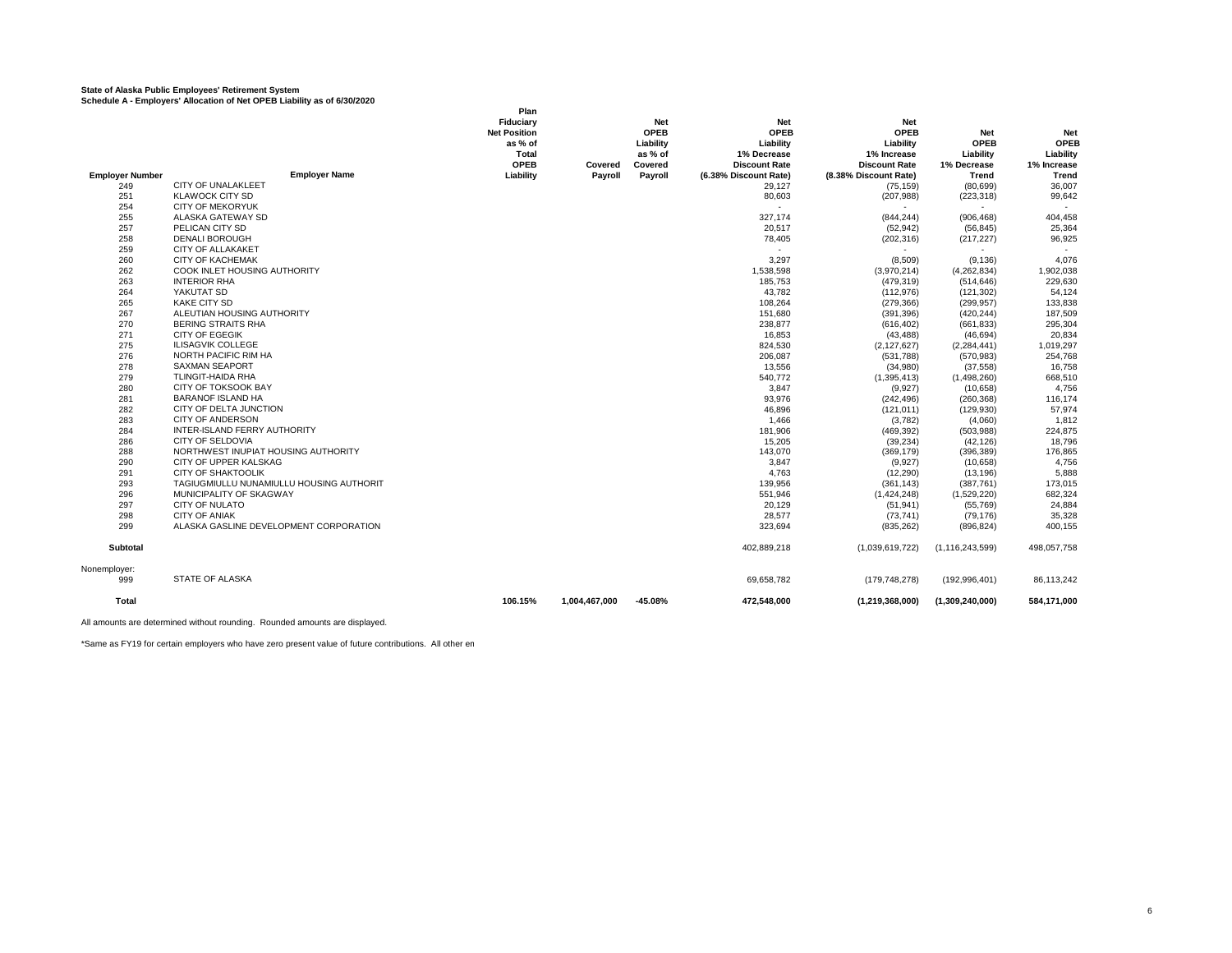|                        |                                                | FY2021                      |                      | Total                     | Plan                       | <b>Net</b>                    | <b>Total</b>    | Total                        |
|------------------------|------------------------------------------------|-----------------------------|----------------------|---------------------------|----------------------------|-------------------------------|-----------------|------------------------------|
|                        |                                                | <b>Present Value of</b>     | Employer             | <b>OPEB</b>               | Fiduciary                  | <b>OPEB</b>                   | <b>Deferred</b> | Deferred                     |
| <b>Employer Number</b> | <b>Employer Name</b>                           | <b>Future Contributions</b> | Proportion*          | Liability                 | <b>Net Position</b>        | Liability                     | Outflows        | <b>Inflows</b>               |
| 101                    | STATE OF ALASKA (EMPLOYER)                     | 902,784,000                 | 49.42684%            | 3,568,018,340             | 4,835,991,771              | (1, 267, 973, 431)            | 449,951         | (654, 576, 473)              |
| 102                    | SOUTHWEST REGION SD                            | 2,387,000                   | 0.13069%             | 9,433,995                 | 12,786,572                 | (3,352,577)                   |                 | (1,759,419)                  |
| 103                    | ANNETTE ISLAND SD                              | 1,286,000                   | 0.07041%             | 5,082,580                 | 6,888,786                  | (1,806,206)                   | $\sim$          | (971, 254)                   |
| 104                    | <b>BERING STRAIT SD</b>                        | 6,164,000                   | 0.33748%             | 24,361,603                | 33,019,031                 | (8,657,429)                   |                 | (4, 534, 772)                |
| 105                    | <b>CHATHAM SD</b>                              | 426,000                     | 0.02332%             | 1,683,654                 | 2,281,977                  | (598, 323)                    |                 | (311, 484)                   |
| 106                    | ALASKA MUNICIPAL LEAGUE                        | 82,000                      | 0.00449%             | 324,084                   | 439,254                    | (115, 170)                    |                 | (60, 850)                    |
| 107                    | CITY OF VALDEZ                                 | 7,376,000                   | 0.40383%             | 29,151,717                | 39,511,417                 | (10, 359, 701)                |                 | (5,440,725)                  |
| 108                    | JUNEAU BOROUGH SD<br>MATANUSKA-SUSITNA BOROUGH | 10,776,000                  | 0.58998%             | 42,589,330                | 57,724,381                 | (15, 135, 051)                | ×.              | (7,959,692)                  |
| 109                    | MATANUSKA-SUSITNA BOROUGH SD                   | 18,754,000                  | 1.02677%<br>1.30380% | 74,120,295                | 100,460,564<br>127,565,739 | (26, 340, 269)                |                 | (13,858,508)                 |
| 110<br>111             | ANCHORAGE SD                                   | 23,814,000<br>70,781,000    | 3.87521%             | 94,118,625<br>279,743,445 | 379,156,402                | (33, 447, 114)                |                 | (17, 588, 800)               |
| 112                    | <b>COPPER RIVER SD</b>                         | 868,000                     | 0.04752%             | 3,430,544                 | 4,649,662                  | (99, 412, 958)<br>(1,219,119) |                 | (52, 118, 717)<br>(636, 948) |
| 113                    | UNIVERSITY OF ALASKA                           | 82,379,000                  | 4.51020%             | 325,581,515               | 441,284,035                | (115, 702, 519)               |                 | (59, 766, 104)               |
| 115                    | <b>CITY OF KENAI</b>                           | 5,829,000                   | 0.31913%             | 23,037,602                | 31,224,519                 | (8, 186, 916)                 | $\sim$          | (4, 296, 524)                |
| 116                    | FAIRBANKS NORTH STAR BOROUGH                   | 18,279,000                  | 1.00076%             | 72,242,981                | 97,916,106                 | (25, 673, 125)                |                 | (13, 393, 427)               |
| 117                    | FAIRBANKS NORTH STAR BOROUGH SD                | 26,293,000                  | 1.43952%             | 103,916,226               | 140,845,132                | (36,928,906)                  | ÷.              | (19, 315, 583)               |
| 118                    | DENALI BOROUGH SD                              | 885,000                     | 0.04845%             | 3,497,732                 | 4,740,727                  | (1,242,996)                   |                 | (661,066)                    |
| 120                    | CITY AND BOROUGH OF SITKA                      | 7,313,000                   | 0.40038%             | 28,902,725                | 39,173,942                 | (10, 271, 216)                | $\sim$          | (5, 335, 394)                |
| 121                    | CHUGACH SD                                     | 422,000                     | 0.02310%             | 1,667,845                 | 2,260,550                  | (592, 705)                    | 2,967           | (305, 977)                   |
| 122                    | KETCHIKAN GATEWAY BOROUGH                      | 4,162,000                   | 0.22787%             | 16,449,220                | 22,294,810                 | (5,845,590)                   | $\sim$          | (3,050,085)                  |
| 123                    | CITY OF SOLDOTNA                               | 3,178,000                   | 0.17399%             | 12.560.216                | 17,023,764                 | (4,463,548)                   |                 | (2,322,886)                  |
| 124                    | <b>IDITAROD AREA SD</b>                        | 730,000                     | 0.03997%             | 2,885,135                 | 3,910,430                  | (1,025,296)                   | 7,829           | (529, 297)                   |
| 125                    | <b>KUSPUK SD</b>                               | 1,460,000                   | 0.07993%             | 5,770,269                 | 7,820,861                  | (2,050,592)                   | $\sim$          | (1,068,695)                  |
| 126                    | CITY AND BOROUGH OF JUNEAU                     | 28,337,000                  | 1.55143%             | 111,994,603               | 151,794,337                | (39, 799, 734)                | ×               | (20, 748, 445)               |
| 128                    | CITY OF KODIAK                                 | 5,885,000                   | 0.32220%             | 23,258,928                | 31,524,497                 | (8, 265, 569)                 | ×               | (4,329,888)                  |
| 129                    | <b>CITY OF FAIRBANKS</b>                       | 6,083,000                   | 0.33304%             | 24,041,471                | 32,585,134                 | (8,543,663)                   |                 | (4, 453, 355)                |
| 131                    | <b>CITY OF WASILLA</b>                         | 6,173,000                   | 0.33797%             | 24,397,173                | 33,067,242                 | (8,670,069)                   |                 | (4,549,666)                  |
| 133                    | SITKA BOROUGH SD                               | 1,934,000                   | 0.10589%             | 7,643,631                 | 10,359,962                 | (2,716,331)                   | ×,              | (1,422,973)                  |
| 134                    | <b>CITY OF PALMER</b>                          | 3,225,000                   | 0.17657%             | 12,745,972                | 17,275,532                 | (4,529,560)                   |                 | (2,377,805)                  |
| 135                    | CITY AND BOROUGH OF WRANGELL                   | 2,581,000                   | 0.14131%             | 10,200,729                | 13,825,782                 | (3,625,053)                   | ×,              | (1,897,943)                  |
| 136                    | <b>CITY OF BETHEL</b>                          | 5,071,000                   | 0.27763%             | 20,041,805                | 27,164,099                 | (7, 122, 294)                 |                 | (3,762,386)                  |
| 137                    | VALDEZ CITY SD                                 | 1,539,000                   | 0.08426%             | 6,082,496                 | 8,244,044                  | (2, 161, 548)                 | ×               | (1, 133, 362)                |
| 138                    | <b>HOONAH CITY SD</b>                          | 414,000                     | 0.02267%             | 1,636,227                 | 2,217,696                  | (581, 469)                    |                 | (303, 154)                   |
| 139                    | CITY OF NOME                                   | 2,741,000                   | 0.15007%             | 10,833,088                | 14,682,863                 | (3,849,775)                   |                 | (2,039,487)                  |
| 140                    | <b>CITY OF KOTZEBUE</b>                        | 3,547,000                   | 0.19420%             | 14,018,593                | 19,000,406                 | (4,981,814)                   |                 | (2,647,842)                  |
| 141                    | <b>GALENA CITY SD</b>                          | 2,742,000                   | 0.15012%             | 10,837,040                | 14,688,219                 | (3,851,179)                   | $\sim$          | (2,007,757)                  |
| 143                    | <b>CITY OF PETERSBURG</b>                      | 3,794,000                   | 0.20772%             | 14,994,796                | 20,323,525                 | (5,328,729)                   |                 | (2,806,105)                  |
| 144                    | <b>BRISTOL BAY BOROUGH</b>                     | 2,452,000                   | 0.13425%             | 9,690,891                 | 13,134,761                 | (3,443,870)                   |                 | (1,830,479)                  |
| 145                    | NORTH SLOPE BOROUGH                            | 58,140,000                  | 3.18313%             | 229,783,189               | 311,441,676                | (81,658,487)                  | ×,              | (42, 844, 555)               |
| 146                    | <b>WRANGELL PUBLIC SD</b>                      | 621,000                     | 0.03400%             | 2,454,341                 | 3,326,544                  | (872, 204)                    | ÷.              | (457, 984)                   |
| 148                    | CITY OF CORDOVA                                | 2,405,000                   | 0.13167%             | 9,505,135                 | 12,882,993                 | (3,377,858)                   | ×.              | (1,776,614)                  |
| 149                    | NOME CITY SD                                   | 1,046,000                   | 0.05727%             | 4,134,042                 | 5,603,165                  | (1,469,122)                   |                 | (771, 780)                   |
| 151                    | CITY OF KING COVE                              | 784,000                     | 0.04292%             | 3,098,556                 | 4,199,695                  | (1, 101, 140)                 | ÷.              | (570, 429)                   |
| 152                    | ALASKA HOUSING FINANCE CORPORATION             | 14,361,000                  | 0.78626%             | 56,758,108                | 76,928,344                 | (20, 170, 236)                | ×               | (10, 496, 962)               |
| 153                    | LOWER YUKON SD                                 | 6,261,000                   | 0.34279%             | 24,744,970                | 33,538,637                 | (8,793,667)                   |                 | (4,596,681)                  |
| 154                    | NORTHWEST ARCTIC BOROUGH SD                    | 5,594,000                   | 0.30627%             | 22,108,826                | 29,965,682                 | (7,856,855)                   |                 | (4, 106, 396)                |
| 155                    | SOUTHEAST ISLAND SD                            | 679,000                     | 0.03717%             | 2,683,570                 | 3,637,236                  | (953, 666)                    |                 | (495, 040)                   |
| 156                    | PRIBILOF SD<br><b>LOWER KUSKOKWIM SD</b>       | 231,000                     | 0.01265%             | 912,967                   | 1,237,410                  | (324, 443)                    | 1,953           | (167, 490)                   |
| 157                    | KODIAK ISLAND BOROUGH SD                       | 14,389,000                  | 0.78779%             | 56,868,770                | 77,078,333                 | (20, 209, 563)                |                 | (10, 553, 371)               |
| 158<br>159             | YUKON FLATS SD                                 | 5,374,000                   | 0.29422%             | 21,239,334                | 28,787,196                 | (7, 547, 862)                 | ÷.              | (3,986,794)                  |
| 160                    | YUKON / KOYUKUK SD                             | 760,000<br>2,065,000        | 0.04161%<br>0.11306% | 3,003,702<br>8,161,374    | 4,071,133<br>11,061,697    | (1,067,431)<br>(2,900,323)    | ×,              | (554, 100)<br>(1,528,678)    |
| 161                    | NORTH SLOPE BOROUGH SD                         | 9,019,000                   | 0.49378%             | 35,645,246                | 48,312,564                 |                               |                 | (6,636,953)                  |
| 162                    | ALEUTIAN REGION SD                             |                             | 0.00000%             |                           |                            | (12,667,318)                  |                 |                              |
| 163                    | CORDOVA COMMUNITY MEDICAL CENTER               | 3,411,000                   | 0.18675%             | 13,481,088                | 18,271,888                 | (4,790,800)                   | ÷.              | (2,577,182)                  |
| 164                    | LAKE AND PENINSULA BOROUGH SD                  | 1,429,000                   | 0.07824%             | 5,647,750                 | 7,654,801                  | (2,007,052)                   |                 | (1,054,960)                  |
| 165                    | SITKA COMMUNITY HOSPITAL                       |                             | 0.00000%             |                           |                            |                               |                 |                              |
| 166                    | <b>TANANA SD</b>                               | 88,000                      | 0.00482%             | 347,797                   | 471,394                    | (123, 597)                    | 656             | (63, 806)                    |
| 167                    | SOUTHEAST REGIONAL RESOURCE CENTER             | 1,334,000                   | 0.07304%             | 5,272,287                 | 7,145,910                  | (1,873,623)                   | $\sim$          | (982, 566)                   |
| 168                    | <b>HYDABURG CITY SD</b>                        | 384,000                     | 0.02102%             | 1,517,660                 | 2,056,994                  | (539, 334)                    |                 | (286, 304)                   |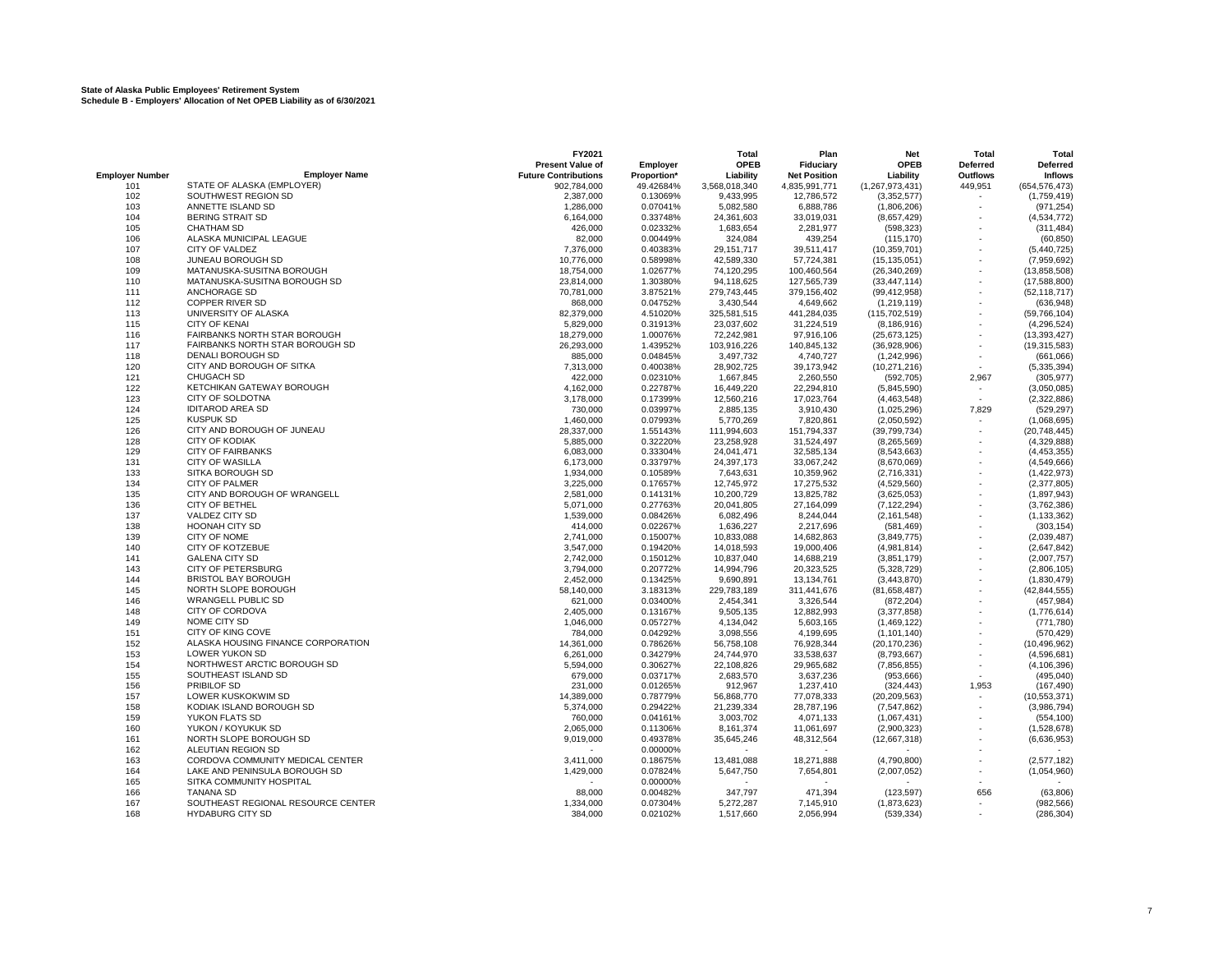|                               |                                                  | FY2021                      |                         | Total                   | Plan                    | <b>Net</b>                 | <b>Total</b> | Total                       |
|-------------------------------|--------------------------------------------------|-----------------------------|-------------------------|-------------------------|-------------------------|----------------------------|--------------|-----------------------------|
|                               |                                                  | <b>Present Value of</b>     | Employer                | <b>OPEB</b>             | Fiduciary               | OPEB                       | Deferred     | Deferred                    |
| <b>Employer Number</b><br>169 | <b>Employer Name</b><br><b>CITY OF TANANA</b>    | <b>Future Contributions</b> | Proportion*<br>0.00029% | Liability<br>21,025     | <b>Net Position</b>     | Liability                  | Outflows     | <b>Inflows</b>              |
| 170                           | NORTH PACIFIC FISHERY MGMT COUNCIL               | 1,194,000                   | 0.06537%                | 4,718,974               | 28,497<br>6,395,964     | (7, 472)<br>(1,676,991)    |              | (3,924)<br>(877, 469)       |
| 171                           | <b>CITY OF BARROW</b>                            | 1,088,000                   | 0.05957%                | 4,300,036               | 5,828,148               | (1,528,112)                |              | (790, 260)                  |
| 172                           | <b>CITY OF SAINT PAUL</b>                        | 1,222,000                   | 0.06690%                | 4,829,636               | 6,545,953               | (1,716,317)                |              | (902, 471)                  |
| 173                           | MUNICIPALITY OF ANCHORAGE                        | 158,413,000                 | 8.67301%                | 626,086,073             | 848,579,466             | (222, 493, 393)            |              | (115, 537, 320)             |
| 174                           | KODIAK ISLAND BOROUGH                            | 2,125,000                   | 0.11634%                | 8,398,508               | 11,383,102              | (2,984,594)                |              | (1,568,448)                 |
| 175                           | NOME JOINT UTILITY SYSTEM                        | 724,000                     | 0.03964%                | 2,861,421               | 3,878,290               | (1,016,869)                | 2,864        | (524, 947)                  |
| 176                           | CITY OF SAND POINT                               | 864,000                     | 0.04730%                | 3,414,735               | 4,628,235               | (1,213,501)                |              | (637, 124)                  |
| 177                           | KETCHIKAN GATEWAY BOROUGH SD                     | 5,363,000                   | 0.29362%                | 21,195,859              | 28,728,272              | (7, 532, 413)              |              | (3,996,609)                 |
| 178                           | <b>CITY OF DILLINGHAM</b>                        | 2,164,000                   | 0.11848%                | 8,552,646               | 11,592,016              | (3,039,370)                |              | (1,601,506)                 |
| 179                           | <b>CITY OF UNALASKA</b>                          | 8,917,000                   | 0.48820%                | 35,242,117              | 47,766,175              | (12, 524, 058)             |              | (6,600,620)                 |
| 180                           | <b>KENAI PENINSULA BOROUGH</b>                   | 14,375,000                  | 0.78702%                | 56,813,439              | 77,003,338              | (20, 189, 899)             |              | (10, 573, 337)              |
| 181                           | <b>CITY OF KETCHIKAN</b>                         | 7,836,000                   | 0.42902%                | 30,969,747              | 41,975,524              | (11,005,777)               |              | (5,784,992)                 |
| 182                           | <b>CITY OF SEWARD</b>                            | 3,331,000                   | 0.18237%                | 13,164,909              | 17,843,347              | (4,678,439)                |              | (2, 446, 209)               |
| 183                           | CITY OF FORT YUKON                               | 472,000                     | 0.02584%                | 1,865,457               | 2,528,388               | (662, 931)                 |              | (348, 346)                  |
| 184                           | <b>BRISTOL BAY BOROUGH SD</b><br>CORDOVA CITY SD | 261.000                     | 0.01429%                | 1,031,534               | 1,398,113               | (366, 578)                 |              | (189, 510)                  |
| 185<br>186                    | <b>CITY OF CRAIG</b>                             | 797,000<br>1,178,000        | 0.04364%<br>0.06449%    | 3,149,935               | 4,269,333               | (1, 119, 398)              |              | (591, 861)                  |
| 187                           | PETERSBURG MEDICAL CENTER                        | 6,026,000                   | 0.32992%                | 4,655,738<br>23,816,194 | 6,310,256<br>32,279,799 | (1,654,518)<br>(8,463,606) |              | (865, 546)<br>(4, 499, 813) |
| 189                           | <b>HAINES BOROUGH</b>                            | 1,924,000                   | 0.10534%                | 7,604,108               | 10,306,395              | (2,702,286)                |              | (1,426,230)                 |
| 190                           | KENAI PENINSULA BOROUGH SD                       | 13,395,000                  | 0.73337%                | 52,940,244              | 71,753,719              | (18, 813, 475)             |              | (9,894,661)                 |
| 191                           | CITY OF NORTH POLE                               | 2,184,000                   | 0.11957%                | 8,631,690               | 11,699,151              | (3,067,460)                |              | (1,608,563)                 |
| 192                           | <b>CITY OF GALENA</b>                            | 726,000                     | 0.03975%                | 2,869,326               | 3,889,003               | (1,019,678)                |              | (534, 995)                  |
| 193                           | <b>CITY OF NENANA</b>                            | 98,000                      | 0.00537%                | 387,319                 | 524,962                 | (137, 642)                 |              | (77, 173)                   |
| 195                           | YUPIIT SD                                        | 1,492,000                   | 0.08169%                | 5,896,741               | 7,992,277               | (2,095,536)                |              | (1, 100, 901)               |
| 196                           | <b>NENANA CITY SD</b>                            | 1,434,000                   | 0.07851%                | 5,667,511               | 7,681,585               | (2,014,074)                |              | (1,070,161)                 |
| 198                           | <b>CITY OF SAXMAN</b>                            | 86,000                      | 0.00471%                | 339,893                 | 460,681                 | (120, 788)                 |              | (65, 308)                   |
| 199                           | CITY OF HOONAH                                   | 695,000                     | 0.03805%                | 2,746,806               | 3,722,944               | (976, 138)                 |              | (516, 094)                  |
| 200                           | CITY OF PELICAN                                  | 102,000                     | 0.00558%                | 403,128                 | 546,389                 | (143, 261)                 |              | (76, 082)                   |
| 202                           | <b>CITY OF WHITTIER</b>                          | 988,000                     | 0.05409%                | 3,904,812               | 5,292,473               | (1,387,661)                |              | (726, 375)                  |
| 203                           | ANCHORAGE COMMUNITY DEVELOP AUTHORITY            | 967,000                     | 0.05294%                | 3,821,815               | 5,179,981               | (1,358,166)                | 11,227       | (701, 137)                  |
| 204                           | <b>CRAIG CITY SD</b>                             | 697,000                     | 0.03816%                | 2,754,711               | 3,733,658               | (978, 947)                 | $\sim$       | (515, 445)                  |
| 205                           | <b>DILLINGHAM CITY SD</b><br>CITY OF THORNE BAY  | 985,000                     | 0.05393%                | 3,892,956               | 5,276,403               | (1,383,447)                |              | (743, 872)                  |
| 206<br>208                    | <b>CITY OF AKUTAN</b>                            | 257,000<br>688,000          | 0.01407%<br>0.03767%    | 1,015,725<br>2,719,141  | 1,376,686<br>3,685,447  | (360, 960)<br>(966, 306)   | 1,532        | (186, 342)<br>(507, 951)    |
| 209                           | <b>UNALASKA CITY SD</b>                          | 698,000                     | 0.03822%                | 2,758,663               | 3,739,014               | (980, 351)                 |              | (509, 067)                  |
| 211                           | <b>KASHUNAMIUT SD</b>                            | 1,320,000                   | 0.07227%                | 5,216,956               | 7,070,915               | (1,853,959)                |              | (974, 794)                  |
| 215                           | <b>CITY OF HOMER</b>                             | 5,146,000                   | 0.28174%                | 20,338,223              | 27,565,856              | (7, 227, 633)              |              | (3,813,960)                 |
| 218                           | SPECIAL EDUCATION SERVICE AGENCY                 | 141,000                     | 0.00772%                | 557,266                 | 755,302                 | (198, 037)                 | 926          | (102, 234)                  |
| 219                           | BARTLETT REGIONAL HOSPITAL                       | 28,473,000                  | 1.55888%                | 112,532,108             | 152,522,856             | (39,990,748)               | ÷.           | (21, 126, 273)              |
| 220                           | NORTHWEST ARCTIC BOROUGH                         | 1,852,000                   | 0.10140%                | 7,319,547               | 9,920,708               | (2,601,161)                |              | (1,372,160)                 |
| 221                           | SAINT MARY'S SD                                  | 867,000                     | 0.04747%                | 3,426,591               | 4,644,306               | (1,217,714)                |              | (638, 116)                  |
| 223                           | <b>BRISTOL BAY RHA</b>                           | 985,000                     | 0.05393%                | 3,892,956               | 5,276,403               | (1,383,447)                |              | (722, 606)                  |
| 224                           | <b>COPPER RIVER BASIN RHA</b>                    | 468,000                     | 0.02562%                | 1,849,648               | 2,506,961               | (657, 313)                 |              | (346, 073)                  |
| 225                           | <b>SKAGWAY CITY SD</b>                           | 206,000                     | 0.01128%                | 814,161                 | 1,103,491               | (289, 330)                 |              | (150, 517)                  |
| 227                           | <b>CITY OF KLAWOCK</b>                           | 548,000                     | 0.03000%                | 2,165,827               | 2,935,501               | (769, 674)                 |              | (402, 864)                  |
| 228                           | PETERSBURG CITY SD                               | 763.000                     | 0.04177%                | 3,015,559               | 4,087,203               | (1,071,645)                |              | (562, 703)                  |
| 230                           | ALEUTIANS EAST BOROUGH                           | 693,000                     | 0.03794%                | 2,738,902               | 3,712,230               | (973, 329)                 |              | (502, 856)                  |
| 235                           | <b>CITY OF HUSLIA</b>                            | 130,000                     | 0.00712%                | 513,791                 | 696,378                 | (182, 587)                 |              | (94, 441)                   |
| 237                           | <b>CITY OF KALTAG</b><br>HAINES BOROUGH SD       | 28,000                      | 0.00153%                | 110,663                 | 149,989                 | (39, 326)                  | 1,098        | (20, 302)                   |
| 240<br>242                    | CITY OF ELIM                                     | 688,000                     | 0.03767%<br>0.00032%    | 2,719,141<br>22,923     | 3,685,447<br>31,069     | (966, 306)                 | 3            | (505, 401)                  |
| 243                           | <b>CITY OF ATKA</b>                              | 25,000                      | 0.00137%                | 98,806                  | 133,919                 | (8, 146)<br>(35, 113)      | 335          | (4,205)<br>(18, 127)        |
| 244                           | ALEUTIANS EAST BOROUGH SD                        | 747,000                     | 0.04090%                | 2,952,323               | 4,001,495               | (1,049,173)                |              | (548, 705)                  |
| 246                           | DELTA/GREELY SD                                  | 1,250,000                   | 0.06844%                | 4,940,299               | 6,695,942               | (1,755,643)                |              | (912, 804)                  |
| 247                           | LAKE AND PENINSULA BOROUGH                       | 286,000                     | 0.01566%                | 1,130,340               | 1,532,032               | (401, 691)                 |              | (209, 778)                  |
| 248                           | CITY AND BOROUGH OF YAKUTAT                      | 651,000                     | 0.03564%                | 2,572,908               | 3,487,247               | (914, 339)                 | 3.017        | (472, 017)                  |
|                               |                                                  |                             |                         |                         |                         |                            |              |                             |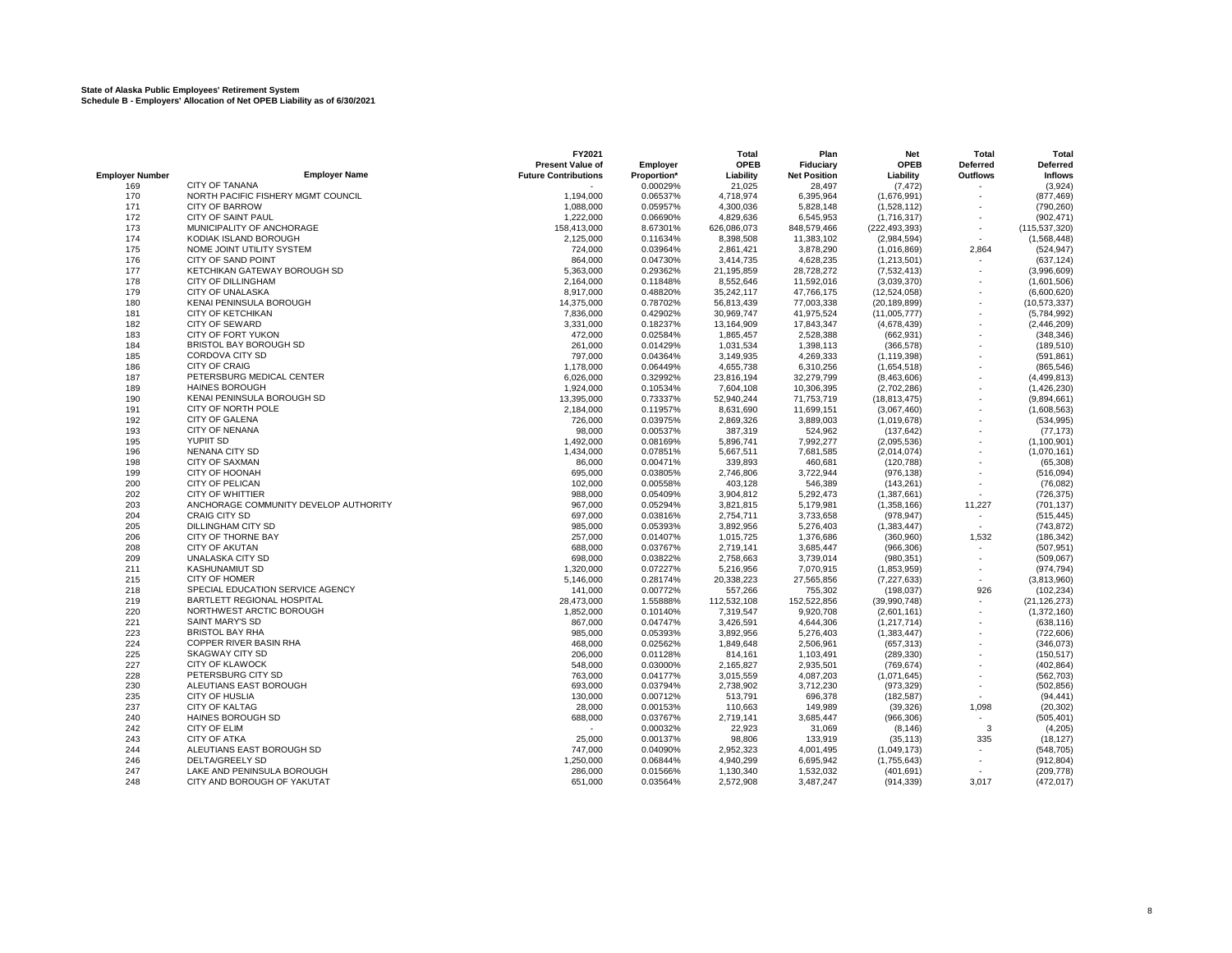|                        |                                          | FY2021                      |             | Total         | Plan                | <b>Net</b>      | Total           | Total           |
|------------------------|------------------------------------------|-----------------------------|-------------|---------------|---------------------|-----------------|-----------------|-----------------|
|                        |                                          | <b>Present Value of</b>     | Employer    | OPEB          | Fiduciary           | <b>OPEB</b>     | <b>Deferred</b> | <b>Deferred</b> |
| <b>Employer Number</b> | <b>Employer Name</b>                     | <b>Future Contributions</b> | Proportion* | Liability     | <b>Net Position</b> | Liability       | Outflows        | <b>Inflows</b>  |
| 249                    | CITY OF UNALAKLEET                       |                             | 0.00616%    | 444,952       | 603,075             | (158, 123)      |                 | (83, 034)       |
| 251                    | <b>KLAWOCK CITY SD</b>                   | 552,000                     | 0.03022%    | 2,181,636     | 2,956,928           | (775, 292)      |                 | (413, 470)      |
| 254                    | <b>CITY OF MEKORYUK</b>                  |                             | 0.00000%    |               |                     |                 |                 | (71)            |
| 255                    | ALASKA GATEWAY SD                        | 1,720,000                   | 0.09417%    | 6,797,851     | 9,213,617           | (2, 415, 765)   | $\sim$          | (1, 280, 964)   |
| 257                    | PELICAN CITY SD                          | 36,000                      | 0.00197%    | 142,281       | 192,843             | (50, 563)       | 4,425           | (26, 102)       |
| 258                    | <b>DENALI BOROUGH</b>                    | 414,000                     | 0.02267%    | 1,636,227     | 2,217,696           | (581, 469)      |                 | (309, 220)      |
| 259                    | <b>CITY OF ALLAKAKET</b>                 |                             | 0.00000%    | $\sim$        | $\sim$              | ×.              | $\sim$          |                 |
| 260                    | <b>CITY OF KACHEMAK</b>                  | 18.000                      | 0.00099%    | 71.140        | 96.422              | (25, 281)       | 160             | (13,051)        |
| 262                    | COOK INLET HOUSING AUTHORITY             | 8,364,000                   | 0.45792%    | 33,056,529    | 44,803,890          | (11, 747, 361)  | ×.              | (6, 208, 813)   |
| 263                    | <b>INTERIOR RHA</b>                      | 893,000                     | 0.04889%    | 3,529,350     | 4,783,581           | (1, 254, 232)   |                 | (656, 236)      |
| 264                    | YAKUTAT SD                               | 210,000                     | 0.01150%    | 829,970       | 1,124,918           | (294, 948)      |                 | (154, 125)      |
| 265                    | <b>KAKE CITY SD</b>                      | 468,000                     | 0.02562%    | 1,849,648     | 2,506,961           | (657, 313)      |                 | (340, 243)      |
| 267                    | ALEUTIAN HOUSING AUTHORITY               | 596,000                     | 0.03263%    | 2,355,535     | 3,192,625           | (837,091)       | 2,858           | (432, 138)      |
| 270                    | <b>BERING STRAITS RHA</b>                | 1,153,000                   | 0.06313%    | 4,556,932     | 6,176,337           | (1,619,405)     | $\sim$          | (843,098)       |
| 271                    | <b>CITY OF EGEGIK</b>                    | 86,000                      | 0.00471%    | 339,893       | 460,681             | (120, 788)      | 7.788           | (62, 356)       |
| 275                    | <b>ILISAGVIK COLLEGE</b>                 | 4,211,000                   | 0.23055%    | 16,642,879    | 22,557,291          | (5,914,412)     |                 | (3, 119, 293)   |
| 276                    | NORTH PACIFIC RIM HA                     | 1,001,000                   | 0.05480%    | 3,956,191     | 5,362,111           | (1,405,919)     |                 | (727, 609)      |
| 278                    | <b>SAXMAN SEAPORT</b>                    | 73,000                      | 0.00400%    | 288,513       | 391,043             | (102, 530)      |                 | (54, 903)       |
| 279                    | <b>TLINGIT-HAIDA RHA</b>                 | 2,183,000                   | 0.11952%    | 8,627,738     | 11,693,794          | (3,066,056)     |                 | (1,597,027)     |
| 280                    | CITY OF TOKSOOK BAY                      | 18,000                      | 0.00099%    | 71,140        | 96,422              | (25, 281)       | 260             | (13,051)        |
| 281                    | <b>BARANOF ISLAND HA</b>                 | 524,000                     | 0.02869%    | 2,070,973     | 2,806,939           | (735, 966)      | $\sim$          | (386,990)       |
| 282                    | CITY OF DELTA JUNCTION                   | 134,000                     | 0.00734%    | 529,600       | 717,805             | (188, 205)      | 4,222           | (97, 159)       |
| 283                    | <b>CITY OF ANDERSON</b>                  |                             | 0.00031%    | 22,388        | 30,343              | (7,956)         | $\sim$          | (4, 178)        |
| 284                    | INTER-ISLAND FERRY AUTHORITY             | 825,000                     | 0.04517%    | 3,260,597     | 4,419,322           | (1, 158, 725)   |                 | (603, 711)      |
| 286                    | CITY OF SELDOVIA                         | 73,000                      | 0.00400%    | 288.513       | 391,043             | (102, 530)      |                 | (54, 575)       |
| 288                    | NORTHWEST INUPIAT HOUSING AUTHORITY      | 637,000                     | 0.03488%    | 2,517,576     | 3,412,252           | (894, 676)      |                 | (466, 748)      |
| 290                    | CITY OF UPPER KALSKAG                    | 7,000                       | 0.00038%    | 27,666        | 37,497              | (9,832)         | 756             | (5,075)         |
| 291                    | <b>CITY OF SHAKTOOLIK</b>                |                             | 0.00101%    | 72,759        | 98,616              | (25, 857)       | 116             | (13, 348)       |
| 293                    | TAGIUGMIULLU NUNAMIULLU HOUSING AUTHORIT | 713,000                     | 0.03904%    | 2,817,947     | 3,819,366           | (1,001,419)     | $\sim$          | (526, 132)      |
| 296                    | MUNICIPALITY OF SKAGWAY                  | 3,150,000                   | 0.17246%    | 12,449,554    | 16,873,775          | (4,424,221)     |                 | (2,352,669)     |
| 297                    | CITY OF NULATO                           | $\sim$                      | 0.00426%    | 307,494       | 416,769             | (109, 275)      |                 | (56, 575)       |
| 298                    | <b>CITY OF ANIAK</b>                     | 151,000                     | 0.00827%    | 596,788       | 808,870             | (212,082)       |                 | (113, 416)      |
| 299                    | ALASKA GASLINE DEVELOPMENT CORPORATION   | 775,000                     | 0.04243%    | 3,062,985     | 4,151,484           | (1,088,499)     | 26,021          | (561, 925)      |
| Subtotal               |                                          | 1,719,339,000               | 94.14505%   | 6,796,130,585 | 9,211,284,374       | (2,415,153,790) | 530,962         | (1,254,360,880) |
| Nonemployer:           |                                          |                             |             |               |                     |                 |                 |                 |
| 999                    | STATE OF ALASKA (NON-EMPLOYER)           | 106,941,000                 | 5.85495%    | 422,656,415   | 572,856,626         | (150, 200, 210) | 7,034,984       | (77, 539, 104)  |
| Total                  |                                          | 1,826,280,000               | 100.00000%  | 7,218,787,000 | 9,784,141,000       | (2,565,354,000) | 7,565,946       | (1,331,899,984) |

All amounts are determined without rounding. Rounded amounts are displayed.

\*Same as FY20 for certain employers who have zero present value of future contributions. All other employers are allocated the remaining 99.98765% based on present value of future contributions.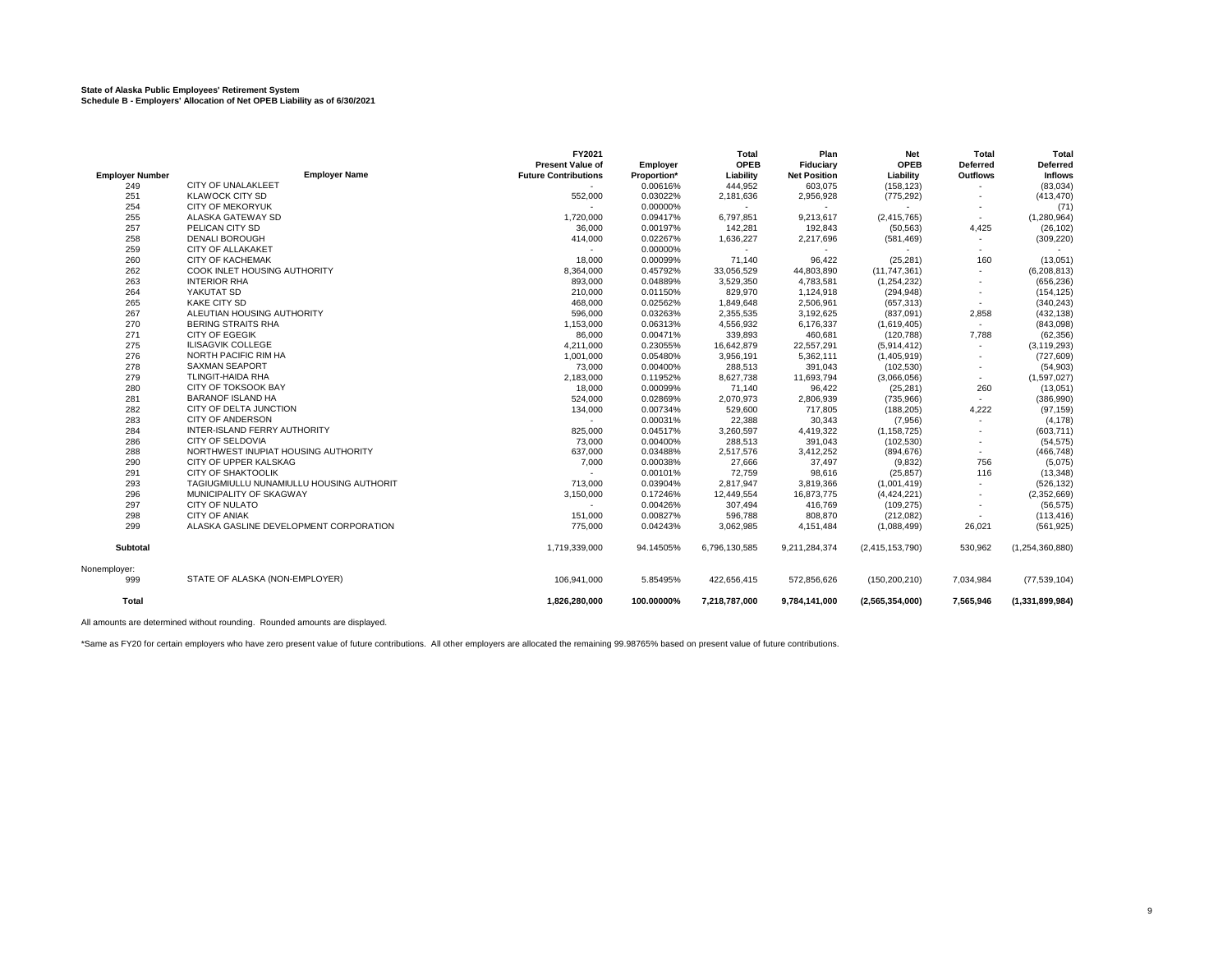|                        |                                     | Plan                |         |             |                       |                       |                           |                 |
|------------------------|-------------------------------------|---------------------|---------|-------------|-----------------------|-----------------------|---------------------------|-----------------|
|                        |                                     | Fiduciary           |         | <b>Net</b>  | <b>Net</b>            | <b>Net</b>            |                           |                 |
|                        |                                     | <b>Net Position</b> |         | <b>OPEB</b> | OPEB                  | OPEB                  | <b>Net</b>                | Net             |
|                        |                                     | as % of             |         | Liability   | Liability             | Liability             | <b>OPEB</b>               | <b>OPEB</b>     |
|                        |                                     | Total               |         | as % of     | 1% Decrease           | 1% Increase           | Liability                 | Liability       |
|                        |                                     | OPEB                | Covered | Covered     | <b>Discount Rate</b>  | <b>Discount Rate</b>  | 1% Decrease               | 1% Increase     |
| <b>Employer Number</b> | <b>Employer Name</b>                | Liability           | Payroll | Payroll     | (6.38% Discount Rate) | (8.38% Discount Rate) | Trend                     | <b>Trend</b>    |
| 101                    | STATE OF ALASKA (EMPLOYER)          |                     |         |             | (829, 235, 587)       | (1,632,312,512)       | (1,674,962,933)           | (776, 843, 136) |
| 102                    | SOUTHWEST REGION SD                 |                     |         |             | (2, 192, 535)         | (4,315,905)           | (4,428,675)               | (2,054,007)     |
| 103                    | ANNETTE ISLAND SD                   |                     |         |             | (1, 181, 232)         | (2,325,201)           | (2, 385, 955)             | (1, 106, 599)   |
| 104                    | <b>BERING STRAIT SD</b>             |                     |         |             | (5,661,828)           | (11, 145, 052)        | (11, 436, 259)            | (5,304,105)     |
| 105                    | <b>CHATHAM SD</b>                   |                     |         |             | (391, 294)            | (770, 245)            | (790, 371)                | (366, 572)      |
| 106                    | ALASKA MUNICIPAL LEAGUE             |                     |         |             | (75, 320)             | (148, 263)            | (152, 137)                | (70, 561)       |
| 107                    | CITY OF VALDEZ                      |                     |         |             | (6,775,089)           | (13, 336, 454)        | (13,684,920)              | (6, 347, 028)   |
| 108                    | JUNEAU BOROUGH SD                   |                     |         |             | (9,898,096)           | (19, 483, 951)        | (19,993,044)              | (9,272,718)     |
| 109                    | MATANUSKA-SUSITNA BOROUGH           |                     |         |             | (17, 226, 141)        | (33,908,874)          | (34, 794, 873)            | (16, 137, 765)  |
| 110                    | MATANUSKA-SUSITNA BOROUGH SD        |                     |         |             | (21, 873, 910)        | (43,057,797)          | (44, 182, 847)            | (20,491,881)    |
| 111                    | ANCHORAGE SD                        |                     |         |             | (65,014,582)          | (127, 978, 245)       | (131, 322, 167)           | (60, 906, 855)  |
| 112                    | <b>COPPER RIVER SD</b>              |                     |         |             |                       |                       |                           |                 |
|                        |                                     |                     |         |             | (797, 285)            | (1,569,420)           | (1,610,427)               | (746, 912)      |
| 113                    | UNIVERSITY OF ALASKA                |                     |         |             | (75,667,711)          | (148, 948, 444)       | (152, 840, 293)           | (70, 886, 902)  |
| 115                    | <b>CITY OF KENAI</b>                |                     |         |             | (5,354,120)           | (10, 539, 342)        | (10, 814, 723)            | (5,015,838)     |
| 116                    | <b>FAIRBANKS NORTH STAR BOROUGH</b> |                     |         |             | (16,789,838)          | (33,050,032)          | (33,913,591)              | (15, 729, 029)  |
| 117                    | FAIRBANKS NORTH STAR BOROUGH SD     |                     |         |             | (24, 150, 950)        | (47, 540, 046)        | (48, 782, 212)            | (22, 625, 054)  |
| 118                    | <b>DENALI BOROUGH SD</b>            |                     |         |             | (812,900)             | (1,600,157)           | (1,641,968)               | (761, 540)      |
| 120                    | CITY AND BOROUGH OF SITKA           |                     |         |             | (6,717,221)           | (13, 222, 544)        | (13,568,034)              | (6, 292, 816)   |
| 121                    | <b>CHUGACH SD</b>                   |                     |         |             | (387, 620)            | (763, 013)            | (782, 950)                | (363, 130)      |
| 122                    | KETCHIKAN GATEWAY BOROUGH           |                     |         |             | (3,822,928)           | (7,525,260)           | (7, 721, 887)             | (3,581,389)     |
| 123                    | CITY OF SOLDOTNA                    |                     |         |             | (2,919,093)           | (5,746,102)           | (5,896,241)               | (2,734,660)     |
| 124                    | <b>IDITAROD AREA SD</b>             |                     |         |             | (670, 528)            | (1,319,904)           | (1, 354, 391)             | (628, 163)      |
| 125                    | <b>KUSPUK SD</b>                    |                     |         |             | (1,341,056)           | (2,639,808)           | (2,708,783)               | (1, 256, 326)   |
| 126                    | CITY AND BOROUGH OF JUNEAU          |                     |         |             | (26,028,429)          | (51, 235, 777)        | (52, 574, 508)            | (24, 383, 910)  |
| 128                    | <b>CITY OF KODIAK</b>               |                     |         |             | (5,405,558)           | (10,640,595)          | (10,918,622)              | (5,064,026)     |
| 129                    | <b>CITY OF FAIRBANKS</b>            |                     |         |             | (5,587,427)           | (10, 998, 597)        | (11, 285, 977)            | (5,234,405)     |
| 131                    | <b>CITY OF WASILLA</b>              |                     |         |             | (5,670,095)           | (11, 161, 324)        | (11, 452, 957)            | (5,311,849)     |
| 133                    | SITKA BOROUGH SD                    |                     |         |             | (1,776,440)           | (3,496,841)           | (3,588,210)               | (1,664,202)     |
| 134                    | <b>CITY OF PALMER</b>               |                     |         |             | (2,962,264)           | (5,831,082)           | (5,983,442)               | (2,775,104)     |
| 135                    | CITY AND BOROUGH OF WRANGELL        |                     |         |             | (2,370,730)           | (4,666,674)           | (4,788,609)               | (2, 220, 943)   |
| 136                    | <b>CITY OF BETHEL</b>               |                     |         |             | (4,657,873)           | (9, 168, 812)         | (9,408,382)               | (4,363,581)     |
| 137                    | <b>VALDEZ CITY SD</b>               |                     |         |             | (1,413,620)           | (2,782,647)           | (2,855,354)               | (1,324,305)     |
| 138                    | HOONAH CITY SD                      |                     |         |             | (380, 272)            | (748, 548)            | (768, 107)                | (356, 246)      |
| 139                    | CITY OF NOME                        |                     |         |             | (2,517,695)           | (4,955,968)           | (5,085,462)               | (2, 358, 623)   |
| 140                    | <b>CITY OF KOTZEBUE</b>             |                     |         |             | (3,258,031)           | (6, 413, 287)         | (6,580,858)               | (3,052,184)     |
| 141                    | <b>GALENA CITY SD</b>               |                     |         |             | (2,518,614)           | (4,957,776)           | (5,087,317)               | (2, 359, 483)   |
| 143                    | <b>CITY OF PETERSBURG</b>           |                     |         |             | (3,484,909)           | (6,859,884)           | (7,039,125)               | (3, 264, 727)   |
| 144                    | <b>BRISTOL BAY BOROUGH</b>          |                     |         |             | (2,252,239)           | (4, 433, 431)         | (4, 549, 271)             | (2, 109, 939)   |
| 145                    | NORTH SLOPE BOROUGH                 |                     |         |             | (53, 403, 424)        | (105, 122, 210)       | (107, 868, 931)           | (50,029,309)    |
| 146                    | <b>WRANGELL PUBLIC SD</b>           |                     |         |             | (570, 408)            | (1, 122, 822)         | (1, 152, 160)             | (534, 369)      |
| 148                    | CITY OF CORDOVA                     |                     |         |             | (2,209,068)           | (4,348,451)           | (4,462,070)               | (2,069,496)     |
| 149                    | NOME CITY SD                        |                     |         |             | (960, 784)            | (1,891,260)           | (1,940,676)               | (900, 080)      |
| 151                    | CITY OF KING COVE                   |                     |         |             | (720, 129)            | (1, 417, 541)         | (1,454,579)               | (674, 630)      |
| 152                    | ALASKA HOUSING FINANCE CORPORATION  |                     |         |             | (13,191,032)          | (25, 965, 945)        | (26, 644, 405)            | (12, 357, 601)  |
| 153                    | <b>LOWER YUKON SD</b>               |                     |         |             | (5,750,926)           | (11, 320, 436)        | (11,616,226)              | (5, 387, 573)   |
| 154                    | NORTHWEST ARCTIC BOROUGH SD         |                     |         |             | (5, 138, 265)         | (10, 114, 442)        | (10, 378, 720)            | (4,813,622)     |
| 155                    | SOUTHEAST ISLAND SD                 |                     |         |             | (623, 683)            | (1, 227, 691)         |                           | (584, 278)      |
| 156                    | PRIBILOF SD                         |                     |         |             | (212, 181)            | (417, 668)            | (1,259,770)<br>(428, 581) | (198, 775)      |
|                        | LOWER KUSKOKWIM SD                  |                     |         |             |                       |                       |                           |                 |
| 157                    | KODIAK ISLAND BOROUGH SD            |                     |         |             | (13,216,750)          | (26, 016, 572)        | (26, 696, 354)            | (12, 381, 695)  |
| 158                    |                                     |                     |         |             | (4,936,189)           | (9,716,663)           | (9,970,548)               | (4,624,312)     |
| 159                    | YUKON FLATS SD                      |                     |         |             | (698, 084)            | (1, 374, 147)         | (1,410,051)               | (653, 978)      |
| 160                    | YUKON / KOYUKUK SD                  |                     |         |             | (1,896,768)           | (3,733,701)           | (3,831,258)               | (1,776,927)     |
| 161                    | NORTH SLOPE BOROUGH SD              |                     |         |             | (8, 284, 236)         | (16, 307, 142)        | (16, 733, 228)            | (7,760,825)     |
| 162                    | ALEUTIAN REGION SD                  |                     |         |             |                       |                       |                           |                 |
| 163                    | CORDOVA COMMUNITY MEDICAL CENTER    |                     |         |             | (3, 133, 111)         | (6, 167, 387)         | (6,328,533)               | (2,935,156)     |
| 164                    | LAKE AND PENINSULA BOROUGH SD       |                     |         |             | (1, 312, 582)         | (2, 583, 757)         | (2,651,268)               | (1, 229, 651)   |
| 165                    | SITKA COMMUNITY HOSPITAL            |                     |         |             |                       |                       |                           |                 |
| 166                    | <b>TANANA SD</b>                    |                     |         |             | (80, 831)             | (159, 112)            | (163, 269)                | (75, 724)       |
| 167                    | SOUTHEAST REGIONAL RESOURCE CENTER  |                     |         |             | (1, 225, 321)         | (2,411,989)           | (2,475,011)               | (1, 147, 903)   |
| 168                    | <b>HYDABURG CITY SD</b>             |                     |         |             | (352, 716)            | (694, 306)            | (712, 447)                | (330.431)       |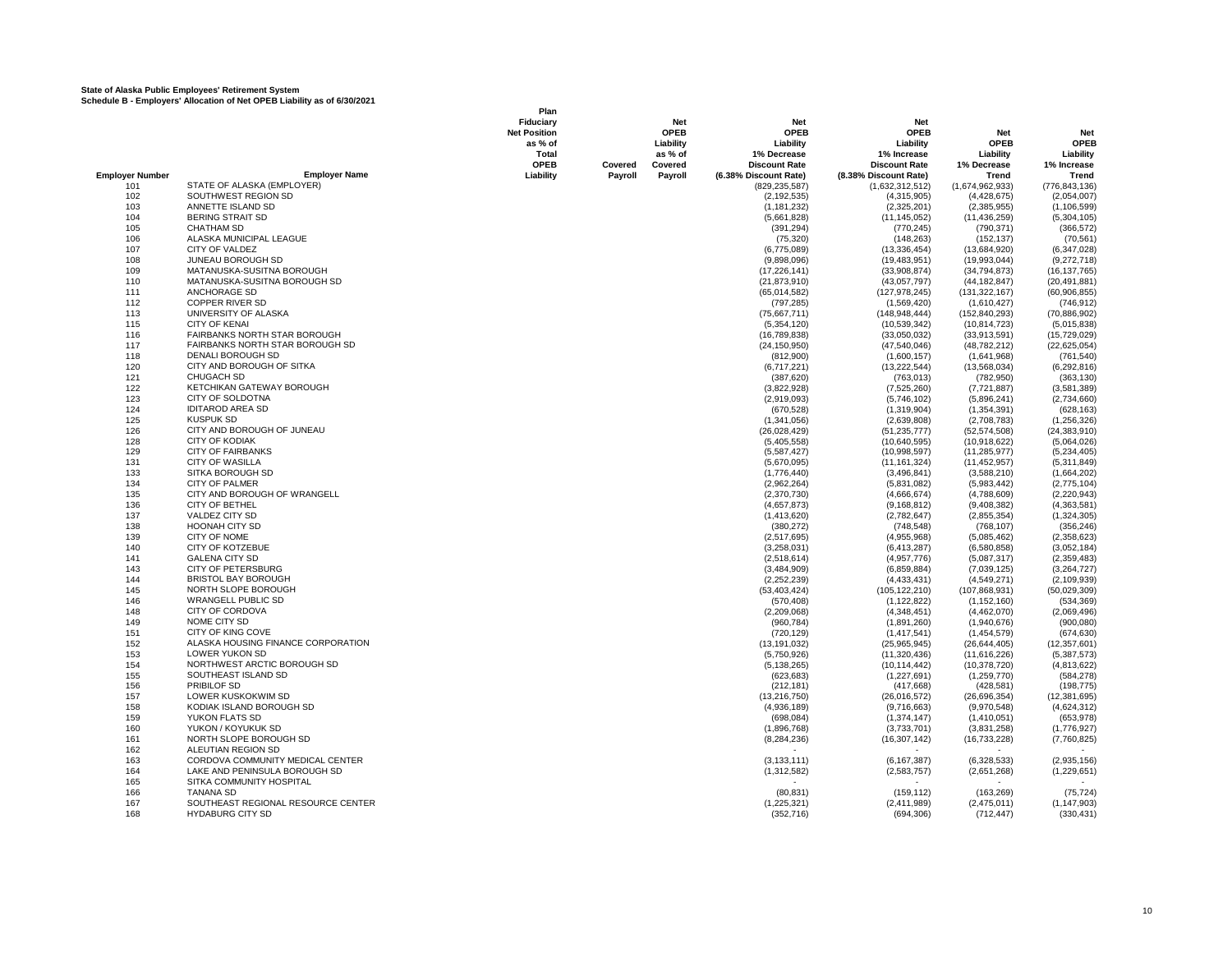|                        |                                       | Plan<br>Fiduciary   |         | Net         | Net                   | <b>Net</b>            |                |                 |
|------------------------|---------------------------------------|---------------------|---------|-------------|-----------------------|-----------------------|----------------|-----------------|
|                        |                                       | <b>Net Position</b> |         | <b>OPEB</b> | <b>OPEB</b>           | <b>OPEB</b>           | Net            | <b>Net</b>      |
|                        |                                       | as % of             |         | Liability   | Liability             | Liability             | <b>OPEB</b>    | OPEB            |
|                        |                                       | Total               |         |             |                       |                       |                |                 |
|                        |                                       |                     |         | as % of     | 1% Decrease           | 1% Increase           | Liability      | Liability       |
|                        |                                       | OPEB                | Covered | Covered     | <b>Discount Rate</b>  | <b>Discount Rate</b>  | 1% Decrease    | 1% Increase     |
| <b>Employer Number</b> | <b>Employer Name</b>                  | Liability           | Payroll | Payroll     | (6.38% Discount Rate) | (8.38% Discount Rate) | <b>Trend</b>   | Trend           |
| 169                    | <b>CITY OF TANANA</b>                 |                     |         |             | (4,886)               | (9,619)               | (9, 870)       | (4,578)         |
| 170                    | NORTH PACIFIC FISHERY MGMT COUNCIL    |                     |         |             | (1,096,727)           | (2, 158, 857)         | (2, 215, 265)  | (1,027,434)     |
| 171                    | <b>CITY OF BARROW</b>                 |                     |         |             | (999, 362)            | (1,967,199)           | (2,018,600)    | (936, 221)      |
| 172                    | <b>CITY OF SAINT PAUL</b>             |                     |         |             | (1, 122, 446)         | (2, 209, 483)         | (2, 267, 214)  | (1,051,528)     |
| 173                    | MUNICIPALITY OF ANCHORAGE             |                     |         |             | (145, 507, 338)       | (286, 424, 573)       | (293,908,513)  | (136, 313, 948) |
| 174                    | KODIAK ISLAND BOROUGH                 |                     |         |             | (1,951,880)           | (3,842,186)           | (3,942,578)    | (1,828,557)     |
| 175                    | NOME JOINT UTILITY SYSTEM             |                     |         |             | (665, 017)            | (1,309,055)           | (1, 343, 259)  | (623,000)       |
| 176                    | CITY OF SAND POINT                    |                     |         |             | (793, 611)            | (1,562,188)           | (1,603,006)    | (743, 470)      |
| 177                    | KETCHIKAN GATEWAY BOROUGH SD          |                     |         |             | (4,926,085)           | (9,696,774)           | (9,950,139)    | (4,614,847)     |
| 178                    | CITY OF DILLINGHAM                    |                     |         |             | (1,987,702)           | (3,912,701)           | (4,014,936)    | (1,862,116)     |
| 179                    | CITY OF UNALASKA                      |                     |         |             | (8, 190, 546)         | (16, 122, 717)        | (16, 543, 984) | (7,673,054)     |
| 180                    | KENAI PENINSULA BOROUGH               |                     |         |             | (13,203,891)          | (25, 991, 259)        | (26, 670, 380) | (12, 369, 648)  |
| 181                    | <b>CITY OF KETCHIKAN</b>              |                     |         |             | (7, 197, 613)         | (14, 168, 174)        | (14, 538, 372) | (6,742,856)     |
| 182                    | <b>CITY OF SEWARD</b>                 |                     |         |             | (3,059,629)           | (6,022,740)           | (6, 180, 107)  | (2,866,316)     |
|                        | <b>CITY OF FORT YUKON</b>             |                     |         |             |                       |                       |                |                 |
| 183                    |                                       |                     |         |             | (433, 547)            | (853, 417)            | (875, 716)     | (406, 155)      |
| 184                    | <b>BRISTOL BAY BOROUGH SD</b>         |                     |         |             | (239, 737)            | (471, 911)            | (484, 241)     | (224, 590)      |
| 185                    | CORDOVA CITY SD                       |                     |         |             | (732,070)             | (1,441,046)           | (1,478,699)    | (685, 816)      |
| 186                    | <b>CITY OF CRAIG</b>                  |                     |         |             | (1,082,030)           | (2, 129, 927)         | (2, 185, 580)  | (1,013,666)     |
| 187                    | PETERSBURG MEDICAL CENTER             |                     |         |             | (5,535,071)           | (10, 895, 536)        | (11, 180, 223) | (5, 185, 356)   |
| 189                    | <b>HAINES BOROUGH</b>                 |                     |         |             | (1,767,255)           | (3,478,760)           | (3,569,656)    | (1,655,597)     |
| 190                    | KENAI PENINSULA BOROUGH SD            |                     |         |             | (12, 303, 730)        | (24, 219, 333)        | (24, 852, 156) | (11,526,360)    |
| 191                    | CITY OF NORTH POLE                    |                     |         |             | (2,006,073)           | (3,948,863)           | (4,052,042)    | (1,879,326)     |
| 192                    | <b>CITY OF GALENA</b>                 |                     |         |             | (666, 854)            | (1,312,672)           | (1,346,970)    | (624, 721)      |
| 193                    | <b>CITY OF NENANA</b>                 |                     |         |             | (90,016)              | (177, 193)            | (181, 822)     | (84, 329)       |
| 195                    | YUPIIT SD                             |                     |         |             | (1,370,449)           | (2,697,667)           | (2,768,154)    | (1, 283, 862)   |
| 196                    | <b>NENANA CITY SD</b>                 |                     |         |             | (1, 317, 174)         | (2, 592, 798)         | (2,660,544)    | (1, 233, 953)   |
| 198                    | <b>CITY OF SAXMAN</b>                 |                     |         |             | (78, 994)             | (155, 496)            | (159, 558)     | (74,003)        |
| 199                    | CITY OF HOONAH                        |                     |         |             | (638, 379)            | (1, 256, 621)         | (1, 289, 455)  | (598, 046)      |
| 200                    | <b>CITY OF PELICAN</b>                |                     |         |             | (93,690)              | (184, 425)            | (189, 244)     | (87, 771)       |
| 202                    | <b>CITY OF WHITTIER</b>               |                     |         |             |                       |                       |                | (850, 171)      |
|                        | ANCHORAGE COMMUNITY DEVELOP AUTHORITY |                     |         |             | (907, 509)            | (1,786,391)           | (1,833,067)    |                 |
| 203                    |                                       |                     |         |             | (888, 220)            | (1,748,421)           | (1,794,105)    | (832, 101)      |
| 204                    | <b>CRAIG CITY SD</b>                  |                     |         |             | (640, 216)            | (1,260,237)           | (1, 293, 166)  | (599, 767)      |
| 205                    | <b>DILLINGHAM CITY SD</b>             |                     |         |             | (904, 754)            | (1,780,966)           | (1,827,501)    | (847, 590)      |
| 206                    | <b>CITY OF THORNE BAY</b>             |                     |         |             | (236,063)             | (464, 679)            | (476, 820)     | (221, 148)      |
| 208                    | <b>CITY OF AKUTAN</b>                 |                     |         |             | (631, 950)            | (1,243,964)           | (1, 276, 468)  | (592, 022)      |
| 209                    | <b>UNALASKA CITY SD</b>               |                     |         |             | (641, 135)            | (1,262,045)           | (1, 295, 021)  | (600, 627)      |
| 211                    | <b>KASHUNAMIUT SD</b>                 |                     |         |             | (1,212,462)           | (2,386,676)           | (2,449,037)    | (1, 135, 856)   |
| 215                    | <b>CITY OF HOMER</b>                  |                     |         |             | (4,726,763)           | (9,304,419)           | (9,547,532)    | (4, 428, 119)   |
| 218                    | SPECIAL EDUCATION SERVICE AGENCY      |                     |         |             | (129, 513)            | (254, 940)            | (261, 602)     | (121, 330)      |
| 219                    | BARTLETT REGIONAL HOSPITAL            |                     |         |             | (26, 153, 349)        | (51, 481, 677)        | (52, 826, 833) | (24, 500, 938)  |
| 220                    | NORTHWEST ARCTIC BOROUGH              |                     |         |             | (1,701,120)           | (3,348,578)           | (3,436,073)    | (1,593,641)     |
| 221                    | <b>SAINT MARY'S SD</b>                |                     |         |             | (796, 367)            | (1,567,612)           | (1,608,572)    | (746, 051)      |
| 223                    | <b>BRISTOL BAY RHA</b>                |                     |         |             | (904, 754)            | (1,780,966)           | (1,827,501)    | (847, 590)      |
| 224                    | COPPER RIVER BASIN RHA                |                     |         |             | (429, 873)            | (846, 185)            | (868, 295)     | (402, 713)      |
| 225                    | <b>SKAGWAY CITY SD</b>                |                     |         |             | (189, 217)            | (372, 466)            | (382, 198)     | (177, 262)      |
| 227                    | <b>CITY OF KLAWOCK</b>                |                     |         |             | (503, 355)            | (990, 832)            | (1,016,721)    | (471, 552)      |
| 228                    | PETERSBURG CITY SD                    |                     |         |             | (700, 840)            |                       |                | (656, 559)      |
| 230                    | ALEUTIANS EAST BOROUGH                |                     |         |             |                       | (1, 379, 571)         | (1, 415, 617)  |                 |
|                        |                                       |                     |         |             | (636, 542)            | (1,253,005)           | (1, 285, 744)  | (596, 325)      |
| 235                    | <b>CITY OF HUSLIA</b>                 |                     |         |             | (119, 409)            | (235, 051)            | (241, 193)     | (111, 865)      |
| 237                    | <b>CITY OF KALTAG</b>                 |                     |         |             | (25, 719)             | (50, 626)             | (51, 949)      | (24, 094)       |
| 240                    | HAINES BOROUGH SD                     |                     |         |             | (631, 950)            | (1, 243, 964)         | (1, 276, 468)  | (592, 022)      |
| 242                    | CITY OF ELIM                          |                     |         |             | (5,328)               | (10, 487)             | (10, 761)      | (4,991)         |
| 243                    | <b>CITY OF ATKA</b>                   |                     |         |             | (22, 963)             | (45, 202)             | (46, 383)      | (21, 512)       |
| 244                    | ALEUTIANS EAST BOROUGH SD             |                     |         |             | (686, 143)            | (1,350,641)           | (1,385,932)    | (642, 791)      |
| 246                    | DELTA/GREELY SD                       |                     |         |             | (1, 148, 164)         | (2,260,109)           | (2,319,163)    | (1,075,622)     |
| 247                    | LAKE AND PENINSULA BOROUGH            |                     |         |             | (262, 700)            | (517, 113)            | (530, 625)     | (246, 102)      |
| 248                    | CITY AND BOROUGH OF YAKUTAT           |                     |         |             | (597, 964)            | (1, 177, 065)         | (1, 207, 820)  | (560, 184)      |
|                        |                                       |                     |         |             |                       |                       |                |                 |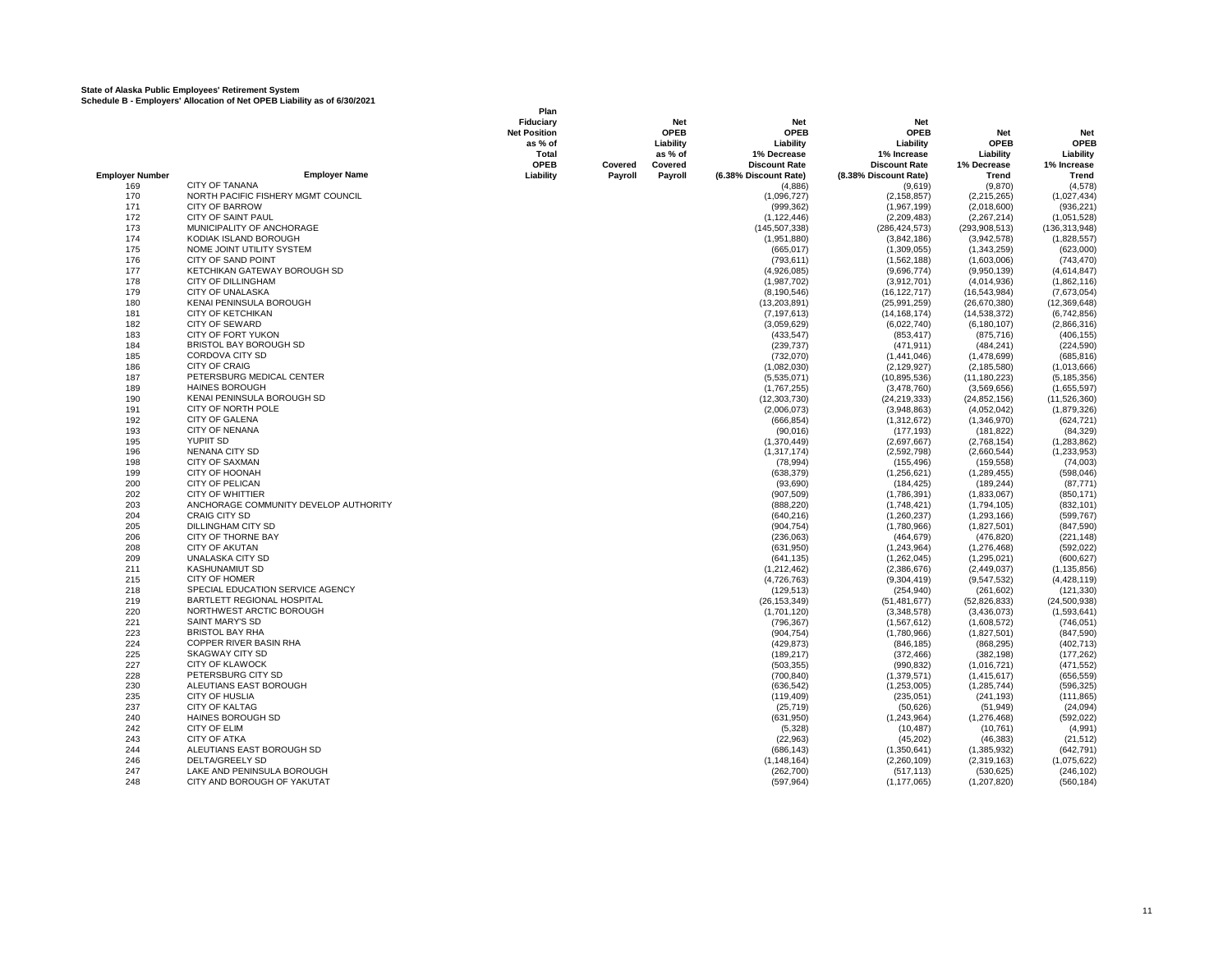|                        | ocheddie D - Employers Allocation or Net Or ED Elability as or 0/30/2021 | Plan                |             |            |                       |                       |                    |                 |
|------------------------|--------------------------------------------------------------------------|---------------------|-------------|------------|-----------------------|-----------------------|--------------------|-----------------|
|                        |                                                                          | Fiduciary           |             | <b>Net</b> | <b>Net</b>            | <b>Net</b>            |                    |                 |
|                        |                                                                          |                     |             |            |                       |                       |                    |                 |
|                        |                                                                          | <b>Net Position</b> |             | OPEB       | <b>OPEB</b>           | OPEB                  | <b>Net</b>         | <b>Net</b>      |
|                        |                                                                          | as % of             |             | Liability  | Liability             | Liability             | <b>OPEB</b>        | <b>OPEB</b>     |
|                        |                                                                          | Total               |             | as % of    | 1% Decrease           | 1% Increase           | Liability          | Liability       |
|                        |                                                                          | OPEB                | Covered     | Covered    | <b>Discount Rate</b>  | <b>Discount Rate</b>  | 1% Decrease        | 1% Increase     |
| <b>Employer Number</b> | <b>Employer Name</b>                                                     | Liability           | Payroll     | Payroll    | (6.38% Discount Rate) | (8.38% Discount Rate) | Trend              | Trend           |
| 249                    | CITY OF UNALAKLEET                                                       |                     |             |            | (103, 410)            | (203, 558)            | (208, 877)         | (96, 877)       |
| 251                    | <b>KLAWOCK CITY SD</b>                                                   |                     |             |            | (507, 029)            | (998, 064)            | (1,024,143)        | (474, 994)      |
| 254                    | <b>CITY OF MEKORYUK</b>                                                  |                     |             |            |                       | $\sim$                |                    |                 |
| 255                    | ALASKA GATEWAY SD                                                        |                     |             |            | (1,579,874)           | (3, 109, 911)         | (3, 191, 169)      | (1,480,055)     |
| 257                    | PELICAN CITY SD                                                          |                     |             |            | (33,067)              | (65,091)              | (66, 792)          | (30, 978)       |
| 258                    | <b>DENALI BOROUGH</b>                                                    |                     |             |            | (380, 272)            | (748, 548)            | (768, 107)         | (356, 246)      |
| 259                    | <b>CITY OF ALLAKAKET</b>                                                 |                     |             |            |                       |                       | ÷.                 |                 |
|                        |                                                                          |                     |             |            |                       |                       |                    |                 |
| 260                    | <b>CITY OF KACHEMAK</b>                                                  |                     |             |            | (16, 534)             | (32, 546)             | (33, 396)          | (15, 489)       |
| 262                    | COOK INLET HOUSING AUTHORITY                                             |                     |             |            | (7,682,598)           | (15, 122, 844)        | (15, 517, 987)     | (7, 197, 199)   |
| 263                    | <b>INTERIOR RHA</b>                                                      |                     |             |            | (820, 249)            | (1,614,622)           | (1,656,810)        | (768, 424)      |
| 264                    | YAKUTAT SD                                                               |                     |             |            | (192, 892)            | (379, 698)            | (389, 619)         | (180, 704)      |
| 265                    | <b>KAKE CITY SD</b>                                                      |                     |             |            | (429, 873)            | (846, 185)            | (868, 295)         | (402, 713)      |
| 267                    | ALEUTIAN HOUSING AUTHORITY                                               |                     |             |            | (547, 445)            | (1,077,620)           | (1, 105, 777)      | (512, 856)      |
| 270                    | <b>BERING STRAITS RHA</b>                                                |                     |             |            | (1,059,067)           | (2,084,725)           | (2, 139, 196)      | (992, 153)      |
| 271                    | <b>CITY OF EGEGIK</b>                                                    |                     |             |            | (78, 994)             | (155, 496)            | (159, 558)         | (74,003)        |
| 275                    | <b>ILISAGVIK COLLEGE</b>                                                 |                     |             |            | (3,867,936)           | (7,613,857)           | (7, 812, 798)      | (3,623,554)     |
| 276                    | NORTH PACIFIC RIM HA                                                     |                     |             |            | (919, 450)            | (1,809,896)           | (1, 857, 186)      | (861, 358)      |
| 278                    | <b>SAXMAN SEAPORT</b>                                                    |                     |             |            | (67, 053)             | (131,990)             | (135, 439)         | (62, 816)       |
| 279                    | <b>TLINGIT-HAIDA RHA</b>                                                 |                     |             |            | (2,005,154)           | (3,947,055)           | (4,050,187)        | (1,878,465)     |
| 280                    | CITY OF TOKSOOK BAY                                                      |                     |             |            | (16, 534)             | (32, 546)             | (33, 396)          | (15, 489)       |
| 281                    | <b>BARANOF ISLAND HA</b>                                                 |                     |             |            |                       |                       |                    |                 |
|                        |                                                                          |                     |             |            | (481, 311)            | (947, 438)            | (972, 193)         | (450, 901)      |
| 282                    | CITY OF DELTA JUNCTION                                                   |                     |             |            | (123, 083)            | (242, 284)            | (248, 614)         | (115, 307)      |
| 283                    | <b>CITY OF ANDERSON</b>                                                  |                     |             |            | (5,203)               | (10, 242)             | (10, 510)          | (4, 874)        |
| 284                    | INTER-ISLAND FERRY AUTHORITY                                             |                     |             |            | (757, 789)            | (1,491,672)           | (1,530,648)        | (709, 910)      |
| 286                    | CITY OF SELDOVIA                                                         |                     |             |            | (67, 053)             | (131, 990)            | (135, 439)         | (62, 816)       |
| 288                    | NORTHWEST INUPIAT HOUSING AUTHORITY                                      |                     |             |            | (585, 105)            | (1, 151, 752)         | (1, 181, 846)      | (548, 137)      |
| 290                    | CITY OF UPPER KALSKAG                                                    |                     |             |            | (6, 430)              | (12, 657)             | (12, 987)          | (6,023)         |
| 291                    | <b>CITY OF SHAKTOOLIK</b>                                                |                     |             |            | (16,910)              | (33, 286)             | (34, 156)          | (15, 841)       |
| 293                    | TAGIUGMIULLU NUNAMIULLU HOUSING AUTHORIT                                 |                     |             |            | (654, 913)            | (1, 289, 166)         | (1,322,851)        | (613, 535)      |
| 296                    | MUNICIPALITY OF SKAGWAY                                                  |                     |             |            | (2,893,374)           | (5,695,476)           | (5,844,292)        | (2,710,566)     |
| 297                    | CITY OF NULATO                                                           |                     |             |            | (71, 464)             | (140, 674)            | (144, 349)         | (66, 949)       |
| 298                    | <b>CITY OF ANIAK</b>                                                     |                     |             |            | (138, 698)            | (273, 021)            | (280, 155)         | (129, 935)      |
| 299                    | ALASKA GASLINE DEVELOPMENT CORPORATION                                   |                     |             |            | (711, 862)            | (1,401,268)           | (1,437,881)        | (666, 885)      |
|                        |                                                                          |                     |             |            |                       |                       |                    |                 |
| <b>Subtotal</b>        |                                                                          |                     |             |            | (1,579,474,318)       | (3, 109, 123, 309)    | (3, 190, 361, 072) | (1,479,680,565) |
| Nonemployer:           |                                                                          |                     |             |            |                       |                       |                    |                 |
| 999                    | STATE OF ALASKA (NON-EMPLOYER)                                           |                     |             |            | (98, 228, 682)        | (193, 358, 691)       | (198, 410, 928)    | (92,022,435)    |
| Total                  |                                                                          | 135.54%             | 930,061,000 | $-275.83%$ | (1,677,703,000)       | (3,302,482,000)       | (3,388,772,000)    | (1,571,703,000) |

All amounts are determined without rounding. Rounded amounts are displayed.

\*Same as FY20 for certain employers who have zero present value of future contributions. All other emplo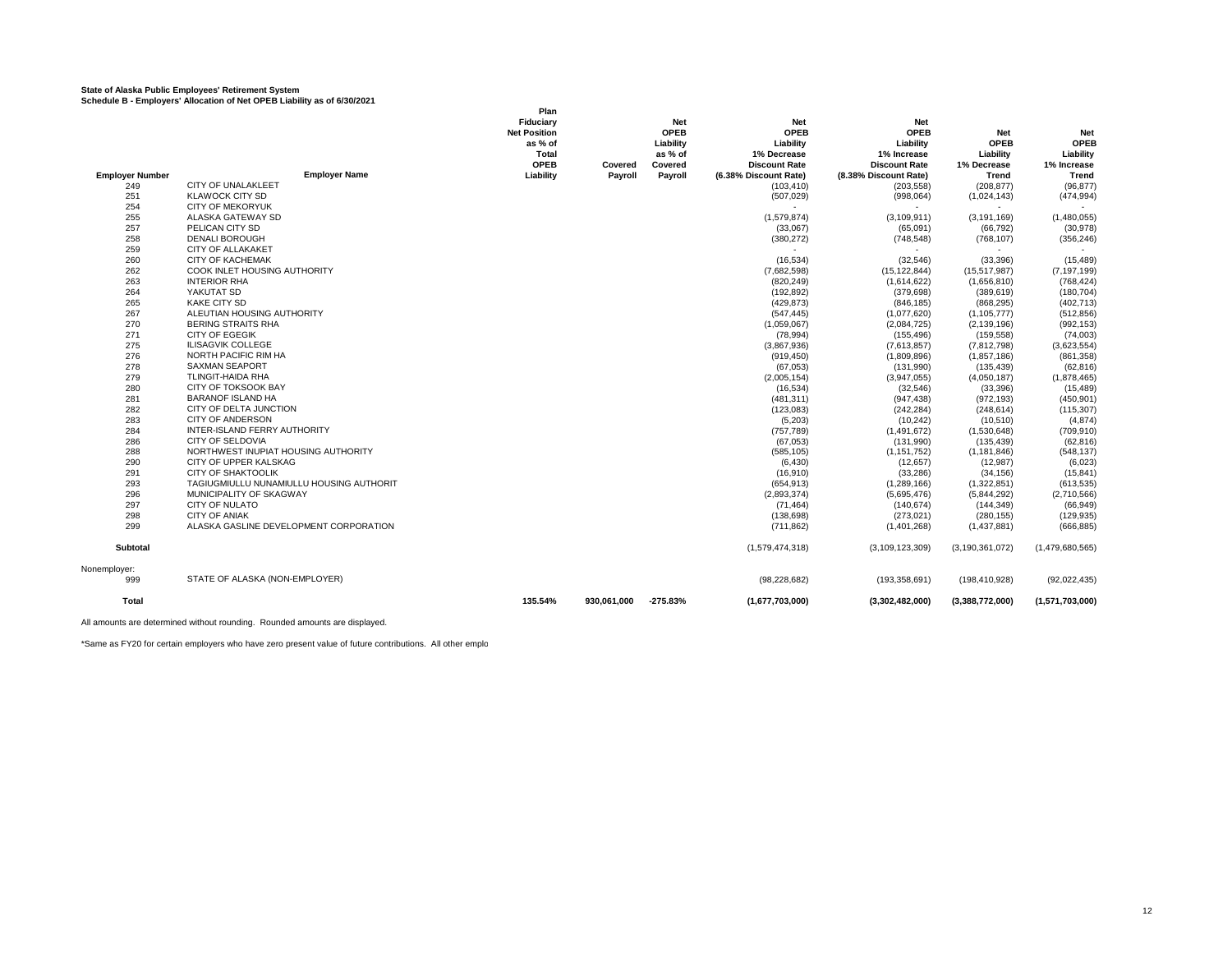|                        |                                    |                    |             |                                                        |                    |                 | <b>Deferred Outflows of Resources</b>                          |                                             |          |
|------------------------|------------------------------------|--------------------|-------------|--------------------------------------------------------|--------------------|-----------------|----------------------------------------------------------------|---------------------------------------------|----------|
|                        |                                    | <b>Net</b>         |             | <b>Difference</b><br><b>Between</b><br><b>Expected</b> |                    |                 | <b>Difference</b><br><b>Between</b><br>Projected<br>and Actual | Changes in<br>Proportion<br>and Differences | Total    |
|                        |                                    | <b>OPEB</b>        | Employer    | and Actual                                             | Changes in         | Changes in      | Investment                                                     | <b>Between Employer</b>                     | Deferred |
| <b>Employer Number</b> | <b>Employer Name</b>               | Liability          | Proportion* | <b>Experience</b>                                      | <b>Assumptions</b> | <b>Benefits</b> | Earnings                                                       | <b>Contributions</b>                        | Outflows |
| 101                    | STATE OF ALASKA (EMPLOYER)         | (1, 267, 973, 431) | 49.42684%   |                                                        |                    |                 |                                                                | 449,951                                     | 449,951  |
| 102                    | SOUTHWEST REGION SD                | (3,352,577)        | 0.13069%    |                                                        |                    |                 |                                                                |                                             |          |
| 103                    | ANNETTE ISLAND SD                  | (1,806,206)        | 0.07041%    |                                                        |                    |                 |                                                                |                                             |          |
| 104                    | <b>BERING STRAIT SD</b>            | (8,657,429)        | 0.33748%    |                                                        |                    |                 |                                                                |                                             |          |
| 105                    | <b>CHATHAM SD</b>                  | (598, 323)         | 0.02332%    |                                                        |                    |                 |                                                                |                                             |          |
| 106                    | ALASKA MUNICIPAL LEAGUE            | (115, 170)         | 0.00449%    |                                                        |                    |                 |                                                                |                                             |          |
| 107                    | CITY OF VALDEZ                     | (10, 359, 701)     | 0.40383%    |                                                        |                    |                 |                                                                |                                             |          |
| 108                    | JUNEAU BOROUGH SD                  | (15, 135, 051)     | 0.58998%    |                                                        |                    |                 |                                                                |                                             |          |
| 109                    | MATANUSKA-SUSITNA BOROUGH          | (26, 340, 269)     | 1.02677%    |                                                        |                    |                 |                                                                |                                             |          |
| 110                    | MATANUSKA-SUSITNA BOROUGH SD       | (33, 447, 114)     | 1.30380%    |                                                        |                    |                 |                                                                |                                             |          |
| 111                    | ANCHORAGE SD                       | (99, 412, 958)     | 3.87521%    |                                                        |                    |                 |                                                                |                                             |          |
| 112                    | <b>COPPER RIVER SD</b>             | (1, 219, 119)      | 0.04752%    |                                                        |                    |                 |                                                                |                                             |          |
| 113                    | UNIVERSITY OF ALASKA               | (115, 702, 519)    | 4.51020%    |                                                        |                    |                 |                                                                |                                             |          |
| 115                    | <b>CITY OF KENAI</b>               | (8, 186, 916)      | 0.31913%    |                                                        |                    |                 |                                                                |                                             |          |
| 116                    | FAIRBANKS NORTH STAR BOROUGH       | (25,673,125)       | 1.00076%    |                                                        |                    |                 |                                                                |                                             |          |
| 117                    | FAIRBANKS NORTH STAR BOROUGH SD    | (36,928,906)       | 1.43952%    |                                                        |                    |                 |                                                                |                                             |          |
| 118                    | DENALI BOROUGH SD                  | (1,242,996)        | 0.04845%    |                                                        |                    |                 |                                                                |                                             |          |
| 120                    | CITY AND BOROUGH OF SITKA          | (10, 271, 216)     | 0.40038%    |                                                        |                    |                 |                                                                |                                             |          |
| 121                    | <b>CHUGACH SD</b>                  | (592, 705)         | 0.02310%    |                                                        |                    |                 |                                                                | 2,967                                       | 2,967    |
| 122                    | KETCHIKAN GATEWAY BOROUGH          | (5,845,590)        | 0.22787%    |                                                        |                    |                 |                                                                |                                             |          |
| 123                    | <b>CITY OF SOLDOTNA</b>            | (4,463,548)        | 0.17399%    |                                                        |                    |                 |                                                                |                                             |          |
|                        | <b>IDITAROD AREA SD</b>            |                    |             |                                                        |                    |                 |                                                                |                                             | 7,829    |
| 124                    |                                    | (1,025,296)        | 0.03997%    |                                                        |                    |                 |                                                                | 7,829                                       |          |
| 125                    | <b>KUSPUK SD</b>                   | (2,050,592)        | 0.07993%    |                                                        |                    |                 |                                                                |                                             |          |
| 126                    | CITY AND BOROUGH OF JUNEAU         | (39, 799, 734)     | 1.55143%    |                                                        |                    |                 |                                                                |                                             |          |
| 128                    | <b>CITY OF KODIAK</b>              | (8, 265, 569)      | 0.32220%    |                                                        |                    |                 |                                                                |                                             |          |
| 129                    | <b>CITY OF FAIRBANKS</b>           | (8,543,663)        | 0.33304%    |                                                        |                    |                 |                                                                |                                             |          |
| 131                    | <b>CITY OF WASILLA</b>             | (8,670,069)        | 0.33797%    |                                                        |                    |                 |                                                                |                                             |          |
| 133                    | SITKA BOROUGH SD                   | (2,716,331)        | 0.10589%    |                                                        |                    |                 |                                                                |                                             |          |
| 134                    | <b>CITY OF PALMER</b>              | (4,529,560)        | 0.17657%    |                                                        |                    |                 |                                                                |                                             |          |
| 135                    | CITY AND BOROUGH OF WRANGELL       | (3,625,053)        | 0.14131%    |                                                        |                    |                 |                                                                |                                             |          |
| 136                    | CITY OF BETHEL                     | (7, 122, 294)      | 0.27763%    |                                                        |                    |                 |                                                                |                                             |          |
| 137                    | VALDEZ CITY SD                     | (2, 161, 548)      | 0.08426%    |                                                        |                    |                 |                                                                |                                             |          |
| 138                    | HOONAH CITY SD                     | (581, 469)         | 0.02267%    |                                                        |                    |                 |                                                                |                                             |          |
| 139                    | <b>CITY OF NOME</b>                | (3,849,775)        | 0.15007%    |                                                        |                    |                 |                                                                |                                             |          |
| 140                    | CITY OF KOTZEBUE                   | (4,981,814)        | 0.19420%    |                                                        |                    |                 |                                                                |                                             |          |
| 141                    | <b>GALENA CITY SD</b>              | (3,851,179)        | 0.15012%    |                                                        |                    |                 |                                                                |                                             |          |
| 143                    | CITY OF PETERSBURG                 | (5,328,729)        | 0.20772%    |                                                        |                    |                 |                                                                |                                             |          |
| 144                    | <b>BRISTOL BAY BOROUGH</b>         | (3,443,870)        | 0.13425%    |                                                        |                    |                 |                                                                |                                             |          |
| 145                    | NORTH SLOPE BOROUGH                | (81,658,487)       | 3.18313%    |                                                        |                    |                 |                                                                |                                             |          |
| 146                    | <b>WRANGELL PUBLIC SD</b>          | (872, 204)         | 0.03400%    |                                                        |                    |                 |                                                                |                                             |          |
| 148                    | CITY OF CORDOVA                    | (3,377,858)        | 0.13167%    |                                                        |                    |                 |                                                                |                                             |          |
| 149                    | NOME CITY SD                       | (1,469,122)        | 0.05727%    |                                                        |                    |                 |                                                                |                                             |          |
| 151                    | CITY OF KING COVE                  | (1, 101, 140)      | 0.04292%    |                                                        |                    |                 |                                                                |                                             |          |
| 152                    | ALASKA HOUSING FINANCE CORPORATION | (20, 170, 236)     | 0.78626%    |                                                        |                    |                 |                                                                |                                             |          |
| 153                    | LOWER YUKON SD                     | (8,793,667)        | 0.34279%    |                                                        |                    |                 |                                                                |                                             |          |
| 154                    | NORTHWEST ARCTIC BOROUGH SD        | (7,856,855)        | 0.30627%    |                                                        |                    |                 |                                                                |                                             |          |
| 155                    | SOUTHEAST ISLAND SD                | (953, 666)         | 0.03717%    |                                                        |                    |                 |                                                                |                                             |          |
| 156                    | PRIBILOF SD                        | (324, 443)         | 0.01265%    |                                                        |                    |                 |                                                                | 1,953                                       | 1,953    |
| 157                    | LOWER KUSKOKWIM SD                 | (20, 209, 563)     | 0.78779%    |                                                        |                    |                 |                                                                |                                             |          |
| 158                    | KODIAK ISLAND BOROUGH SD           | (7, 547, 862)      | 0.29422%    |                                                        |                    |                 |                                                                |                                             |          |
| 159                    | YUKON FLATS SD                     | (1,067,431)        | 0.04161%    |                                                        |                    |                 |                                                                |                                             |          |
|                        | YUKON / KOYUKUK SD                 |                    |             |                                                        |                    |                 |                                                                |                                             |          |
| 160                    |                                    | (2,900,323)        | 0.11306%    |                                                        |                    |                 |                                                                |                                             |          |
| 161                    | NORTH SLOPE BOROUGH SD             | (12,667,318)       | 0.49378%    |                                                        |                    |                 |                                                                |                                             |          |
| 162                    | ALEUTIAN REGION SD                 |                    | 0.00000%    |                                                        |                    |                 |                                                                |                                             |          |
| 163                    | CORDOVA COMMUNITY MEDICAL CENTER   | (4,790,800)        | 0.18675%    |                                                        |                    |                 |                                                                |                                             |          |
| 164                    | LAKE AND PENINSULA BOROUGH SD      | (2,007,052)        | 0.07824%    |                                                        |                    |                 |                                                                |                                             |          |
| 165                    | SITKA COMMUNITY HOSPITAL           |                    | 0.00000%    |                                                        |                    |                 |                                                                |                                             |          |
| 166                    | <b>TANANA SD</b>                   | (123, 597)         | 0.00482%    |                                                        |                    |                 |                                                                | 656                                         | 656      |
| 167                    | SOUTHEAST REGIONAL RESOURCE CENTER | (1,873,623)        | 0.07304%    |                                                        |                    |                 |                                                                |                                             |          |
| 168                    | <b>HYDABURG CITY SD</b>            | (539, 334)         | 0.02102%    |                                                        |                    |                 |                                                                |                                             |          |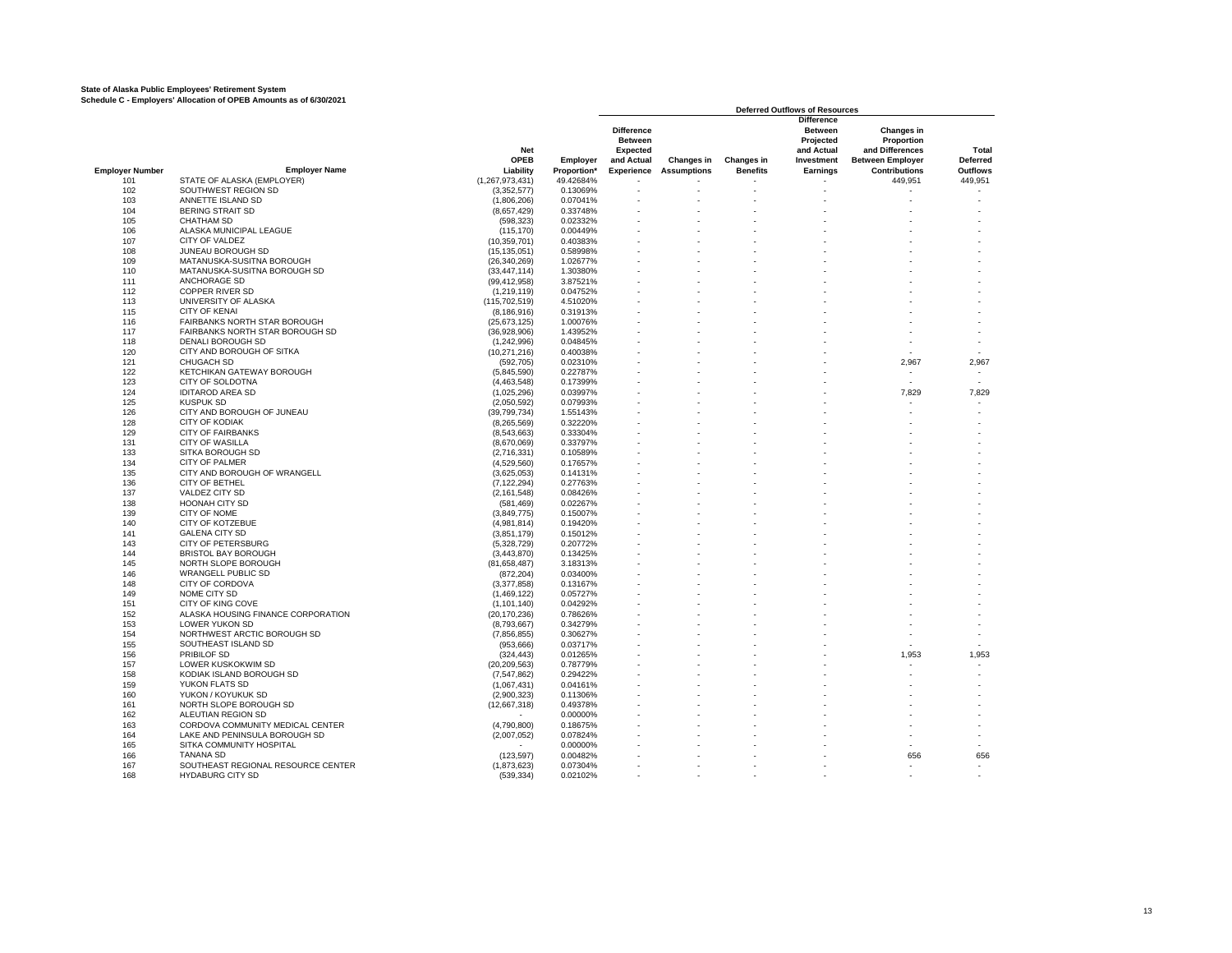|                        |                                                    |                             |                      | <b>Deferred Outflows of Resources</b>           |                    |                 |                                                                |                                                    |                 |
|------------------------|----------------------------------------------------|-----------------------------|----------------------|-------------------------------------------------|--------------------|-----------------|----------------------------------------------------------------|----------------------------------------------------|-----------------|
|                        |                                                    | <b>Net</b>                  |                      | <b>Difference</b><br><b>Between</b><br>Expected |                    |                 | <b>Difference</b><br><b>Between</b><br>Projected<br>and Actual | <b>Changes in</b><br>Proportion<br>and Differences | Total           |
|                        |                                                    | OPEB                        | Employer             | and Actual                                      | <b>Changes in</b>  | Changes in      | Investment                                                     | <b>Between Employer</b>                            | <b>Deferred</b> |
| <b>Employer Number</b> | <b>Employer Name</b>                               | Liability                   | Proportion*          | <b>Experience</b>                               | <b>Assumptions</b> | <b>Benefits</b> | <b>Earnings</b>                                                | <b>Contributions</b>                               | <b>Outflows</b> |
| 169                    | <b>CITY OF TANANA</b>                              | (7, 472)                    | 0.00029%             |                                                 |                    |                 |                                                                |                                                    |                 |
| 170                    | NORTH PACIFIC FISHERY MGMT COUNCIL                 | (1,676,991)                 | 0.06537%             |                                                 |                    |                 |                                                                |                                                    |                 |
| 171                    | <b>CITY OF BARROW</b>                              | (1,528,112)                 | 0.05957%             |                                                 |                    |                 |                                                                |                                                    |                 |
| 172                    | CITY OF SAINT PAUL                                 | (1,716,317)                 | 0.06690%             |                                                 |                    |                 |                                                                |                                                    |                 |
| 173                    | MUNICIPALITY OF ANCHORAGE                          | (222, 493, 393)             | 8.67301%             |                                                 |                    |                 |                                                                |                                                    |                 |
| 174                    | KODIAK ISLAND BOROUGH                              | (2,984,594)                 | 0.11634%             |                                                 |                    |                 |                                                                |                                                    |                 |
| 175                    | NOME JOINT UTILITY SYSTEM                          | (1,016,869)                 | 0.03964%             |                                                 |                    |                 |                                                                | 2,864                                              | 2,864           |
| 176<br>177             | CITY OF SAND POINT                                 | (1,213,501)                 | 0.04730%             |                                                 |                    |                 |                                                                |                                                    |                 |
| 178                    | KETCHIKAN GATEWAY BOROUGH SD<br>CITY OF DILLINGHAM | (7,532,413)<br>(3,039,370)  | 0.29362%<br>0.11848% |                                                 |                    |                 |                                                                |                                                    |                 |
| 179                    | CITY OF UNALASKA                                   | (12,524,058)                | 0.48820%             |                                                 |                    |                 |                                                                |                                                    |                 |
| 180                    | KENAI PENINSULA BOROUGH                            | (20, 189, 899)              | 0.78702%             |                                                 |                    |                 |                                                                |                                                    |                 |
| 181                    | <b>CITY OF KETCHIKAN</b>                           | (11,005,777)                | 0.42902%             |                                                 |                    |                 |                                                                |                                                    |                 |
| 182                    | <b>CITY OF SEWARD</b>                              | (4,678,439)                 | 0.18237%             |                                                 |                    |                 |                                                                |                                                    |                 |
| 183                    | CITY OF FORT YUKON                                 | (662, 931)                  | 0.02584%             |                                                 |                    |                 |                                                                |                                                    |                 |
| 184                    | BRISTOL BAY BOROUGH SD                             | (366, 578)                  | 0.01429%             |                                                 |                    |                 |                                                                |                                                    |                 |
| 185                    | CORDOVA CITY SD                                    | (1, 119, 398)               | 0.04364%             |                                                 |                    |                 |                                                                |                                                    |                 |
| 186                    | <b>CITY OF CRAIG</b>                               | (1,654,518)                 | 0.06449%             |                                                 |                    |                 |                                                                |                                                    |                 |
| 187                    | PETERSBURG MEDICAL CENTER                          | (8,463,606)                 | 0.32992%             |                                                 |                    |                 |                                                                |                                                    |                 |
| 189                    | <b>HAINES BOROUGH</b>                              | (2,702,286)                 | 0.10534%             |                                                 |                    |                 |                                                                |                                                    |                 |
| 190                    | KENAI PENINSULA BOROUGH SD                         | (18, 813, 475)              | 0.73337%             |                                                 |                    |                 |                                                                |                                                    |                 |
| 191                    | CITY OF NORTH POLE                                 | (3,067,460)                 | 0.11957%             |                                                 |                    |                 |                                                                |                                                    |                 |
| 192                    | <b>CITY OF GALENA</b>                              | (1,019,678)                 | 0.03975%             |                                                 |                    |                 |                                                                |                                                    |                 |
| 193                    | <b>CITY OF NENANA</b>                              | (137, 642)                  | 0.00537%             |                                                 |                    |                 |                                                                |                                                    |                 |
| 195                    | <b>YUPIIT SD</b>                                   | (2,095,536)                 | 0.08169%             |                                                 |                    |                 |                                                                |                                                    |                 |
| 196                    | <b>NENANA CITY SD</b>                              | (2,014,074)                 | 0.07851%             |                                                 |                    |                 |                                                                |                                                    |                 |
| 198                    | <b>CITY OF SAXMAN</b>                              | (120, 788)                  | 0.00471%             |                                                 |                    |                 |                                                                |                                                    |                 |
| 199                    | <b>CITY OF HOONAH</b>                              | (976, 138)                  | 0.03805%             |                                                 |                    |                 |                                                                |                                                    |                 |
| 200                    | CITY OF PELICAN                                    | (143, 261)                  | 0.00558%             |                                                 |                    |                 |                                                                |                                                    |                 |
| 202                    | CITY OF WHITTIER                                   | (1, 387, 661)               | 0.05409%             |                                                 |                    |                 |                                                                |                                                    |                 |
| 203                    | ANCHORAGE COMMUNITY DEVELOP AUTHORITY              | (1,358,166)                 | 0.05294%             |                                                 |                    |                 |                                                                | 11,227                                             | 11,227          |
| 204                    | <b>CRAIG CITY SD</b>                               | (978, 947)                  | 0.03816%             |                                                 |                    |                 |                                                                | $\overline{a}$                                     |                 |
| 205                    | DILLINGHAM CITY SD                                 | (1,383,447)                 | 0.05393%             |                                                 |                    |                 |                                                                |                                                    |                 |
| 206                    | <b>CITY OF THORNE BAY</b>                          | (360, 960)                  | 0.01407%             |                                                 |                    |                 |                                                                | 1,532                                              | 1,532           |
| 208                    | <b>CITY OF AKUTAN</b>                              | (966, 306)                  | 0.03767%             |                                                 |                    |                 |                                                                |                                                    |                 |
| 209<br>211             | <b>UNALASKA CITY SD</b><br><b>KASHUNAMIUT SD</b>   | (980, 351)                  | 0.03822%             |                                                 |                    |                 |                                                                |                                                    |                 |
| 215                    | CITY OF HOMER                                      | (1,853,959)                 | 0.07227%<br>0.28174% |                                                 |                    |                 |                                                                |                                                    |                 |
| 218                    | SPECIAL EDUCATION SERVICE AGENCY                   | (7, 227, 633)<br>(198, 037) | 0.00772%             |                                                 |                    |                 |                                                                | 926                                                | 926             |
| 219                    | BARTLETT REGIONAL HOSPITAL                         | (39,990,748)                | 1.55888%             |                                                 |                    |                 |                                                                |                                                    |                 |
| 220                    | NORTHWEST ARCTIC BOROUGH                           | (2,601,161)                 | 0.10140%             |                                                 |                    |                 |                                                                |                                                    |                 |
| 221                    | <b>SAINT MARY'S SD</b>                             | (1,217,714)                 | 0.04747%             |                                                 |                    |                 |                                                                |                                                    |                 |
| 223                    | <b>BRISTOL BAY RHA</b>                             | (1.383.447)                 | 0.05393%             |                                                 |                    |                 |                                                                |                                                    |                 |
| 224                    | COPPER RIVER BASIN RHA                             | (657, 313)                  | 0.02562%             |                                                 |                    |                 |                                                                |                                                    |                 |
| 225                    | <b>SKAGWAY CITY SD</b>                             | (289, 330)                  | 0.01128%             |                                                 |                    |                 |                                                                |                                                    |                 |
| 227                    | <b>CITY OF KLAWOCK</b>                             | (769, 674)                  | 0.03000%             |                                                 |                    |                 |                                                                |                                                    |                 |
| 228                    | PETERSBURG CITY SD                                 | (1,071,645)                 | 0.04177%             |                                                 |                    |                 |                                                                |                                                    |                 |
| 230                    | ALEUTIANS EAST BOROUGH                             | (973, 329)                  | 0.03794%             |                                                 |                    |                 |                                                                |                                                    |                 |
| 235                    | <b>CITY OF HUSLIA</b>                              | (182, 587)                  | 0.00712%             |                                                 |                    |                 |                                                                |                                                    |                 |
| 237                    | <b>CITY OF KALTAG</b>                              | (39, 326)                   | 0.00153%             |                                                 |                    |                 |                                                                | 1,098                                              | 1,098           |
| 240                    | HAINES BOROUGH SD                                  | (966, 306)                  | 0.03767%             |                                                 |                    |                 |                                                                |                                                    |                 |
| 242                    | CITY OF ELIM                                       | (8, 146)                    | 0.00032%             |                                                 |                    |                 |                                                                | 3                                                  | 3               |
| 243                    | <b>CITY OF ATKA</b>                                | (35, 113)                   | 0.00137%             |                                                 |                    |                 |                                                                | 335                                                | 335             |
| 244                    | ALEUTIANS EAST BOROUGH SD                          | (1,049,173)                 | 0.04090%             |                                                 |                    |                 |                                                                |                                                    |                 |
| 246                    | <b>DELTA/GREELY SD</b>                             | (1,755,643)                 | 0.06844%             |                                                 |                    |                 |                                                                |                                                    |                 |
| 247                    | LAKE AND PENINSULA BOROUGH                         | (401, 691)                  | 0.01566%             |                                                 |                    |                 |                                                                |                                                    |                 |
| 248                    | CITY AND BOROUGH OF YAKUTAT                        | (914, 339)                  | 0.03564%             |                                                 |                    |                 |                                                                | 3.017                                              | 3.017           |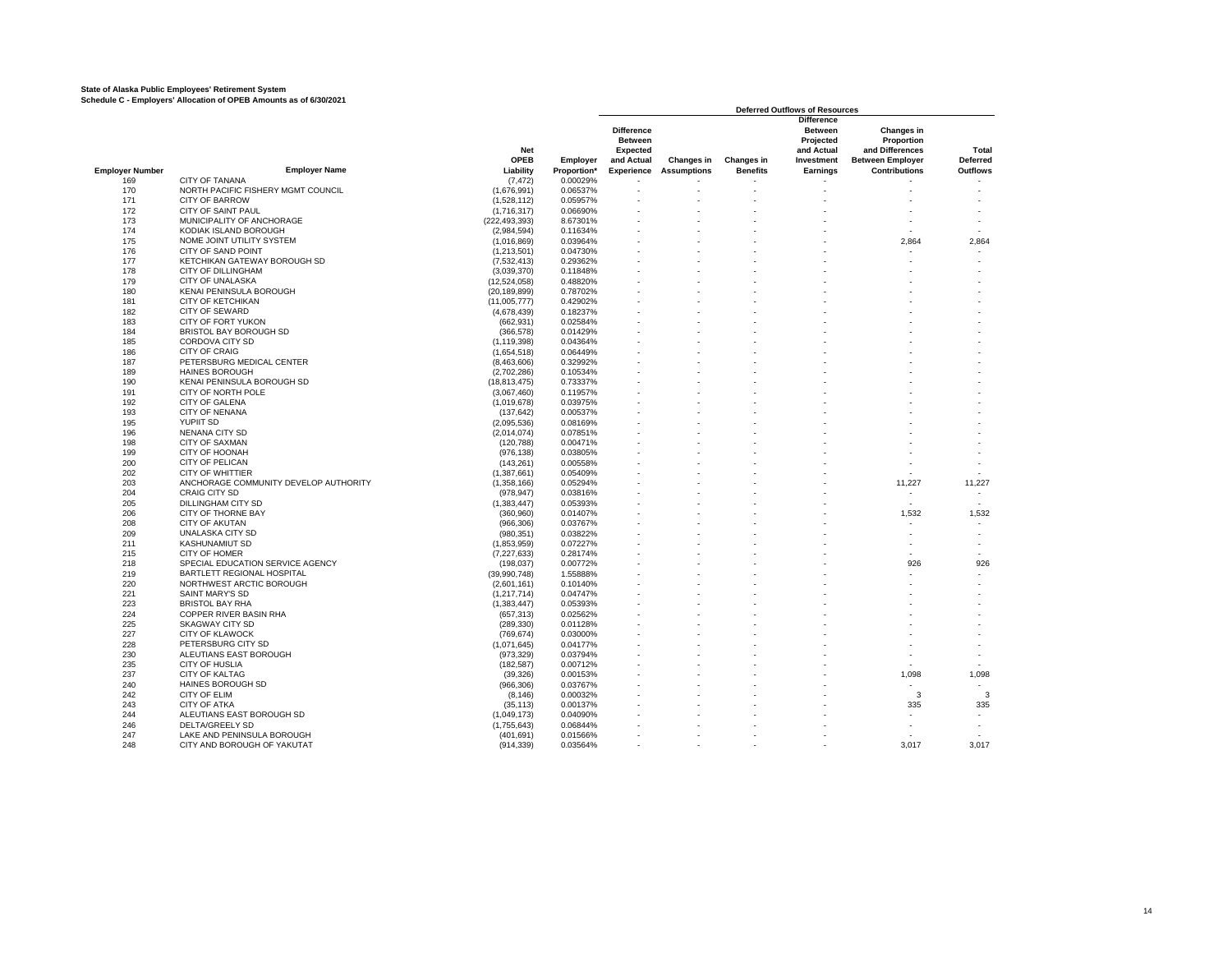|                        |                                          |                                 |                         | <b>Deferred Outflows of Resources</b>                                       |                                  |                               |                                                                                                 |                                                                                                |                                             |
|------------------------|------------------------------------------|---------------------------------|-------------------------|-----------------------------------------------------------------------------|----------------------------------|-------------------------------|-------------------------------------------------------------------------------------------------|------------------------------------------------------------------------------------------------|---------------------------------------------|
| <b>Employer Number</b> | <b>Employer Name</b>                     | <b>Net</b><br>OPEB<br>Liability | Employer<br>Proportion* | <b>Difference</b><br><b>Between</b><br>Expected<br>and Actual<br>Experience | Changes in<br><b>Assumptions</b> | Changes in<br><b>Benefits</b> | <b>Difference</b><br><b>Between</b><br>Projected<br>and Actual<br><b>Investment</b><br>Earnings | Changes in<br>Proportion<br>and Differences<br><b>Between Employer</b><br><b>Contributions</b> | Total<br><b>Deferred</b><br><b>Outflows</b> |
| 249                    | <b>CITY OF UNALAKLEET</b>                | (158, 123)                      | 0.00616%                |                                                                             |                                  |                               |                                                                                                 |                                                                                                |                                             |
| 251                    | <b>KLAWOCK CITY SD</b>                   | (775, 292)                      | 0.03022%                |                                                                             |                                  |                               |                                                                                                 |                                                                                                |                                             |
| 254                    | <b>CITY OF MEKORYUK</b>                  | $\sim$                          | 0.00000%                |                                                                             |                                  |                               |                                                                                                 |                                                                                                |                                             |
| 255                    | ALASKA GATEWAY SD                        | (2,415,765)                     | 0.09417%                |                                                                             |                                  |                               |                                                                                                 |                                                                                                |                                             |
| 257                    | PELICAN CITY SD                          | (50, 563)                       | 0.00197%                |                                                                             |                                  |                               |                                                                                                 | 4,425                                                                                          | 4,425                                       |
| 258                    | <b>DENALI BOROUGH</b>                    | (581, 469)                      | 0.02267%                |                                                                             |                                  |                               |                                                                                                 | ٠                                                                                              | ٠                                           |
| 259                    | <b>CITY OF ALLAKAKET</b>                 |                                 | 0.00000%                |                                                                             |                                  |                               |                                                                                                 | ٠                                                                                              | ۰.                                          |
| 260                    | <b>CITY OF KACHEMAK</b>                  | (25, 281)                       | 0.00099%                |                                                                             |                                  |                               |                                                                                                 | 160                                                                                            | 160                                         |
| 262                    | <b>COOK INLET HOUSING AUTHORITY</b>      | (11, 747, 361)                  | 0.45792%                |                                                                             |                                  |                               |                                                                                                 | ٠                                                                                              | ÷.                                          |
| 263                    | <b>INTERIOR RHA</b>                      | (1,254,232)                     | 0.04889%                |                                                                             |                                  |                               |                                                                                                 |                                                                                                |                                             |
| 264                    | YAKUTAT SD                               | (294, 948)                      | 0.01150%                |                                                                             |                                  |                               |                                                                                                 |                                                                                                | ٠                                           |
| 265                    | <b>KAKE CITY SD</b>                      | (657, 313)                      | 0.02562%                |                                                                             |                                  |                               |                                                                                                 | $\overline{\phantom{a}}$                                                                       |                                             |
| 267                    | ALEUTIAN HOUSING AUTHORITY               | (837,091)                       | 0.03263%                |                                                                             |                                  |                               |                                                                                                 | 2,858                                                                                          | 2,858                                       |
| 270                    | <b>BERING STRAITS RHA</b>                | (1,619,405)                     | 0.06313%                |                                                                             |                                  |                               |                                                                                                 | ٠                                                                                              | ж.                                          |
| 271                    | <b>CITY OF EGEGIK</b>                    | (120, 788)                      | 0.00471%                |                                                                             |                                  |                               |                                                                                                 | 7,788                                                                                          | 7,788                                       |
| 275                    | <b>ILISAGVIK COLLEGE</b>                 | (5,914,412)                     | 0.23055%                |                                                                             |                                  |                               |                                                                                                 |                                                                                                |                                             |
| 276                    | NORTH PACIFIC RIM HA                     | (1,405,919)                     | 0.05480%                |                                                                             |                                  |                               |                                                                                                 | ۰                                                                                              | ٠                                           |
| 278                    | <b>SAXMAN SEAPORT</b>                    | (102, 530)                      | 0.00400%                |                                                                             |                                  |                               |                                                                                                 |                                                                                                |                                             |
| 279                    | <b>TLINGIT-HAIDA RHA</b>                 | (3,066,056)                     | 0.11952%                |                                                                             |                                  |                               |                                                                                                 |                                                                                                |                                             |
| 280                    | <b>CITY OF TOKSOOK BAY</b>               | (25, 281)                       | 0.00099%                |                                                                             |                                  |                               |                                                                                                 | 260                                                                                            | 260                                         |
| 281                    | <b>BARANOF ISLAND HA</b>                 | (735, 966)                      | 0.02869%                |                                                                             |                                  |                               |                                                                                                 | ÷.                                                                                             | in 1919.                                    |
| 282                    | CITY OF DELTA JUNCTION                   | (188, 205)                      | 0.00734%                |                                                                             |                                  |                               |                                                                                                 | 4.222                                                                                          | 4.222                                       |
| 283                    | <b>CITY OF ANDERSON</b>                  | (7,956)                         | 0.00031%                |                                                                             |                                  |                               |                                                                                                 | ٠                                                                                              | ٠                                           |
| 284                    | INTER-ISLAND FERRY AUTHORITY             | (1, 158, 725)                   | 0.04517%                |                                                                             |                                  |                               |                                                                                                 |                                                                                                |                                             |
| 286                    | CITY OF SELDOVIA                         | (102, 530)                      | 0.00400%                |                                                                             |                                  |                               |                                                                                                 |                                                                                                |                                             |
| 288                    | NORTHWEST INUPIAT HOUSING AUTHORITY      | (894.676)                       | 0.03488%                |                                                                             |                                  |                               |                                                                                                 | ٠                                                                                              | ÷.                                          |
| 290                    | CITY OF UPPER KALSKAG                    | (9,832)                         | 0.00038%                |                                                                             |                                  |                               |                                                                                                 | 756                                                                                            | 756                                         |
| 291                    | <b>CITY OF SHAKTOOLIK</b>                | (25, 857)                       | 0.00101%                |                                                                             |                                  |                               |                                                                                                 | 116                                                                                            | 116                                         |
| 293                    | TAGIUGMIULLU NUNAMIULLU HOUSING AUTHORIT | (1.001.419)                     | 0.03904%                |                                                                             |                                  |                               |                                                                                                 | ٠                                                                                              | ÷.                                          |
| 296                    | MUNICIPALITY OF SKAGWAY                  | (4,424,221)                     | 0.17246%                |                                                                             |                                  |                               |                                                                                                 |                                                                                                | ٠                                           |
| 297                    | CITY OF NULATO                           | (109, 275)                      | 0.00426%                |                                                                             |                                  |                               |                                                                                                 |                                                                                                |                                             |
| 298                    | <b>CITY OF ANIAK</b>                     | (212, 082)                      | 0.00827%                |                                                                             |                                  |                               |                                                                                                 |                                                                                                | ÷.                                          |
| 299                    | ALASKA GASLINE DEVELOPMENT CORPORATION   | (1,088,499)                     | 0.04243%                |                                                                             |                                  |                               |                                                                                                 | 26,021                                                                                         | 26,021                                      |
|                        |                                          |                                 |                         |                                                                             |                                  |                               |                                                                                                 |                                                                                                |                                             |
| <b>Subtotal</b>        |                                          | (2,415,153,790)                 | 94.14505%               |                                                                             |                                  |                               |                                                                                                 | 530,962                                                                                        | 530,962                                     |
| Nonemployer:<br>999    | STATE OF ALASKA (NON-EMPLOYER)           | (150, 200, 210)                 | 5.85495%                |                                                                             |                                  |                               |                                                                                                 | 7,034,984                                                                                      | 7,034,984                                   |
|                        |                                          |                                 |                         |                                                                             |                                  |                               |                                                                                                 |                                                                                                |                                             |
| Total                  |                                          | (2,565,354,000)                 | 100.00000%              |                                                                             |                                  |                               |                                                                                                 | 7,565,946                                                                                      | 7,565,946                                   |

All amounts are determined without rounding. Rounded amounts are displayed.

\*Same as FY20 for certain employers who have zero present value of future contributions. All other employers are allocated the remaining 99.98765% based on present value of future contributions.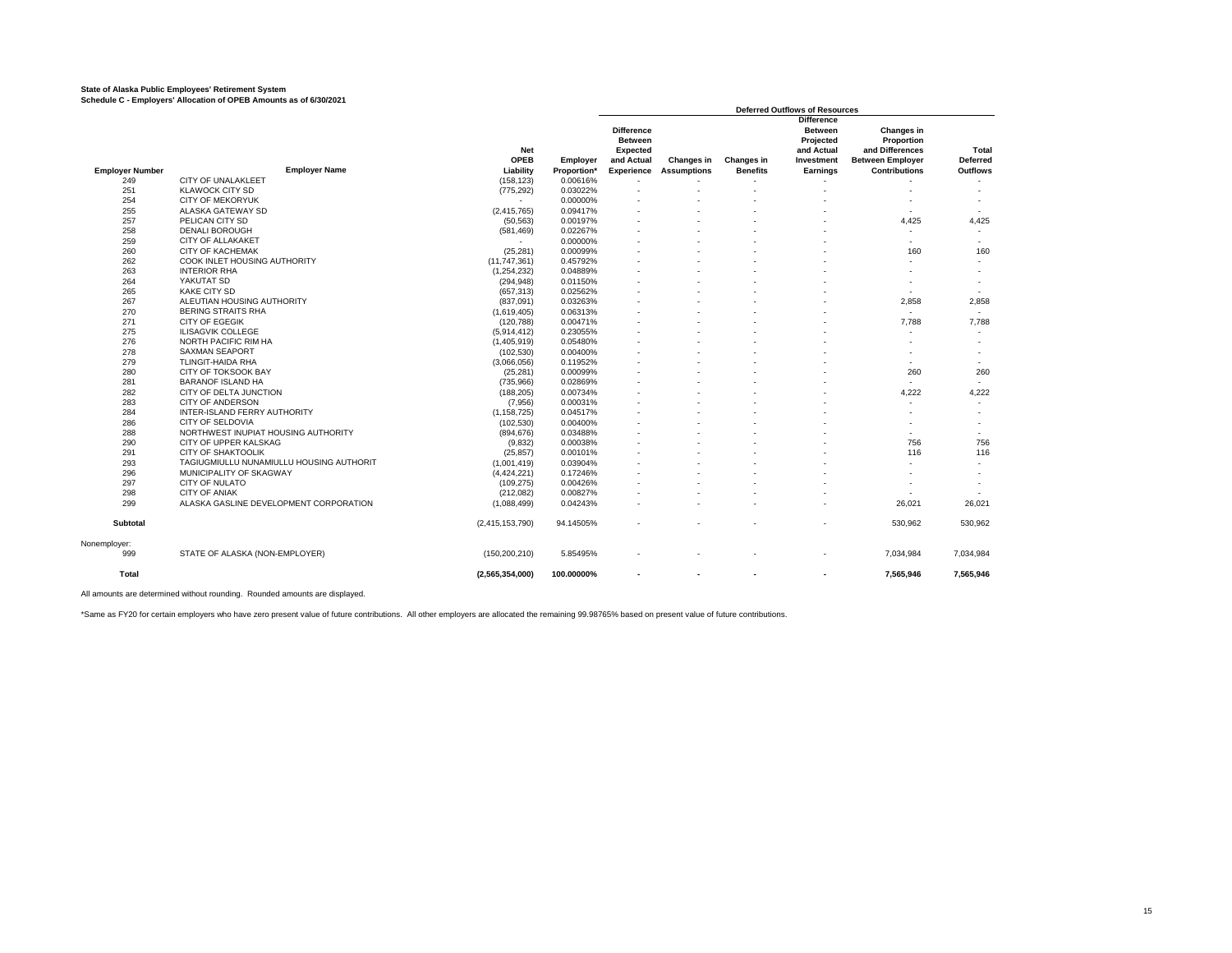|                        | $m$ in $\mathbf{c}$ . Employers Allocation of OPED Amounts as of 6/30/2020 |                                     |                              |                 | <b>Deferred Inflows of Resources</b>             |                          |                                |                                  | <b>OPEB Expense Recognized</b>                      |
|------------------------|----------------------------------------------------------------------------|-------------------------------------|------------------------------|-----------------|--------------------------------------------------|--------------------------|--------------------------------|----------------------------------|-----------------------------------------------------|
|                        |                                                                            | <b>Difference</b><br><b>Between</b> |                              |                 | <b>Difference</b><br><b>Between</b><br>Projected | Changes in<br>Proportion |                                | Proportionate<br>Share of        | Net Amortization of<br><b>Deferred Amounts from</b> |
|                        |                                                                            | <b>Expected</b>                     |                              |                 | and Actual                                       | and Differences          | Total                          | OPEB                             | <b>Changes in Proportion and</b>                    |
|                        |                                                                            | and Actual                          | Changes in                   | Changes in      | Investment                                       | <b>Between Employer</b>  | Deferred                       | Plan                             | <b>Differences Between Employer</b>                 |
| <b>Employer Number</b> | <b>Employer Name</b><br>STATE OF ALASKA (EMPLOYER)                         | Experience                          | <b>Assumptions</b>           | <b>Benefits</b> | <b>Earnings</b>                                  | <b>Contributions</b>     | <b>Inflows</b>                 | <b>Expense</b>                   | Contributions                                       |
| 101<br>102             | SOUTHWEST REGION SD                                                        | (13, 315, 756)<br>(35, 207)         | (47, 917, 015)<br>(126, 695) |                 | (593, 343, 702)<br>(1,568,826)                   | (28, 691)                | (654, 576, 473)<br>(1,759,419) | (439, 939, 193)<br>(1, 163, 218) | 793,907<br>(44, 030)                                |
| 103                    | ANNETTE ISLAND SD                                                          | (18,968)                            | (68, 257)                    |                 | (845, 208)                                       | (38, 821)                | (971, 254)                     | (626, 686)                       | (78, 123)                                           |
| 104                    | <b>BERING STRAIT SD</b>                                                    | (90, 917)                           | (327, 166)                   |                 | (4,051,213)                                      | (65, 476)                | (4,534,772)                    | (3,003,803)                      | (107, 223)                                          |
| 105                    | <b>CHATHAM SD</b>                                                          | (6, 283)                            | (22, 611)                    |                 | (279, 983)                                       | (2,606)                  | (311, 484)                     | (207, 596)                       | (7,760)                                             |
| 106                    | ALASKA MUNICIPAL LEAGUE                                                    | (1,209)                             | (4, 352)                     |                 | (53, 893)                                        | (1, 395)                 | (60, 850)                      | (39,960)                         | (1, 319)                                            |
| 107                    | CITY OF VALDEZ                                                             | (108, 793)                          | (391, 496)                   |                 | (4, 847, 785)                                    | (92, 650)                | (5,440,725)                    | (3, 594, 427)                    | (115, 337)                                          |
| 108                    | JUNEAU BOROUGH SD                                                          | (158, 942)                          | (571, 957)                   |                 | (7,082,394)                                      | (146, 399)               | (7,959,692)                    | (5,251,295)                      | (225, 840)                                          |
| 109                    | MATANUSKA-SUSITNA BOROUGH                                                  | (276, 615)                          | (995, 405)                   |                 | (12, 325, 836)                                   | (260, 652)               | (13,858,508)                   | (9, 139, 085)                    | (374, 251)                                          |
| 110                    | MATANUSKA-SUSITNA BOROUGH SD                                               | (351, 248)                          | (1, 263, 974)                |                 | (15,651,459)                                     | (322, 118)               | (17,588,800)                   | (11,604,893)                     | (546, 156)                                          |
| 111                    | ANCHORAGE SD                                                               | (1,043,996)                         | (3,756,839)                  |                 | (46, 519, 943)                                   | (797, 939)               | (52, 118, 717)                 | (34, 492, 565)                   | (1, 337, 846)                                       |
| 112                    | <b>COPPER RIVER SD</b>                                                     | (12, 803)                           | (46, 071)                    |                 | (570, 482)                                       | (7, 592)                 | (636, 948)                     | (422, 988)                       | (11,903)                                            |
| 113                    | UNIVERSITY OF ALASKA                                                       | (1, 215, 062)                       | (4,372,426)                  |                 | (54, 142, 587)                                   | (36, 029)                | (59, 766, 104)                 | (40, 144, 432)                   | 791,729                                             |
| 115                    | <b>CITY OF KENAI</b>                                                       | (85, 976)                           | (309, 386)                   |                 | (3,831,039)                                      | (70, 124)                | (4, 296, 524)                  | (2,840,553)                      | (85,035)                                            |
| 116                    | FAIRBANKS NORTH STAR BOROUGH                                               | (269, 609)                          | (970, 193)                   |                 | (12,013,648)                                     | (139, 977)               | (13, 393, 427)                 | (8,907,611)                      | (130, 195)                                          |
| 117<br>118             | FAIRBANKS NORTH STAR BOROUGH SD<br><b>DENALI BOROUGH SD</b>                | (387, 813)                          | (1, 395, 552)                |                 | (17, 280, 752)                                   | (251, 467)               | (19, 315, 583)                 | (12, 812, 944)                   | (350, 162)<br>(42, 048)                             |
| 120                    | CITY AND BOROUGH OF SITKA                                                  | (13,053)<br>(107, 864)              | (46, 973)<br>(388, 152)      |                 | (581, 655)<br>(4,806,379)                        | (19, 384)<br>(32, 999)   | (661,066)<br>(5, 335, 394)     | (431, 273)<br>(3, 563, 727)      | 69,331                                              |
| 121                    | <b>CHUGACH SD</b>                                                          | (6, 224)                            | (22, 398)                    |                 | (277, 354)                                       |                          | (305, 977)                     | (205, 646)                       | 6,819                                               |
| 122                    | KETCHIKAN GATEWAY BOROUGH                                                  | (61, 388)                           | (220, 906)                   |                 | (2,735,423)                                      | (32, 367)                | (3,050,085)                    | (2,028,200)                      | (28, 877)                                           |
| 123                    | CITY OF SOLDOTNA                                                           | (46, 874)                           | (168, 679)                   |                 | (2,088,701)                                      | (18, 631)                | (2,322,886)                    | (1,548,684)                      | (2,015)                                             |
| 124                    | <b>IDITAROD AREA SD</b>                                                    | (10, 767)                           | (38, 746)                    |                 | (479, 784)                                       |                          | (529, 297)                     | (355, 739)                       | 16,536                                              |
| 125                    | <b>KUSPUK SD</b>                                                           | (21, 535)                           | (77, 492)                    |                 | (959, 567)                                       | (10, 101)                | (1,068,695)                    | (711, 478)                       | (21, 987)                                           |
| 126                    | CITY AND BOROUGH OF JUNEAU                                                 | (417, 961)                          | (1,504,041)                  |                 | (18,624,145)                                     | (202, 297)               | (20, 748, 445)                 | (13,809,014)                     | (143, 355)                                          |
| 128                    | CITY OF KODIAK                                                             | (86, 802)                           | (312, 358)                   |                 | (3,867,844)                                      | (62, 884)                | (4,329,888)                    | (2,867,842)                      | (71, 157)                                           |
| 129                    | <b>CITY OF FAIRBANKS</b>                                                   | (89, 722)                           | (322, 867)                   |                 | (3,997,977)                                      | (42, 789)                | (4, 453, 355)                  | (2,964,330)                      | (34, 519)                                           |
| 131                    | CITY OF WASILLA                                                            | (91,050)                            | (327, 644)                   |                 | (4,057,128)                                      | (73, 844)                | (4,549,666)                    | (3,008,189)                      | (93, 690)                                           |
| 133                    | SITKA BOROUGH SD                                                           | (28, 526)                           | (102, 651)                   |                 | (1,271,098)                                      | (20, 699)                | (1,422,973)                    | (942, 465)                       | (38, 671)                                           |
| 134                    | <b>CITY OF PALMER</b>                                                      | (47, 568)                           | (171, 173)                   |                 | (2, 119, 592)                                    | (39, 472)                | (2, 377, 805)                  | (1,571,587)                      | (55,680)                                            |
| 135                    | CITY AND BOROUGH OF WRANGELL                                               | (38,069)                            | (136, 992)                   |                 | (1,696,331)                                      | (26, 552)                | (1,897,943)                    | (1, 257, 757)                    | (22, 578)                                           |
| 136                    | <b>CITY OF BETHEL</b>                                                      | (74, 796)                           | (269, 153)                   |                 | (3,332,853)                                      | (85, 585)                | (3,762,386)                    | (2,471,169)                      | (126, 131)                                          |
| 137                    | VALDEZ CITY SD                                                             | (22, 700)                           | (81, 685)                    |                 | (1,011,489)                                      | (17, 488)                | (1, 133, 362)                  | (749, 976)                       | (27, 500)                                           |
| 138                    | HOONAH CITY SD<br><b>CITY OF NOME</b>                                      | (6, 106)                            | (21, 974)                    |                 | (272, 096)                                       | (2,978)                  | (303, 154)                     | (201, 748)                       | (5,213)                                             |
| 139<br>140             | <b>CITY OF KOTZEBUE</b>                                                    | (40, 429)<br>(52, 317)              | (145, 484)<br>(188, 264)     |                 | (1,801,489)<br>(2, 331, 222)                     | (52,086)<br>(76, 039)    | (2,039,487)<br>(2,647,842)     | (1, 335, 727)<br>(1,728,502)     | (88, 019)<br>(125, 567)                             |
| 141                    | <b>GALENA CITY SD</b>                                                      | (40, 444)                           | (145, 537)                   |                 | (1,802,146)                                      | (19,631)                 | (2,007,757)                    | (1,336,215)                      | (16, 742)                                           |
| 143                    | CITY OF PETERSBURG                                                         | (55,960)                            | (201, 374)                   |                 | (2,493,560)                                      | (55, 211)                | (2,806,105)                    | (1,848,869)                      | (93, 508)                                           |
| 144                    | <b>BRISTOL BAY BOROUGH</b>                                                 | (36, 166)                           | (130, 145)                   |                 | (1,611,547)                                      | (52, 622)                | (1,830,479)                    | (1, 194, 894)                    | (92, 370)                                           |
| 145                    | NORTH SLOPE BOROUGH                                                        | (857, 545)                          | (3,085,893)                  |                 | (38, 211, 801)                                   | (689, 315)               | (42, 844, 555)                 | (28, 332, 430)                   | (928, 191)                                          |
| 146                    | <b>WRANGELL PUBLIC SD</b>                                                  | (9, 160)                            | (32,961)                     |                 | (408, 145)                                       | (7, 719)                 | (457, 984)                     | (302, 622)                       | (15, 865)                                           |
| 148                    | CITY OF CORDOVA                                                            | (35, 473)                           | (127, 650)                   |                 | (1,580,657)                                      | (32, 835)                | (1,776,614)                    | (1, 171, 990)                    | (50, 814)                                           |
| 149                    | NOME CITY SD                                                               | (15, 428)                           | (55, 518)                    |                 | (687, 471)                                       | (13, 363)                | (771, 780)                     | (509, 730)                       | (10, 674)                                           |
| 151                    | CITY OF KING COVE                                                          | (11, 564)                           | (41, 612)                    |                 | (515, 274)                                       | (1,978)                  | (570, 429)                     | (382, 054)                       | 3,402                                               |
| 152                    | ALASKA HOUSING FINANCE CORPORATION                                         | (211, 820)                          | (762, 238)                   |                 | (9,438,591)                                      | (84, 313)                | (10, 496, 962)                 | (6,998,315)                      | (38, 526)                                           |
| 153                    | <b>LOWER YUKON SD</b>                                                      | (92, 348)                           | (332, 315)                   |                 | (4, 114, 965)                                    | (57,054)                 | (4,596,681)                    | (3,051,072)                      | (70, 819)                                           |
| 154                    | NORTHWEST ARCTIC BOROUGH SD                                                | (82, 510)                           | (296, 912)                   |                 | (3,676,588)                                      | (50, 386)                | (4, 106, 396)                  | (2,726,034)                      | (63, 834)                                           |
| 155                    | SOUTHEAST ISLAND SD                                                        | (10, 015)                           | (36,039)                     |                 | (446, 264)                                       | (2,721)                  | (495, 040)                     | (330, 886)                       | (6, 505)                                            |
| 156                    | PRIBILOF SD                                                                | (3, 407)                            | (12, 261)                    |                 | (151, 822)                                       |                          | (167, 490)                     | (112, 570)                       | 9,479                                               |
| 157                    | LOWER KUSKOKWIM SD                                                         | (212, 233)                          | (763, 724)                   |                 | (9,456,994)                                      | (120, 421)               | (10, 553, 371)                 | (7,011,960)                      | (143, 994)                                          |
| 158                    | KODIAK ISLAND BOROUGH SD<br>YUKON FLATS SD                                 | (79, 265)                           | (285, 235)                   |                 | (3,531,996)                                      | (90, 298)                | (3,986,794)                    | (2,618,825)                      | (156, 516)                                          |
| 159                    | YUKON / KOYUKUK SD                                                         | (11, 210)                           | (40, 338)                    |                 | (499, 501)                                       | (3,051)                  | (554, 100)                     | (370, 359)                       | (9,050)                                             |
| 160<br>161             | NORTH SLOPE BOROUGH SD                                                     | (30, 458)                           | (109, 604)<br>(478, 701)     |                 | (1,357,196)<br>(5,927,627)                       | (31, 421)<br>(97, 598)   | (1,528,678)<br>(6,636,953)     | (1,006,303)<br>(4,395,084)       | (57, 342)<br>(173, 176)                             |
|                        | ALEUTIAN REGION SD                                                         | (133, 027)                          |                              |                 |                                                  |                          |                                |                                  |                                                     |
| 162<br>163             | CORDOVA COMMUNITY MEDICAL CENTER                                           | (50, 311)                           | (181, 045)                   |                 | (2, 241, 838)                                    | (103,988)                | (2,577,182)                    | (1,662,228)                      | (1,543)<br>(111, 349)                               |
| 164                    | LAKE AND PENINSULA BOROUGH SD                                              | (21, 077)                           | (75, 847)                    |                 | (939, 193)                                       | (18, 843)                | (1,054,960)                    | (696, 372)                       | (27, 324)                                           |
| 165                    | SITKA COMMUNITY HOSPITAL                                                   |                                     |                              |                 |                                                  |                          |                                |                                  | (151, 306)                                          |
| 166                    | <b>TANANA SD</b>                                                           | (1, 298)                            | (4,671)                      |                 | (57, 837)                                        |                          | (63, 806)                      | (42, 884)                        | 206                                                 |
| 167                    | SOUTHEAST REGIONAL RESOURCE CENTER                                         | (19, 676)                           | (70, 805)                    |                 | (876, 755)                                       | (15, 330)                | (982, 566)                     | (650, 077)                       | (22, 519)                                           |
| 168                    | <b>HYDABURG CITY SD</b>                                                    | (5,664)                             | (20, 382)                    |                 | (252, 379)                                       | (7, 879)                 | (286, 304)                     | (187, 129)                       | (13, 481)                                           |
|                        |                                                                            |                                     |                              |                 |                                                  |                          |                                |                                  |                                                     |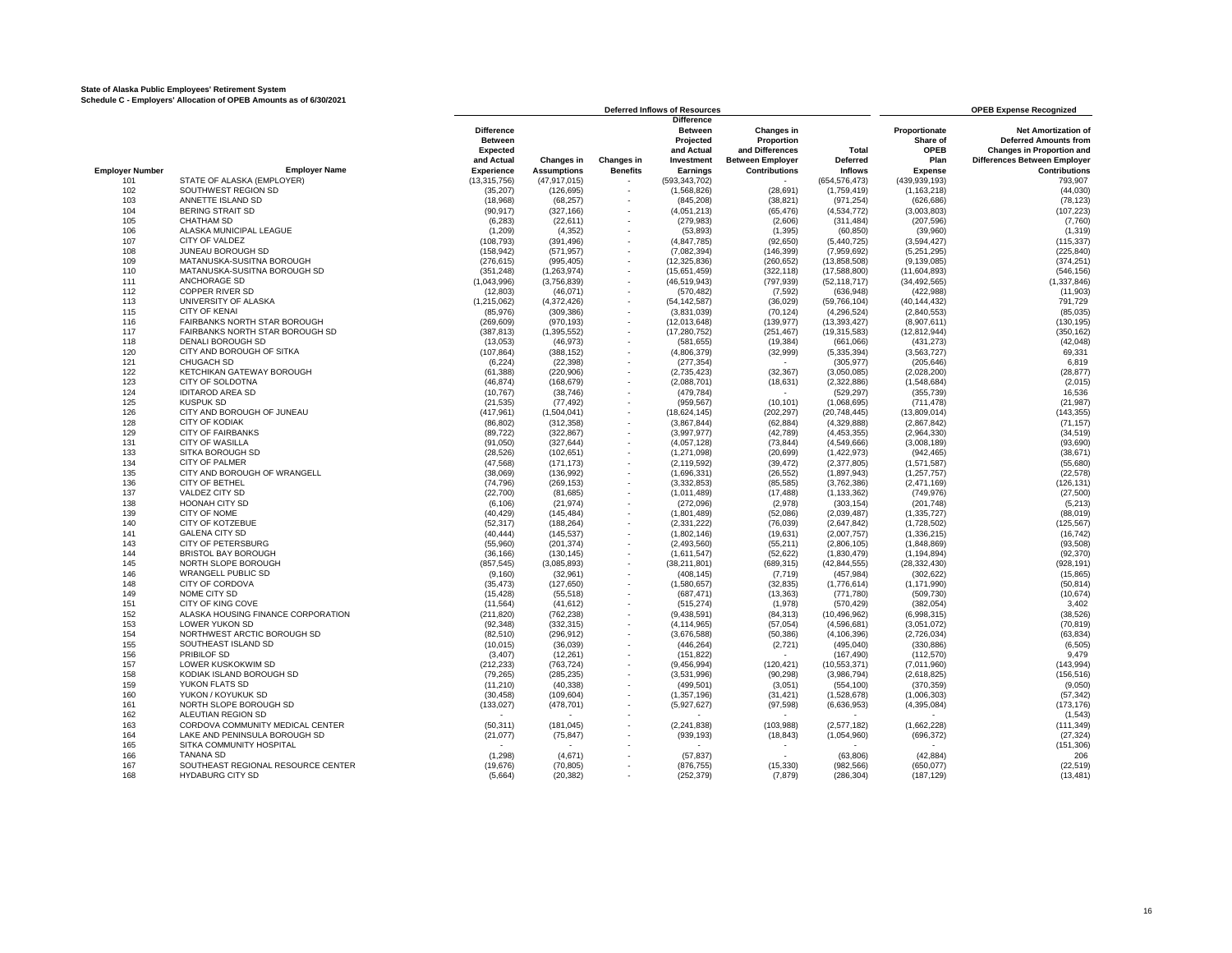|                        |                                       |                   |                    |                 | <b>Deferred Inflows of Resources</b> |                         |                 |                | <b>OPEB Expense Recognized</b>      |
|------------------------|---------------------------------------|-------------------|--------------------|-----------------|--------------------------------------|-------------------------|-----------------|----------------|-------------------------------------|
|                        |                                       |                   |                    |                 | <b>Difference</b>                    |                         |                 |                |                                     |
|                        |                                       | <b>Difference</b> |                    |                 | <b>Between</b>                       | Changes in              |                 | Proportionate  | <b>Net Amortization of</b>          |
|                        |                                       | <b>Between</b>    |                    |                 | Projected                            | Proportion              |                 | Share of       | <b>Deferred Amounts from</b>        |
|                        |                                       | <b>Expected</b>   |                    |                 | and Actual                           | and Differences         | Total           | OPEB           | <b>Changes in Proportion and</b>    |
|                        |                                       |                   |                    |                 |                                      |                         |                 |                |                                     |
|                        |                                       | and Actual        | Changes in         | Changes in      | <b>Investment</b>                    | <b>Between Employer</b> | <b>Deferred</b> | Plan           | <b>Differences Between Employer</b> |
| <b>Employer Number</b> | <b>Employer Name</b>                  | <b>Experience</b> | <b>Assumptions</b> | <b>Benefits</b> | Earnings                             | <b>Contributions</b>    | <b>Inflows</b>  | <b>Expense</b> | <b>Contributions</b>                |
| 169                    | <b>CITY OF TANANA</b>                 | (78)              | (282)              |                 | (3, 496)                             | (66)                    | (3,924)         | (2,592)        | (261)                               |
| 170                    | NORTH PACIFIC FISHERY MGMT COUNCIL    | (17, 611)         | (63, 374)          |                 | (784, 742)                           | (11,743)                | (877, 469)      | (581, 853)     | (12, 108)                           |
| 171                    | <b>CITY OF BARROW</b>                 | (16, 048)         | (57, 748)          |                 | (715, 075)                           | (1, 390)                | (790, 260)      | (530, 198)     | 2,526                               |
| 172                    | <b>CITY OF SAINT PAUL</b>             | (18,024)          | (64, 860)          |                 | (803, 144)                           | (16, 442)               | (902, 471)      | (595, 498)     | (22, 285)                           |
| 173                    | MUNICIPALITY OF ANCHORAGE             |                   |                    |                 |                                      | (677, 705)              |                 |                | 348,665                             |
|                        |                                       | (2, 336, 538)     | (8,408,078)        |                 | (104, 115, 000)                      |                         | (115, 537, 320) | (77, 196, 857) |                                     |
| 174                    | KODIAK ISLAND BOROUGH                 | (31, 343)         | (112, 789)         |                 | (1,396,630)                          | (27, 686)               | (1,568,448)     | (1,035,542)    | (47, 224)                           |
| 175                    | NOME JOINT UTILITY SYSTEM             | (10, 679)         | (38, 428)          |                 | (475, 840)                           |                         | (524, 947)      | (352, 815)     | 16,658                              |
| 176                    | CITY OF SAND POINT                    | (12, 744)         | (45, 858)          |                 | (567, 853)                           | (10,668)                | (637, 124)      | (421, 039)     | (17, 344)                           |
| 177                    | KETCHIKAN GATEWAY BOROUGH SD          | (79, 102)         | (284, 652)         |                 | (3,524,766)                          | (108, 089)              | (3,996,609)     | (2,613,464)    | (206, 578)                          |
| 178                    | CITY OF DILLINGHAM                    | (31, 918)         | (114, 859)         |                 | (1,422,262)                          | (32, 467)               | (1,601,506)     | (1,054,547)    | (50, 164)                           |
| 179                    | CITY OF UNALASKA                      | (131, 523)        | (473, 287)         |                 | (5,860,589)                          | (135, 221)              | (6,600,620)     | (4,345,378)    | (204, 469)                          |
| 180                    | KENAI PENINSULA BOROUGH               | (212, 026)        | (762, 981)         |                 | (9, 447, 792)                        | (150, 537)              | (10, 573, 337)  | (7,005,137)    | (192, 692)                          |
| 181                    | <b>CITY OF KETCHIKAN</b>              | (115, 578)        | (415, 911)         |                 | (5, 150, 115)                        | (103, 387)              | (5,784,992)     | (3,818,592)    | (122, 416)                          |
|                        |                                       |                   |                    |                 |                                      |                         |                 |                |                                     |
| 182                    | <b>CITY OF SEWARD</b>                 | (49, 131)         | (176, 799)         |                 | (2, 189, 259)                        | (31,020)                | (2, 446, 209)   | (1,623,243)    | (43, 840)                           |
| 183                    | CITY OF FORT YUKON                    | (6,962)           | (25,052)           |                 | (310, 216)                           | (6, 115)                | (348, 346)      | (230, 012)     | (13, 258)                           |
| 184                    | BRISTOL BAY BOROUGH SD                | (3,850)           | (13, 853)          |                 | (171, 539)                           | (268)                   | (189, 510)      | (127, 189)     | (2, 193)                            |
| 185                    | <b>CORDOVA CITY SD</b>                | (11,755)          | (42, 302)          |                 | (523, 818)                           | (13,984)                | (591, 861)      | (388, 389)     | (24, 495)                           |
| 186                    | <b>CITY OF CRAIG</b>                  | (17, 375)         | (62, 525)          |                 | (774, 226)                           | (11, 420)               | (865, 546)      | (574, 056)     | (15, 688)                           |
| 187                    | PETERSBURG MEDICAL CENTER             | (88, 881)         | (319, 842)         |                 | (3,960,515)                          | (130, 576)              | (4, 499, 813)   | (2,936,554)    | (211, 890)                          |
| 189                    | <b>HAINES BOROUGH</b>                 | (28, 378)         | (102, 120)         |                 | (1, 264, 525)                        | (31, 206)               |                 | (937, 592)     | (59, 159)                           |
|                        |                                       |                   |                    |                 |                                      |                         | (1,426,230)     |                |                                     |
| 190                    | KENAI PENINSULA BOROUGH SD            | (197, 572)        | (710, 966)         |                 | (8,803,699)                          | (182, 424)              | (9,894,661)     | (6,527,570)    | (325, 074)                          |
| 191                    | CITY OF NORTH POLE                    | (32, 213)         | (115,920)          |                 | (1,435,407)                          | (25, 022)               | (1,608,563)     | (1,064,294)    | (39, 223)                           |
| 192                    | <b>CITY OF GALENA</b>                 | (10, 708)         | (38, 534)          |                 | (477, 155)                           | (8,599)                 | (534, 995)      | (353,790)      | (13, 748)                           |
| 193                    | <b>CITY OF NENANA</b>                 | (1, 445)          | (5,202)            |                 | (64, 409)                            | (6, 117)                | (77, 173)       | (47, 757)      | 5,839                               |
| 195                    | <b>YUPIIT SD</b>                      | (22,006)          | (79, 191)          |                 | (980, 599)                           | (19, 105)               | (1, 100, 901)   | (727, 072)     | (26, 842)                           |
| 196                    | <b>NENANA CITY SD</b>                 | (21, 151)         | (76, 112)          |                 | (942, 479)                           | (30, 419)               | (1,070,161)     | (698, 808)     | (56, 173)                           |
| 198                    | <b>CITY OF SAXMAN</b>                 | (1,268)           | (4, 565)           |                 | (56, 522)                            | (2,952)                 | (65, 308)       | (41,909)       | (3, 468)                            |
| 199                    | CITY OF HOONAH                        | (10, 251)         | (36, 888)          |                 | (456, 780)                           | (12, 174)               | (516,094)       | (338, 683)     | (20, 712)                           |
|                        | <b>CITY OF PELICAN</b>                |                   |                    |                 |                                      |                         |                 |                |                                     |
| 200                    |                                       | (1,504)           | (5, 414)           |                 | (67, 038)                            | (2, 125)                | (76,082)        | (49, 706)      | (1,937)                             |
| 202                    | <b>CITY OF WHITTIER</b>               | (14, 573)         | (52, 440)          |                 | (649, 351)                           | (10, 012)               | (726, 375)      | (481, 466)     | (7,085)                             |
| 203                    | ANCHORAGE COMMUNITY DEVELOP AUTHORITY | (14, 263)         | (51, 325)          |                 | (635, 549)                           |                         | (701, 137)      | (471, 233)     | 25,465                              |
| 204                    | <b>CRAIG CITY SD</b>                  | (10, 281)         | (36, 995)          |                 | (458, 095)                           | (10,075)                | (515, 445)      | (339, 658)     | (19,906)                            |
| 205                    | DILLINGHAM CITY SD                    | (14, 528)         | (52, 281)          |                 | (647, 379)                           | (29, 683)               | (743.872)       | (480, 004)     | (54, 734)                           |
| 206                    | CITY OF THORNE BAY                    | (3,791)           | (13, 641)          |                 | (168, 910)                           |                         | (186, 342)      | (125, 240)     | 5,133                               |
| 208                    | <b>CITY OF AKUTAN</b>                 | (10, 148)         | (36, 517)          |                 | (452, 180)                           | (9, 106)                | (507, 951)      | (335, 272)     | (15, 485)                           |
| 209                    | <b>UNALASKA CITY SD</b>               |                   | (37,048)           |                 |                                      | (2,972)                 | (509, 067)      | (340, 145)     |                                     |
|                        |                                       | (10, 295)         |                    |                 | (458, 752)                           |                         |                 |                | (2, 120)                            |
| 211                    | <b>KASHUNAMIUT SD</b>                 | (19, 470)         | (70,062)           |                 | (867, 554)                           | (17,709)                | (974, 794)      | (643, 254)     | (23, 546)                           |
| 215                    | <b>CITY OF HOMER</b>                  | (75, 902)         | (273, 134)         |                 | (3,382,145)                          | (82, 779)               | (3,813,960)     | (2,507,717)    | (127, 101)                          |
| 218                    | SPECIAL EDUCATION SERVICE AGENCY      | (2,080)           | (7, 484)           |                 | (92, 671)                            |                         | (102, 234)      | (68, 711)      | 2,621                               |
| 219                    | BARTLETT REGIONAL HOSPITAL            | (419, 967)        | (1,511,260)        |                 | (18,713,530)                         | (481, 516)              | (21, 126, 273)  | (13, 875, 289) | (759,491)                           |
| 220                    | NORTHWEST ARCTIC BOROUGH              | (27, 316)         | (98, 298)          |                 | (1,217,204)                          | (29, 341)               | (1,372,160)     | (902, 505)     | (41, 612)                           |
| 221                    | <b>SAINT MARY'S SD</b>                | (12,788)          | (46, 018)          |                 | (569, 825)                           | (9, 486)                | (638, 116)      | (422, 501)     | 13,628                              |
| 223                    | <b>BRISTOL BAY RHA</b>                | (14, 528)         | (52, 281)          |                 | (647, 379)                           | (8, 418)                | (722, 606)      | (480, 004)     | (6, 485)                            |
| 224                    | COPPER RIVER BASIN RHA                | (6,903)           | (24, 840)          |                 | (307, 587)                           | (6, 743)                | (346,073)       | (228, 063)     | (9,380)                             |
|                        |                                       |                   |                    |                 |                                      |                         |                 |                |                                     |
| 225                    | <b>SKAGWAY CITY SD</b>                | (3,038)           | (10, 934)          |                 | (135, 391)                           | (1, 154)                | (150, 517)      | (100, 387)     | 654                                 |
| 227                    | <b>CITY OF KLAWOCK</b>                | (8,083)           | (29,086)           |                 | (360, 166)                           | (5,528)                 | (402, 864)      | (267, 048)     | (7,910)                             |
| 228                    | PETERSBURG CITY SD                    | (11, 254)         | (40, 498)          |                 | (501, 472)                           | (9, 479)                | (562, 703)      | (371, 821)     | (15, 255)                           |
| 230                    | ALEUTIANS EAST BOROUGH                | (10, 222)         | (36, 782)          |                 | (455, 466)                           | (386)                   | (502, 856)      | (337,709)      | 9,769                               |
| 235                    | <b>CITY OF HUSLIA</b>                 | (1, 917)          | (6,900)            |                 | (85, 441)                            | (182)                   | (94, 441)       | (63, 351)      | 321                                 |
| 237                    | CITY OF KALTAG                        | (413)             | (1, 486)           |                 | (18, 403)                            |                         | (20, 302)       | (13, 645)      | 2,285                               |
| 240                    | HAINES BOROUGH SD                     | (10, 148)         | (36, 517)          |                 | (452, 180)                           | (6, 557)                | (505, 401)      | (335, 272)     | (10, 894)                           |
| 242                    | <b>CITY OF ELIM</b>                   |                   |                    |                 |                                      |                         |                 |                |                                     |
|                        |                                       | (86)              | (308)              |                 | (3, 812)                             |                         | (4,205)         | (2,826)        | 3,735                               |
| 243                    | <b>CITY OF ATKA</b>                   | (369)             | (1, 327)           |                 | (16, 431)                            |                         | (18, 127)       | (12, 183)      | (1,482)                             |
| 244                    | ALEUTIANS EAST BOROUGH SD             | (11, 018)         | (39, 648)          |                 | (490, 957)                           | (7,082)                 | (548, 705)      | (364, 023)     | (5,755)                             |
| 246                    | <b>DELTA/GREELY SD</b>                | (18, 437)         | (66, 346)          |                 | (821, 547)                           | (6, 474)                | (912, 804)      | (609, 142)     | (5, 130)                            |
| 247                    | LAKE AND PENINSULA BOROUGH            | (4,218)           | (15, 180)          |                 | (187, 970)                           | (2,409)                 | (209, 778)      | (139, 372)     | (3, 428)                            |
| 248                    | CITY AND BOROUGH OF YAKUTAT           | (9,602)           | (34, 553)          |                 | (427, 862)                           |                         | (472, 017)      | (317, 241)     | 14,591                              |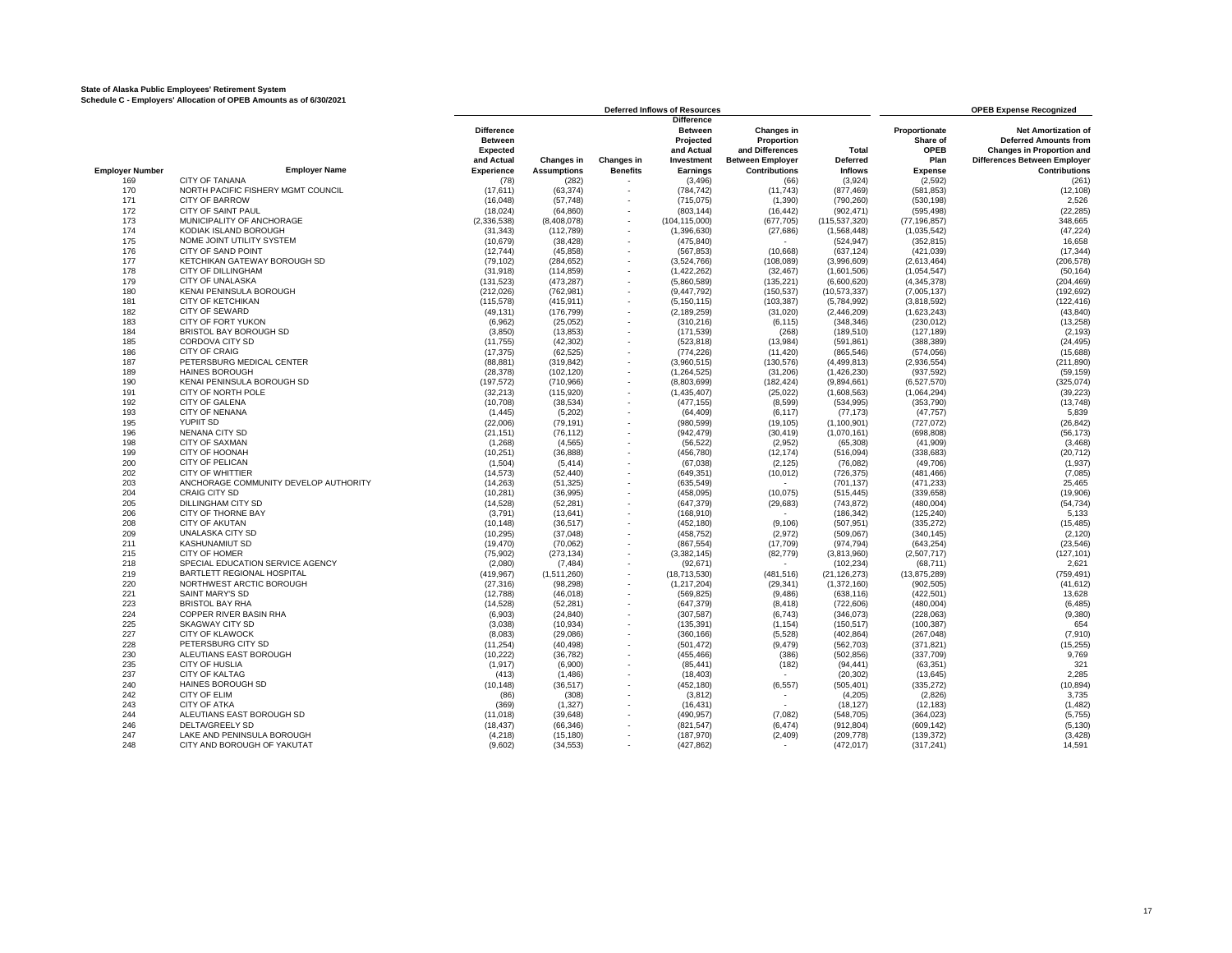|                        |                                          |                   |                    |                          | <b>Deferred Inflows of Resources</b> |                          |                 |                 | <b>OPEB Expense Recognized</b>      |
|------------------------|------------------------------------------|-------------------|--------------------|--------------------------|--------------------------------------|--------------------------|-----------------|-----------------|-------------------------------------|
|                        |                                          |                   |                    |                          | <b>Difference</b>                    |                          |                 |                 |                                     |
|                        |                                          | <b>Difference</b> |                    |                          | <b>Between</b>                       | Changes in               |                 | Proportionate   | <b>Net Amortization of</b>          |
|                        |                                          | <b>Between</b>    |                    |                          | Projected                            | Proportion               |                 | Share of        | <b>Deferred Amounts from</b>        |
|                        |                                          | <b>Expected</b>   |                    |                          | and Actual                           | and Differences          | Total           | OPEB            | <b>Changes in Proportion and</b>    |
|                        |                                          |                   |                    |                          |                                      |                          |                 | Plan            |                                     |
|                        |                                          | and Actual        | Changes in         | <b>Changes in</b>        | Investment                           | <b>Between Employer</b>  | Deferred        |                 | <b>Differences Between Employer</b> |
| <b>Employer Number</b> | <b>Employer Name</b>                     | <b>Experience</b> | <b>Assumptions</b> | <b>Benefits</b>          | Earnings                             | <b>Contributions</b>     | <b>Inflows</b>  | <b>Expense</b>  | <b>Contributions</b>                |
| 249                    | CITY OF UNALAKLEET                       | (1,661)           | (5,976)            |                          | (73,993)                             | (1,405)                  | (83,034)        | (54, 863)       | 1,168                               |
| 251                    | <b>KLAWOCK CITY SD</b>                   | (8, 142)          | (29, 298)          | $\overline{\phantom{a}}$ | (362, 795)                           | (13, 235)                | (413, 470)      | (268, 997)      | (23, 710)                           |
| 254                    | CITY OF MEKORYUK                         |                   | $\sim$             |                          |                                      | (71)                     | (71)            | $\sim$          | 842                                 |
| 255                    | ALASKA GATEWAY SD                        | (25, 369)         | (91, 292)          | $\overline{\phantom{a}}$ | (1, 130, 449)                        | (33, 854)                | (1, 280, 964)   | (838, 180)      | (63, 836)                           |
| 257                    | PELICAN CITY SD                          | (531)             | (1, 911)           | $\overline{\phantom{a}}$ | (23,661)                             |                          | (26, 102)       | (17, 543)       | 9.007                               |
| 258                    | <b>DENALI BOROUGH</b>                    | (6, 106)          | (21, 974)          | $\overline{\phantom{a}}$ | (272,096)                            | (9,044)                  | (309, 220)      | (201, 748)      | (15, 788)                           |
| 259                    | <b>CITY OF ALLAKAKET</b>                 |                   | ж.                 |                          |                                      |                          | ٠               |                 |                                     |
| 260                    | <b>CITY OF KACHEMAK</b>                  | (265)             | (955)              |                          | (11, 830)                            |                          | (13,051)        | (8, 772)        | 565                                 |
|                        |                                          |                   |                    | $\overline{\phantom{a}}$ |                                      |                          |                 |                 |                                     |
| 262                    | COOK INLET HOUSING AUTHORITY             | (123, 366)        | (443, 936)         | $\sim$                   | (5,497,136)                          | (144, 375)               | (6,208,813)     | (4,075,893)     | (221, 602)                          |
| 263                    | <b>INTERIOR RHA</b>                      | (13, 171)         | (47, 398)          | $\overline{\phantom{a}}$ | (586, 913)                           | (8,754)                  | (656, 236)      | (435, 171)      | (15, 243)                           |
| 264                    | YAKUTAT SD                               | (3,097)           | (11, 146)          | $\overline{\phantom{a}}$ | (138, 020)                           | (1,861)                  | (154, 125)      | (102, 336)      | (540)                               |
| 265                    | <b>KAKE CITY SD</b>                      | (6,903)           | (24, 840)          |                          | (307, 587)                           | (913)                    | (340, 243)      | (228, 063)      | 1.511                               |
| 267                    | ALEUTIAN HOUSING AUTHORITY               | (8,791)           | (31, 634)          | $\overline{\phantom{a}}$ | (391, 714)                           | $\sim$                   | (432, 138)      | (290, 439)      | 10,967                              |
| 270                    | <b>BERING STRAITS RHA</b>                | (17,006)          | (61, 198)          | $\overline{\phantom{a}}$ | (757, 795)                           | (7,099)                  | (843,098)       | (561, 873)      | (3,951)                             |
| 271                    | <b>CITY OF EGEGIK</b>                    | (1,268)           | (4, 565)           | $\overline{\phantom{a}}$ | (56, 522)                            |                          | (62, 356)       | (41,909)        | 15,983                              |
| 275                    | <b>ILISAGVIK COLLEGE</b>                 | (62, 111)         | (223, 507)         | $\overline{\phantom{a}}$ | (2,767,628)                          | (66, 047)                | (3, 119, 293)   | (2,052,079)     | (125, 108)                          |
| 276                    | NORTH PACIFIC RIM HA                     | (14, 764)         | (53, 130)          | $\overline{\phantom{a}}$ | (657, 895)                           | (1,820)                  | (727, 609)      | (487, 801)      | 8,783                               |
| 278                    | <b>SAXMAN SEAPORT</b>                    | (1,077)           | (3,875)            | $\sim$                   | (47, 978)                            | (1,973)                  | (54, 903)       | (35, 574)       | (3,833)                             |
| 279                    | <b>TLINGIT-HAIDA RHA</b>                 |                   |                    |                          |                                      |                          |                 |                 |                                     |
|                        |                                          | (32, 199)         | (115, 867)         |                          | (1,434,750)                          | (14,211)                 | (1,597,027)     | (1,063,806)     | (9, 565)                            |
| 280                    | CITY OF TOKSOOK BAY                      | (265)             | (955)              | $\overline{\phantom{a}}$ | (11, 830)                            | $\sim$                   | (13,051)        | (8, 772)        | 1.004                               |
| 281                    | <b>BARANOF ISLAND HA</b>                 | (7, 729)          | (27, 812)          | $\overline{\phantom{a}}$ | (344, 393)                           | (7,057)                  | (386,990)       | (255, 352)      | (9, 569)                            |
| 282                    | CITY OF DELTA JUNCTION                   | (1,976)           | (7, 112)           |                          | (88,070)                             |                          | (97, 159)       | (65, 300)       | 9,474                               |
| 283                    | <b>CITY OF ANDERSON</b>                  | (84)              | (301)              | $\overline{\phantom{a}}$ | (3, 723)                             | (71)                     | (4, 178)        | (2,760)         | (492)                               |
| 284                    | INTER-ISLAND FERRY AUTHORITY             | (12, 168)         | (43,788)           | $\overline{\phantom{a}}$ | (542, 221)                           | (5,533)                  | (603, 711)      | (402, 034)      | (7, 231)                            |
| 286                    | <b>CITY OF SELDOVIA</b>                  | (1,077)           | (3,875)            | $\sim$                   | (47, 978)                            | (1,645)                  | (54, 575)       | (35, 574)       | (3,299)                             |
| 288                    | NORTHWEST INUPIAT HOUSING AUTHORITY      | (9,396)           | (33, 810)          | $\overline{\phantom{a}}$ | (418, 660)                           | (4,882)                  | (466, 748)      | (310, 419)      | (3,691)                             |
| 290                    | CITY OF UPPER KALSKAG                    | (103)             | (372)              | $\overline{\phantom{a}}$ | (4,601)                              |                          | (5,075)         | (3, 411)        | 1,521                               |
| 291                    | <b>CITY OF SHAKTOOLIK</b>                | (272)             | (977)              | $\overline{\phantom{a}}$ | (12, 100)                            | $\overline{\phantom{a}}$ | (13, 348)       | (8,971)         | (68)                                |
| 293                    | TAGIUGMIULLU NUNAMIULLU HOUSING AUTHORIT | (10, 517)         | (37, 844)          | $\overline{\phantom{a}}$ | (468, 610)                           | (9, 161)                 | (526, 132)      | (347, 455)      | (7, 911)                            |
| 296                    | MUNICIPALITY OF SKAGWAY                  | (46, 461)         | (167, 192)         | $\sim$                   |                                      | (68, 716)                | (2,352,669)     | (1,535,039)     | (119, 944)                          |
| 297                    | CITY OF NULATO                           |                   |                    |                          | (2,070,299)                          |                          |                 |                 |                                     |
|                        |                                          | (1, 148)          | (4, 130)           |                          | (51, 135)                            | (163)                    | (56, 575)       | (37, 914)       | (1, 396)                            |
| 298                    | <b>CITY OF ANIAK</b>                     | (2, 227)          | (8,015)            | $\overline{\phantom{a}}$ | (99, 243)                            | (3,931)                  | (113, 416)      | (73, 584)       | (7, 852)                            |
| 299                    | ALASKA GASLINE DEVELOPMENT CORPORATION   | (11, 431)         | (41, 135)          | $\overline{\phantom{a}}$ | (509, 359)                           | $\overline{\phantom{a}}$ | (561, 925)      | (377, 668)      | 45.355                              |
| <b>Subtotal</b>        |                                          | (25, 362, 990)    | (91, 269, 232)     |                          | (1, 130, 162, 712)                   | (7.565.946)              | (1,254,360,880) | (837, 967, 724) | (7, 842, 828)                       |
| Nonemployer:           |                                          |                   |                    |                          |                                      |                          |                 |                 |                                     |
| 999                    | STATE OF ALASKA (NON-EMPLOYER)           | (1,577,343)       | (5,676,101)        | $\overline{\phantom{a}}$ | (70, 285, 660)                       |                          | (77, 539, 104)  | (52, 113, 836)  | 7,842,828                           |
| Total                  |                                          | (26, 940, 333)    | (96, 945, 333)     | $\blacksquare$           | (1, 200, 448, 371)                   | (7, 565, 946)            | (1,331,899,984) | (890,081,560)   | $\mathbf 0$                         |

All amounts are determined without rounding. Rounded amounts are displayed.

\*Same as FY20 for certain employers who have zero present value of future contributions. All other empl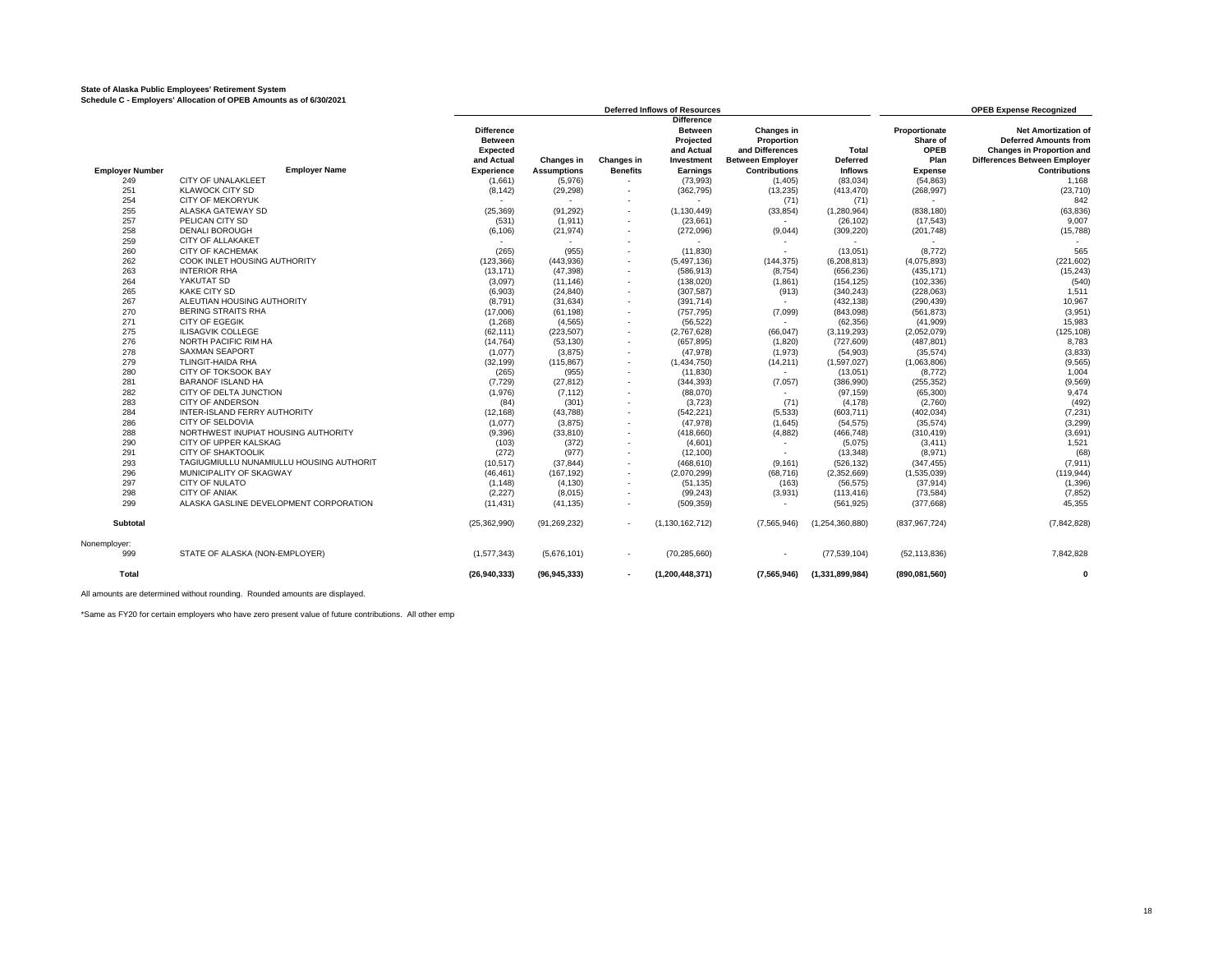| <b>Employer Number</b> | <b>Employer Name</b>                               | Total                        |
|------------------------|----------------------------------------------------|------------------------------|
| 101                    | STATE OF ALASKA (EMPLOYER)                         | (439, 145, 286)              |
| 102                    | SOUTHWEST REGION SD                                | (1, 207, 249)                |
| 103                    | ANNETTE ISLAND SD                                  | (704, 809)                   |
| 104                    | <b>BERING STRAIT SD</b>                            | (3, 111, 026)                |
| 105                    | <b>CHATHAM SD</b>                                  | (215, 356)                   |
| 106                    | ALASKA MUNICIPAL LEAGUE                            | (41, 279)                    |
| 107                    | CITY OF VALDEZ                                     | (3,709,765)                  |
| 108                    | JUNEAU BOROUGH SD                                  | (5,477,134)                  |
| 109                    | MATANUSKA-SUSITNA BOROUGH                          | (9,513,336)                  |
| 110                    | MATANUSKA-SUSITNA BOROUGH SD                       | (12,151,049)                 |
| 111                    | ANCHORAGE SD                                       | (35,830,411)                 |
| 112                    | <b>COPPER RIVER SD</b>                             | (434, 892)                   |
| 113                    | UNIVERSITY OF ALASKA<br>CITY OF KENAL              | (39, 352, 703)               |
| 115                    | <b>FAIRBANKS NORTH STAR BOROUGH</b>                | (2,925,588)                  |
| 116<br>117             | FAIRBANKS NORTH STAR BOROUGH SD                    | (9,037,806)                  |
| 118                    | DENALI BOROUGH SD                                  | (13, 163, 106)<br>(473, 321) |
| 120                    | CITY AND BOROUGH OF SITKA                          | (3,494,396)                  |
| 121                    | <b>CHUGACH SD</b>                                  | (198, 827)                   |
| 122                    | KETCHIKAN GATEWAY BOROUGH                          | (2,057,077)                  |
| 123                    | CITY OF SOLDOTNA                                   | (1,550,699)                  |
| 124                    | <b>IDITAROD AREA SD</b>                            | (339, 203)                   |
| 125                    | <b>KUSPUK SD</b>                                   | (733, 465)                   |
| 126                    | CITY AND BOROUGH OF JUNEAU                         | (13,952,369)                 |
| 128                    | <b>CITY OF KODIAK</b>                              | (2,938,999)                  |
| 129                    | <b>CITY OF FAIRBANKS</b>                           | (2,998,850)                  |
| 131                    | <b>CITY OF WASILLA</b>                             | (3, 101, 879)                |
| 133                    | SITKA BOROUGH SD                                   | (981, 136)                   |
| 134                    | <b>CITY OF PALMER</b>                              | (1,627,267)                  |
| 135                    | CITY AND BOROUGH OF WRANGELL                       | (1, 280, 335)                |
| 136                    | <b>CITY OF BETHEL</b>                              | (2,597,300)                  |
| 137                    | <b>VALDEZ CITY SD</b>                              | (777, 476)                   |
| 138                    | <b>HOONAH CITY SD</b>                              | (206, 961)                   |
| 139                    | CITY OF NOME                                       | (1,423,746)                  |
| 140                    | <b>CITY OF KOTZEBUE</b>                            | (1,854,070)                  |
| 141                    | <b>GALENA CITY SD</b>                              | (1,352,957)                  |
| 143                    | CITY OF PETERSBURG                                 | (1, 942, 377)                |
| 144                    | <b>BRISTOL BAY BOROUGH</b>                         | (1, 287, 263)                |
| 145                    | NORTH SLOPE BOROUGH                                | (29, 260, 622)               |
| 146                    | <b>WRANGELL PUBLIC SD</b>                          | (318, 487)                   |
| 148                    | <b>CITY OF CORDOVA</b>                             | (1,222,804)                  |
| 149                    | NOME CITY SD                                       | (520, 404)                   |
| 151                    | CITY OF KING COVE                                  | (378, 652)                   |
| 152                    | ALASKA HOUSING FINANCE CORPORATION                 | (7,036,841)                  |
| 153                    | LOWER YUKON SD                                     | (3, 121, 891)                |
| 154                    | NORTHWEST ARCTIC BOROUGH SD<br>SOUTHEAST ISLAND SD | (2,789,868)                  |
| 155                    |                                                    | (337, 391)                   |
| 156                    | <b>PRIBILOF SD</b>                                 | (103,091)                    |
| 157<br>158             | LOWER KUSKOKWIM SD<br>KODIAK ISLAND BOROUGH SD     | (7, 155, 954)                |
|                        | YUKON FLATS SD                                     | (2,775,341)                  |
| 159                    | YUKON / KOYUKUK SD                                 | (379, 409)                   |
| 160<br>161             | NORTH SLOPE BOROUGH SD                             | (1,063,645)<br>(4,568,260)   |
| 162                    | ALEUTIAN REGION SD                                 |                              |
| 163                    | CORDOVA COMMUNITY MEDICAL CENTER                   | (1, 543)<br>(1,773,577)      |
| 164                    | LAKE AND PENINSULA BOROUGH SD                      | (723, 696)                   |
| 165                    | SITKA COMMUNITY HOSPITAL                           | (151, 306)                   |
| 166                    | TANANA SD                                          | (42, 677)                    |
| 167                    | SOUTHEAST REGIONAL RESOURCE CENTER                 | (672, 596)                   |
| 168                    | <b>HYDABURG CITY SD</b>                            | (200, 609)                   |
|                        |                                                    |                              |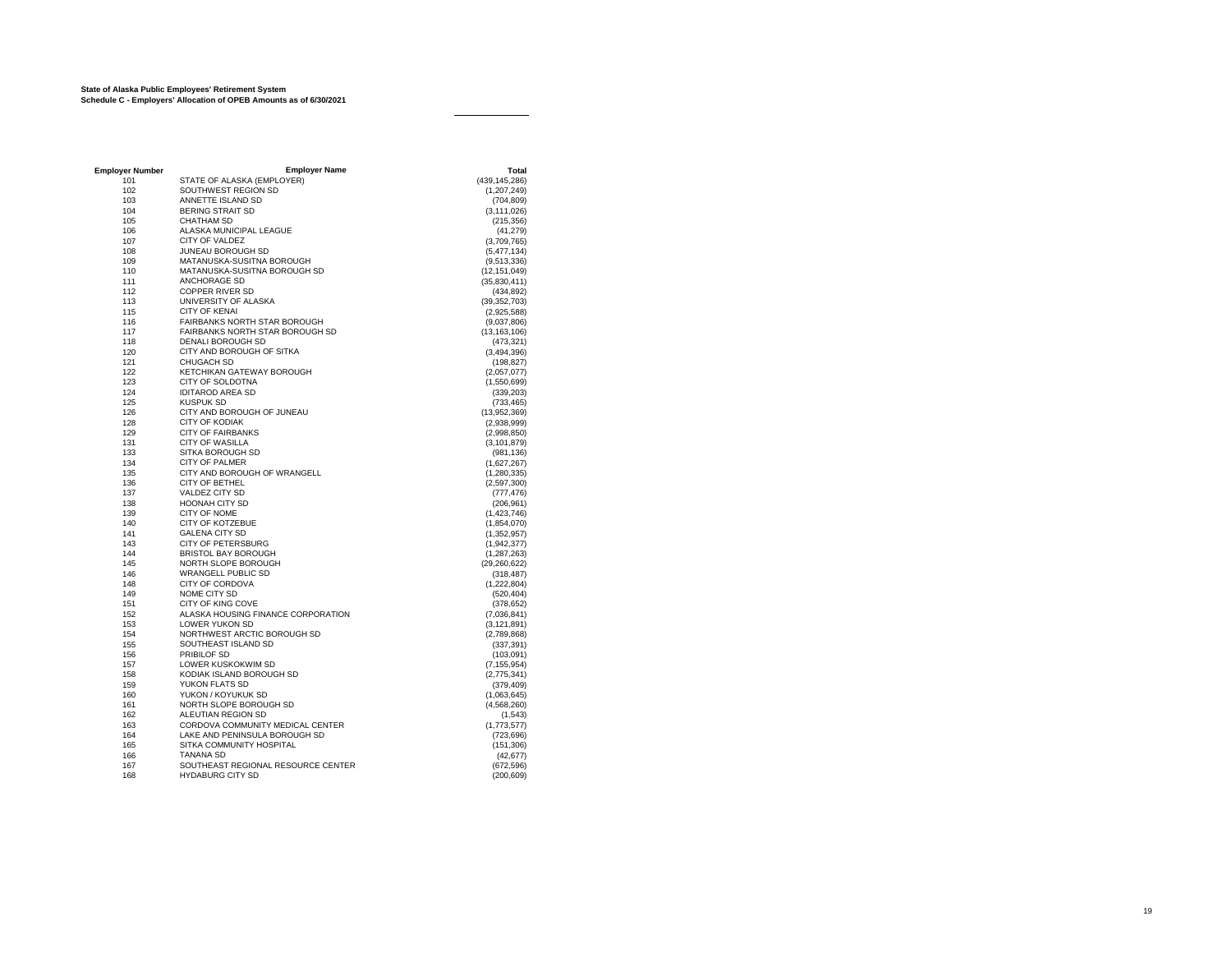| <b>Employer Number</b> | <b>Employer Name</b>                  | <b>Total</b>   |
|------------------------|---------------------------------------|----------------|
| 169                    | <b>CITY OF TANANA</b>                 | (2,854)        |
| 170                    | NORTH PACIFIC FISHERY MGMT COUNCIL    | (593, 961)     |
| 171                    | <b>CITY OF BARROW</b>                 | (527, 672)     |
| 172                    | <b>CITY OF SAINT PAUL</b>             | (617, 782)     |
| 173                    | MUNICIPALITY OF ANCHORAGE             | (76, 848, 192) |
| 174                    | KODIAK ISLAND BOROUGH                 | (1,082,767)    |
| 175                    | NOME JOINT UTILITY SYSTEM             | (336, 157)     |
| 176                    | <b>CITY OF SAND POINT</b>             | (438, 384)     |
| 177                    | KETCHIKAN GATEWAY BOROUGH SD          | (2,820,042)    |
| 178                    | <b>CITY OF DILLINGHAM</b>             | (1, 104, 712)  |
| 179                    | CITY OF UNALASKA                      | (4,549,847)    |
| 180                    | <b>KENAI PENINSULA BOROUGH</b>        | (7, 197, 829)  |
| 181                    | <b>CITY OF KETCHIKAN</b>              | (3,941,008)    |
| 182                    | <b>CITY OF SEWARD</b>                 | (1,667,083)    |
| 183                    | CITY OF FORT YUKON                    | (243, 270)     |
| 184                    | <b>BRISTOL BAY BOROUGH SD</b>         | (129, 382)     |
| 185                    | <b>CORDOVA CITY SD</b>                | (412, 885)     |
| 186                    | <b>CITY OF CRAIG</b>                  | (589, 744)     |
| 187                    | PETERSBURG MEDICAL CENTER             | (3, 148, 444)  |
| 189                    | HAINES BOROUGH                        | (996, 751)     |
| 190                    | KENAI PENINSULA BOROUGH SD            | (6,852,644)    |
| 191                    | CITY OF NORTH POLE                    | (1, 103, 516)  |
| 192                    | <b>CITY OF GALENA</b>                 | (367, 538)     |
| 193                    | <b>CITY OF NENANA</b>                 | (41, 918)      |
| 195                    | <b>YUPIIT SD</b>                      | (753, 914)     |
| 196                    | NENANA CITY SD                        | (754, 981)     |
| 198                    | <b>CITY OF SAXMAN</b>                 | (45, 377)      |
| 199                    | CITY OF HOONAH                        | (359, 395)     |
| 200                    | <b>CITY OF PELICAN</b>                | (51, 643)      |
| 202                    | <b>CITY OF WHITTIER</b>               | (488, 552)     |
| 203                    | ANCHORAGE COMMUNITY DEVELOP AUTHORITY | (445, 768)     |
| 204                    | <b>CRAIG CITY SD</b>                  | (359, 564)     |
| 205                    | <b>DILLINGHAM CITY SD</b>             | (534, 738)     |
| 206                    | CITY OF THORNE BAY                    | (120, 107)     |
| 208                    | <b>CITY OF AKUTAN</b>                 | (350, 757)     |
| 209                    | <b>UNALASKA CITY SD</b>               | (342, 265)     |
| 211                    | <b>KASHUNAMIUT SD</b>                 | (666, 800)     |
| 215                    | <b>CITY OF HOMER</b>                  | (2,634,818)    |
| 218                    | SPECIAL EDUCATION SERVICE AGENCY      | (66,091)       |
| 219                    | BARTLETT REGIONAL HOSPITAL            | (14, 634, 779) |
| 220                    | NORTHWEST ARCTIC BOROUGH              | (944, 117)     |
| 221                    | SAINT MARY'S SD                       | (408, 873)     |
| 223                    | <b>BRISTOL BAY RHA</b>                | (486, 489)     |
| 224                    | <b>COPPER RIVER BASIN RHA</b>         | (237, 443)     |
| 225                    | <b>SKAGWAY CITY SD</b>                | (99, 732)      |
| 227                    | <b>CITY OF KLAWOCK</b>                | (274, 958)     |
| 228                    | PETERSBURG CITY SD                    | (387, 075)     |
| 230                    | ALEUTIANS EAST BOROUGH                | (327, 939)     |
| 235                    | <b>CITY OF HUSLIA</b>                 | (63,030)       |
| 237                    | <b>CITY OF KALTAG</b>                 | (11, 359)      |
| 240                    | <b>HAINES BOROUGH SD</b>              | (346, 166)     |
| 242                    | <b>CITY OF ELIM</b>                   | 909            |
| 243                    | <b>CITY OF ATKA</b>                   | (13,665)       |
| 244                    | ALEUTIANS EAST BOROUGH SD             | (369, 778)     |
| 246                    | <b>DELTA/GREELY SD</b>                | (614, 272)     |
| 247                    | LAKE AND PENINSULA BOROUGH            | (142, 800)     |
| 248                    | CITY AND BOROUGH OF YAKUTAT           | (302, 650)     |
|                        |                                       |                |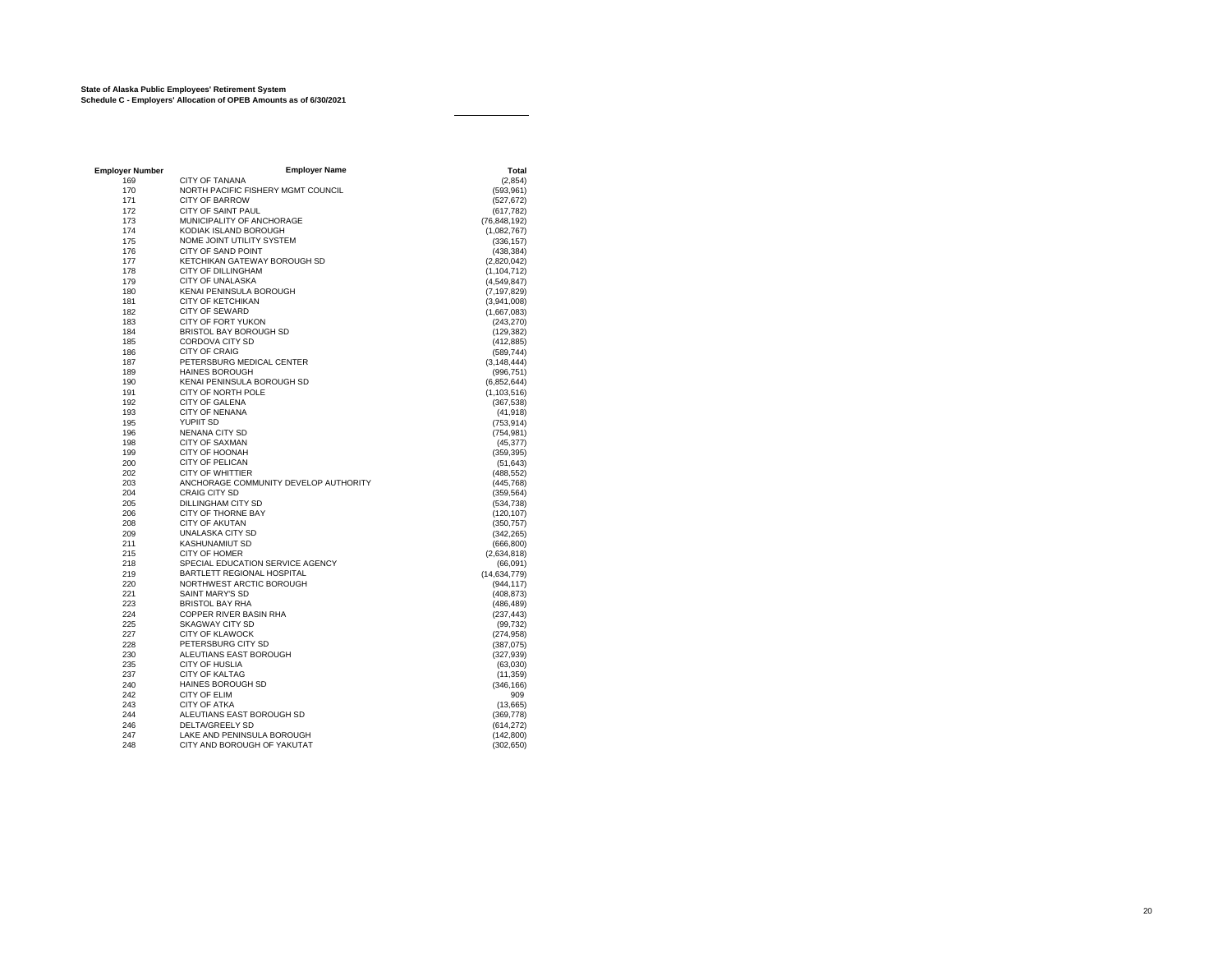| <b>Employer Number</b> | <b>Employer Name</b>                     | Total           |
|------------------------|------------------------------------------|-----------------|
| 249                    | CITY OF UNALAKLEET                       | (53, 695)       |
| 251                    | <b>KLAWOCK CITY SD</b>                   | (292, 707)      |
| 254                    | <b>CITY OF MEKORYUK</b>                  | 842             |
| 255                    | ALASKA GATEWAY SD                        | (902, 015)      |
| 257                    | PELICAN CITY SD                          | (8,537)         |
| 258                    | DENALI BOROUGH                           | (217, 536)      |
| 259                    | <b>CITY OF ALLAKAKET</b>                 |                 |
| 260                    | CITY OF KACHEMAK                         | (8, 206)        |
| 262                    | COOK INLET HOUSING AUTHORITY             | (4, 297, 495)   |
| 263                    | <b>INTERIOR RHA</b>                      | (450, 415)      |
| 264                    | YAKUTAT SD                               | (102, 876)      |
| 265                    | <b>KAKE CITY SD</b>                      | (226, 552)      |
| 267                    | ALEUTIAN HOUSING AUTHORITY               | (279, 473)      |
| 270                    | <b>BERING STRAITS RHA</b>                | (565, 824)      |
| 271                    | <b>CITY OF EGEGIK</b>                    | (25, 926)       |
| 275                    | <b>ILISAGVIK COLLEGE</b>                 | (2, 177, 187)   |
| 276                    | NORTH PACIFIC RIM HA                     | (479, 018)      |
| 278                    | <b>SAXMAN SEAPORT</b>                    | (39, 407)       |
| 279                    | <b>TLINGIT-HAIDA RHA</b>                 | (1,073,371)     |
| 280                    | CITY OF TOKSOOK BAY                      | (7, 767)        |
| 281                    | <b>BARANOF ISLAND HA</b>                 | (264.921)       |
| 282                    | CITY OF DELTA JUNCTION                   | (55, 826)       |
| 283                    | <b>CITY OF ANDERSON</b>                  | (3,252)         |
| 284                    | INTER-ISLAND FERRY AUTHORITY             | (409, 265)      |
| 286                    | <b>CITY OF SELDOVIA</b>                  | (38, 873)       |
| 288                    | NORTHWEST INUPIAT HOUSING AUTHORITY      | (314, 110)      |
| 290                    | CITY OF UPPER KALSKAG                    | (1,890)         |
| 291                    | <b>CITY OF SHAKTOOLIK</b>                | (9,039)         |
| 293                    | TAGIUGMIULLU NUNAMIULLU HOUSING AUTHORIT | (355, 366)      |
| 296                    | MUNICIPALITY OF SKAGWAY                  | (1,654,983)     |
| 297                    | CITY OF NULATO                           | (39, 311)       |
| 298                    | <b>CITY OF ANIAK</b>                     | (81, 436)       |
| 299                    | ALASKA GASLINE DEVELOPMENT CORPORATION   | (332, 313)      |
| <b>Subtotal</b>        |                                          | (845, 810, 552) |
| Nonemployer:           |                                          |                 |
| 999                    | STATE OF ALASKA (NON-EMPLOYER)           | (44, 271, 008)  |
| Total                  |                                          | (890, 081, 560) |

All amounts are determined without rounding. Rounded amounts are displayed.

\*Same as FY20 for certain employers who have zero present value of future contributions. All other empl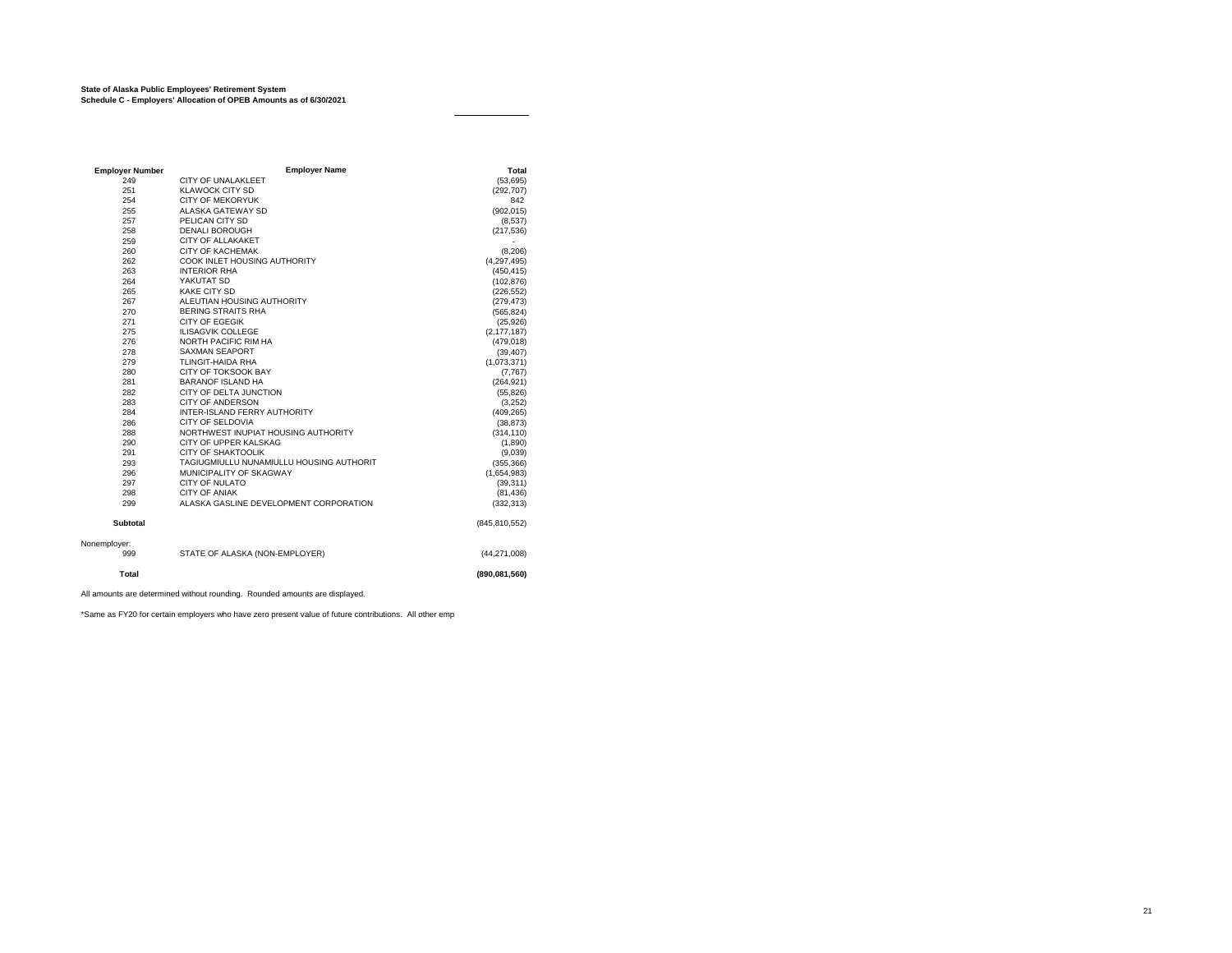**State of Alaska Public Employees' Retirement System Schedule D - Employers' Allocation of Recognition of Deferred Outflows/Inflows as of 6/30/2021**

| <b>Employer Number</b> | <b>Employer Name</b>                         | FY2022          | FY2023          | FY2024          | FY2025          | FY2026 | <b>Thereafter</b> |
|------------------------|----------------------------------------------|-----------------|-----------------|-----------------|-----------------|--------|-------------------|
| 101                    | STATE OF ALASKA (EMPLOYER)                   | (199, 784, 704) | (136, 645, 067) | (146, 728, 321) | (170, 968, 430) |        |                   |
| 102                    | SOUTHWEST REGION SD                          | (558, 120)      | (361, 295)      | (387, 956)      | (452, 048)      |        |                   |
| 103                    | ANNETTE ISLAND SD                            | (324, 052)      | (194, 649)      | (209, 012)      | (243, 542)      |        |                   |
| 104                    | <b>BERING STRAIT SD</b>                      | (1,432,632)     | (932, 981)      | (1,001,827)     | (1, 167, 333)   |        |                   |
| 105                    | <b>CHATHAM SD</b>                            | (97,092)        | (64, 479)       | (69, 237)       | (80, 676)       |        |                   |
| 106                    | ALASKA MUNICIPAL LEAGUE                      | (19, 582)       | (12, 411)       | (13, 327)       | (15, 529)       |        |                   |
| 107                    | CITY OF VALDEZ                               | (1,728,624)     | (1, 116, 429)   | (1, 198, 812)   | (1,396,860)     |        |                   |
| 108                    | JUNEAU BOROUGH SD                            | (2,536,482)     | (1,631,052)     | (1,751,409)     | (2,040,749)     |        |                   |
| 109                    | MATANUSKA-SUSITNA BOROUGH                    | (4,420,230)     | (2,838,599)     | (3,048,063)     | (3,551,616)     |        |                   |
| 110                    | MATANUSKA-SUSITNA BOROUGH SD                 | (5,603,988)     | (3,604,479)     | (3,870,459)     | (4,509,874)     |        |                   |
| 111                    | <b>ANCHORAGE SD</b>                          |                 |                 |                 |                 |        |                   |
|                        | <b>COPPER RIVER SD</b>                       | (16, 496, 942)  | (10, 713, 387)  | (11,503,945)    | (13, 404, 443)  |        |                   |
| 112                    |                                              | (200, 112)      | (131, 380)      | (141, 075)      | (164, 381)      |        |                   |
| 113                    | UNIVERSITY OF ALASKA<br><b>CITY OF KENAI</b> | (18, 307, 433)  | (12, 468, 856)  | (13, 388, 953)  | (15,600,862)    |        |                   |
| 115                    |                                              | (1,362,978)     | (882, 275)      | (947, 380)      | (1, 103, 891)   |        |                   |
| 116                    | <b>FAIRBANKS NORTH STAR BOROUGH</b>          | (4, 194, 201)   | (2,766,703)     | (2,970,862)     | (3,461,661)     |        |                   |
| 117                    | FAIRBANKS NORTH STAR BOROUGH SD              | (6,083,171)     | (3,979,699)     | (4,273,367)     | (4,979,345)     |        |                   |
| 118                    | DENALI BOROUGH SD                            | (215, 674)      | (133, 953)      | (143, 838)      | (167, 601)      |        |                   |
| 120                    | CITY AND BOROUGH OF SITKA                    | (1,654,999)     | (1, 106, 893)   | (1, 188, 572)   | (1,384,929)     |        |                   |
| 121                    | <b>CHUGACH SD</b>                            | (90, 631)       | (63, 874)       | (68, 587)       | (79, 918)       |        |                   |
| 122                    | KETCHIKAN GATEWAY BOROUGH                    | (955, 486)      | (629, 959)      | (676, 445)      | (788, 196)      |        |                   |
| 123                    | CITY OF SOLDOTNA                             | (723, 502)      | (481, 021)      | (516, 516)      | (601, 847)      |        |                   |
| 124                    | <b>IDITAROD AREA SD</b>                      | (154, 083)      | (110, 493)      | (118, 646)      | (138, 247)      |        |                   |
| 125                    | <b>KUSPUK SD</b>                             | (333, 925)      | (220, 985)      | (237, 292)      | (276, 493)      |        |                   |
| 126                    | CITY AND BOROUGH OF JUNEAU                   | (6,487,355)     | (4, 289, 078)   | (4,605,576)     | (5,366,436)     |        |                   |
| 128                    | <b>CITY OF KODIAK</b>                        | (1,368,159)     | (890, 752)      | (956, 481)      | (1, 114, 496)   |        |                   |
| 129                    | <b>CITY OF FAIRBANKS</b>                     | (1, 391, 979)   | (920, 721)      | (988, 662)      | (1, 151, 993)   |        |                   |
| 131                    | <b>CITY OF WASILLA</b>                       | (1,442,996)     | (934, 343)      | (1,003,290)     | (1, 169, 037)   |        |                   |
| 133                    | SITKA BOROUGH SD                             | (449, 654)      | (292, 730)      | (314, 331)      | (366, 259)      |        |                   |
| 134                    | <b>CITY OF PALMER</b>                        | (754, 767)      | (488, 135)      | (524, 155)      | (610, 748)      |        |                   |
| 135                    | CITY AND BOROUGH OF WRANGELL                 | (599,010)       | (390, 659)      | (419, 487)      | (488, 787)      |        |                   |
| 136                    | CITY OF BETHEL                               | (1, 210, 317)   | (767, 545)      | (824, 183)      | (960, 341)      |        |                   |
| 137                    | VALDEZ CITY SD                               | (358, 834)      | (232, 942)      | (250, 132)      |                 |        |                   |
|                        | <b>HOONAH CITY SD</b>                        |                 |                 |                 | (291, 454)      |        |                   |
| 138                    | CITY OF NOME                                 | (94, 802)       | (62, 663)       | (67, 287)       | (78, 403)       |        |                   |
| 139                    |                                              | (660, 031)      | (414, 877)      | (445, 491)      | (519,088)       |        |                   |
| 140                    | CITY OF KOTZEBUE                             | (862, 753)      | (536, 873)      | (576, 489)      | (671, 728)      |        |                   |
| 141                    | <b>GALENA CITY SD</b>                        | (627, 798)      | (415, 028)      | (445, 654)      | (519, 278)      |        |                   |
| 143                    | <b>CITY OF PETERSBURG</b>                    | (896, 708)      | (574, 259)      | (616, 634)      | (718, 504)      |        |                   |
| 144                    | <b>BRISTOL BAY BOROUGH</b>                   | (596, 467)      | (371, 134)      | (398, 520)      | (464, 358)      |        |                   |
| 145                    | NORTH SLOPE BOROUGH                          | (13,584,584)    | (8,800,050)     | (9, 449, 419)   | (11,010,501)    |        |                   |
| 146                    | <b>WRANGELL PUBLIC SD</b>                    | (145, 455)      | (93, 994)       | (100, 930)      | (117, 604)      |        |                   |
| 148                    | CITY OF CORDOVA                              | (566, 256)      | (364, 020)      | (390, 882)      | (455, 457)      |        |                   |
| 149                    | NOME CITY SD                                 | (245, 362)      | (158, 322)      | (170,005)       | (198,091)       |        |                   |
| 151                    | CITY OF KING COVE                            | (175, 867)      | (118, 666)      | (127, 423)      | (148, 473)      |        |                   |
| 152                    | ALASKA HOUSING FINANCE CORPORATION           | (3,269,538)     | (2, 173, 676)   | (2, 334, 075)   | (2,719,673)     |        |                   |
| 153                    | LOWER YUKON SD                               | (1,445,724)     | (947, 663)      | (1,017,592)     | (1, 185, 703)   |        |                   |
| 154                    | NORTHWEST ARCTIC BOROUGH SD                  | (1, 291, 117)   | (846, 706)      | (909, 186)      | (1,059,387)     |        |                   |
| 155                    | SOUTHEAST ISLAND SD                          | (153, 321)      | (102, 773)      | (110, 357)      | (128, 588)      |        |                   |
| 156                    | PRIBILOF SD                                  | (49, 282)       | (34, 964)       | (37, 544)       | (43, 747)       |        |                   |
| 157                    | LOWER KUSKOKWIM SD                           | (3,311,856)     | (2, 177, 914)   | (2,338,626)     | (2,724,976)     |        |                   |
| 158                    | KODIAK ISLAND BOROUGH SD                     | (1,282,235)     | (813, 407)      | (873, 429)      | (1,017,723)     |        |                   |
| 159                    | YUKON FLATS SD                               | (171, 617)      | (115, 033)      | (123, 522)      | (143, 928)      |        |                   |
| 160                    | YUKON / KOYUKUK SD                           | (489, 431)      | (312, 558)      | (335, 622)      | (391,068)       |        |                   |
| 161                    | NORTH SLOPE BOROUGH SD                       |                 |                 |                 |                 |        |                   |
| 162                    | ALEUTIAN REGION SD                           | (2,097,984)     | (1,365,113)     | (1,465,846)     | (1,708,010)     |        |                   |
|                        | CORDOVA COMMUNITY MEDICAL CENTER             |                 |                 |                 |                 |        |                   |
| 163                    |                                              | (860, 537)      | (516, 288)      | (554, 385)      | (645, 972)      |        |                   |
| 164                    | LAKE AND PENINSULA BOROUGH SD                | (335, 791)      | (216, 293)      | (232, 254)      | (270, 623)      |        |                   |
| 165                    | SITKA COMMUNITY HOSPITAL                     |                 |                 |                 |                 |        |                   |
| 166                    | <b>TANANA SD</b>                             | (18, 862)       | (13, 320)       | (14, 303)       | (16,665)        |        |                   |
| 167                    | SOUTHEAST REGIONAL RESOURCE CENTER           | (311, 207)      | (201, 914)      | (216, 813)      | (252, 632)      |        |                   |
| 168                    | <b>HYDABURG CITY SD</b>                      | (93,049)        | (58, 122)       | (62, 411)       | (72, 722)       |        |                   |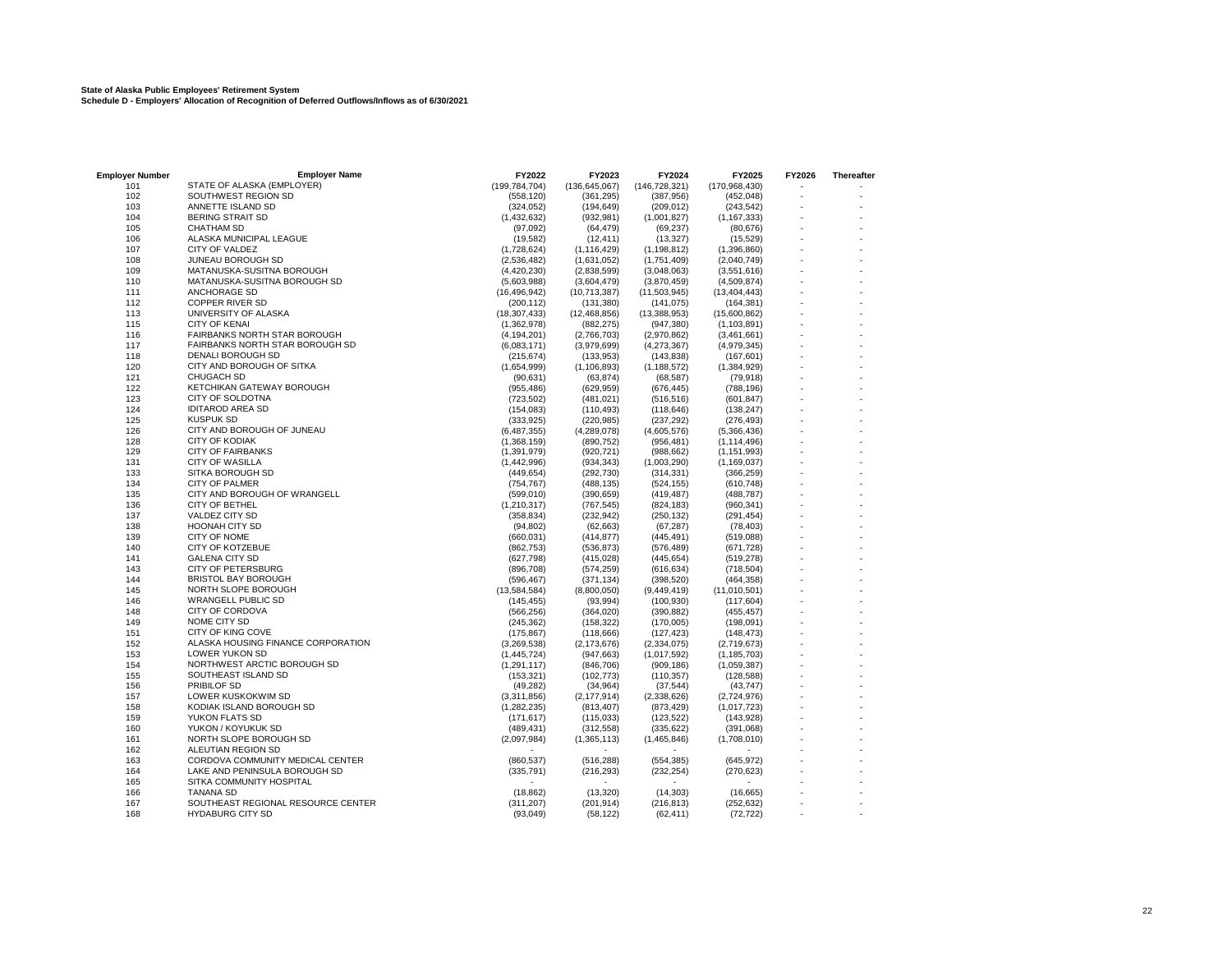**State of Alaska Public Employees' Retirement System Schedule D - Employers' Allocation of Recognition of Deferred Outflows/Inflows as of 6/30/2021**

| <b>Employer Number</b> | <b>Employer Name</b>                  | FY2022         | FY2023         | FY2024        | FY2025        | FY2026 | <b>Thereafter</b> |
|------------------------|---------------------------------------|----------------|----------------|---------------|---------------|--------|-------------------|
| 169                    | <b>CITY OF TANANA</b>                 | (1,246)        | (805)          | (865)         | (1,007)       |        |                   |
| 170                    | NORTH PACIFIC FISHERY MGMT COUNCIL    | (276, 568)     | (180, 723)     | (194, 059)    | (226, 119)    |        |                   |
| 171                    | <b>CITY OF BARROW</b>                 | (242, 705)     | (164, 679)     | (176, 831)    | (206, 044)    |        |                   |
| 172                    | CITY OF SAINT PAUL                    | (287, 478)     | (184, 961)     | (198, 610)    | (231, 421)    |        |                   |
| 173                    | MUNICIPALITY OF ANCHORAGE             | (35, 813, 210) | (23, 977, 336) | (25,746,661)  | (30,000,113)  |        |                   |
| 174                    | KODIAK ISLAND BOROUGH                 | (499, 004)     | (321, 639)     | (345, 374)    | (402, 431)    |        |                   |
| 175                    | NOME JOINT UTILITY SYSTEM             | (157, 717)     | (109, 584)     | (117, 671)    | (137, 110)    |        |                   |
| 176                    | CITY OF SAND POINT                    | (202, 300)     | (130, 775)     | (140, 425)    | (163, 624)    |        |                   |
|                        | KETCHIKAN GATEWAY BOROUGH SD          |                |                |               |               |        |                   |
| 177                    | <b>CITY OF DILLINGHAM</b>             | (1, 297, 586)  | (811, 742)     | (871, 641)    | (1,015,640)   |        |                   |
| 178                    |                                       | (512, 435)     | (327, 542)     | (351, 712)    | (409, 816)    |        |                   |
| 179                    | <b>CITY OF UNALASKA</b>               | (2, 112, 984)  | (1, 349, 674)  | (1,449,269)   | (1,688,694)   |        |                   |
| 180                    | KENAI PENINSULA BOROUGH               | (3,338,867)    | (2, 175, 795)  | (2,336,350)   | (2,722,325)   |        |                   |
| 181                    | <b>CITY OF KETCHIKAN</b>              | (1,841,388)    | (1, 186, 054)  | (1, 273, 575) | (1,483,975)   |        |                   |
| 182                    | <b>CITY OF SEWARD</b>                 | (769, 825)     | (504, 179)     | (541, 383)    | (630, 822)    |        |                   |
| 183                    | CITY OF FORT YUKON                    | (110, 803)     | (71, 442)      | (76, 714)     | (89, 387)     |        |                   |
| 184                    | <b>BRISTOL BAY BOROUGH SD</b>         | (58, 157)      | (39, 505)      | (42, 420)     | (49, 428)     |        |                   |
| 185                    | CORDOVA CITY SD                       | (190, 757)     | (120, 634)     | (129, 535)    | (150, 935)    |        |                   |
| 186                    | <b>CITY OF CRAIG</b>                  | (272, 697)     | (178, 302)     | (191, 459)    | (223,089)     |        |                   |
| 187                    | PETERSBURG MEDICAL CENTER             | (1,467,123)    | (912,093)      | (979, 398)    | (1, 141, 199) |        |                   |
| 189                    | <b>HAINES BOROUGH</b>                 | (457, 943)     | (291, 216)     | (312, 705)    | (364, 365)    |        |                   |
| 190                    | KENAI PENINSULA BOROUGH SD            | (3, 153, 393)  | (2,027,462)    | (2, 177, 072) | (2,536,733)   |        |                   |
| 191                    | CITY OF NORTH POLE                    | (509, 427)     | (330, 569)     | (354, 963)    | (413, 604)    |        |                   |
| 192                    | <b>CITY OF GALENA</b>                 | (169, 623)     | (109, 887)     | (117, 996)    | (137, 489)    |        |                   |
| 193                    | <b>CITY OF NENANA</b>                 | (27, 853)      | (14, 833)      | (15,928)      | (18, 559)     |        |                   |
| 195                    | <b>YUPIIT SD</b>                      |                |                |               |               |        |                   |
|                        | <b>NENANA CITY SD</b>                 | (350, 026)     | (225, 829)     | (242, 493)    | (282, 554)    |        |                   |
| 196                    |                                       | (348, 476)     | (217,050)      | (233,066)     | (271, 570)    |        |                   |
| 198                    | <b>CITY OF SAXMAN</b>                 | (22, 027)      | (13,017)       | (13, 977)     | (16, 287)     |        |                   |
| 199                    | CITY OF HOONAH                        | (166, 323)     | (105, 195)     | (112, 957)    | (131, 618)    |        |                   |
| 200                    | CITY OF PELICAN                       | (24, 749)      | (15, 439)      | (16, 578)     | (19, 317)     |        |                   |
| 202                    | <b>CITY OF WHITTIER</b>               | (229, 147)     | (149, 543)     | (160, 578)    | (187, 107)    |        |                   |
| 203                    | ANCHORAGE COMMUNITY DEVELOP AUTHORITY | (203, 251)     | (146, 365)     | (157, 165)    | (183, 130)    |        |                   |
| 204                    | <b>CRAIG CITY SD</b>                  | (164, 667)     | (105, 498)     | (113, 283)    | (131, 997)    |        |                   |
| 205                    | <b>DILLINGHAM CITY SD</b>             | (248, 153)     | (149, 089)     | (160, 091)    | (186, 538)    |        |                   |
| 206                    | CITY OF THORNE BAY                    | (55, 470)      | (38, 899)      | (41, 770)     | (48, 670)     |        |                   |
| 208                    | CITY OF AKUTAN                        | (161, 703)     | (104, 135)     | (111, 820)    | (130, 293)    |        |                   |
| 209                    | <b>UNALASKA CITY SD</b>               | (157, 786)     | (105, 649)     | (113, 445)    | (132, 187)    |        |                   |
| 211                    | KASHUNAMIUT SD                        | (310, 481)     | (199, 795)     | (214, 538)    | (249, 980)    |        |                   |
| 215                    | <b>CITY OF HOMER</b>                  | (1,224,145)    | (778, 897)     | (836, 373)    | (974, 545)    |        |                   |
| 218                    | SPECIAL EDUCATION SERVICE AGENCY      | (30, 348)      | (21, 342)      | (22, 917)     | (26, 702)     |        |                   |
| 219                    | <b>BARTLETT REGIONAL HOSPITAL</b>     | (6,796,738)    | (4,309,663)    | (4,627,680)   | (5,392,191)   |        |                   |
| 220                    | NORTHWEST ARCTIC BOROUGH              | (440, 109)     | (280, 318)     | (301,003)     | (350, 730)    |        |                   |
| 221                    | <b>SAINT MARY'S SD</b>                | (201, 783)     | (131, 229)     | (140, 912)    | (164, 192)    |        |                   |
| 223                    | <b>BRISTOL BAY RHA</b>                | (226, 887)     | (149, 089)     | (160, 091)    | (186, 538)    |        |                   |
| 224                    | <b>COPPER RIVER BASIN RHA</b>         | (110, 544)     | (70, 836)      | (76,063)      | (88, 629)     |        |                   |
| 225                    | <b>SKAGWAY CITY SD</b>                |                |                |               |               |        |                   |
|                        | <b>CITY OF KLAWOCK</b>                | (46, 844)      | (31, 180)      | (33, 481)     | (39, 012)     |        |                   |
| 227                    |                                       | (127,073)      | (82, 945)      | (89,066)      | (103, 780)    |        |                   |
| 228                    | PETERSBURG CITY SD                    | (178, 710)     | (115, 487)     | (124,009)     | (144, 496)    |        |                   |
| 230                    | ALEUTIANS EAST BOROUGH                | (154, 091)     | (104, 892)     | (112, 632)    | (131, 240)    |        |                   |
| 235                    | <b>CITY OF HUSLIA</b>                 | (29,016)       | (19, 677)      | (21, 129)     | (24, 619)     | ä,     |                   |
| 237                    | <b>CITY OF KALTAG</b>                 | (5, 113)       | (4,238)        | (4,551)       | (5,303)       |        |                   |
| 240                    | HAINES BOROUGH SD                     | (159, 153)     | (104, 135)     | (111, 820)    | (130, 293)    |        |                   |
| 242                    | <b>CITY OF ELIM</b>                   | (1,284)        | (878)          | (943)         | (1,098)       |        |                   |
| 243                    | <b>CITY OF ATKA</b>                   | (5,210)        | (3,784)        | (4,063)       | (4,734)       |        |                   |
| 244                    | ALEUTIANS EAST BOROUGH SD             | (172, 764)     | (113,066)      | (121, 409)    | (141, 466)    |        |                   |
| 246                    | DELTA/GREELY SD                       | (283, 720)     | (189, 200)     | (203, 161)    | (236, 724)    |        |                   |
| 247                    | LAKE AND PENINSULA BOROUGH            | (65, 843)      | (43, 289)      | (46, 483)     | (54, 162)     |        |                   |
| 248                    | CITY AND BOROUGH OF YAKUTAT           | (141, 373)     | (98, 535)      | (105, 806)    | (123, 286)    | ٠      |                   |
|                        |                                       |                |                |               |               |        |                   |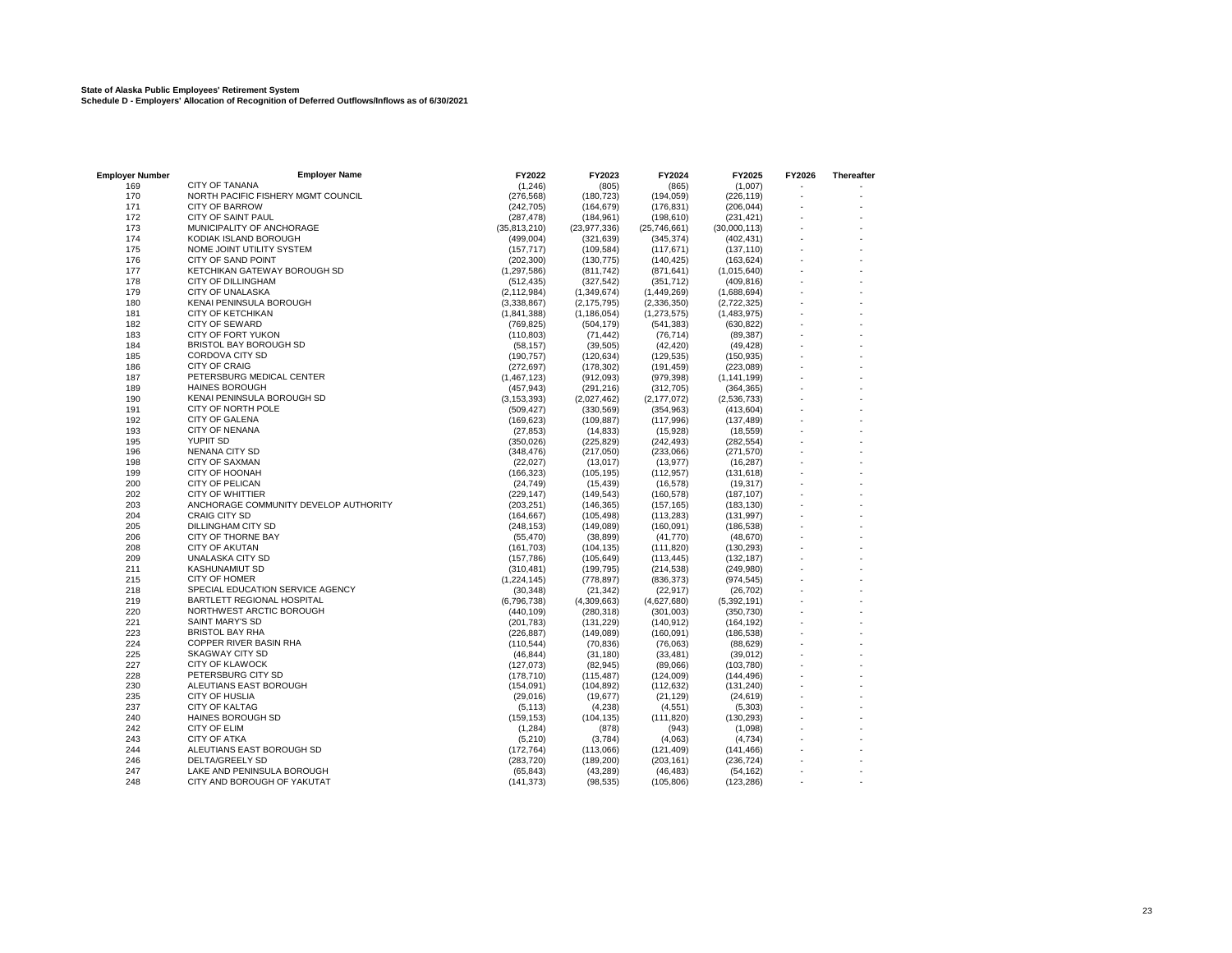**State of Alaska Public Employees' Retirement System Schedule D - Employers' Allocation of Recognition of Deferred Outflows/Inflows as of 6/30/2021**

| <b>Employer Number</b> | <b>Employer Name</b>                     | FY2022          | FY2023          | FY2024          | FY2025          | FY2026 | Thereafter |
|------------------------|------------------------------------------|-----------------|-----------------|-----------------|-----------------|--------|------------|
| 249                    | CITY OF UNALAKLEET                       | (26, 375)       | (17,040)        | (18, 298)       | (21, 321)       |        |            |
| 251                    | <b>KLAWOCK CITY SD</b>                   | (135, 667)      | (83, 551)       | (89, 716)       | (104, 537)      |        |            |
| 254                    | <b>CITY OF MEKORYUK</b>                  | (71)            |                 |                 |                 |        |            |
| 255                    | ALASKA GATEWAY SD                        | (415, 344)      | (260, 339)      | (279, 549)      | (325, 732)      |        |            |
| 257                    | PELICAN CITY SD                          | (3, 559)        | (5, 449)        | (5,851)         | (6, 818)        |        |            |
| 258                    | <b>DENALI BOROUGH</b>                    | (100, 868)      | (62, 663)       | (67, 287)       | (78, 403)       |        |            |
| 259                    | <b>CITY OF ALLAKAKET</b>                 |                 |                 |                 |                 |        |            |
| 260                    | <b>CITY OF KACHEMAK</b>                  | (3,832)         | (2,724)         | (2,926)         | (3,409)         |        |            |
| 262                    | COOK INLET HOUSING AUTHORITY             | (1,999,484)     | (1,265,972)     | (1,359,390)     | (1,583,967)     |        |            |
| 263                    | <b>INTERIOR RHA</b>                      | (206, 818)      | (135, 164)      | (145, 138)      | (169, 116)      |        |            |
| 264                    | YAKUTAT SD                               | (48, 439)       | (31,786)        | (34, 131)       | (39, 770)       |        |            |
| 265                    | <b>KAKE CITY SD</b>                      | (104, 714)      | (70, 836)       | (76,063)        | (88, 629)       |        |            |
| 267                    | ALEUTIAN HOUSING AUTHORITY               | (129, 333)      | (90, 210)       | (96, 867)       | (112, 870)      |        |            |
| 270                    | <b>BERING STRAITS RHA</b>                | (262, 831)      | (174, 518)      | (187, 396)      | (218, 354)      |        |            |
| 271                    | <b>CITY OF EGEGIK</b>                    | (11, 287)       | (13, 017)       | (13, 977)       | (16, 287)       |        |            |
| 275                    | <b>ILISAGVIK COLLEGE</b>                 | (1,000,034)     | (637, 375)      | (684, 408)      | (797, 475)      |        |            |
| 276                    | NORTH PACIFIC RIM HA                     | (223, 838)      | (151, 511)      | (162, 691)      | (189, 568)      |        |            |
| 278                    | <b>SAXMAN SEAPORT</b>                    | (18, 165)       | (11, 049)       | (11, 865)       | (13, 825)       |        |            |
| 279                    | <b>TLINGIT-HAIDA RHA</b>                 | (498, 394)      | (330, 418)      | (354, 800)      | (413, 415)      |        |            |
| 280                    | CITY OF TOKSOOK BAY                      | (3,732)         | (2,724)         | (2,926)         | (3,409)         |        |            |
| 281                    | <b>BARANOF ISLAND HA</b>                 | (123, 278)      | (79, 312)       | (85, 165)       | (99, 235)       |        |            |
| 282                    | CITY OF DELTA JUNCTION                   | (25, 499)       | (20, 282)       | (21, 779)       | (25, 377)       |        |            |
| 283                    | <b>CITY OF ANDERSON</b>                  | (1, 327)        | (857)           | (921)           | (1,073)         |        |            |
| 284                    | INTER-ISLAND FERRY AUTHORITY             | (188, 515)      | (124, 872)      | (134,086)       | (156, 238)      |        |            |
| 286                    | <b>CITY OF SELDOVIA</b>                  | (17, 836)       | (11, 049)       | (11, 865)       | (13, 825)       |        |            |
| 288                    | NORTHWEST INUPIAT HOUSING AUTHORITY      | (146, 167)      | (96, 416)       | (103, 531)      | (120, 634)      |        |            |
| 290                    | CITY OF UPPER KALSKAG                    | (797)           | (1,060)         | (1, 138)        | (1,326)         |        |            |
| 291                    | <b>CITY OF SHAKTOOLIK</b>                | (3,967)         | (2,786)         | (2,992)         | (3,486)         |        |            |
| 293                    | TAGIUGMIULLU NUNAMIULLU HOUSING AUTHORIT | (167, 302)      | (107, 919)      | (115, 883)      | (135, 027)      |        |            |
| 296                    | MUNICIPALITY OF SKAGWAY                  | (767, 377)      | (476, 783)      | (511, 965)      | (596, 544)      |        |            |
| 297                    | <b>CITY OF NULATO</b>                    | (17, 419)       | (11, 776)       | (12, 645)       | (14, 734)       |        |            |
| 298                    | <b>CITY OF ANIAK</b>                     | (37, 422)       | (22, 855)       | (24, 542)       | (28, 596)       |        |            |
| 299                    | ALASKA GASLINE DEVELOPMENT CORPORATION   | (145, 872)      | (117, 304)      | (125,960)       | (146, 769)      |        |            |
| <b>Subtotal</b>        |                                          | (388, 429, 004) | (260, 272, 687) | (279, 478, 617) | (325, 649, 609) |        |            |
| Nonemployer:           |                                          |                 |                 |                 |                 |        |            |
| 999                    | STATE OF ALASKA (NON-EMPLOYER)           | (16,684,194)    | (16, 186, 552)  | (17, 380, 983)  | (20, 252, 391)  |        |            |
| Total                  |                                          | (405, 113, 198) | (276, 459, 239) | (296, 859, 600) | (345,902,000)   |        |            |

All amounts are determined without rounding. Rounded amounts are displayed.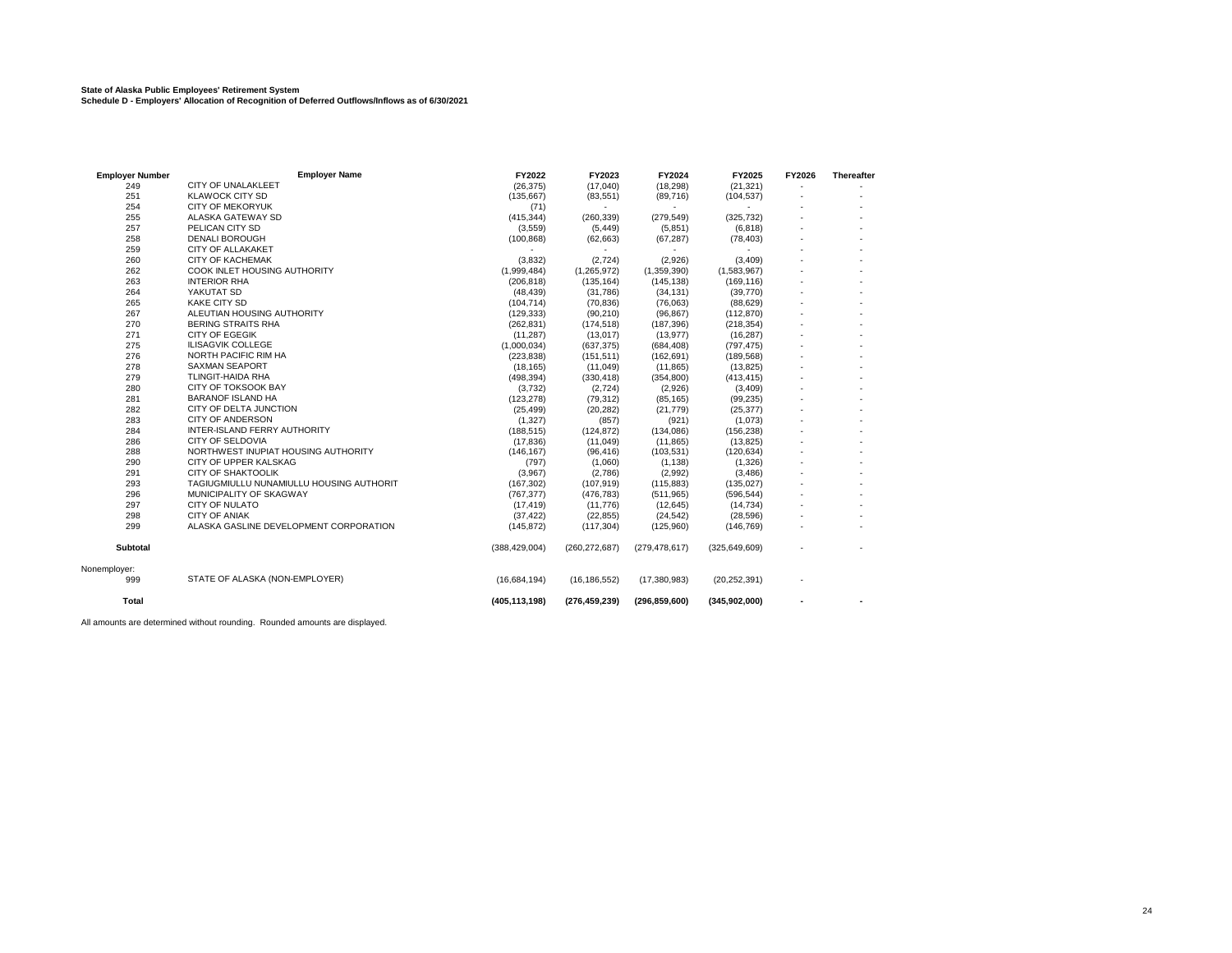|                        |                                     | FY2021                      |                    | FY2020     | FY2019            |                             |                    |                |
|------------------------|-------------------------------------|-----------------------------|--------------------|------------|-------------------|-----------------------------|--------------------|----------------|
| <b>Employer Number</b> | <b>Employer Name</b>                | <b>Actual Contributions</b> | <b>RDS Subsidy</b> | Total      |                   | <b>Actual Contributions</b> | <b>RDS Subsidy</b> | Total          |
| 101                    | STATE OF ALASKA (EMPLOYER)          | 34.536.170                  | 95,721             | 34.631.891 | 53,754,135        | 51,390,421                  | 10,292,567         | 61,682,987     |
| 102                    | SOUTHWEST REGION SD                 | 95,166                      | 264                | 95,430     | 147,601           | 136,565                     | 27,351             | 163,916        |
| 103                    | ANNETTE ISLAND SD                   | 5,190                       | 14                 | 5,205      | 46,620            | 37,679                      | 7,546              | 45,226         |
| 104                    | <b>BERING STRAIT SD</b>             | 236,918                     | 657                | 237,575    | 355,248           | 357,060                     | 71,513             | 428,572        |
| 105                    | <b>CHATHAM SD</b>                   | 10,471                      | 29                 | 10,500     | 20,621            | 17,963                      | 3,598              | 21,560         |
| 106                    | ALASKA MUNICIPAL LEAGUE             | 1,816                       | 5                  | 1,821      | 7,369             | 6,492                       | 1,300              | 7,792          |
| 107                    | <b>CITY OF VALDEZ</b>               | 216,131                     | 599                | 216,730    | 451,006           | 426,381                     | 85,396             | 511,777        |
| 108                    | JUNEAU BOROUGH SD                   | 379,306                     | 1,051              | 380.357    | 641,776           | 601,729                     | 120,515            | 722,245        |
| 109                    | MATANUSKA-SUSITNA BOROUGH           | 595,468                     | 1,650              | 597,119    | 1,189,931         | 1,083,601                   | 217,026            | 1,300,626      |
| 110                    | MATANUSKA-SUSITNA BOROUGH SD        | 747,546                     | 2,072              | 749,618    | 1,362,376         | 1,350,296                   | 270,440            | 1,620,735      |
| 111                    | ANCHORAGE SD                        | 2,565,768                   | 7,111              | 2,572,879  | 4,142,508         | 3,987,589                   | 798,642            | 4,786,230      |
| 112                    | <b>COPPER RIVER SD</b>              | 24,864                      | 69                 | 24,932     | 50,752            | 54,266                      | 10,868             | 65,134         |
| 113                    | UNIVERSITY OF ALASKA                | 5,159,100                   | 14,299             | 5,173,399  | 6,131,124         | 6,389,295                   | 1,279,660          | 7,668,954      |
| 115                    | <b>CITY OF KENAI</b>                | 209,727                     | 581                | 210,308    | 378,969           | 369,797                     | 74,064             | 443,861        |
| 116                    | <b>FAIRBANKS NORTH STAR BOROUGH</b> | 699.228                     | 1,938              | 701.166    | 1,201,715         | 1,223,237                   | 244,992            | 1,468,229      |
| 117                    | FAIRBANKS NORTH STAR BOROUGH SD     | 942,898                     | 2,613              | 945,511    | 1,609,542         | 1,486,989                   | 297,817            | 1,784,806      |
| 118                    | <b>DENALI BOROUGH SD</b>            | 270                         | -1                 | 270        | 36,830            | 28,799                      | 5,768              | 34,566         |
| 120                    | CITY AND BOROUGH OF SITKA           | 289,779                     | 803                | 290,582    | 681,774           | 516,348                     | 103,415            | 619,763        |
| 121                    | <b>CHUGACH SD</b>                   | 15,017                      | 42                 | 15,059     | 21,707            | 21,182                      | 4,242              | 25,424         |
| 122                    | KETCHIKAN GATEWAY BOROUGH           | 200,446                     | 556                | 201,002    | 282,382           | 256,933                     | 51,459             | 308,392        |
| 123                    | CITY OF SOLDOTNA                    | 135,908                     | 377                | 136,285    | 222,693           | 208,998                     | 41,858             | 250,856        |
| 124                    | <b>IDITAROD AREA SD</b>             | 19,759                      | 55                 | 19,814     | 40,502            | 45,022                      | 9,017              | 54,039         |
| 125                    | <b>KUSPUK SD</b>                    | 73,985                      | 205                | 74,190     | 63,647            | 71,383                      | 14,297             | 85,680         |
| 126                    | CITY AND BOROUGH OF JUNEAU          | 1,265,904                   | 3,509              | 1,269,412  | 1,948,050         | 1,776,765                   | 355,854            | 2,132,619      |
| 128                    | <b>CITY OF KODIAK</b>               | 203,011                     | 563                | 203,574    | 376,107           | 351,253                     | 70,350             | 421,602        |
| 129                    | <b>CITY OF FAIRBANKS</b>            | 247,982                     | 687                | 248,669    | 417,995           | 438,044                     | 87,732             | 525,777        |
| 131                    | <b>CITY OF WASILLA</b>              | 208,912                     | 579                | 209,491    | 385,979           | 369,635                     | 74,031             | 443,666        |
| 133                    | <b>SITKA BOROUGH SD</b>             | 51,393                      | 142                | 51,536     | 112,040           | 111,241                     | 22,280             | 133,521        |
| 134                    | CITY OF PALMER                      | 97,529                      | 270                | 97,800     | 189,665           | 193,824                     | 38,819             | 232,643        |
| 135                    | CITY AND BOROUGH OF WRANGELL        | 96,353                      | 267                | 96,620     | 187,978           | 165,983                     | 33,243             | 199,226        |
| 136                    | <b>CITY OF BETHEL</b>               | 125,942                     | 349                | 126,291    | 302,751           | 297,351                     | 59,554             | 356,905        |
| 137                    | <b>VALDEZ CITY SD</b>               | 31,084                      | 86                 | 31,171     | 86,148            | 85,179                      | 17,060             | 102,239        |
| 138                    | <b>HOONAH CITY SD</b>               | 19,513                      | 54                 | 19,567     | 24,689            | 31,391                      | 6,287              | 37,678         |
| 139                    | CITY OF NOME                        | 69,955                      | 194                | 70,149     | 152,200           | 129,124                     | 25,861             | 154,986        |
| 140                    | <b>CITY OF KOTZEBUE</b>             | 55,072                      | 153                | 55,224     | 196,572           | 181,906                     | 36,432             | 218,338        |
| 141                    | <b>GALENA CITY SD</b>               | 108,911                     | 302                | 109,213    | 184,606           | 173,658                     | 34,781             | 208,438        |
| 143                    | CITY OF PETERSBURG                  | 123,202                     | 341                | 123,543    | 221,016           | 217,526                     | 43,567             | 261,093        |
| 144                    | <b>BRISTOL BAY BOROUGH</b>          | 72,401                      | 201                | 72,602     | 143,399           | 120,742                     | 24,182             | 144,924        |
| 145                    | NORTH SLOPE BOROUGH                 | 2,063,688                   | 5,720              | 2,069,408  | 3,845,890         | 3,513,927                   | 703,776            | 4,217,703      |
| 146                    | <b>WRANGELL PUBLIC SD</b>           | 9,053                       | 25                 | 9,078      | 31,755            | 31,198                      | 6,248              | 37,446         |
| 148                    | CITY OF CORDOVA                     | 78,244                      | 217                | 78,461     | 158,150           | 145,506                     | 29,142             | 174,649        |
| 149                    | NOME CITY SD                        | 48,368                      | 134                | 48,502     | 87,814            | 76,824                      | 15,386             | 92,210         |
| 151                    | CITY OF KING COVE                   | 44,789                      | 124                | 44,913     | 53,986            | 44,545                      | 8,922              | 53,466         |
| 152                    | ALASKA HOUSING FINANCE CORPORATION  | 725,337                     | 2,010              | 727,347    | 1,023,127         | 943,690                     | 189,004            | 1,132,694      |
| 153                    | LOWER YUKON SD                      | 254,812                     | 706                | 255,519    | 365,565           | 349,373                     | 69,973             | 419,346        |
| 154                    | NORTHWEST ARCTIC BOROUGH SD         | 209,879                     | 582                | 210,461    | 377,582           | 363,681                     | 72,839             | 436,520        |
| 155                    | SOUTHEAST ISLAND SD                 | 10,103                      | 28                 | 10,131     | 32,471            | 35,081                      | 7,026              | 42,107         |
| 156                    | PRIBILOF SD                         | 13,620                      | 38                 | 13,657     | 24,778            | 24,210                      | 4,849              | 29,059         |
| 157                    | LOWER KUSKOKWIM SD                  | 590,235                     | 1,636              | 591,871    | 913,564           | 862,487                     | 172,740            | 1,035,227      |
| 158                    | KODIAK ISLAND BOROUGH SD            | 150,125                     | 416                | 150,541    | 299,360           | 276,971                     | 55,472             | 332,443        |
|                        | YUKON FLATS SD                      |                             | 62                 | 22,404     |                   | 38,113                      | 7,633              | 45,747         |
| 159<br>160             | YUKON / KOYUKUK SD                  | 22,342<br>76,861            | 213                | 77,074     | 40,212<br>107,402 | 93,064                      | 18,639             | 111,703        |
|                        |                                     |                             |                    |            |                   |                             |                    |                |
| 161                    | NORTH SLOPE BOROUGH SD              | 274,838                     | 762                | 275,600    | 559,293           | 587,363                     | 117,638            | 705,001<br>124 |
| 162                    | ALEUTIAN REGION SD                  |                             |                    |            |                   | 103                         | 21                 |                |
| 163                    | CORDOVA COMMUNITY MEDICAL CENTER    | 35,524                      | 98                 | 35,623     | 351,544           | 682                         | 137                | 818            |
| 164                    | LAKE AND PENINSULA BOROUGH SD       | 40,363                      | 112                | 40,475     | 93,774            | 80,861                      | 16,195             | 97,056         |
| 165                    | SITKA COMMUNITY HOSPITAL            |                             |                    |            | 35,799            | 408,961                     | 81,907             | 490,869        |
| 166                    | <b>TANANA SD</b>                    | 1.892                       | 5                  | 1,897      | 3,719             | 3,372                       | 675                | 4,047          |
| 167                    | SOUTHEAST REGIONAL RESOURCE CENTER  | 54,190                      | 150                | 54,341     | 77,721            | 69,141                      | 13,848             | 82,989         |
| 168                    | <b>HYDABURG CITY SD</b>             | 303                         |                    | 304        | 15,851            | 3,787                       | 758                | 4,545          |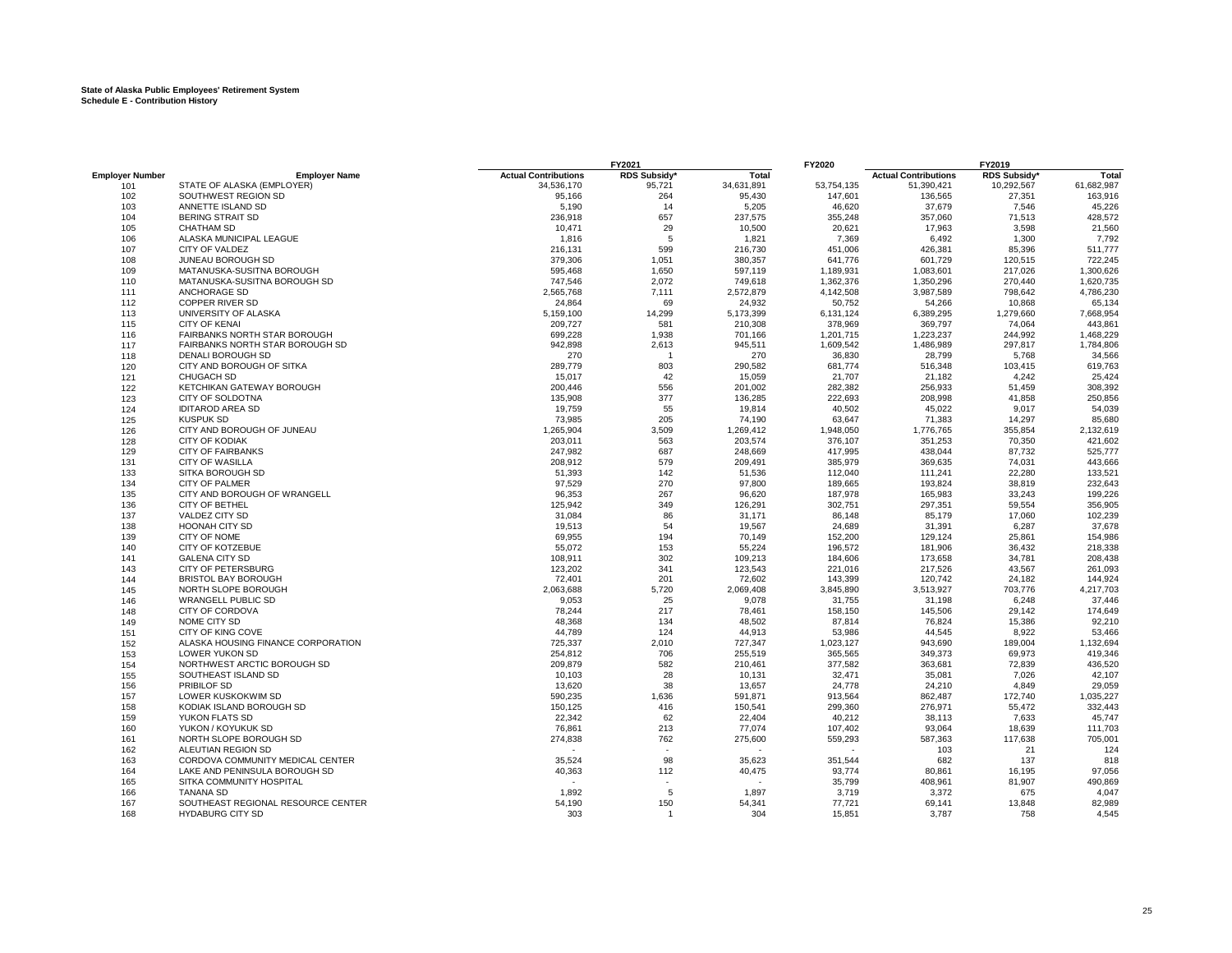|                        |                                       | FY2021                      |                | FY2020    | FY2019     |                             |              |                   |
|------------------------|---------------------------------------|-----------------------------|----------------|-----------|------------|-----------------------------|--------------|-------------------|
| <b>Employer Number</b> | <b>Employer Name</b>                  | <b>Actual Contributions</b> | RDS Subsidy*   | Total     |            | <b>Actual Contributions</b> | RDS Subsidy* | Total             |
| 169                    | <b>CITY OF TANANA</b>                 |                             |                |           |            | 373                         | 75           | 448               |
| 170                    | NORTH PACIFIC FISHERY MGMT COUNCIL    | 55,466                      | 154            | 55,619    | 80,925     | 77,141                      | 15,450       | 92,591            |
| 171                    | <b>CITY OF BARROW</b>                 | 47.557                      | 132            | 47.688    | 71,181     | 65,018                      | 13,022       | 78,040            |
| 172                    | <b>CITY OF SAINT PAUL</b>             | 42,510                      | 118            | 42,628    | 73,069     | 58,712                      | 11,759       | 70,471            |
| 173                    | MUNICIPALITY OF ANCHORAGE             | 8,310,138                   | 23,033         | 8,333,171 | 11,017,884 | 10,400,568                  | 2,083,045    | 12,483,613        |
| 174                    | KODIAK ISLAND BOROUGH                 | 76,372                      | 212            | 76,583    | 142,245    | 143,757                     | 28,792       | 172,549           |
| 175                    | NOME JOINT UTILITY SYSTEM             | 53,022                      | 147            | 53,169    | 59,398     | 54,123                      | 10,840       | 64,963            |
| 176                    | CITY OF SAND POINT                    | 16,424                      | 46             | 16,469    | 50,708     | 49,104                      | 9,835        | 58,939            |
| 177                    | KETCHIKAN GATEWAY BOROUGH SD          | 125,268                     | 347            | 125,616   | 270,948    | 261,459                     | 52,365       | 313,824           |
| 178                    | <b>CITY OF DILLINGHAM</b>             | 55,014                      | 152            | 55,166    | 125,050    | 122,031                     | 24,441       | 146,472           |
| 179                    | CITY OF UNALASKA                      | 215,815                     | 598            | 216,413   | 545,772    | 503,583                     | 100,859      | 604,442           |
| 180                    | KENAI PENINSULA BOROUGH               | 523,450                     | 1,451          | 524,901   | 961,935    | 922,927                     | 184,846      | 1,107,773         |
| 181                    | <b>CITY OF KETCHIKAN</b>              | 345,333                     | 957            | 346,291   | 532,000    | 439,471                     | 88,018       | 527,489           |
| 182                    | <b>CITY OF SEWARD</b>                 | 119,533                     | 331            | 119,864   | 213,075    | 211,750                     | 42,410       | 254,160           |
| 183                    | CITY OF FORT YUKON                    | 13,811                      | 38             | 13,850    | 14,321     | 11,974                      | 2,398        | 14,372            |
| 184                    | <b>BRISTOL BAY BOROUGH SD</b>         | 5,623                       | 16             | 5,638     | 15,666     | 27,320                      | 5,472        | 32,792            |
| 185                    | <b>CORDOVA CITY SD</b>                | 23,922                      | 66             | 23,988    | 42,832     | 44,088                      | 8,830        | 52,919            |
| 186                    | <b>CITY OF CRAIG</b>                  | 40,366                      | 112            | 40,478    | 76,219     | 69,877                      | 13,995       | 83,872            |
| 187                    | PETERSBURG MEDICAL CENTER             | 148,656                     | 412            | 149,068   | 339,477    | 280,071                     | 56,093       | 336,164           |
| 189                    | <b>HAINES BOROUGH</b>                 | 36,722                      | 102            | 36,824    | 100,416    | 100,355                     | 20,099       | 120,454           |
| 190                    | KENAI PENINSULA BOROUGH SD            | 480,814                     | 1,333          | 482,146   | 822,255    | 856,817                     | 171,605      | 1,028,422         |
| 191                    | CITY OF NORTH POLE                    | 71,615                      | 198            | 71,813    | 130,473    | 120,244                     | 24,083       | 144,327           |
| 192                    | <b>CITY OF GALENA</b>                 | 29,380                      | 81             | 29,462    | 43,289     | 41,130                      | 8,238        | 49,368            |
| 193                    | <b>CITY OF NENANA</b>                 | 478                         | $\overline{1}$ | 479       | 43,889     | 847                         | 170          | 1,016             |
| 195                    | <b>YUPIIT SD</b>                      | 69,018                      | 191            | 69,210    | 84,203     | 70,633                      | 14,147       | 84,780            |
| 196                    | <b>NENANA CITY SD</b>                 | 35,308                      | 98             | 35,406    | 71,112     | 63,871                      | 12,792       | 76,663            |
| 198                    | <b>CITY OF SAXMAN</b>                 | $\sim$                      |                |           | 7,239      | 7,674                       | 1,537        | 9,211             |
| 199                    | <b>CITY OF HOONAH</b>                 | 7,390                       | 20             | 7,411     | 42,984     | 38,673                      | 7,746        | 46,419            |
| 200                    | <b>CITY OF PELICAN</b>                | 4,447                       | 12             | 4,459     | 7,077      | 2,936                       | 588          | 3,524             |
| 202                    | <b>CITY OF WHITTIER</b>               | 21,282                      | 59             | 21,341    | 63,364     | 49,040                      | 9,822        | 58,862            |
| 203                    | ANCHORAGE COMMUNITY DEVELOP AUTHORITY | 28,693                      | 80             | 28,773    | 77,498     | 81,181                      | 16,259       | 97,440            |
| 204                    | <b>CRAIG CITY SD</b>                  | 12,525                      | 35             | 12,559    | 34,020     | 40,631                      | 8,138        | 48,768            |
| 205                    | DILLINGHAM CITY SD                    | 21,716                      | 60             | 21,776    | 57,933     | 54,080                      | 10,831       | 64,911            |
| 206                    | <b>CITY OF THORNE BAY</b>             | 8,711                       | 24             | 8,735     | 19,508     | 18,114                      | 3,628        | 21,742            |
| 208                    | <b>CITY OF AKUTAN</b>                 | 19,269                      | 53             | 19,322    | 40,734     | 39,695                      | 7,950        | 47,645            |
| 209                    | <b>UNALASKA CITY SD</b>               | 35,934                      | 100            | 36,033    | 50,767     | 58,064                      | 11,629       | 69,693            |
|                        |                                       | 65,363                      | 181            |           |            | 58,167                      | 11,650       |                   |
| 211                    | <b>KASHUNAMIUT SD</b>                 |                             | 523            | 65,545    | 82,368     | 291,305                     |              | 69,817<br>349,648 |
| 215                    | CITY OF HOMER                         | 188,577                     |                | 189,100   | 323,632    |                             | 58,343       |                   |
| 218                    | SPECIAL EDUCATION SERVICE AGENCY      | 7,284                       | 20             | 7,304     | 9,407      | 12,775                      | 2,559        | 15,333            |
| 219                    | BARTLETT REGIONAL HOSPITAL            | 790,876                     | 2,192          | 793,068   | 1,732,806  | 1,564,888                   | 313,419      | 1,878,306         |
| 220                    | NORTHWEST ARCTIC BOROUGH              | 77,116                      | 214            | 77,330    | 124,123    | 118,543                     | 23,742       | 142,285           |
| 221                    | SAINT MARY'S SD                       | 17,259                      | 48             | 17.307    | 102,740    | 37,173                      | 7,445        | 44,618            |
| 223                    | <b>BRISTOL BAY RHA</b>                | 46,996                      | 130            | 47,126    | 66,088     | 63,670                      | 12,752       | 76,422            |
| 224                    | COPPER RIVER BASIN RHA                | 21,437                      | 59             | 21,496    | 30,830     | 24,854                      | 4,978        | 29,832            |
| 225                    | <b>SKAGWAY CITY SD</b>                | 7,945                       | 22             | 7,967     | 17,814     | 14,038                      | 2,812        | 16,850            |
| 227                    | <b>CITY OF KLAWOCK</b>                | 15,929                      | 44             | 15,973    | 32,088     | 27,912                      | 5,590        | 33,503            |
| 228                    | PETERSBURG CITY SD                    | 19,746                      | 55             | 19,800    | 43,334     | 42,418                      | 8,495        | 50,913            |
| 230                    | ALEUTIANS EAST BOROUGH                | 47,845                      | 133            | 47,978    | 57,220     | 53,413                      | 10,698       | 64,111            |
| 235                    | <b>CITY OF HUSLIA</b>                 | 8,415                       | 23             | 8,438     | 8,141      | 7,306                       | 1,463        | 8,769             |
| 237                    | <b>CITY OF KALTAG</b>                 | 1,549                       | $\overline{4}$ | 1,553     | 1,687      | 2,883                       | 577          | 3,460             |
| 240                    | HAINES BOROUGH SD                     | 29,737                      | 82             | 29,819    | 37,009     | 34,718                      | 6,953        | 41,671            |
| 242                    | <b>CITY OF ELIM</b>                   | 224                         | $\overline{1}$ | 225       | 9,399      |                             |              |                   |
| 243                    | <b>CITY OF ATKA</b>                   | 113                         | $\mathbf 0$    | 113       | 1,573      | 1,493                       | 299          | 1,792             |
| 244                    | ALEUTIANS EAST BOROUGH SD             | 33,134                      | 92             | 33,226    | 44,908     | 39,345                      | 7,880        | 47,226            |
| 246                    | <b>DELTA/GREELY SD</b>                | 63,715                      | 177            | 63,892    | 83,720     | 84,602                      | 16,944       | 101,546           |
| 247                    | LAKE AND PENINSULA BOROUGH            | 1,276                       | $\overline{A}$ | 1,280     | 18,920     | 20,963                      | 4,199        | 25,162            |
| 248                    | CITY AND BOROUGH OF YAKUTAT           | 40,476                      | 112            | 40,588    | 49,946     | 44,370                      | 8,887        | 53,257            |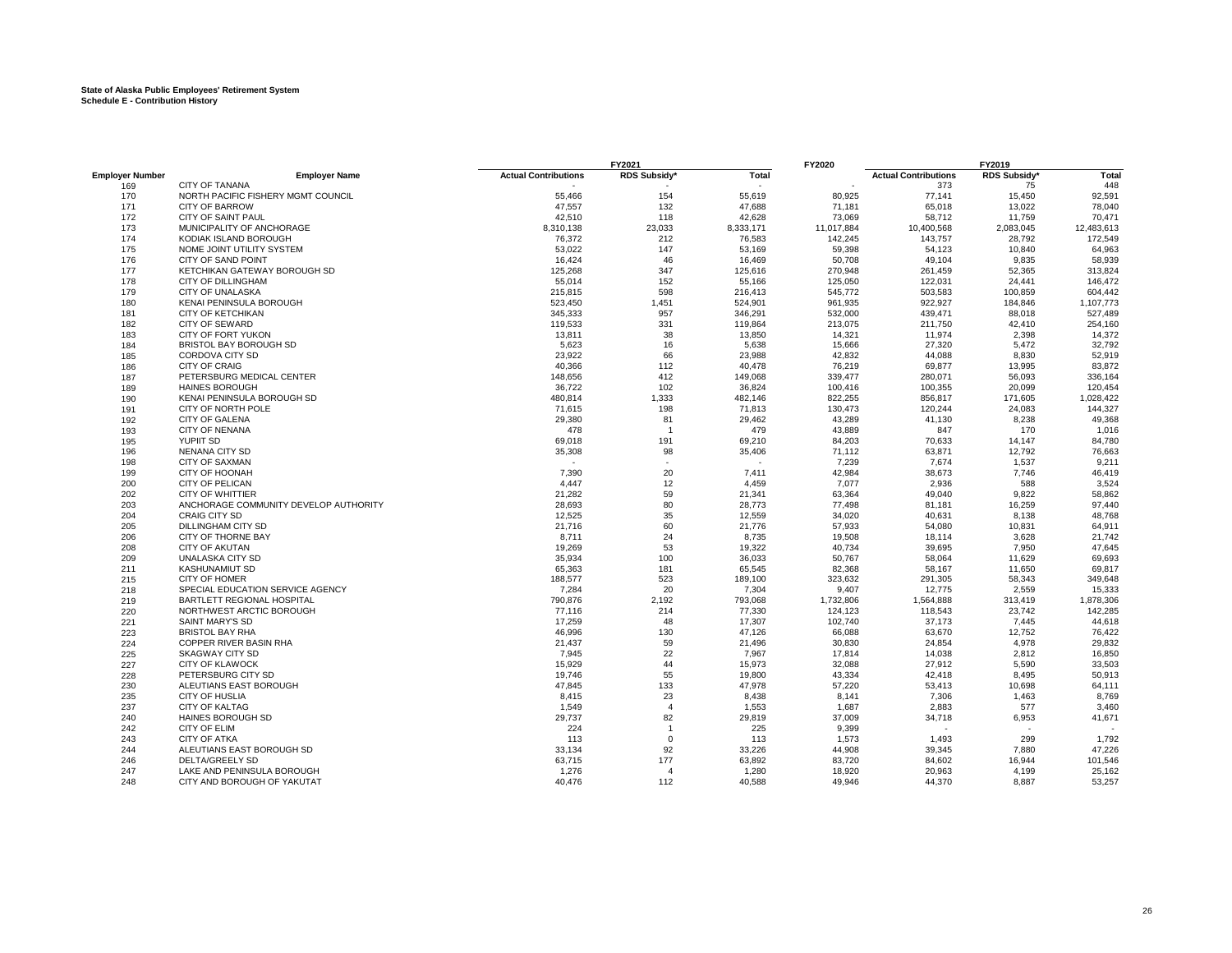|                        |                                          | FY2021                      |                          | FY2020     |             | <b>FY2019</b>               |              |             |
|------------------------|------------------------------------------|-----------------------------|--------------------------|------------|-------------|-----------------------------|--------------|-------------|
| <b>Employer Number</b> | <b>Employer Name</b>                     | <b>Actual Contributions</b> | RDS Subsidy*             | Total      |             | <b>Actual Contributions</b> | RDS Subsidy* | Total       |
| 249                    | CITY OF UNALAKLEET                       |                             |                          |            | 14.696      | 8,306                       | 1,664        | 9,969       |
| 251                    | <b>KLAWOCK CITY SD</b>                   | 18,109                      | 50                       | 18,159     | 25,785      | 26,136                      | 5,235        | 31,370      |
| 254                    | CITY OF MEKORYUK                         | (211)                       | (1)                      | (212)      | 2,388       |                             |              |             |
| 255                    | ALASKA GATEWAY SD                        | 33,189                      | 92                       | 33,281     | 78,333      | 68,620                      | 13,743       | 82,363      |
| 257                    | PELICAN CITY SD                          | 7,903                       | 22                       | 7,925      | 3,293       | 5,872                       | 1,176        | 7,048       |
| 258                    | <b>DENALI BOROUGH</b>                    | 5,516                       | 15                       | 5,531      | 20,862      | 18,809                      | 3,767        | 22,576      |
| 259                    | <b>CITY OF ALLAKAKET</b>                 | $\overline{\phantom{a}}$    | $\sim$                   |            |             |                             |              |             |
| 260                    | <b>CITY OF KACHEMAK</b>                  | 1.962                       | 5                        | 1,968      | 1.293       | 1.133                       | 227          | 1,360       |
| 262                    | COOK INLET HOUSING AUTHORITY             | 253,205                     | 702                      | 253,907    | 488,484     | 401,693                     | 80,452       | 482,145     |
| 263                    | <b>INTERIOR RHA</b>                      | 34,152                      | 95                       | 34,246     | 45,278      | 51,196                      | 10,254       | 61,450      |
| 264                    | YAKUTAT SD                               | 8,562                       | 24                       | 8,585      | 14,902      | 10,958                      | 2,195        | 13,153      |
| 265                    | <b>KAKE CITY SD</b>                      | 22,382                      | 62                       | 22,444     | 28,360      | 26,807                      | 5,369        | 32,175      |
| 267                    | ALEUTIAN HOUSING AUTHORITY               | 32,302                      | 90                       | 32,392     | 43,865      | 44,371                      | 8,887        | 53,258      |
| 270                    | <b>BERING STRAITS RHA</b>                | 57,243                      | 159                      | 57,401     | 76,989      | 71,416                      | 14,303       | 85,719      |
| 271                    | <b>CITY OF EGEGIK</b>                    | 29,728                      | 82                       | 29,810     | 4,689       | 4,057                       | 812          | 4,869       |
| 275                    | <b>ILISAGVIK COLLEGE</b>                 | 117.594                     | 326                      | 117,920    | 253,558     | 259,063                     | 51,886       | 310,948     |
| 276                    | NORTH PACIFIC RIM HA                     | 63,465                      | 176                      | 63,641     | 70,328      | 62,484                      | 12,515       | 74,999      |
| 278                    | <b>SAXMAN SEAPORT</b>                    | $\overline{\phantom{a}}$    | $\overline{\phantom{a}}$ |            | 3,322       | 3,149                       | 631          | 3,779       |
| 279                    | <b>TLINGIT-HAIDA RHA</b>                 | 53,300                      | 148                      | 53.448     | 144,129     | 124,470                     | 24,929       | 149,399     |
| 280                    | <b>CITY OF TOKSOOK BAY</b>               | 1,933                       | 5                        | 1,938      | 1,865       | 336                         | 67           | 403         |
| 281                    | <b>BARANOF ISLAND HA</b>                 | 23,253                      | 64                       | 23,317     | 33,888      | 26,061                      | 5,219        | 31,280      |
| 282                    | CITY OF DELTA JUNCTION                   | 10,341                      | 29                       | 10,370     | 13,760      | 13,973                      | 2,799        | 16,772      |
| 283                    | CITY OF ANDERSON                         | $\overline{\phantom{a}}$    | ٠                        |            | (286)       | 518                         | 104          | 621         |
| 284                    | INTER-ISLAND FERRY AUTHORITY             | 33,052                      | 92                       | 33,143     | 50,943      | 52,387                      | 10,492       | 62,879      |
| 286                    | <b>CITY OF SELDOVIA</b>                  | $\overline{\phantom{a}}$    | $\sim$                   |            | 3,370       | 3,107                       | 622          | 3,729       |
| 288                    | NORTHWEST INUPIAT HOUSING AUTHORITY      | 22,135                      | 61                       | 22,197     | 49,492      | 46,997                      | 9,413        | 56,409      |
| 290                    | CITY OF UPPER KALSKAG                    | 1,309                       | $\overline{4}$           | 1,313      | 1,135       | 879                         | 176          | 1,055       |
| 291                    | <b>CITY OF SHAKTOOLIK</b>                | 1,034                       | 3                        | 1,037      | 410         | 774                         | 155          | 929         |
| 293                    | TAGIUGMIULLU NUNAMIULLU HOUSING AUTHORIT | 25,753                      | 71                       | 25,824     | 60,298      | 59,858                      | 11,988       | 71,846      |
| 296                    | MUNICIPALITY OF SKAGWAY                  | 68,856                      | 191                      | 69,047     | 180,393     | 132,178                     | 26,473       | 158,651     |
| 297                    | <b>CITY OF NULATO</b>                    | 2,418                       | $\overline{7}$           | 2,424      | 1,970       | 2,601                       | 521          | 3,122       |
| 298                    | CITY OF ANIAK                            | 132                         | $\Omega$                 | 132        | 6,339       | 6,243                       | 1,250        | 7,493       |
| 299                    | ALASKA GASLINE DEVELOPMENT CORPORATION   | 33,324                      | 92                       | 33,416     | 97,249      | 129,711                     | 25,979       | 155,690     |
| Subtotal               |                                          | 68,191,192                  | 189,000                  | 68,380,192 | 107,297,977 | 102,260,908                 | 20,481,000   | 122,741,908 |
| Nonemployer:<br>999    | STATE OF ALASKA (NON-EMPLOYER)           |                             |                          |            |             |                             |              |             |
| Total                  |                                          | 68,191,192                  | 189,000                  | 68,380,192 | 107,297,977 | 102,260,908                 | 20,481,000   | 122,741,908 |

\* The RDS subsidy is allocated in proportion to actual contributions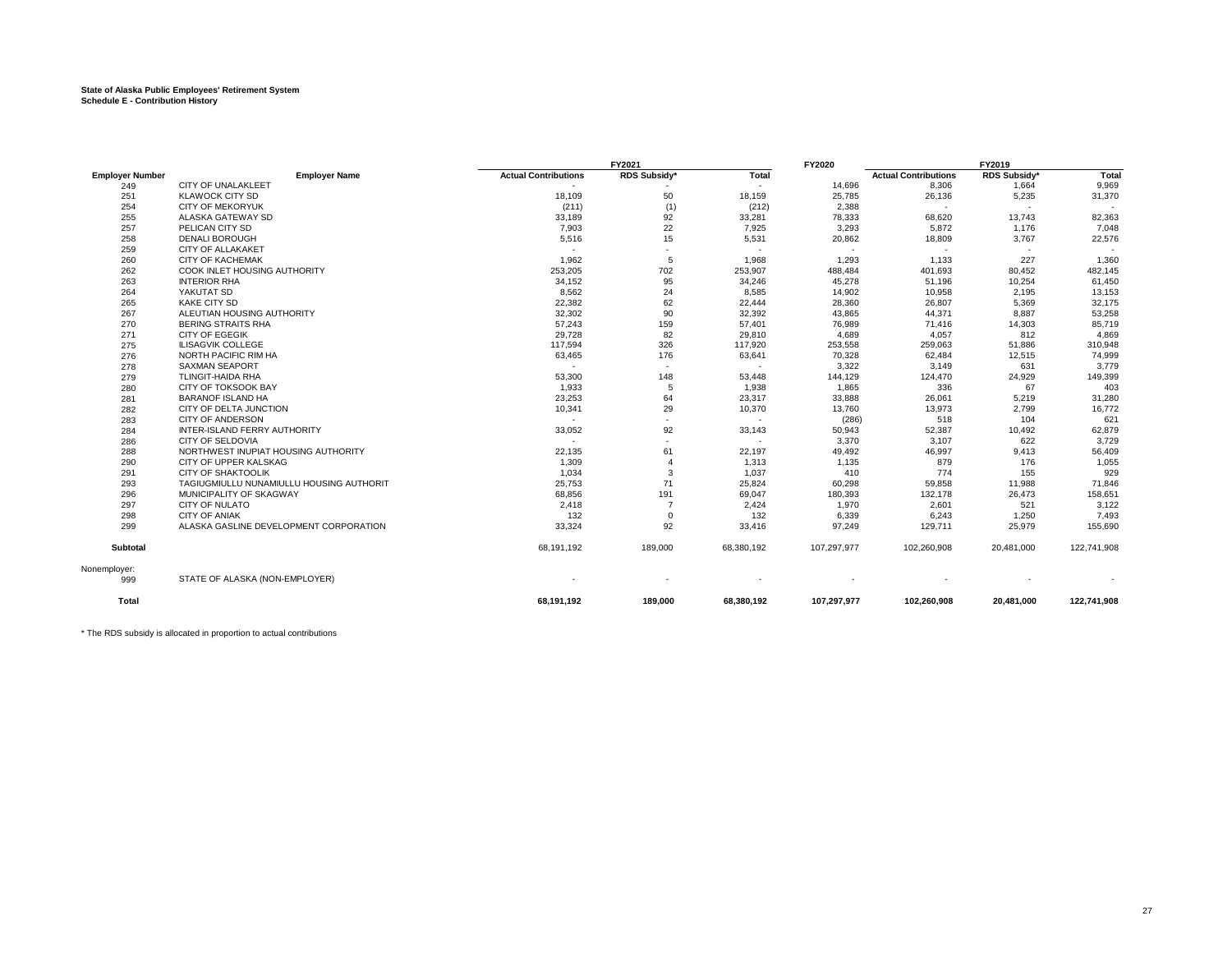|                        |                                    |                             | FY2018       |              |            | FY2016     |
|------------------------|------------------------------------|-----------------------------|--------------|--------------|------------|------------|
| <b>Employer Number</b> | <b>Employer Name</b>               | <b>Actual Contributions</b> | RDS Subsidy* | <b>Total</b> |            |            |
| 101                    | STATE OF ALASKA (EMPLOYER)         | 42,361,005                  | 2,947,382    | 45,308,387   | 62,206,048 | 99,412,657 |
| 102                    | SOUTHWEST REGION SD                | 104,439                     | 7,267        | 111,706      | 145,348    | 171,329    |
| 103                    | ANNETTE ISLAND SD                  | 32,146                      | 2,237        | 34,382       | 49,473     | 51,808     |
| 104                    | <b>BERING STRAIT SD</b>            | 304,466                     | 21,184       | 325,650      | 456,109    | 554,500    |
| 105                    | <b>CHATHAM SD</b>                  | 17,955                      | 1,249        | 19,205       | 27,774     | 33,146     |
| 106                    | ALASKA MUNICIPAL LEAGUE            | 12,303                      | 856          | 13,159       | 18,046     | 21,776     |
| 107                    | CITY OF VALDEZ                     | 316,456                     | 22,018       | 338,474      | 448,868    | 527,862    |
| 108                    | JUNEAU BOROUGH SD                  | 483,181                     | 33,619       | 516,800      | 691,204    | 825,752    |
| 109                    | MATANUSKA-SUSITNA BOROUGH          | 864,788                     | 60,170       | 924,958      | 1,255,175  | 1,525,141  |
| 110                    | MATANUSKA-SUSITNA BOROUGH SD       | 1,088,076                   | 75,706       | 1,163,782    | 1,691,688  | 2,093,355  |
| 111                    | ANCHORAGE SD                       | 3,431,820                   | 238,778      | 3,670,598    | 5,112,422  | 6,230,930  |
| 112                    | <b>COPPER RIVER SD</b>             | 47,244                      | 3,287        | 50,531       | 64,149     | 78,052     |
| 113                    | UNIVERSITY OF ALASKA               | 5,976,529                   | 415,833      | 6,392,362    | 8,587,363  | 10,347,866 |
| 115                    | <b>CITY OF KENAI</b>               | 298,905                     | 20,797       | 319,702      | 419,562    | 535,546    |
| 116                    | FAIRBANKS NORTH STAR BOROUGH       | 984,535                     | 68,502       | 1,053,037    | 1,436,910  | 1,780,094  |
|                        | FAIRBANKS NORTH STAR BOROUGH SD    | 1,247,629                   | 86,807       | 1,334,436    | 1,867,140  | 2,362,911  |
| 117                    | DENALI BOROUGH SD                  | 34,464                      | 2,398        | 36,862       | 58,514     | 75,340     |
| 118                    |                                    |                             |              |              |            |            |
| 120                    | CITY AND BOROUGH OF SITKA          | 413,336                     | 28,759       | 442,095      | 599,905    | 754,171    |
| 121                    | <b>CHUGACH SD</b>                  | 15,517                      | 1,080        | 16,597       | 22,019     | 26,543     |
| 122                    | KETCHIKAN GATEWAY BOROUGH          | 218,449                     | 15,199       | 233,649      | 323,167    | 399,601    |
| 123                    | CITY OF SOLDOTNA                   | 190,548                     | 13,258       | 203,806      | 231,113    | 279,447    |
| 124                    | <b>IDITAROD AREA SD</b>            | 35,000                      | 2,435        | 37,436       | 60,707     | 56,236     |
| 125                    | <b>KUSPUK SD</b>                   | 60,010                      | 4,175        | 64,186       | 95,520     | 117,013    |
| 126                    | CITY AND BOROUGH OF JUNEAU         | 1,462,196                   | 101,736      | 1,563,932    | 2,108,295  | 2,528,389  |
| 128                    | <b>CITY OF KODIAK</b>              | 294,599                     | 20,498       | 315,097      | 396,631    | 475,408    |
| 129                    | <b>CITY OF FAIRBANKS</b>           | 370,003                     | 25,744       | 395,747      | 551,639    | 690,338    |
| 131                    | <b>CITY OF WASILLA</b>             | 299,834                     | 20,862       | 320.696      | 413,369    | 483,861    |
| 133                    | <b>SITKA BOROUGH SD</b>            | 95,295                      | 6,630        | 101,925      | 141,939    | 177,646    |
| 134                    | <b>CITY OF PALMER</b>              | 148,040                     | 10,300       | 158,340      | 226,405    | 300,155    |
| 135                    | CITY AND BOROUGH OF WRANGELL       | 136,960                     | 9,529        | 146,489      | 275,984    | 281,545    |
| 136                    | CITY OF BETHEL                     | 221,975                     | 15,445       | 237,420      | 316,550    | 385,413    |
| 137                    | VALDEZ CITY SD                     | 75,271                      | 5,237        | 80,508       | 117,023    | 140,634    |
| 138                    | <b>HOONAH CITY SD</b>              | 25,097                      | 1,746        | 26,844       | 37,345     | 43,200     |
| 139                    | CITY OF NOME                       | 104,974                     | 7,304        | 112,278      | 150,669    | 182,628    |
| 140                    | <b>CITY OF KOTZEBUE</b>            | 142.022                     | 9.882        | 151,903      | 221.193    | 277.381    |
| 141                    | <b>GALENA CITY SD</b>              | 143,540                     | 9,987        | 153,527      | 205,945    | 248,884    |
| 143                    | <b>CITY OF PETERSBURG</b>          | 189,861                     | 13,210       | 203,071      | 267,066    | 328,943    |
| 144                    | <b>BRISTOL BAY BOROUGH</b>         | 97,743                      | 6,801        | 104,544      | 145,200    | 182,638    |
| 145                    | NORTH SLOPE BOROUGH                | 3,078,352                   | 214,185      | 3,292,536    | 4,175,351  | 5,056,252  |
| 146                    | <b>WRANGELL PUBLIC SD</b>          | 35,000                      | 2,435        | 37,435       | 47,109     | 54,602     |
| 148                    | CITY OF CORDOVA                    | 124,258                     | 8,646        | 132,904      | 182,344    | 214,208    |
| 149                    | NOME CITY SD                       | 68,866                      | 4,792        | 73,657       | 92,835     | 118,249    |
| 151                    | CITY OF KING COVE                  | 42,432                      | 2,952        | 45,385       | 52,454     | 75,703     |
| 152                    | ALASKA HOUSING FINANCE CORPORATION | 835,634                     | 58,141       | 893,775      | 1,261,399  | 1,634,371  |
| 153                    | <b>LOWER YUKON SD</b>              | 264,896                     | 18,431       | 283,327      | 384,227    | 460,273    |
| 154                    | NORTHWEST ARCTIC BOROUGH SD        | 283,252                     | 19,708       | 302,960      | 406,638    | 467,425    |
| 155                    | SOUTHEAST ISLAND SD                | 27,132                      | 1,888        | 29,019       | 42,074     | 51,045     |
| 156                    | PRIBILOF SD                        | 20,703                      | 1,440        | 22,143       | 31,723     | 32,276     |
| 157                    | LOWER KUSKOKWIM SD                 | 726,155                     | 50,524       | 776,680      | 1,002,958  | 1,330,654  |
| 158                    | KODIAK ISLAND BOROUGH SD           | 238,411                     | 16,588       | 254,999      | 355,896    | 449,130    |
| 159                    | YUKON FLATS SD                     | 38,871                      | 2,705        | 41,576       | 51,380     | 59,335     |
| 160                    | YUKON / KOYUKUK SD                 | 79,834                      | 5,555        | 85,389       | 110,202    | 132,853    |
|                        | NORTH SLOPE BOROUGH SD             | 509,336                     | 35,438       |              | 701,373    | 846.350    |
| 161                    | ALEUTIAN REGION SD                 |                             |              | 544,775      |            |            |
| 162                    |                                    |                             |              |              | 6,373      | 10,655     |
| 163                    | CORDOVA COMMUNITY MEDICAL CENTER   | 41,048                      | 2,856        | 43,904       | 169,165    | 150,983    |
| 164                    | LAKE AND PENINSULA BOROUGH SD      | 65,499                      | 4,557        | 70,056       | 104,228    | 117,174    |
| 165                    | SITKA COMMUNITY HOSPITAL           | 367,046                     | 25,538       | 392,584      | 513,985    | 596,211    |
| 166                    | <b>TANANA SD</b>                   | 4,256                       | 296          | 4,552        | 5,208      | 7,725      |
| 167                    | SOUTHEAST REGIONAL RESOURCE CENTER | 60,767                      | 4,228        | 64,995       | 91,583     | 95,034     |
| 168                    | <b>HYDABURG CITY SD</b>            | 3,699                       | 257          | 3,956        | 4,866      | 4,159      |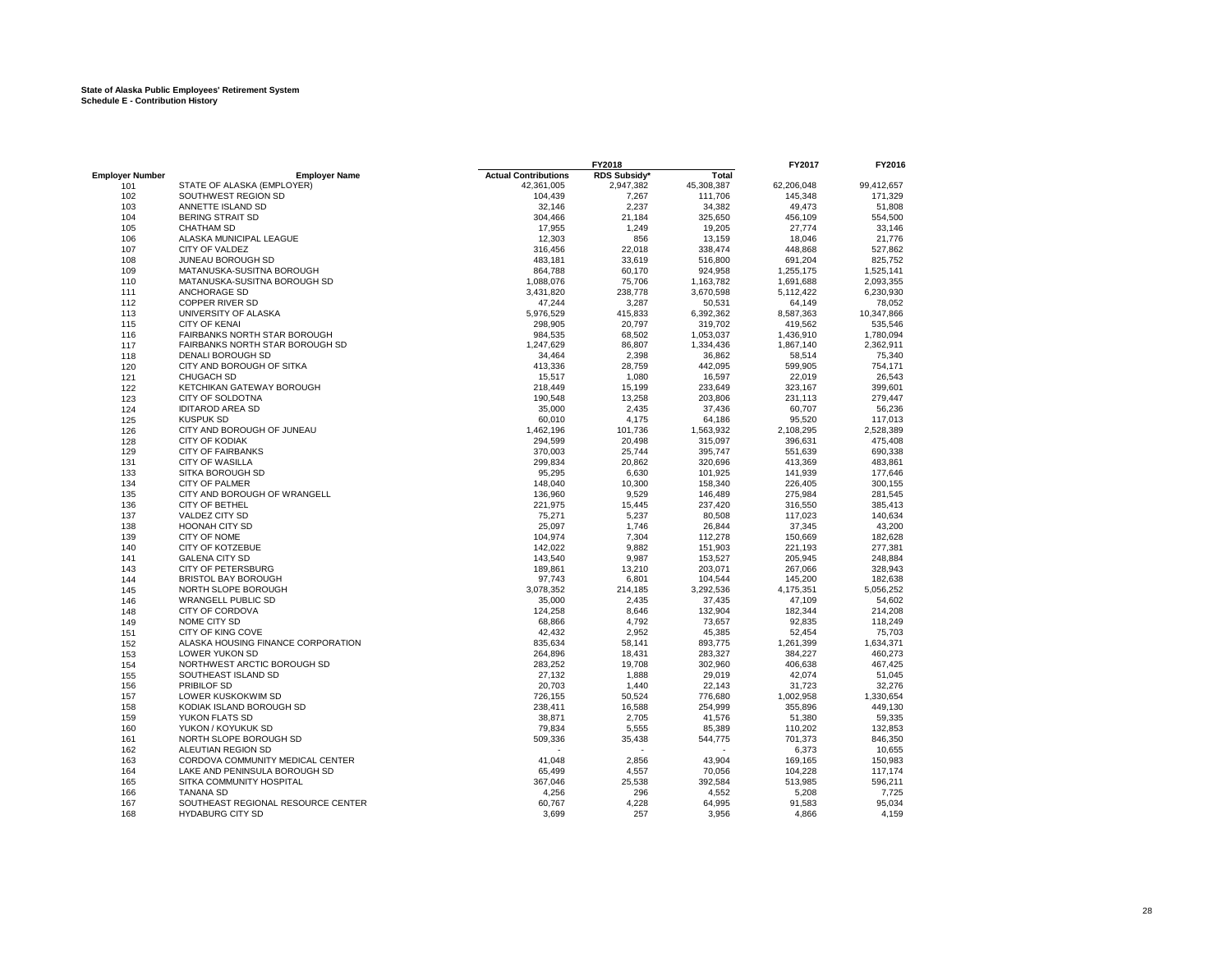|                        |                                                   |                             | FY2018       |           |                 | FY2016           |
|------------------------|---------------------------------------------------|-----------------------------|--------------|-----------|-----------------|------------------|
| <b>Employer Number</b> | <b>Employer Name</b>                              | <b>Actual Contributions</b> | RDS Subsidy* | Total     |                 |                  |
| 169                    | <b>CITY OF TANANA</b>                             | 1,566                       | 109          | 1,675     | 5,221           | 5,366            |
| 170                    | NORTH PACIFIC FISHERY MGMT COUNCIL                | 56,581                      | 3,937        | 60,517    | 90,038          | 104,261          |
| 171                    | <b>CITY OF BARROW</b>                             | 55,853                      | 3,886        | 59,739    | 67.522          | 68,323           |
| 172                    | <b>CITY OF SAINT PAUL</b>                         | 45,107                      | 3,138        | 48,245    | 57,828          | 81,260           |
| 173                    | MUNICIPALITY OF ANCHORAGE                         | 8,782,824                   | 611,089      | 9,393,913 | 12,307,987      | 14,957,637       |
| 174                    | KODIAK ISLAND BOROUGH                             | 137,930                     | 9,597        | 147,527   | 191,165         | 249,213          |
| 175                    | NOME JOINT UTILITY SYSTEM                         | 50,962                      | 3,546        | 54,508    | 64,568          | 63,912           |
| 176                    | CITY OF SAND POINT                                | 38,529                      | 2,681        | 41,210    | 54,046          | 66,843           |
| 177                    | KETCHIKAN GATEWAY BOROUGH SD                      | 205,461                     | 14,295       | 219,756   | 285,429         | 330,685          |
| 178                    | <b>CITY OF DILLINGHAM</b>                         | 88,064                      | 6,127        | 94,191    | 135,025         | 167,421          |
| 179                    | CITY OF UNALASKA                                  | 397,537                     | 27,660       | 425,197   | 565,081         | 712,874          |
| 180                    | KENAI PENINSULA BOROUGH                           | 785,385                     | 54,645       | 840,031   | 1,158,179       | 1,444,367        |
| 181                    | <b>CITY OF KETCHIKAN</b>                          | 376,776                     | 26,215       | 402,991   | 555,296         | 699,095          |
| 182                    | <b>CITY OF SEWARD</b>                             | 193,325                     | 13,451       | 206,776   | 279,195         | 343,706          |
| 183                    | CITY OF FORT YUKON                                | 24,819                      | 1,727        | 26,546    | 19,383          | 10,444           |
| 184                    | <b>BRISTOL BAY BOROUGH SD</b>                     | 21,470                      | 1,494        | 22,964    | 26,228          | 30,612           |
| 185                    | CORDOVA CITY SD                                   | 32,489                      | 2,261        | 34,750    | 45,858          | 53,819           |
| 186                    | <b>CITY OF CRAIG</b>                              | 58,313                      | 4,057        | 62,370    | 81,730          | 98,562           |
| 187                    | PETERSBURG MEDICAL CENTER                         | 233,234                     | 16,228       | 249,461   | 316,486         | 359,123          |
| 189                    | <b>HAINES BOROUGH</b>                             | 82,413                      | 5,734        | 88,147    | 113,825         | 125,505          |
| 190                    | KENAI PENINSULA BOROUGH SD                        | 653,666                     | 45,481       | 699,147   | 1,000,116       | 1,245,653        |
| 191                    | CITY OF NORTH POLE                                | 99,464                      | 6,920        | 106,384   | 144,236         | 169,222          |
| 192                    | <b>CITY OF GALENA</b>                             | 35,031                      | 2,437        | 37,469    | 50,908          | 65,323           |
| 193                    | <b>CITY OF NENANA</b>                             | 17,789                      | 1,238        | 19,027    | 6,602           | 16,792           |
| 195                    | <b>YUPIIT SD</b>                                  | 68,912                      | 4,795        | 73,707    | 135,344         | 126,592          |
| 196                    | NENANA CITY SD                                    | 58,471                      | 4,068        | 62,540    | 72,252          | 89,544           |
| 198                    | <b>CITY OF SAXMAN</b>                             | 4.146                       | 288          | 4,435     | 3.109           | 6,557            |
| 199                    | <b>CITY OF HOONAH</b>                             |                             |              | 36,827    |                 | 65,158           |
|                        | <b>CITY OF PELICAN</b>                            | 34,431                      | 2,396<br>207 | 3,182     | 52,403<br>9,964 | 11,507           |
| 200<br>202             | <b>CITY OF WHITTIER</b>                           | 2,975<br>38,803             | 2,700        | 41,503    | 54,308          | 63,618           |
| 203                    | ANCHORAGE COMMUNITY DEVELOP AUTHORITY             |                             |              |           |                 |                  |
| 204                    |                                                   | 70,044                      | 4,874        | 74,918    | 101,154         | 127,645          |
|                        | <b>CRAIG CITY SD</b><br><b>DILLINGHAM CITY SD</b> | 27,246                      | 1,896        | 29,141    | 39,642          | 48,819           |
| 205                    | CITY OF THORNE BAY                                | 62,047<br>14,252            | 4,317<br>992 | 66,364    | 75,913          | 82,518<br>24,929 |
| 206                    |                                                   |                             |              | 15,243    | 20,373          |                  |
| 208                    | <b>CITY OF AKUTAN</b>                             | 31,934                      | 2,222        | 34,156    | 69,515          | 56.682           |
| 209                    | UNALASKA CITY SD                                  | 41,854                      | 2,912        | 44,766    | 62,255          | 69,651           |
| 211                    | <b>KASHUNAMIUT SD</b>                             | 52,240                      | 3,635        | 55,875    | 79,559          | 97,704           |
| 215                    | <b>CITY OF HOMER</b>                              | 248,262                     | 17,274       | 265,536   | 357,551         | 431,642          |
| 218                    | SPECIAL EDUCATION SERVICE AGENCY                  | 7,612                       | 530          | 8,142     | 12,659          | 15,110           |
| 219                    | BARTLETT REGIONAL HOSPITAL                        | 1,311,516                   | 91,252       | 1,402,768 | 1,808,920       | 2,068,806        |
| 220                    | NORTHWEST ARCTIC BOROUGH                          | 89,233                      | 6,209        | 95,441    | 101,124         | 140,005          |
| 221                    | <b>SAINT MARY'S SD</b>                            | 21,846                      | 1,520        | 23,366    | 35,396          | 42,034           |
| 223                    | <b>BRISTOL BAY RHA</b>                            | 50,170                      | 3,491        | 53,661    | 77,898          | 108,465          |
| 224                    | <b>COPPER RIVER BASIN RHA</b>                     | 19,693                      | 1,370        | 21,063    | 29,686          | 36,341           |
| 225                    | <b>SKAGWAY CITY SD</b>                            | 11,867                      | 826          | 12,693    | 20,345          | 24,526           |
| 227                    | <b>CITY OF KLAWOCK</b>                            | 21,288                      | 1,481        | 22,770    | 36,069          | 44,232           |
| 228                    | PETERSBURG CITY SD                                | 39,370                      | 2,739        | 42,109    | 49,284          | 64,305           |
| 230                    | ALEUTIANS EAST BOROUGH                            | 45,399                      | 3,159        | 48,558    | 69,179          | 92,459           |
| 235                    | <b>CITY OF HUSLIA</b>                             | 7,447                       | 518          | 7,965     | 8,301           | 9,489            |
| 237                    | <b>CITY OF KALTAG</b>                             | 1,833                       | 128          | 1,960     | 1,537           | 2,272            |
| 240                    | HAINES BOROUGH SD                                 | 26,503                      | 1,844        | 28,347    | 37,065          | 47,666           |
| 242                    | <b>CITY OF ELIM</b>                               |                             |              |           | 1,288           | 1,868            |
| 243                    | <b>CITY OF ATKA</b>                               | 5,875                       | 409          | 6,284     | 7,979           | 12,995           |
| 244                    | ALEUTIANS EAST BOROUGH SD                         | 28,919                      | 2,012        | 30,931    | 39,923          | 57,274           |
| 246                    | DELTA/GREELY SD                                   | 74,416                      | 5,178        | 79,593    | 107,576         | 144,263          |
| 247                    | LAKE AND PENINSULA BOROUGH                        | 20,020                      | 1,393        | 21,413    | 23,328          | 25,947           |
| 248                    | CITY AND BOROUGH OF YAKUTAT                       | 32,219                      | 2,242        | 34,461    | 50,639          | 58,493           |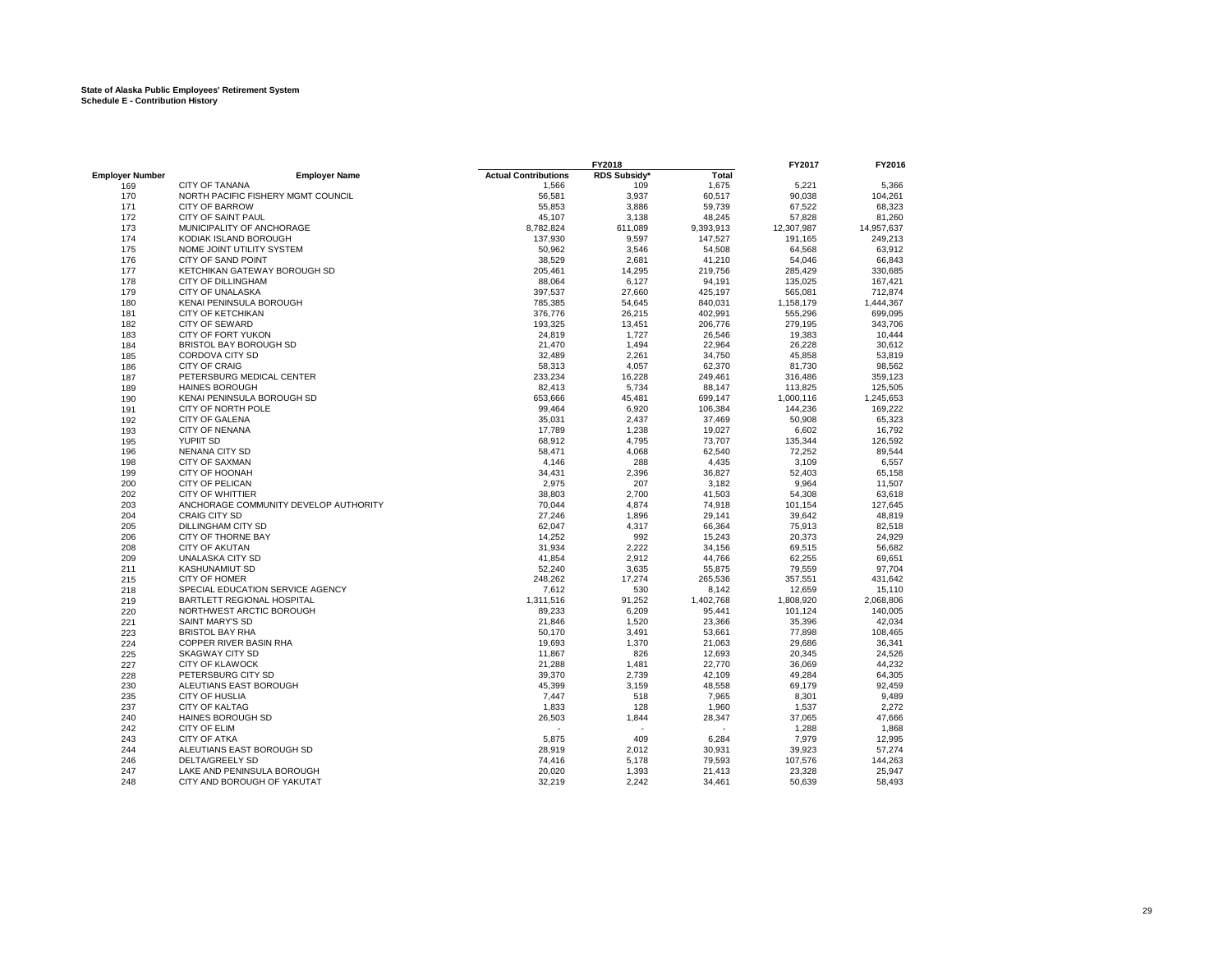|                        |                                          |                             | FY2018       |              | FY2017      | FY2016      |
|------------------------|------------------------------------------|-----------------------------|--------------|--------------|-------------|-------------|
| <b>Employer Number</b> | <b>Employer Name</b>                     | <b>Actual Contributions</b> | RDS Subsidy* | <b>Total</b> |             |             |
| 249                    | <b>CITY OF UNALAKLEET</b>                | 10,330                      | 719          | 11,049       | 11,026      | 16,159      |
| 251                    | <b>KLAWOCK CITY SD</b>                   | 19,524                      | 1,358        | 20,882       | 29,054      | 36,995      |
| 254                    | <b>CITY OF MEKORYUK</b>                  |                             | $\sim$       |              | 1,073       | 1,160       |
| 255                    | ALASKA GATEWAY SD                        | 53,763                      | 3,741        | 57,504       | 71,503      | 76,719      |
| 257                    | PELICAN CITY SD                          | 5,312                       | 370          | 5,681        | 7,531       | 8,931       |
| 258                    | <b>DENALI BOROUGH</b>                    | 14,108                      | 982          | 15,089       | 22,179      | 27,232      |
| 259                    | <b>CITY OF ALLAKAKET</b>                 | ٠                           | ÷.           | ٠            | ×.          | 603         |
| 260                    | <b>CITY OF KACHEMAK</b>                  | 1,095                       | 76           | 1,172        | 986         | 1,764       |
| 262                    | COOK INLET HOUSING AUTHORITY             | 309,452                     | 21,531       | 330,982      | 428,162     | 494,130     |
| 263                    | <b>INTERIOR RHA</b>                      | 42,053                      | 2,926        | 44,979       | 61,437      | 79,184      |
| 264                    | YAKUTAT SD                               | 11,922                      | 829          | 12,751       | 18.250      | 18,450      |
| 265                    | <b>KAKE CITY SD</b>                      | 20,621                      | 1,435        | 22,056       | 30,050      | 33,875      |
| 267                    | ALEUTIAN HOUSING AUTHORITY               | 39,909                      | 2,777        | 42,686       | 68,628      | 83,656      |
| 270                    | <b>BERING STRAITS RHA</b>                | 64,283                      | 4,473        | 68,756       | 82,925      | 114,137     |
| 271                    | <b>CITY OF EGEGIK</b>                    | 3,569                       | 248          | 3,818        | 8,572       | 10,063      |
| 275                    | <b>ILISAGVIK COLLEGE</b>                 | 209,465                     | 14,574       | 224,039      | 275,960     | 321,937     |
| 276                    | NORTH PACIFIC RIM HA                     | 51,329                      | 3,571        | 54,901       | 87,129      | 105,217     |
| 278                    | <b>SAXMAN SEAPORT</b>                    | 1,298                       | 90           | 1,388        | 5,045       | 6,353       |
| 279                    | <b>TLINGIT-HAIDA RHA</b>                 | 107,176                     | 7,457        | 114,633      | 165,000     | 209,961     |
| 280                    | CITY OF TOKSOOK BAY                      | 3,173                       | 221          | 3,394        | 1,234       | 2,482       |
| 281                    | <b>BARANOF ISLAND HA</b>                 | 24,958                      | 1,737        | 26,694       | 39.046      | 49,845      |
| 282                    | CITY OF DELTA JUNCTION                   | 12,734                      | 886          | 13,620       | 19,355      | 26,450      |
| 283                    | <b>CITY OF ANDERSON</b>                  | 393                         | 27           | 421          | 681         | 1,069       |
| 284                    | INTER-ISLAND FERRY AUTHORITY             | 43,987                      | 3,061        | 47,048       | 62,008      | 75,951      |
| 286                    | CITY OF SELDOVIA                         | 2,375                       | 165          | 2,541        | 4,148       | 4,390       |
| 288                    | NORTHWEST INUPIAT HOUSING AUTHORITY      | 41,947                      | 2,919        | 44,866       | 63,571      | 76,000      |
| 290                    | CITY OF UPPER KALSKAG                    | 1,046                       | 73           | 1,119        | 1,529       | 2,344       |
| 291                    | <b>CITY OF SHAKTOOLIK</b>                | 628                         | 44           | 672          | 892         | 1,035       |
| 293                    | TAGIUGMIULLU NUNAMIULLU HOUSING AUTHORIT | 63,354                      | 4,408        | 67,761       | 86,878      | 86,019      |
| 296                    | MUNICIPALITY OF SKAGWAY                  | 143,842                     | 10,008       | 153,850      | 202,817     | 248,784     |
| 297                    | <b>CITY OF NULATO</b>                    | 2,153                       | 150          | 2,303        | 3,600       | 3,989       |
| 298                    | <b>CITY OF ANIAK</b>                     | 3,953                       | 275          | 4,228        | 4.543       | 3,148       |
| 299                    | ALASKA GASLINE DEVELOPMENT CORPORATION   | 114,633                     | 7,976        | 122,609      | 165,759     | 211,189     |
| Subtotal               |                                          | 85,731,478                  | 5,965,000    | 91,696,478   | 124,540,910 | 175,161,159 |
| Nonemployer:           |                                          |                             |              |              |             |             |
| 999                    | STATE OF ALASKA (NON-EMPLOYER)           |                             |              |              |             | 18,403,043  |
| Total                  |                                          | 85,731,478                  | 5,965,000    | 91,696,478   | 124,540,910 | 193,564,202 |

\* The RDS subsidy is allocated in proportion to actual contributions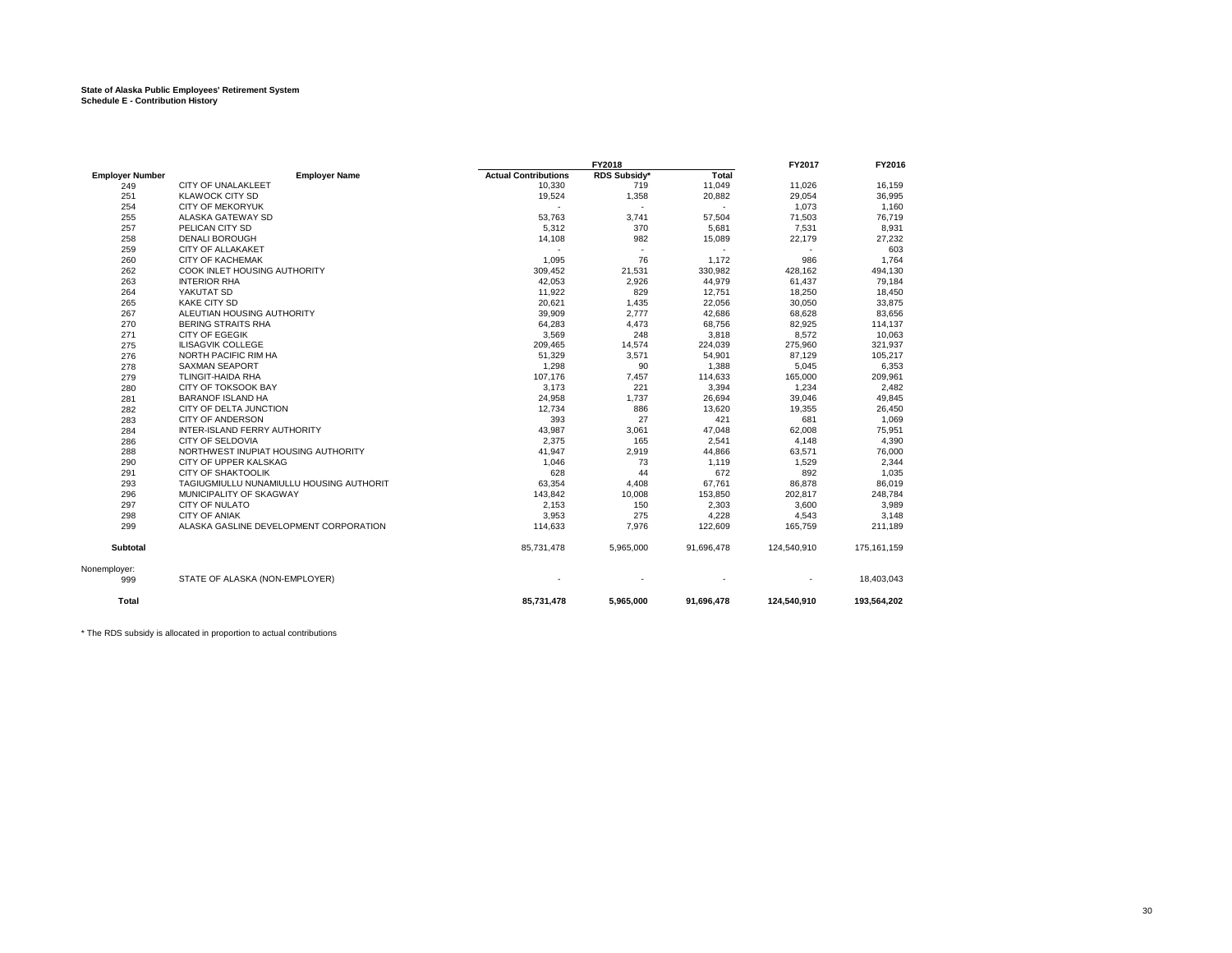|                                 | <b>FY2015</b> | <b>FY2014</b> | <b>FY2013</b> | FY2012      |
|---------------------------------|---------------|---------------|---------------|-------------|
| <b>Total Plan Contributions</b> | 171,028,000   | 340,458,000   | 373,205,000   | 334,941,000 |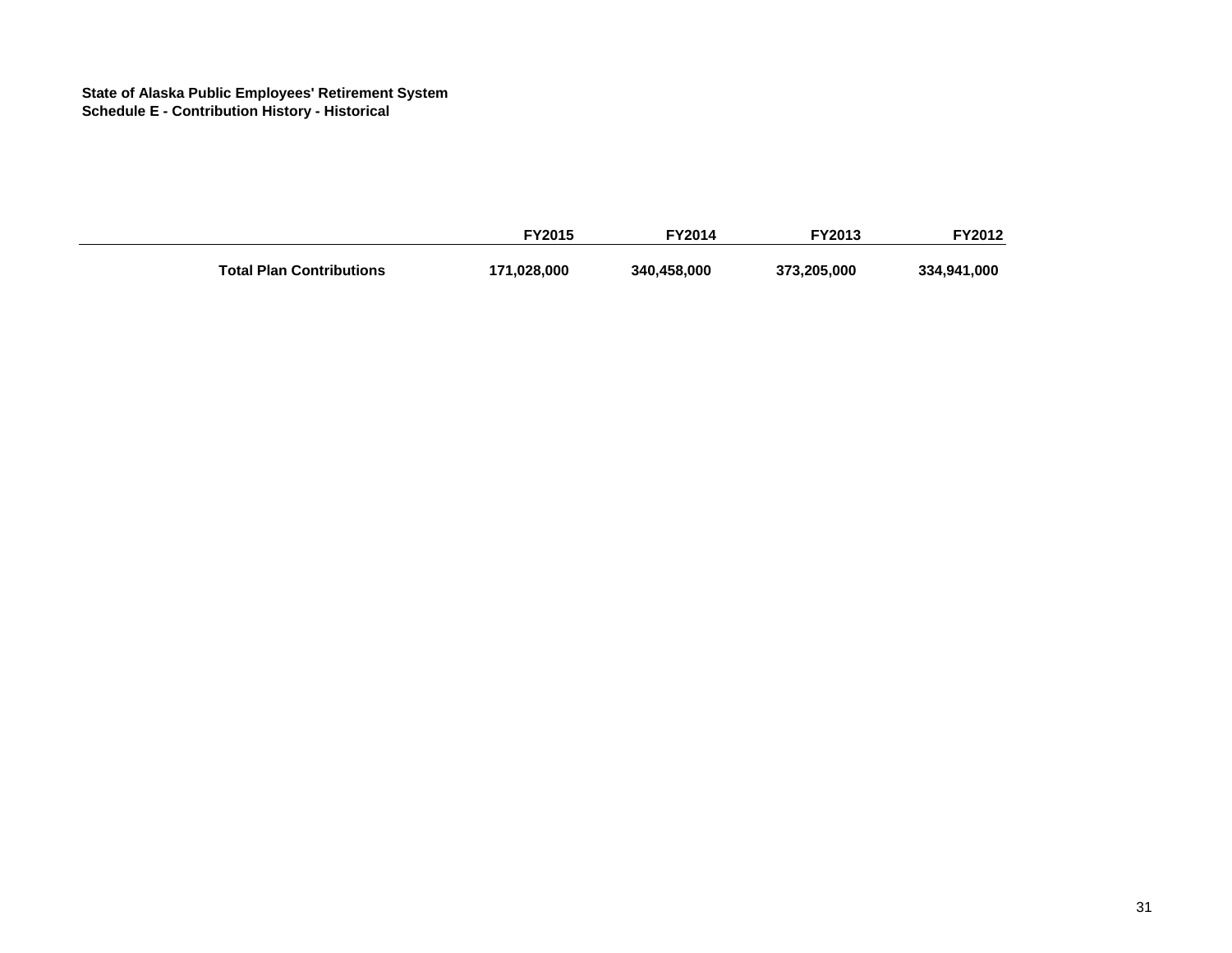**State of Alaska Public Employees' Retirement System Schedule F - Present Value of Future State Assistance Contributions as of 6/30/2021**

|                        |                                                           | <b>Present Value of</b><br><b>Future State</b><br>Assistance | <b>Employer</b>      |
|------------------------|-----------------------------------------------------------|--------------------------------------------------------------|----------------------|
| <b>Employer Number</b> | <b>Employer Name</b>                                      | <b>Contributions</b>                                         | Proportion           |
| 101                    | STATE OF ALASKA (EMPLOYER)                                |                                                              | 0.00000%             |
| 102                    | SOUTHWEST REGION SD                                       | 311,000                                                      | 0.29081%             |
| 103                    | ANNETTE ISLAND SD                                         | 167,000                                                      | 0.15616%             |
| 104                    | <b>BERING STRAIT SD</b>                                   | 809,000                                                      | 0.75649%             |
| 105                    | <b>CHATHAM SD</b>                                         | 57,000                                                       | 0.05330%             |
| 106                    | ALASKA MUNICIPAL LEAGUE                                   | 12,000                                                       | 0.01122%             |
| 107                    | <b>CITY OF VALDEZ</b>                                     | 968,000                                                      | 0.90517%             |
| 108                    | JUNEAU BOROUGH SD                                         | 1,412,000                                                    | 1.32035%             |
| 109                    | MATANUSKA-SUSITNA BOROUGH<br>MATANUSKA-SUSITNA BOROUGH SD | 2,455,000                                                    | 2.29566%             |
| 110<br>111             | <b>ANCHORAGE SD</b>                                       | 3,119,000<br>9,270,000                                       | 2.91656%<br>8.66833% |
| 112                    | <b>COPPER RIVER SD</b>                                    | 111,000                                                      | 0.10380%             |
| 113                    | UNIVERSITY OF ALASKA                                      | 10,789,000                                                   | 10.08874%            |
| 115                    | <b>CITY OF KENAI</b>                                      | 764,000                                                      | 0.71441%             |
| 116                    | <b>FAIRBANKS NORTH STAR BOROUGH</b>                       | 2,397,000                                                    | 2.24142%             |
| 117                    | FAIRBANKS NORTH STAR BOROUGH SD                           | 3,445,000                                                    | 3.22140%             |
| 118                    | DENALI BOROUGH SD                                         | 113,000                                                      | 0.10567%             |
| 120                    | CITY AND BOROUGH OF SITKA                                 | 959,000                                                      | 0.89676%             |
| 121                    | CHUGACH SD                                                | 55,000                                                       | 0.05143%             |
| 122                    | KETCHIKAN GATEWAY BOROUGH                                 | 546,000                                                      | 0.51056%             |
| 123                    | CITY OF SOLDOTNA                                          | 416,000                                                      | 0.38900%             |
| 124                    | <b>IDITAROD AREA SD</b>                                   | 94,000                                                       | 0.08790%             |
| 125                    | KUSPUK SD                                                 | 191,000                                                      | 0.17860%             |
| 126                    | CITY AND BOROUGH OF JUNEAU                                | 3,709,000                                                    | 3.46827%             |
| 128                    | <b>CITY OF KODIAK</b>                                     | 771,000                                                      | 0.72096%             |
| 129                    | <b>CITY OF FAIRBANKS</b>                                  | 796,000                                                      | 0.74434%             |
| 131                    | <b>CITY OF WASILLA</b>                                    | 809,000                                                      | 0.75649%             |
| 133                    | SITKA BOROUGH SD                                          | 254,000                                                      | 0.23751%             |
| 134                    | <b>CITY OF PALMER</b>                                     | 422,000                                                      | 0.39461%             |
| 135                    | CITY AND BOROUGH OF WRANGELL                              | 338,000                                                      | 0.31606%             |
| 136                    | <b>CITY OF BETHEL</b>                                     | 665,000                                                      | 0.62184%             |
| 137                    | VALDEZ CITY SD                                            | 202,000                                                      | 0.18889%             |
| 138                    | <b>HOONAH CITY SD</b>                                     | 54,000                                                       | 0.05050%             |
| 139                    | CITY OF NOME<br><b>CITY OF KOTZEBUE</b>                   | 361,000<br>466,000                                           | 0.33757%             |
| 140<br>141             | <b>GALENA CITY SD</b>                                     | 361,000                                                      | 0.43575%<br>0.33757% |
| 143                    | <b>CITY OF PETERSBURG</b>                                 | 496,000                                                      | 0.46381%             |
| 144                    | <b>BRISTOL BAY BOROUGH</b>                                | 320,000                                                      | 0.29923%             |
| 145                    | NORTH SLOPE BOROUGH                                       | 7,616,000                                                    | 7.12168%             |
| 146                    | <b>WRANGELL PUBLIC SD</b>                                 | 82,000                                                       | 0.07668%             |
| 148                    | <b>CITY OF CORDOVA</b>                                    | 315,000                                                      | 0.29455%             |
| 149                    | NOME CITY SD                                              | 138,000                                                      | 0.12904%             |
| 151                    | CITY OF KING COVE                                         | 104,000                                                      | 0.09725%             |
| 152                    | ALASKA HOUSING FINANCE CORPORATION                        | 1,881,000                                                    | 1.75891%             |
| 153                    | LOWER YUKON SD                                            | 820,000                                                      | 0.76678%             |
| 154                    | NORTHWEST ARCTIC BOROUGH SD                               | 732,000                                                      | 0.68449%             |
| 155                    | SOUTHEAST ISLAND SD                                       | 87,000                                                       | 0.08135%             |
| 156                    | PRIBILOF SD                                               | 30,000                                                       | 0.02805%             |
| 157                    | LOWER KUSKOKWIM SD                                        | 1,885,000                                                    | 1.76265%             |
| 158                    | KODIAK ISLAND BOROUGH SD                                  | 703,000                                                      | 0.65737%             |
| 159                    | YUKON FLATS SD                                            | 101,000                                                      | 0.09444%             |
| 160                    | YUKON / KOYUKUK SD                                        | 270,000                                                      | 0.25248%             |
| 161                    | NORTH SLOPE BOROUGH SD                                    | 1,183,000                                                    | 1.10622%             |
| 162                    | ALEUTIAN REGION SD                                        |                                                              | 0.00000%             |
| 163                    | CORDOVA COMMUNITY MEDICAL CENTER                          | 445,000                                                      | 0.41612%             |
| 164                    | LAKE AND PENINSULA BOROUGH SD                             | 189,000                                                      | 0.17673%             |
| 165                    | SITKA COMMUNITY HOSPITAL<br><b>TANANA SD</b>              |                                                              | 0.00000%             |
| 166                    | SOUTHEAST REGIONAL RESOURCE CENTER                        | 14,000                                                       | 0.01309%             |
| 167                    | <b>HYDABURG CITY SD</b>                                   | 173,000                                                      | 0.16177%             |
| 168                    |                                                           | 51,000                                                       | 0.04769%             |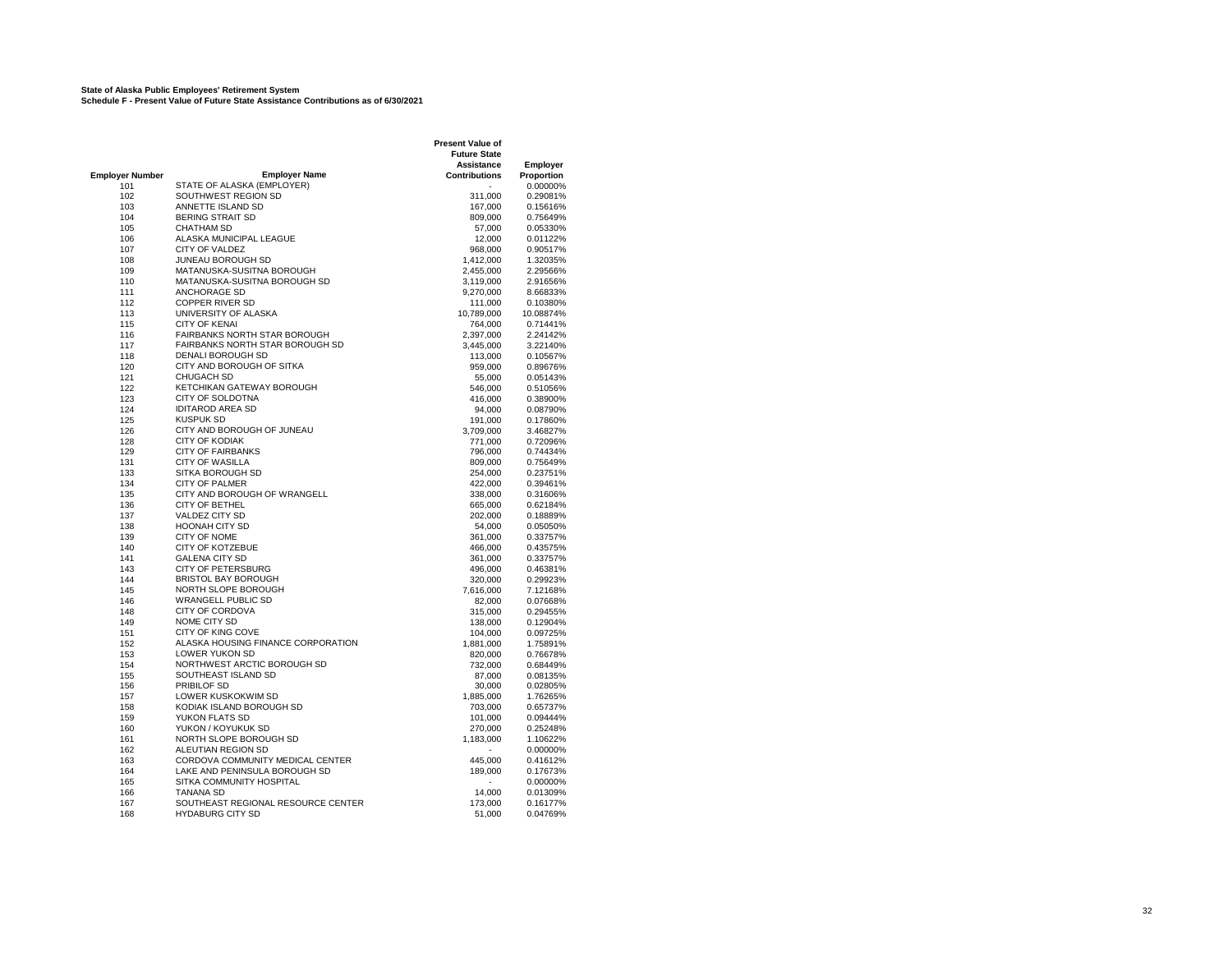**State of Alaska Public Employees' Retirement System Schedule F - Present Value of Future State Assistance Contributions as of 6/30/2021**

|                        |                                       | <b>Present Value of</b><br><b>Future State</b><br>Assistance | <b>Employer</b>      |
|------------------------|---------------------------------------|--------------------------------------------------------------|----------------------|
| <b>Employer Number</b> | <b>Employer Name</b>                  | <b>Contributions</b>                                         | Proportion           |
| 169                    | <b>CITY OF TANANA</b>                 |                                                              | 0.00000%             |
| 170                    | NORTH PACIFIC FISHERY MGMT COUNCIL    | 157,000                                                      | 0.14681%             |
| 171                    | <b>CITY OF BARROW</b>                 | 142,000                                                      | 0.13278%             |
| 172                    | CITY OF SAINT PAUL                    | 163,000                                                      | 0.15242%             |
| 173                    | MUNICIPALITY OF ANCHORAGE             | 20,748,000                                                   | 19.40135%            |
| 174                    | KODIAK ISLAND BOROUGH                 | 278,000                                                      | 0.25996%             |
| 175                    | NOME JOINT UTILITY SYSTEM             | 93,000                                                       | 0.08696%             |
| 176                    | <b>CITY OF SAND POINT</b>             | 111,000                                                      | 0.10380%             |
| 177                    | KETCHIKAN GATEWAY BOROUGH SD          | 703,000                                                      | 0.65737%             |
| 178                    | <b>CITY OF DILLINGHAM</b>             | 283,000                                                      | 0.26463%             |
| 179                    | CITY OF UNALASKA                      | 1,165,000                                                    | 1.08939%             |
| 180                    | KENAI PENINSULA BOROUGH               | 1,883,000                                                    | 1.76078%             |
| 181                    | <b>CITY OF KETCHIKAN</b>              | 1,030,000                                                    | 0.96315%             |
| 182                    | <b>CITY OF SEWARD</b>                 | 435,000                                                      | 0.40677%             |
| 183                    | CITY OF FORT YUKON                    | 61,000                                                       | 0.05704%             |
| 184                    | <b>BRISTOL BAY BOROUGH SD</b>         | 36,000                                                       | 0.03366%             |
| 185                    | CORDOVA CITY SD                       | 105,000                                                      | 0.09818%             |
| 186                    | <b>CITY OF CRAIG</b>                  | 154,000                                                      | 0.14400%             |
| 187                    | PETERSBURG MEDICAL CENTER             | 789,000                                                      | 0.73779%             |
| 189                    | <b>HAINES BOROUGH</b>                 | 252,000                                                      | 0.23564%             |
| 190                    | KENAI PENINSULA BOROUGH SD            | 1,753,000                                                    | 1.63922%             |
| 191                    | CITY OF NORTH POLE                    | 287,000                                                      | 0.26837%             |
| 192                    | CITY OF GALENA                        | 94,000                                                       | 0.08790%             |
| 193                    | <b>CITY OF NENANA</b>                 | 17,000                                                       | 0.01590%             |
| 195                    | <b>YUPIIT SD</b>                      | 195,000                                                      | 0.18234%             |
| 196                    | NENANA CITY SD                        | 189,000                                                      | 0.17673%             |
| 198                    | <b>CITY OF SAXMAN</b>                 | 14,000                                                       | 0.01309%             |
| 199                    | <b>CITY OF HOONAH</b>                 | 88,000                                                       | 0.08229%             |
| 200                    | CITY OF PELICAN                       | 18,000                                                       | 0.01683%             |
| 202                    | <b>CITY OF WHITTIER</b>               | 129,000                                                      | 0.12063%             |
| 203                    | ANCHORAGE COMMUNITY DEVELOP AUTHORITY | 126,000                                                      | 0.11782%             |
| 204                    | CRAIG CITY SD<br>DILLINGHAM CITY SD   | 90,000                                                       | 0.08416%             |
| 205                    | CITY OF THORNE BAY                    | 129,000                                                      | 0.12063%             |
| 206<br>208             | <b>CITY OF AKUTAN</b>                 | 36,000<br>88,000                                             | 0.03366%<br>0.08229% |
| 209                    | <b>UNALASKA CITY SD</b>               | 90,000                                                       | 0.08416%             |
| 211                    | KASHUNAMIUT SD                        | 170,000                                                      | 0.15897%             |
| 215                    | <b>CITY OF HOMER</b>                  | 674,000                                                      | 0.63025%             |
| 218                    | SPECIAL EDUCATION SERVICE AGENCY      | 18,000                                                       | 0.01683%             |
| 219                    | BARTLETT REGIONAL HOSPITAL            | 3,728,000                                                    | 3.48603%             |
| 220                    | NORTHWEST ARCTIC BOROUGH              | 244,000                                                      | 0.22816%             |
| 221                    | SAINT MARY'S SD                       | 111,000                                                      | 0.10380%             |
| 223                    | <b>BRISTOL BAY RHA</b>                | 128,000                                                      | 0.11969%             |
| 224                    | <b>COPPER RIVER BASIN RHA</b>         | 60,000                                                       | 0.05611%             |
| 225                    | <b>SKAGWAY CITY SD</b>                | 26,000                                                       | 0.02431%             |
| 227                    | <b>CITY OF KLAWOCK</b>                | 73,000                                                       | 0.06826%             |
| 228                    | PETERSBURG CITY SD                    | 102,000                                                      | 0.09538%             |
| 230                    | ALEUTIANS EAST BOROUGH                | 88,000                                                       | 0.08229%             |
| 235                    | CITY OF HUSLIA                        | 18,000                                                       | 0.01683%             |
| 237                    | <b>CITY OF KALTAG</b>                 | 2,000                                                        | 0.00187%             |
| 240                    | <b>HAINES BOROUGH SD</b>              | 88,000                                                       | 0.08229%             |
| 242                    | CITY OF ELIM                          |                                                              | 0.00000%             |
| 243                    | <b>CITY OF ATKA</b>                   | 1,000                                                        | 0.00094%             |
| 244                    | ALEUTIANS EAST BOROUGH SD             | 100,000                                                      | 0.09351%             |
| 246                    | <b>DELTA/GREELY SD</b>                | 165,000                                                      | 0.15429%             |
| 247                    | LAKE AND PENINSULA BOROUGH            | 39,000                                                       | 0.03647%             |
| 248                    | CITY AND BOROUGH OF YAKUTAT           | 84,000                                                       | 0.07855%             |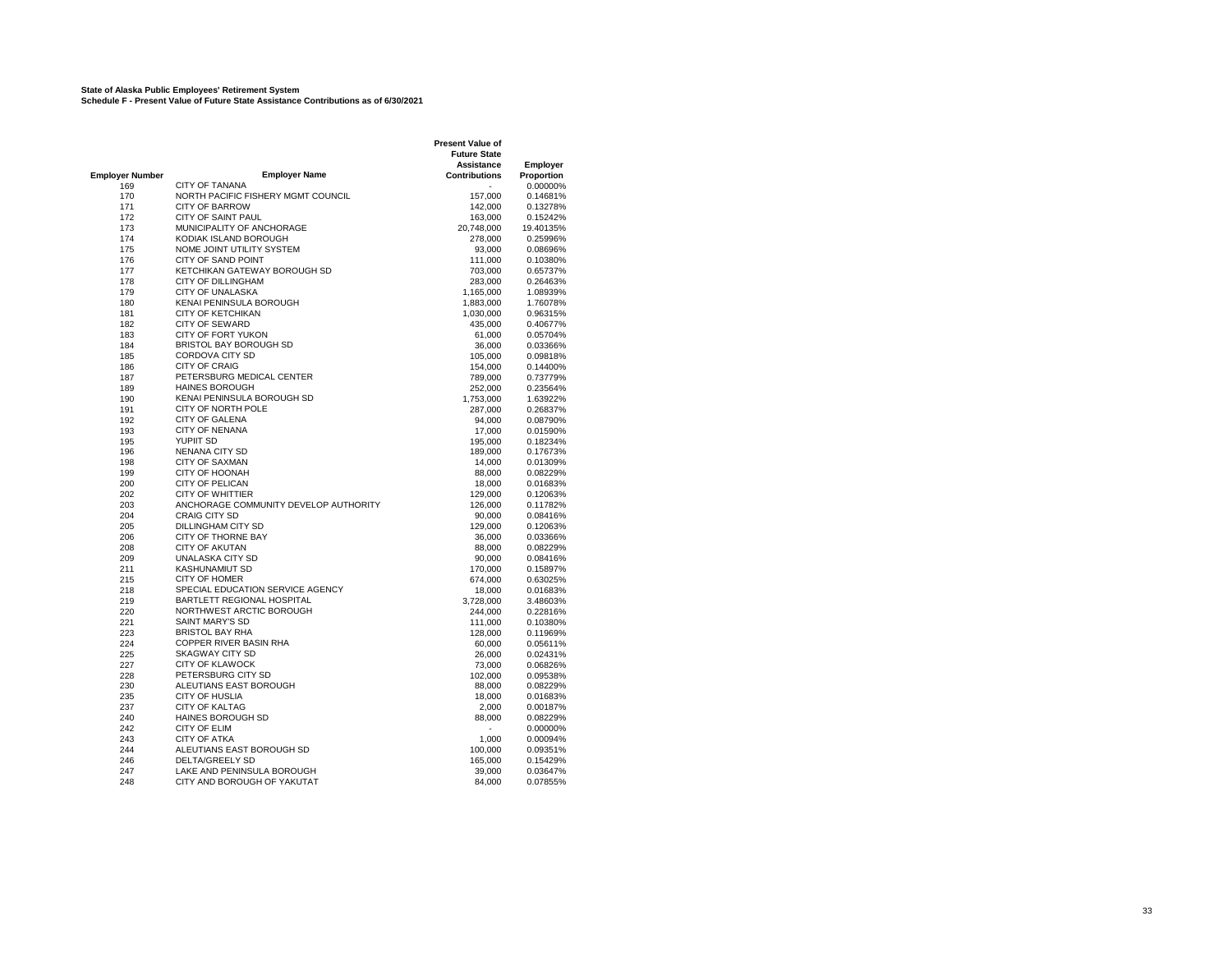**State of Alaska Public Employees' Retirement System Schedule F - Present Value of Future State Assistance Contributions as of 6/30/2021**

|                        |                                          | <b>Present Value of</b> |            |
|------------------------|------------------------------------------|-------------------------|------------|
|                        |                                          | <b>Future State</b>     |            |
|                        |                                          | <b>Assistance</b>       | Employer   |
| <b>Employer Number</b> | <b>Employer Name</b>                     | <b>Contributions</b>    | Proportion |
| 249                    | <b>CITY OF UNALAKLEET</b>                |                         | 0.00000%   |
| 251                    | <b>KLAWOCK CITY SD</b>                   | 75.000                  | 0.07013%   |
| 254                    | <b>CITY OF MEKORYUK</b>                  |                         | 0.00000%   |
| 255                    | ALASKA GATEWAY SD                        | 225,000                 | 0.21040%   |
| 257                    | PELICAN CITY SD                          | 3.000                   | 0.00281%   |
| 258                    | <b>DENALI BOROUGH</b>                    | 54.000                  | 0.05050%   |
| 259                    | CITY OF ALLAKAKET                        |                         | 0.00000%   |
| 260                    | <b>CITY OF KACHEMAK</b>                  | ä,                      | 0.00000%   |
| 262                    | COOK INLET HOUSING AUTHORITY             | 1.093.000               | 1.02206%   |
| 263                    | <b>INTERIOR RHA</b>                      | 119,000                 | 0.11128%   |
| 264                    | YAKUTAT SD                               | 27,000                  | 0.02525%   |
| 265                    | <b>KAKE CITY SD</b>                      | 59,000                  | 0.05517%   |
| 267                    | ALEUTIAN HOUSING AUTHORITY               | 79.000                  | 0.07387%   |
| 270                    | BERING STRAITS RHA                       | 150,000                 | 0.14026%   |
| 271                    | CITY OF EGEGIK                           | 14,000                  | 0.01309%   |
| 275                    | <b>ILISAGVIK COLLEGE</b>                 | 550,000                 | 0.51430%   |
| 276                    | NORTH PACIFIC RIM HA                     | 132,000                 | 0.12343%   |
| 278                    | <b>SAXMAN SEAPORT</b>                    | 9,000                   | 0.00842%   |
| 279                    | TLINGIT-HAIDA RHA                        | 287,000                 | 0.26837%   |
| 280                    | CITY OF TOKSOOK BAY                      |                         | 0.00000%   |
| 281                    | <b>BARANOF ISLAND HA</b>                 | 69,000                  | 0.06452%   |
| 282                    | CITY OF DELTA JUNCTION                   | 18,000                  | 0.01683%   |
| 283                    | CITY OF ANDERSON                         |                         | 0.00000%   |
| 284                    | INTER-ISLAND FERRY AUTHORITY             | 108.000                 | 0.10099%   |
| 286                    | <b>CITY OF SELDOVIA</b>                  | 10.000                  | 0.00935%   |
| 288                    | NORTHWEST INUPIAT HOUSING AUTHORITY      | 82,000                  | 0.07668%   |
| 290                    | CITY OF UPPER KALSKAG                    |                         | 0.00000%   |
| 291                    | <b>CITY OF SHAKTOOLIK</b>                |                         | 0.00000%   |
| 293                    | TAGIUGMIULLU NUNAMIULLU HOUSING AUTHORIT | 92.000                  | 0.08603%   |
| 296                    | MUNICIPALITY OF SKAGWAY                  | 413,000                 | 0.38619%   |
| 297                    | CITY OF NULATO                           |                         | 0.00000%   |
| 298                    | <b>CITY OF ANIAK</b>                     | 18,000                  | 0.01683%   |
| 299                    | ALASKA GASLINE DEVELOPMENT CORPORATION   | 102.000                 | 0.09538%   |
| Total                  |                                          | 106,941,000             | 100.00000% |

All amounts are determined without rounding. Rounded amounts are displayed.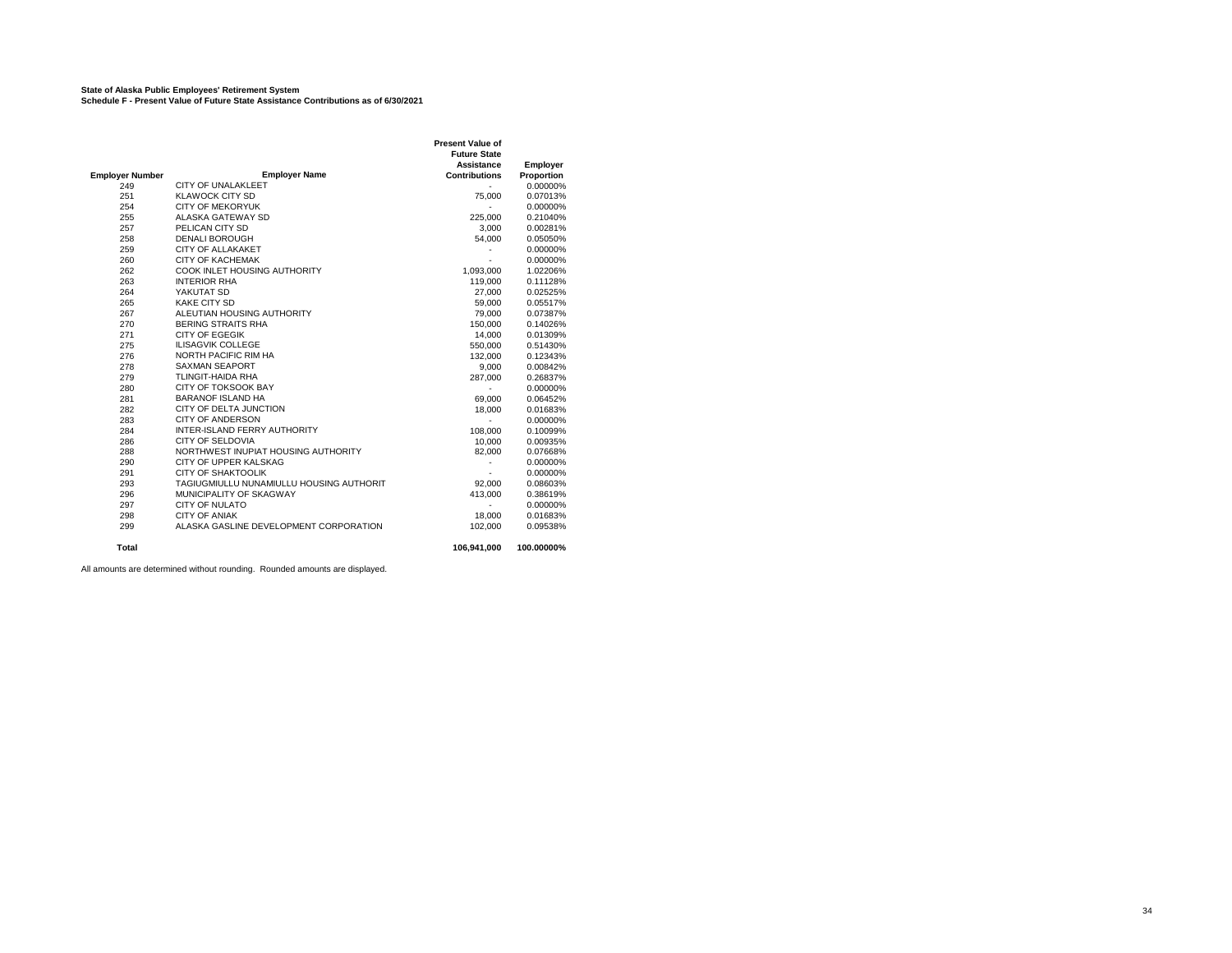**State of Alaska Public Employees' Retirement System Schedule G - Supplemental Schedule of Special Funding Amounts by Employer as of 6/30/2021**

|                        |                                                                    | <b>State</b><br>Proportionate<br><b>Share of Net</b><br><b>OPEB Liability</b> | Proportionate<br>Share of<br><b>OPEB</b> |
|------------------------|--------------------------------------------------------------------|-------------------------------------------------------------------------------|------------------------------------------|
| <b>Employer Number</b> | <b>Employer Name</b>                                               | <b>Attributable to</b><br>Employer                                            | Plan<br><b>Expense</b>                   |
| 101                    | STATE OF ALASKA (EMPLOYER)                                         |                                                                               |                                          |
| 102                    | SOUTHWEST REGION SD                                                | (436, 804)                                                                    | (151, 555)                               |
| 103                    | ANNETTE ISLAND SD                                                  | (234, 554)                                                                    | (81, 381)                                |
| 104                    | <b>BERING STRAIT SD</b>                                            | (1, 136, 252)                                                                 | (394, 237)                               |
| 105                    | <b>CHATHAM SD</b>                                                  | (80,057)                                                                      | (27, 777)                                |
| 106                    | ALASKA MUNICIPAL LEAGUE                                            | (16, 854)                                                                     | (5,848)                                  |
| 107                    | CITY OF VALDEZ                                                     | (1,359,570)                                                                   | (471,720)                                |
| 108                    | JUNEAU BOROUGH SD                                                  | (1,983,175)                                                                   | (688, 087)                               |
| 109                    | MATANUSKA-SUSITNA BOROUGH                                          | (3, 448, 084)                                                                 | (1, 196, 356)                            |
| 110                    | MATANUSKA-SUSITNA BOROUGH SD                                       | (4,380,681)                                                                   | (1,519,932)                              |
| 111                    | ANCHORAGE SD                                                       | (13,019,852)                                                                  | (4,517,400)                              |
| 112                    | <b>COPPER RIVER SD</b>                                             | (155, 901)                                                                    | (54,092)                                 |
| 113                    | UNIVERSITY OF ALASKA                                               | (15, 153, 309)                                                                | (5, 257, 630)                            |
| 115                    | <b>CITY OF KENAI</b>                                               | (1,073,049)                                                                   | (372, 308)                               |
| 116                    | FAIRBANKS NORTH STAR BOROUGH                                       | (3,366,622)                                                                   | (1, 168, 091)                            |
| 117<br>118             | <b>FAIRBANKS NORTH STAR BOROUGH SD</b><br><b>DENALI BOROUGH SD</b> | (4,838,553)                                                                   | (1,678,796)                              |
| 120                    | CITY AND BOROUGH OF SITKA                                          | (158, 710)<br>(1,346,930)                                                     | (55,066)<br>(467, 334)                   |
| 121                    | <b>CHUGACH SD</b>                                                  | (77, 248)                                                                     | (26, 802)                                |
| 122                    | KETCHIKAN GATEWAY BOROUGH                                          | (766, 865)                                                                    | (266, 073)                               |
| 123                    | CITY OF SOLDOTNA                                                   | (584, 278)                                                                    | (202, 723)                               |
| 124                    | <b>IDITAROD AREA SD</b>                                            | (132, 024)                                                                    | (45, 808)                                |
| 125                    | <b>KUSPUK SD</b>                                                   | (268, 262)                                                                    | (93,077)                                 |
| 126                    | CITY AND BOROUGH OF JUNEAU                                         | (5,209,345)                                                                   | (1,807,447)                              |
| 128                    | <b>CITY OF KODIAK</b>                                              | (1,082,881)                                                                   | (375, 719)                               |
| 129                    | <b>CITY OF FAIRBANKS</b>                                           | (1, 117, 994)                                                                 | (387, 902)                               |
| 131                    | <b>CITY OF WASILLA</b>                                             | (1, 136, 252)                                                                 | (394, 237)                               |
| 133                    | <b>SITKA BOROUGH SD</b>                                            | (356, 747)                                                                    | (123, 778)                               |
| 134                    | <b>CITY OF PALMER</b>                                              | (592, 705)                                                                    | (205, 646)                               |
| 135                    | CITY AND BOROUGH OF WRANGELL                                       | (474, 726)                                                                    | (164, 712)                               |
| 136                    | CITY OF BETHEL                                                     | (934,002)                                                                     | (324, 064)                               |
| 137                    | <b>VALDEZ CITY SD</b>                                              | (283, 712)                                                                    | (98, 437)                                |
| 138                    | HOONAH CITY SD                                                     | (75, 844)                                                                     | (26, 315)                                |
| 139                    | CITY OF NOME                                                       | (507, 030)                                                                    | (175,920)                                |
| 140                    | <b>CITY OF KOTZEBUE</b>                                            | (654, 504)                                                                    | (227,088)                                |
| 141                    | <b>GALENA CITY SD</b><br><b>CITY OF PETERSBURG</b>                 | (507, 030)                                                                    | (175, 920)                               |
| 143<br>144             | <b>BRISTOL BAY BOROUGH</b>                                         | (696, 639)<br>(449, 445)                                                      | (241, 708)<br>(155, 940)                 |
| 145                    | NORTH SLOPE BOROUGH                                                | (10,696,784)                                                                  | (3,711,383)                              |
| 146                    | <b>WRANGELL PUBLIC SD</b>                                          | (115, 170)                                                                    | (39,960)                                 |
| 148                    | CITY OF CORDOVA                                                    | (442, 422)                                                                    | (153, 504)                               |
| 149                    | NOME CITY SD                                                       | (193, 823)                                                                    | (67, 249)                                |
| 151                    | CITY OF KING COVE                                                  | (146,070)                                                                     | (50, 681)                                |
| 152                    | ALASKA HOUSING FINANCE CORPORATION                                 | (2,641,892)                                                                   | (916, 637)                               |
| 153                    | LOWER YUKON SD                                                     | (1, 151, 702)                                                                 | (399, 597)                               |
| 154                    | NORTHWEST ARCTIC BOROUGH SD                                        | (1,028,105)                                                                   | (356, 714)                               |
| 155                    | SOUTHEAST ISLAND SD                                                | (122, 193)                                                                    | (42, 396)                                |
| 156                    | <b>PRIBILOF SD</b>                                                 | (42, 135)                                                                     | (14, 619)                                |
| 157                    | LOWER KUSKOKWIM SD                                                 | (2,647,510)                                                                   | (918, 587)                               |
| 158                    | KODIAK ISLAND BOROUGH SD                                           | (987, 374)                                                                    | (342, 582)                               |
| 159                    | YUKON FLATS SD                                                     | (141, 856)                                                                    | (49, 219)                                |
| 160                    | YUKON / KOYUKUK SD                                                 | (379, 219)                                                                    | (131, 575)                               |
| 161                    | NORTH SLOPE BOROUGH SD                                             | (1,661,541)                                                                   | (576, 492)                               |
| 162                    | ALEUTIAN REGION SD                                                 |                                                                               |                                          |
| 163                    | CORDOVA COMMUNITY MEDICAL CENTER                                   | (625,009)                                                                     | (216, 855)                               |
| 164                    | LAKE AND PENINSULA BOROUGH SD<br>SITKA COMMUNITY HOSPITAL          | (265, 453)                                                                    | (92, 102)                                |
| 165<br>166             | <b>TANANA SD</b>                                                   |                                                                               |                                          |
| 167                    | SOUTHEAST REGIONAL RESOURCE CENTER                                 | (19,663)<br>(242,981)                                                         | (6, 822)<br>(84, 305)                    |
| 168                    | <b>HYDABURG CITY SD</b>                                            | (71, 630)                                                                     | (24, 853)                                |
|                        |                                                                    |                                                                               |                                          |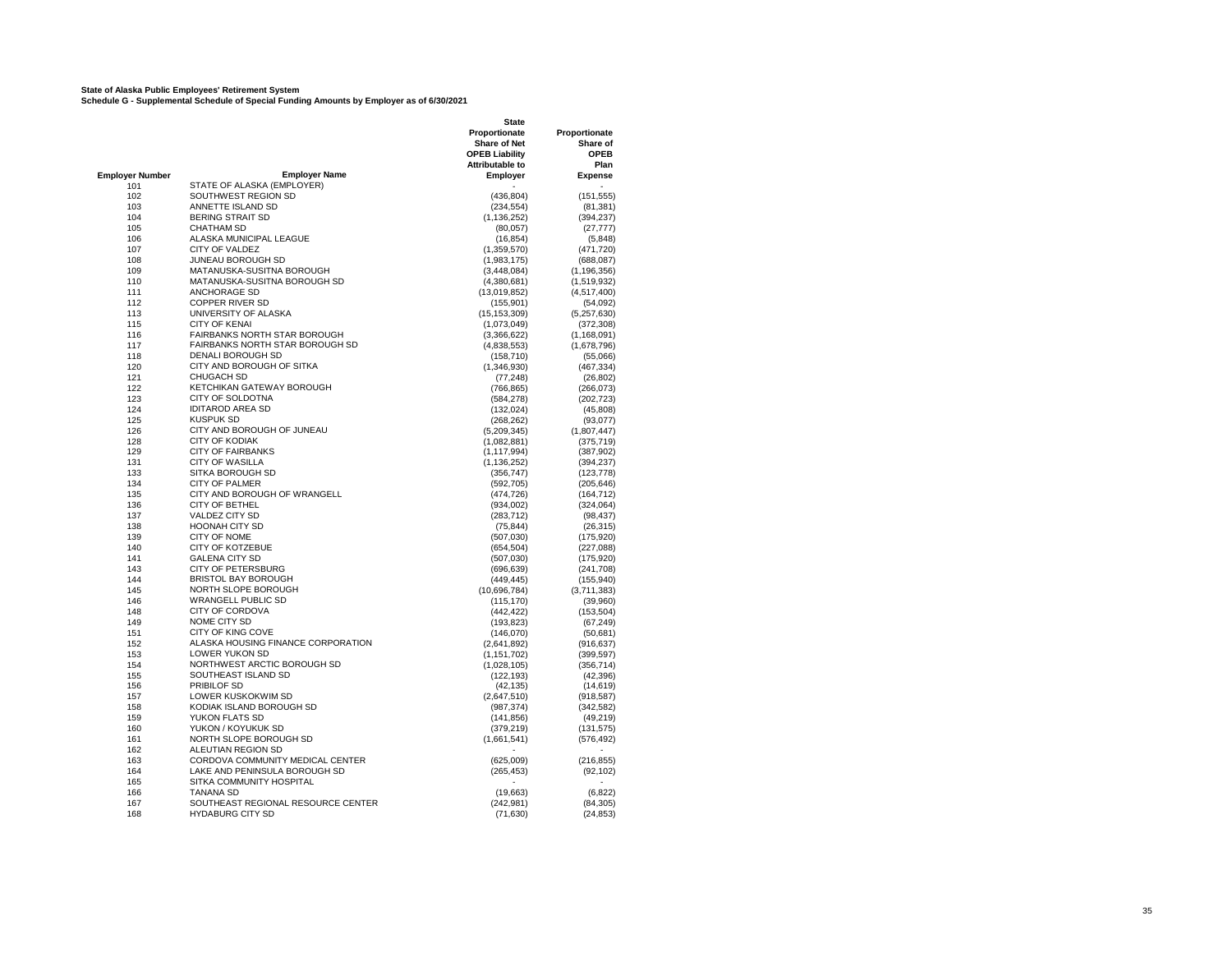**State of Alaska Public Employees' Retirement System Schedule G - Supplemental Schedule of Special Funding Amounts by Employer as of 6/30/2021**

|                        |                                                     | <b>State</b><br>Proportionate<br><b>Share of Net</b><br><b>OPEB Liability</b><br><b>Attributable to</b> | Proportionate<br>Share of<br><b>OPEB</b><br>Plan |
|------------------------|-----------------------------------------------------|---------------------------------------------------------------------------------------------------------|--------------------------------------------------|
| <b>Employer Number</b> | <b>Employer Name</b>                                | Employer                                                                                                | <b>Expense</b>                                   |
| 169                    | <b>CITY OF TANANA</b>                               |                                                                                                         | ä,                                               |
| 170                    | NORTH PACIFIC FISHERY MGMT COUNCIL                  | (220, 509)                                                                                              | (76, 508)                                        |
| 171                    | <b>CITY OF BARROW</b>                               | (199, 441)                                                                                              | (69, 199)                                        |
| 172                    | <b>CITY OF SAINT PAUL</b>                           | (228, 936)                                                                                              | (79, 432)                                        |
| 173                    | MUNICIPALITY OF ANCHORAGE                           | (29, 140, 872)                                                                                          | (10, 110, 789)                                   |
| 174                    | KODIAK ISLAND BOROUGH                               | (390, 455)                                                                                              | (135, 473)                                       |
| 175                    | NOME JOINT UTILITY SYSTEM                           | (130, 620)                                                                                              | (45, 320)                                        |
| 176                    | <b>CITY OF SAND POINT</b>                           | (155, 901)                                                                                              | (54,092)                                         |
| 177                    | KETCHIKAN GATEWAY BOROUGH SD                        | (987, 374)                                                                                              | (342, 582)                                       |
| 178                    | <b>CITY OF DILLINGHAM</b>                           | (397, 478)                                                                                              | (137, 910)                                       |
| 179                    | CITY OF UNALASKA                                    | (1,636,260)                                                                                             | (567, 721)                                       |
| 180                    | KENAI PENINSULA BOROUGH                             | (2,644,701)                                                                                             | (917, 612)                                       |
| 181                    | <b>CITY OF KETCHIKAN</b>                            | (1,446,650)                                                                                             | (501, 933)                                       |
| 182                    | <b>CITY OF SEWARD</b>                               | (610, 964)                                                                                              | (211, 982)                                       |
| 183                    | <b>CITY OF FORT YUKON</b>                           | (85, 675)                                                                                               | (29, 726)                                        |
| 184                    | <b>BRISTOL BAY BOROUGH SD</b>                       | (50, 563)                                                                                               | (17, 543)                                        |
| 185                    | CORDOVA CITY SD                                     | (147, 474)                                                                                              | (51, 168)                                        |
| 186                    | <b>CITY OF CRAIG</b>                                | (216, 295)                                                                                              | (75, 046)                                        |
| 187                    | PETERSBURG MEDICAL CENTER                           | (1, 108, 162)                                                                                           | (384, 491)                                       |
| 189                    | <b>HAINES BOROUGH</b><br>KENAI PENINSULA BOROUGH SD | (353, 938)                                                                                              | (122, 803)                                       |
| 190                    | CITY OF NORTH POLE                                  | (2,462,114)                                                                                             | (854, 261)                                       |
| 191                    |                                                     | (403,096)                                                                                               | (139, 859)                                       |
| 192<br>193             | <b>CITY OF GALENA</b><br><b>CITY OF NENANA</b>      | (132, 024)                                                                                              | (45, 808)                                        |
| 195                    | <b>YUPIIT SD</b>                                    | (23, 877)                                                                                               | (8, 284)                                         |
| 196                    | <b>NENANA CITY SD</b>                               | (273, 880)<br>(265, 453)                                                                                | (95,026)<br>(92, 102)                            |
| 198                    | <b>CITY OF SAXMAN</b>                               | (19,663)                                                                                                | (6, 822)                                         |
| 199                    | <b>CITY OF HOONAH</b>                               | (123, 597)                                                                                              | (42, 884)                                        |
| 200                    | CITY OF PELICAN                                     | (25, 281)                                                                                               | (8, 772)                                         |
| 202                    | <b>CITY OF WHITTIER</b>                             | (181, 182)                                                                                              | (62, 863)                                        |
| 203                    | ANCHORAGE COMMUNITY DEVELOP AUTHORITY               | (176, 969)                                                                                              | (61, 402)                                        |
| 204                    | <b>CRAIG CITY SD</b>                                | (126, 406)                                                                                              | (43, 858)                                        |
| 205                    | DILLINGHAM CITY SD                                  | (181, 182)                                                                                              | (62, 863)                                        |
| 206                    | CITY OF THORNE BAY                                  | (50, 563)                                                                                               | (17, 543)                                        |
| 208                    | <b>CITY OF AKUTAN</b>                               | (123, 597)                                                                                              | (42, 884)                                        |
| 209                    | UNALASKA CITY SD                                    | (126, 406)                                                                                              | (43, 858)                                        |
| 211                    | <b>KASHUNAMIUT SD</b>                               | (238, 768)                                                                                              | (82, 843)                                        |
| 215                    | CITY OF HOMER                                       | (946, 643)                                                                                              | (328, 450)                                       |
| 218                    | SPECIAL EDUCATION SERVICE AGENCY                    | (25, 281)                                                                                               | (8, 772)                                         |
| 219                    | <b>BARTLETT REGIONAL HOSPITAL</b>                   | (5,236,031)                                                                                             | (1,816,706)                                      |
| 220                    | NORTHWEST ARCTIC BOROUGH                            | (342, 702)                                                                                              | (118, 905)                                       |
| 221                    | SAINT MARY'S SD                                     | (155, 901)                                                                                              | (54,092)                                         |
| 223                    | <b>BRISTOL BAY RHA</b>                              | (179, 778)                                                                                              | (62, 376)                                        |
| 224                    | <b>COPPER RIVER BASIN RHA</b>                       | (84, 271)                                                                                               | (29, 239)                                        |
| 225                    | <b>SKAGWAY CITY SD</b>                              | (36, 517)                                                                                               | (12, 670)                                        |
| 227                    | <b>CITY OF KLAWOCK</b>                              | (102, 530)                                                                                              | (35, 574)                                        |
| 228                    | PETERSBURG CITY SD                                  | (143, 261)                                                                                              | (49, 706)                                        |
| 230                    | ALEUTIANS EAST BOROUGH                              | (123, 597)                                                                                              | (42, 884)                                        |
| 235                    | <b>CITY OF HUSLIA</b>                               | (25, 281)                                                                                               | (8, 772)                                         |
| 237                    | <b>CITY OF KALTAG</b>                               | (2,809)                                                                                                 | (975)                                            |
| 240                    | <b>HAINES BOROUGH SD</b>                            | (123, 597)                                                                                              | (42, 884)                                        |
| 242                    | <b>CITY OF ELIM</b><br><b>CITY OF ATKA</b>          |                                                                                                         |                                                  |
| 243<br>244             | ALEUTIANS EAST BOROUGH SD                           | (1,405)                                                                                                 | (487)                                            |
| 246                    | DELTA/GREELY SD                                     | (140,451)<br>(231, 745)                                                                                 | (48, 731)<br>(80, 407)                           |
| 247                    | LAKE AND PENINSULA BOROUGH                          | (54, 776)                                                                                               | (19,005)                                         |
| 248                    | CITY AND BOROUGH OF YAKUTAT                         | (117, 979)                                                                                              | (40, 934)                                        |
|                        |                                                     |                                                                                                         |                                                  |